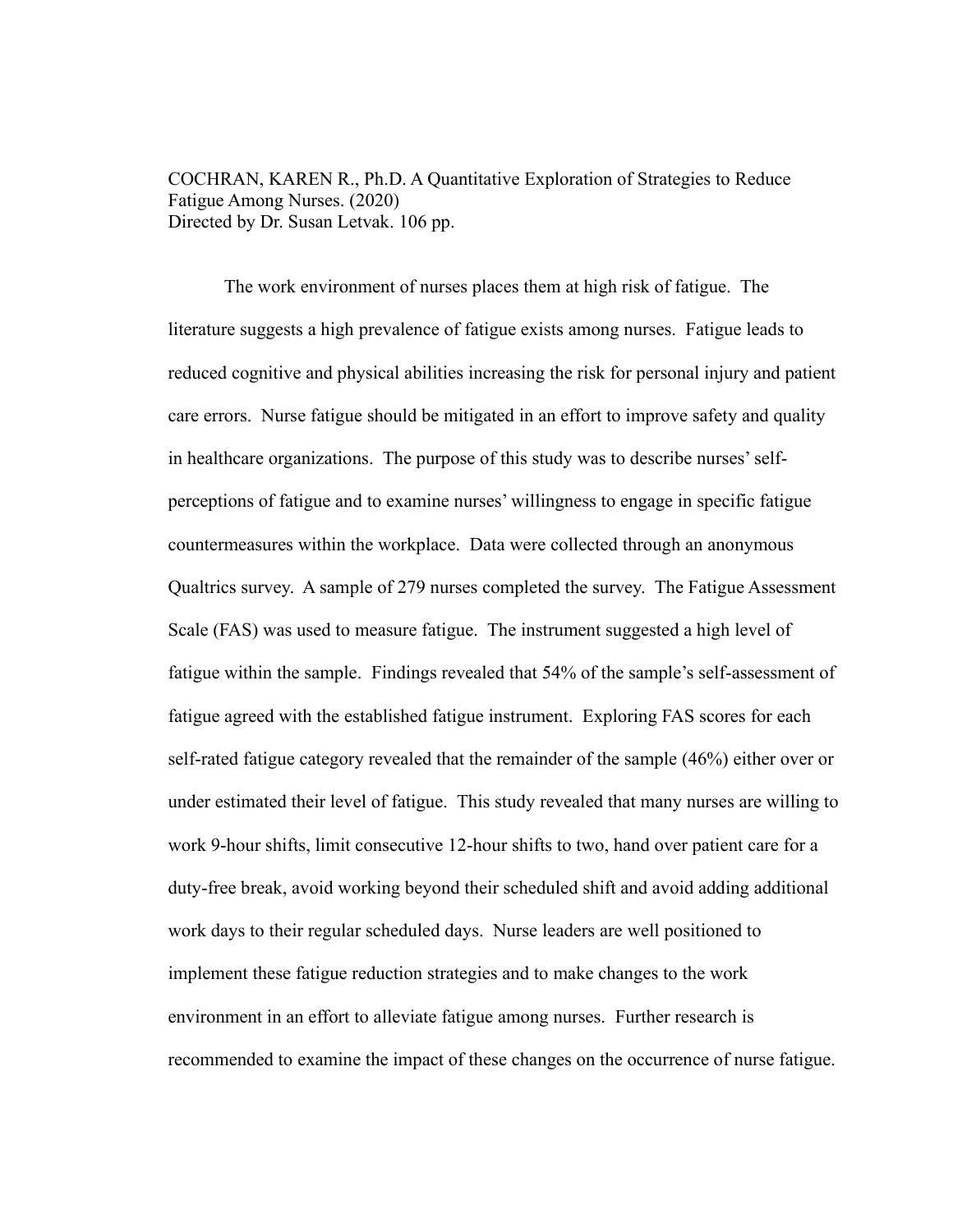# A QUANTITATIVE EXPLORATION OF STRATEGIES

## TO REDUCE FATIGUE AMONG NURSES

by

Karen R. Cochran

A Dissertation Submitted to the Faculty of The Graduate School at The University of North Carolina at Greensboro in Partial Fulfillment of the Requirements for the Degree Doctor of Philosophy

> Greensboro 2020

> > Approved by

Committee Chair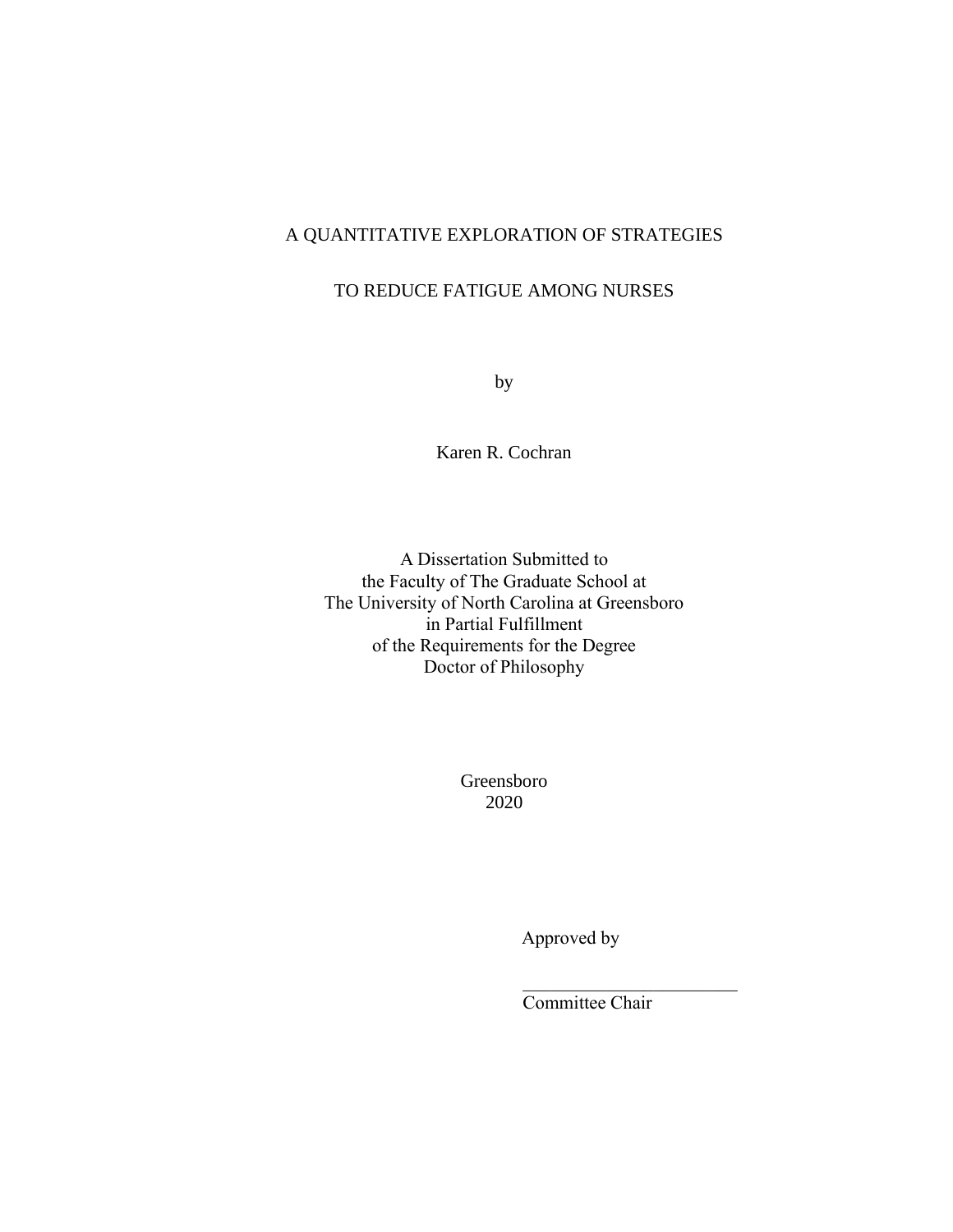This dissertation is dedicated to my husband David. Thank you for your unwavering patience, love and support of my educational endeavors. Your constant encouragement

during the challenges of my doctoral program was very much appreciated.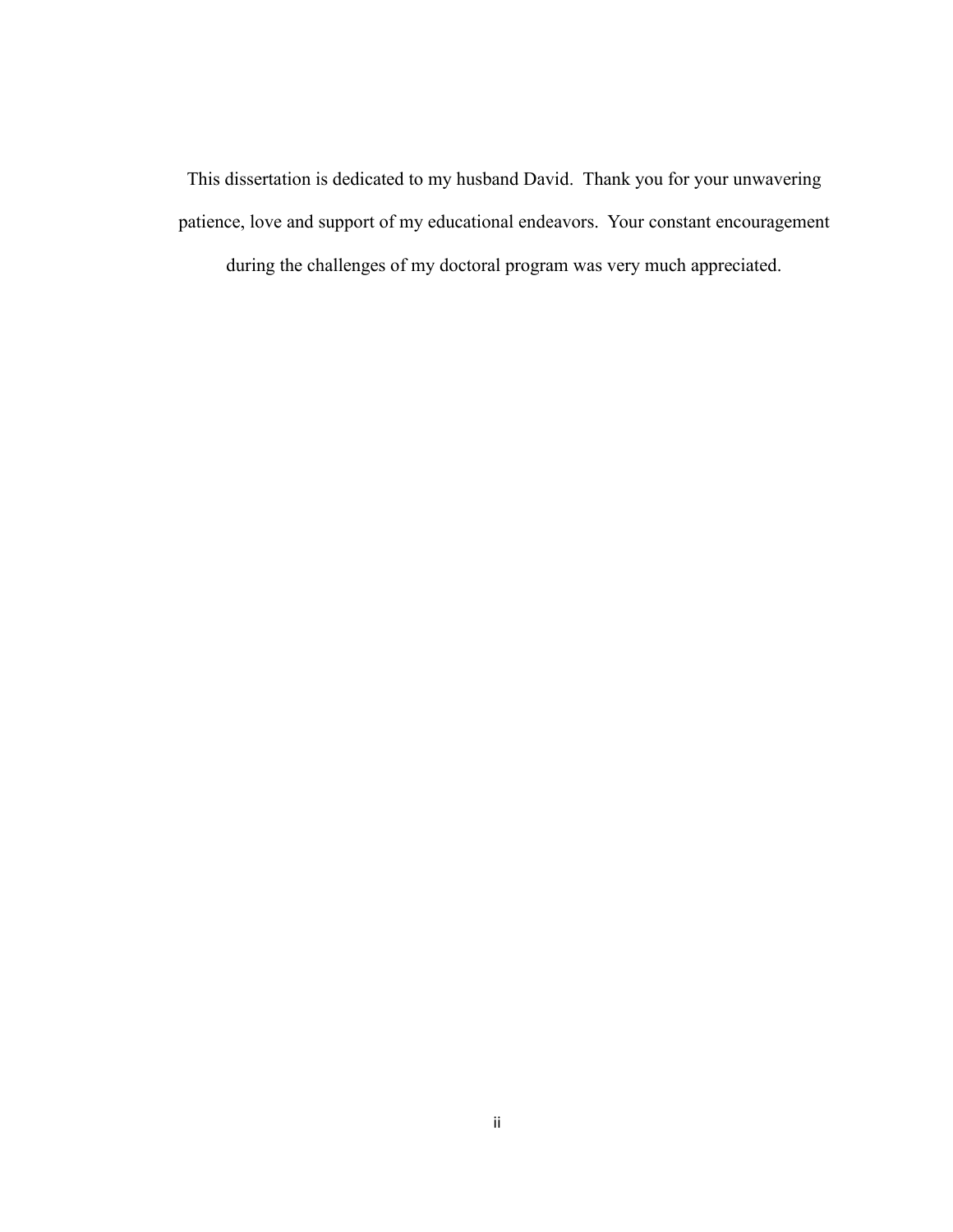## APPROVAL PAGE

This dissertation written by Karen Renee Cochran has been approved by the following committee of the Faculty of The Graduate School at The University of North Carolina at Greensboro.

Committee Chair

Susan Letvak

Committee Members. \_\_\_\_\_\_\_\_\_\_\_\_\_\_\_\_\_\_\_\_\_

Nancy Hoffart

Cynthia Bacon

William Karper

Date of Acceptance by Committee

Date of Final Oral Examination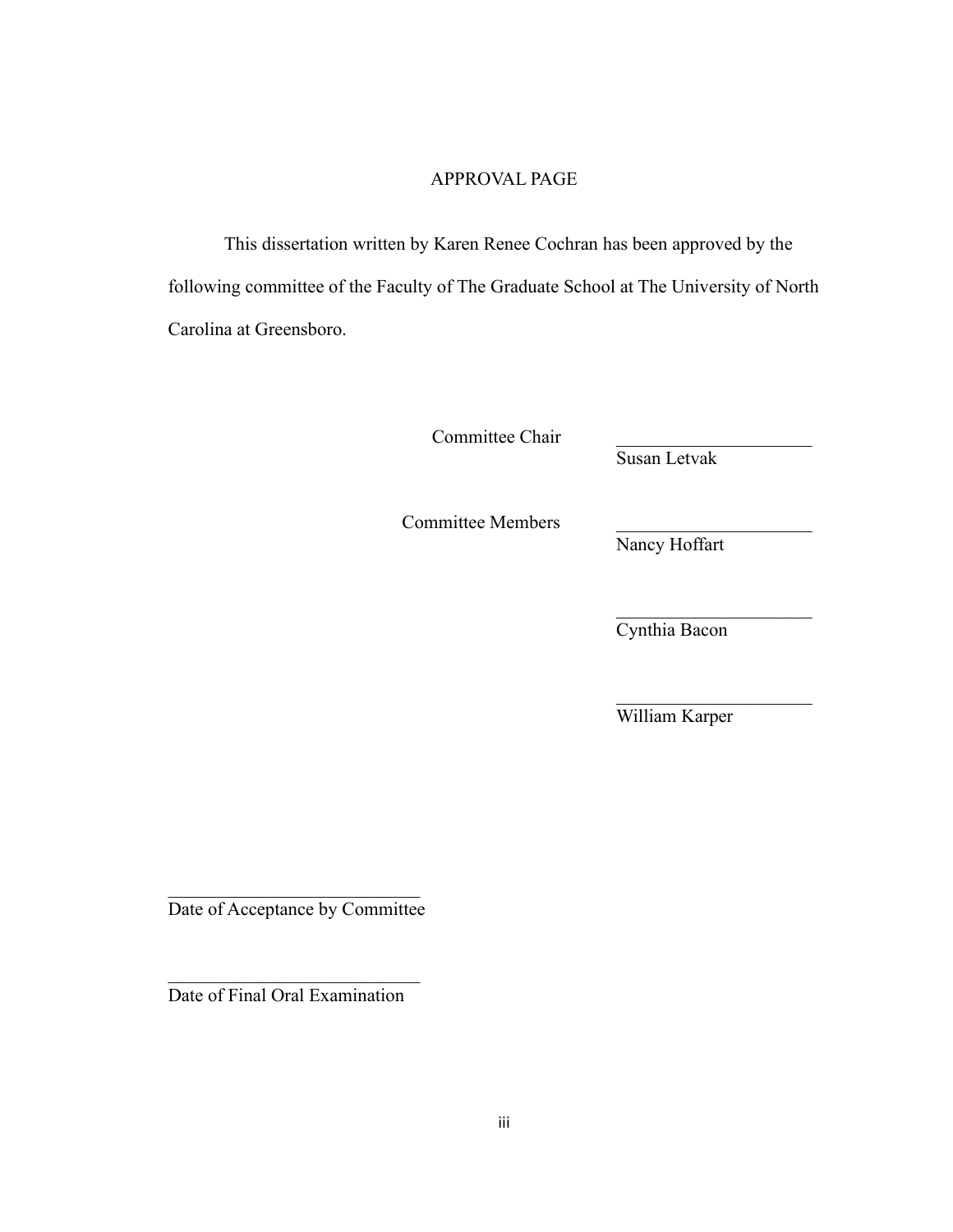## ACKNOWLEDGEMENTS

I would like to extend gratitude to my dissertation committee for their guidance and support, especially for Dr. Susan Letvak's unending availability which included weekends and vacations. To Dr. Thomas McCoy, I extend immense gratitude for his guidance with statistical design and analysis and to Dr. Gloria Walters for her assistance during the research process. I would not have been able to achieve this goal without their support.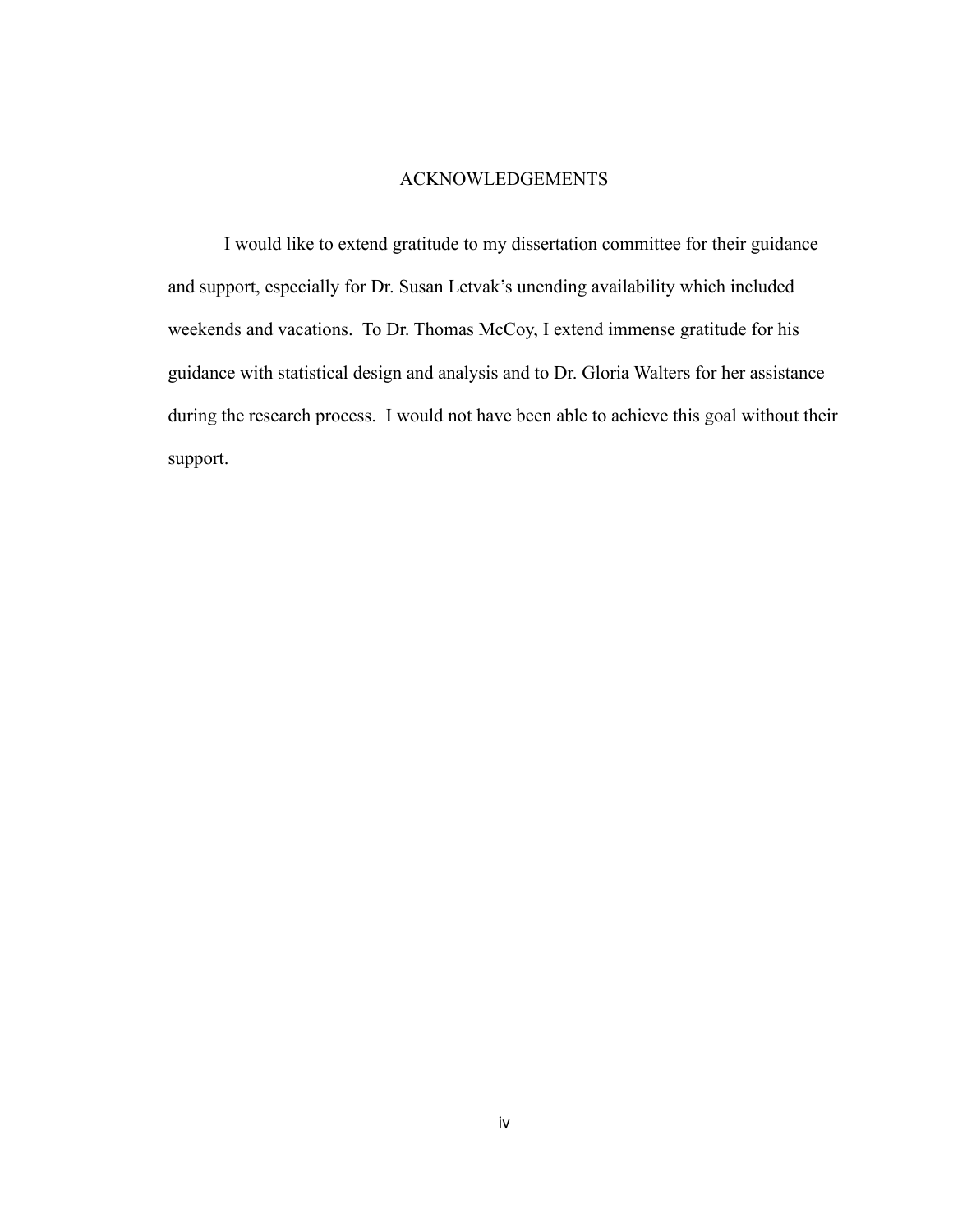# TABLE OF CONTENTS

|                                                                      | Page |
|----------------------------------------------------------------------|------|
|                                                                      |      |
|                                                                      |      |
| <b>CHAPTER</b>                                                       |      |
|                                                                      |      |
|                                                                      |      |
|                                                                      |      |
|                                                                      |      |
|                                                                      |      |
|                                                                      |      |
|                                                                      |      |
|                                                                      |      |
| Literature Review Focused on Fatigue Reduction in Other Industries31 |      |
|                                                                      |      |
|                                                                      |      |
|                                                                      |      |
|                                                                      |      |
|                                                                      |      |
|                                                                      |      |
|                                                                      |      |
|                                                                      |      |
|                                                                      |      |
| IV. RESULTS.                                                         | .49  |
|                                                                      |      |
|                                                                      |      |
|                                                                      |      |
|                                                                      |      |
|                                                                      |      |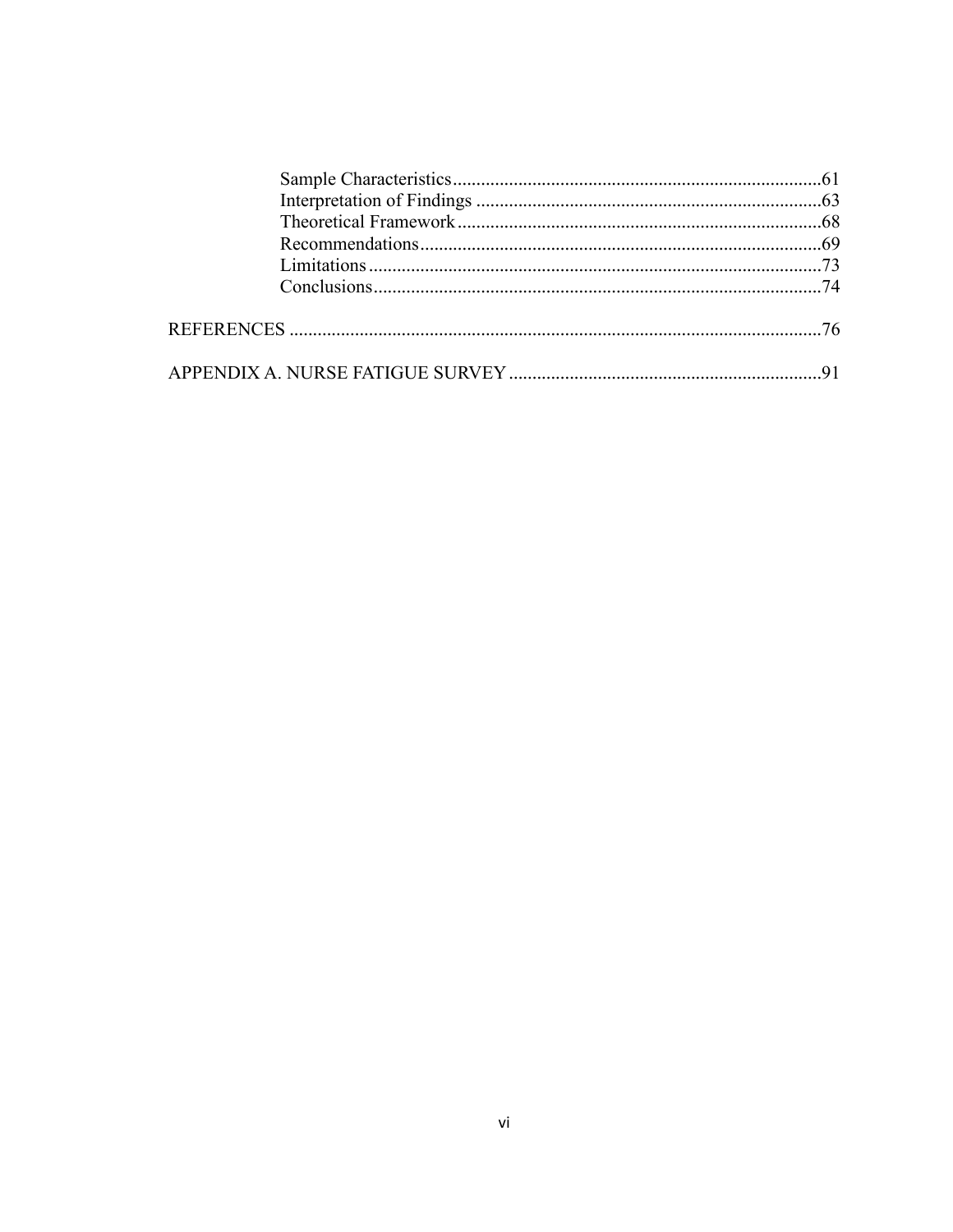## LIST OF TABLES

|                                                                                   | Page |
|-----------------------------------------------------------------------------------|------|
|                                                                                   |      |
| Table 2. Willingness to Participate in Fatigue Reduction Strategies 53            |      |
|                                                                                   |      |
| Table 4. Count Regression for Perceived Threat of Fatigue and Nurse Age, Years as |      |
| Table 5. Binary Logistic Regression for Perceived Threat Sum Scores and           |      |
|                                                                                   |      |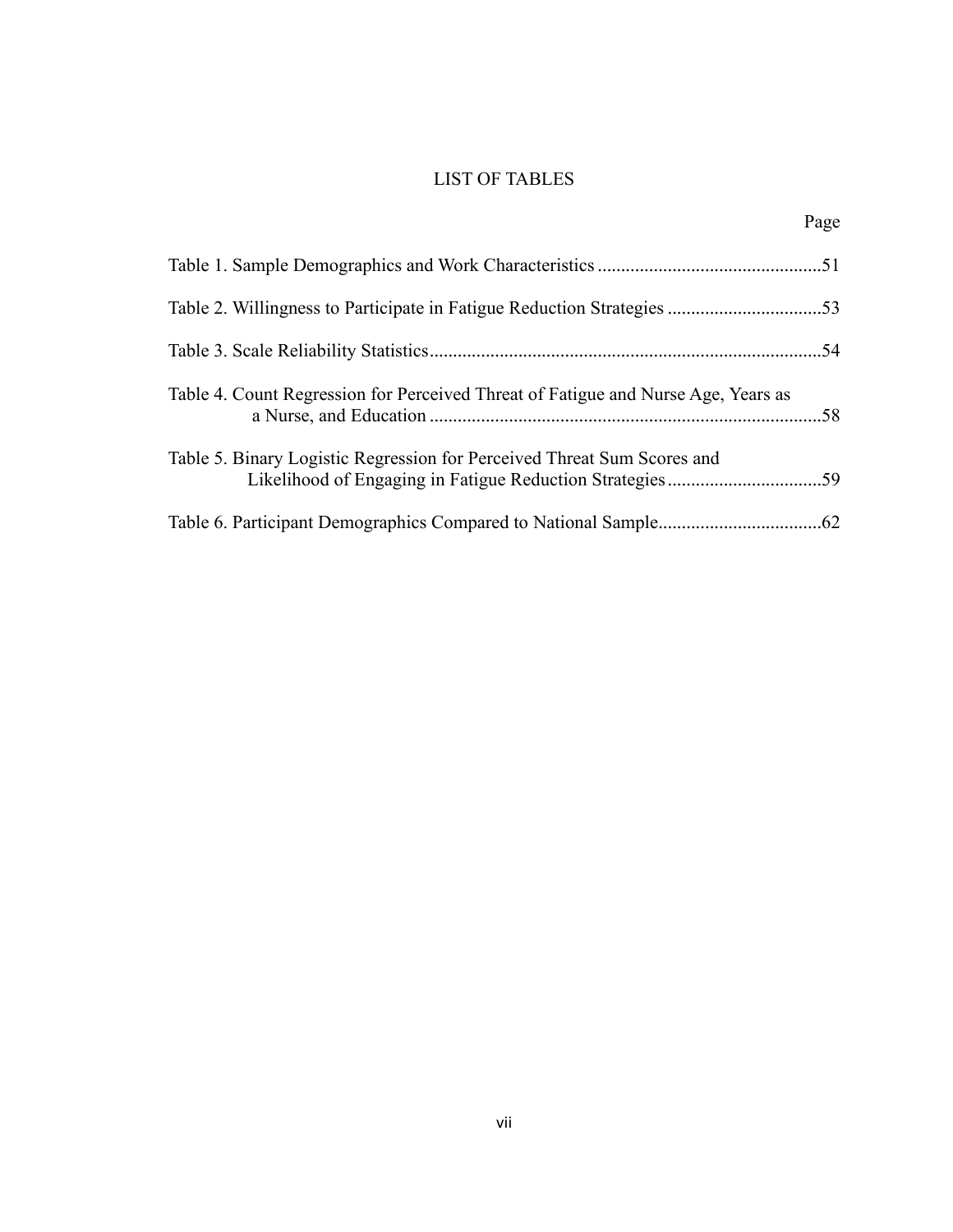# LIST OF FIGURES

|                                                                             | Page |
|-----------------------------------------------------------------------------|------|
|                                                                             |      |
| Figure 2. Operationalization of the Health Belief Model in a Study of Nurse |      |
|                                                                             |      |
|                                                                             |      |
|                                                                             |      |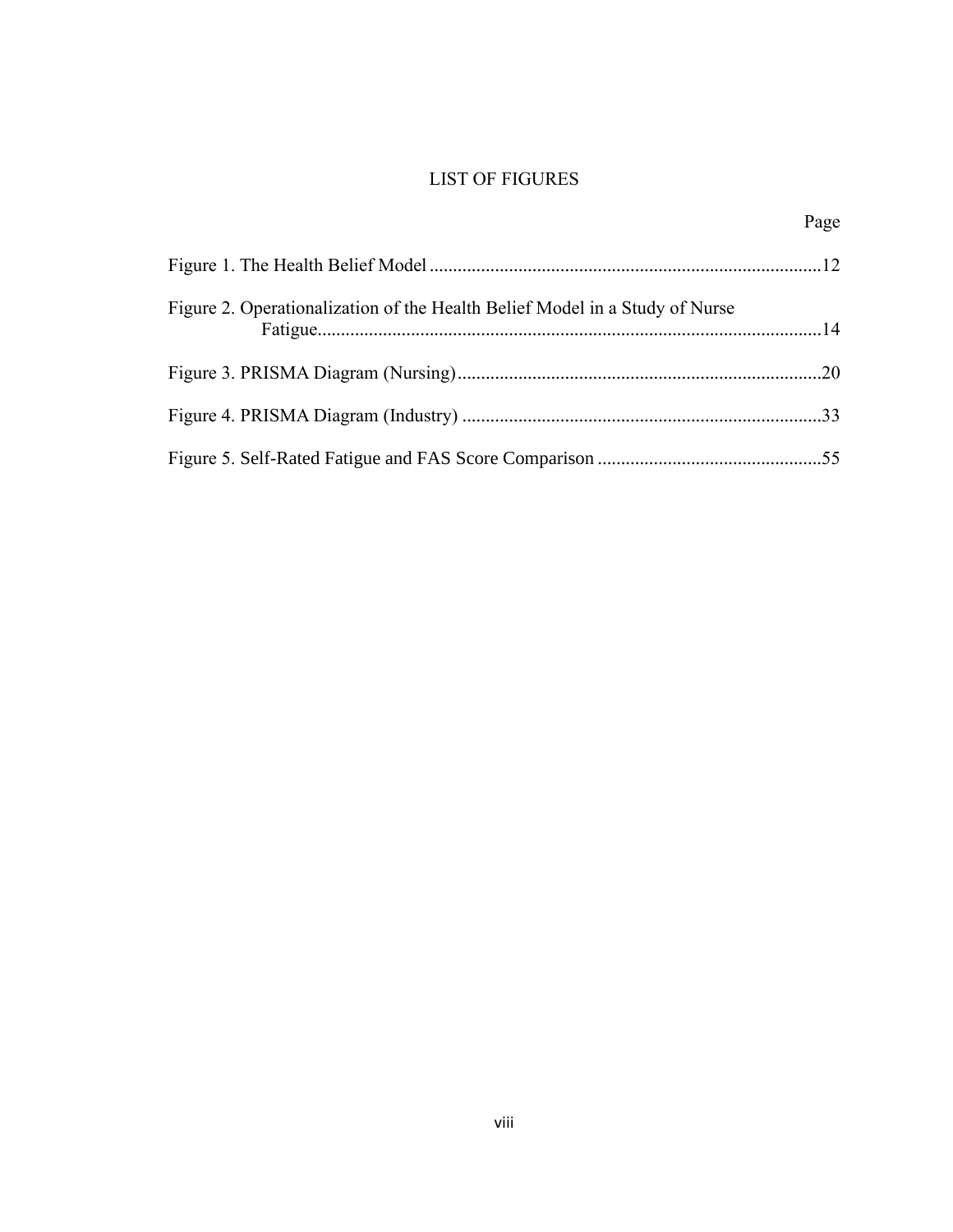## CHAPTER I

## INTRODUCTION

Fatigue is a global concern that has been researched extensively. It has been explored in terms of its relation to illness and relation to work. As early as the  $19<sup>th</sup>$ century, occupational fatigue has been a topic of research. Britain in 1893, Germany in 1901 and Belgium in 1905 researched the association between working long hours, productivity, absenteeism and wear and tear on machinery (Fletcher, 2018). The work efforts related to the production of munitions for World War I resulted in an escalation of worker fatigue and sparked an interest in the psychological effects of work. The British Health of Munition Workers Committee, formed in 1915, recognized a reduction in performance when workers were fatigued. During World War II, the impact of fatigue on the performance of pilots became of interest. Workplace fatigue continues to be a topic of interest today, evidenced by the abundance of research found in current literature.

Fatigue remains prevalent among workers worldwide and plays a role in numerous negative outcomes. The prevalence of fatigue in the working population of Europe is estimated at 22% (Ali et al., 2014; Parent-Thirion et al., 2012). The Health and Safety Executive, of the United Kingdom, reports that fatigue has been linked to 20% of vehicular accidents and is related to £115 - £240 million per year in workplace accidents (*Human Factors: Fatigue*, 2019). The Challenger space shuttle crash, Chernobyl, Three-Mile Island and the Exxon Valdez oil spill accidents were all found to have fatigue as a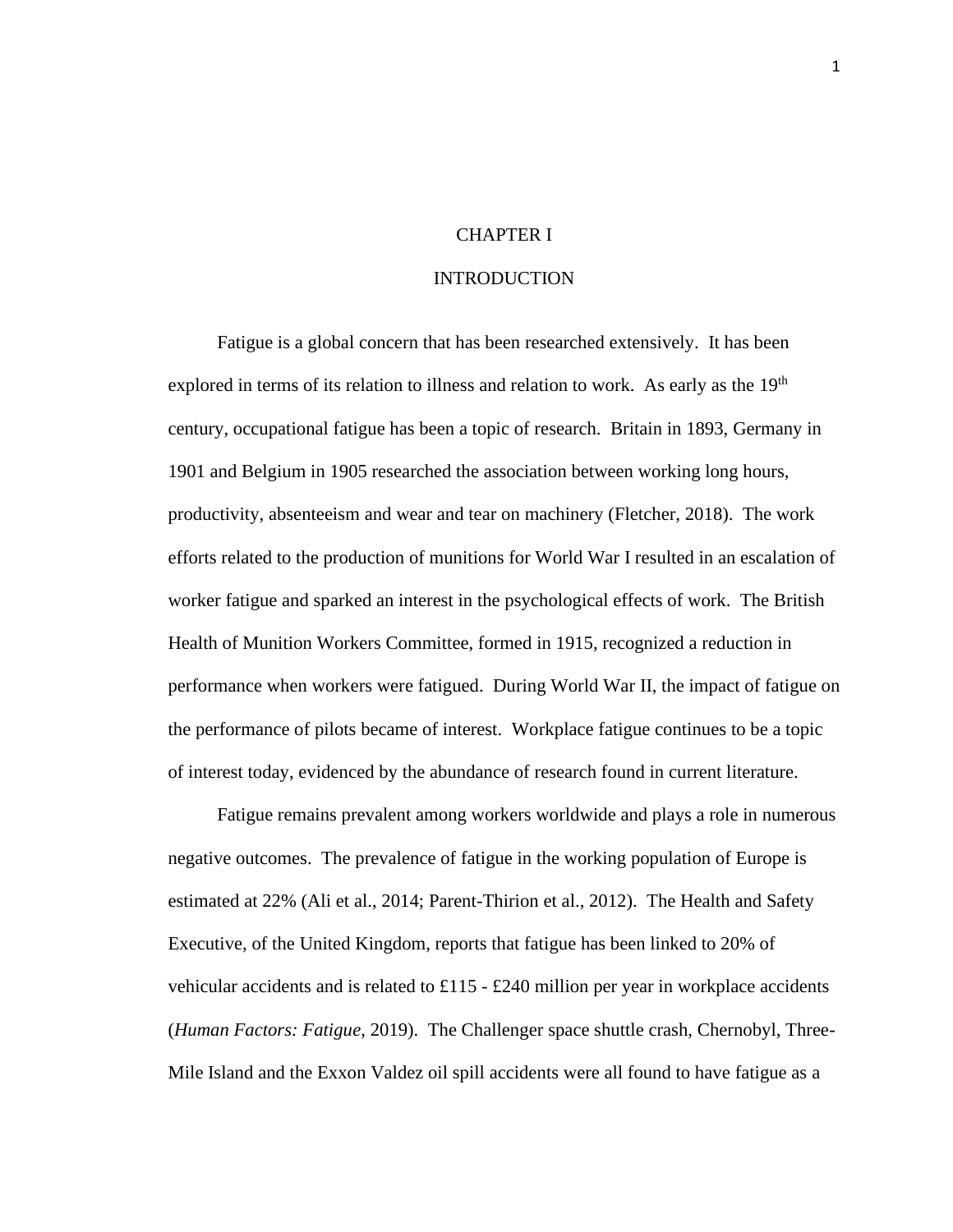contributing factor in the human errors that led to those events (Fletcher, 2018; Techera et al., 2016). A 2016 meta-analysis of fatigue literature revealed that 20% of the workforce in the United States (U.S.) experienced work-related fatigue, resulting in \$136.4 billion in health care expenses and lost productivity (Techera et al., 2016). More recently, a 2018 survey conducted by the National Safety Council indicated that twothirds of workers in the U.S. experience workplace fatigue (National Safety Council, 2019). According to the National Safety Council (2019), 97% of workers have at least one risk factor for work-related fatigue and more than 80% have two or more risk factors. The potential for occupational injuries increases as the number of fatigue risk factors increase (National Safety Council, 2019; Techera et al., 2016).

Safety sensitive industries such as aviation, transportation, maritime, and nuclear power recognize the danger of worker fatigue and have implemented policies and regulations in efforts to improve both worker and public safety. The Federal Aviation Administration, Federal Railroad Administration, Federal Motor Carrier Safety Administration, U.S. Nuclear Regulatory Commission and the U.S. Department of Transportation place limits on workers' hours on-duty and specify requirements for rest periods. No such federal regulations exist for nurses. Fatigue among nurses is particularly important because of its' negative impact on patient safety (Barker & Nussbaum, 2011; Gardner & Dubeck, 2016). Medical errors are the third leading cause of death in the U.S.; however because fatigue is not assessed when errors occur, it is unknown how many errors leading to death had fatigue as a contributing factor (Makary & Daniel, 2016). The nursing profession has been slow to respond to the evidence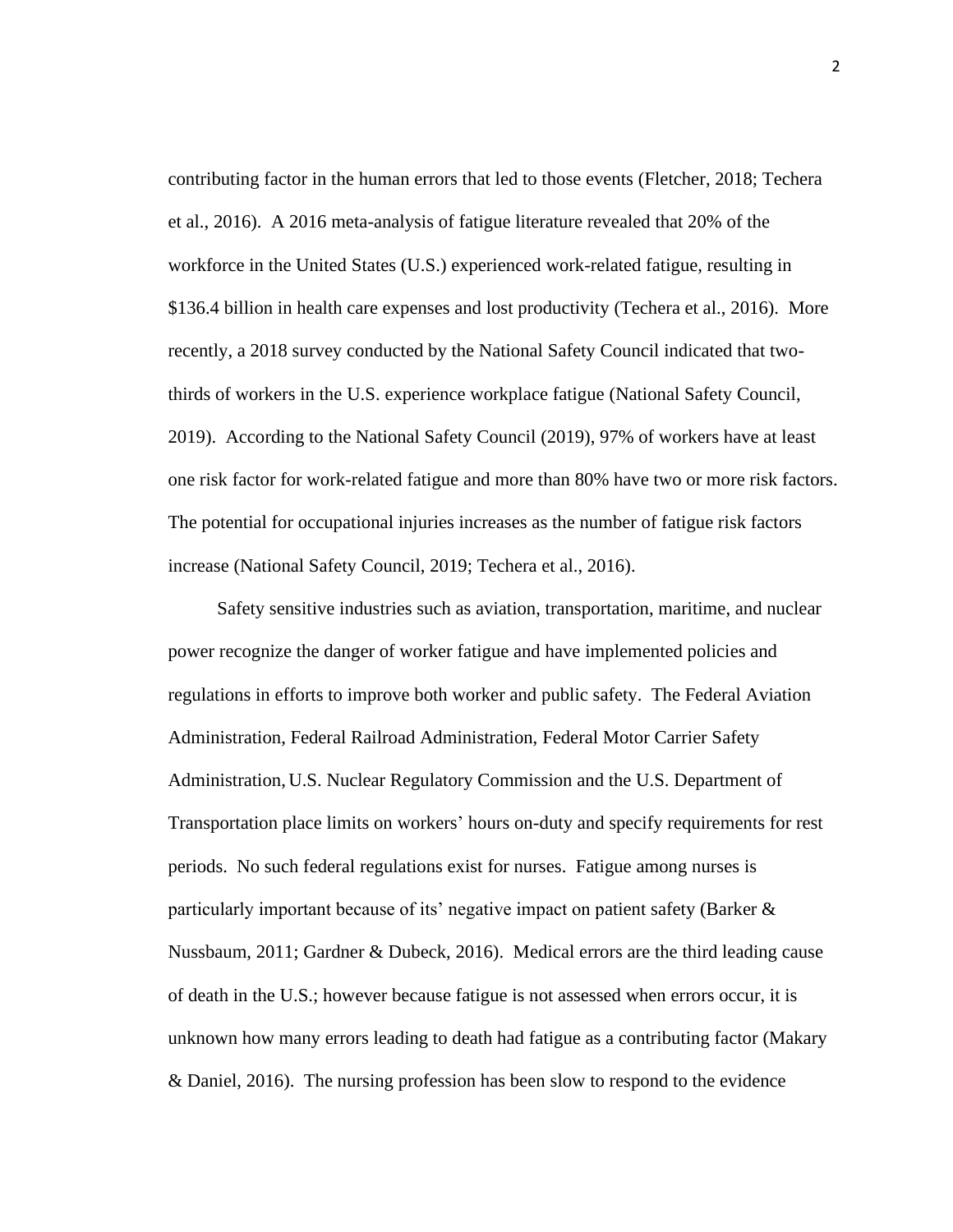regarding worker fatigue. Fatigue countermeasure programs for nursing are needed to improve safety and performance. The purpose of this study was to advance the science in fatigue reduction among nurses.

## **Definition of Fatigue**

Fatigue is a common term that is used. Fatigue is defined by NIOSH (2018) as an overall deficiency of alertness and a degradation in mental and physical performance that affects an individuals' judgment. Fatigue is further described by NIOSH as "naturally occurring" in response to excessive work, insufficient breaks from work, inadequate sleep, a low level of autonomy, and a lack of fatigue management initiatives or lack of participation in the initiatives (Fletcher, 2018). A concept analysis by Ream and Richardson (1996) described fatigue as a subjective experience that is complex, universally experienced, and dependent upon an individual's perceptions. Fatigue is a total body feeling and experience, that is multi-dimensional including physical, cognitive and emotional dimensions which cause distress (Ream & Richardson, 1996).

Various forms of fatigue exist. For example, fatigue may be classified as acute, chronic, work-related, illness-related, physical, mental or compassion fatigue. Techera et al. (2016) distinguish acute from chronic fatigue by describing acute fatigue as a normal response to adverse situations which can be easily resolved with rest, sleep, diet or exercise. In contrast, chronic fatigue is described as lasting for long periods of time, which is not easily resolved with the actions that can improve the symptoms of acute fatigue (Techera et al., 2016). Additionally, chronic fatigue is defined as severe, prolonged, debilitating, and drastically impacting quality of life (Jason et al., 2010).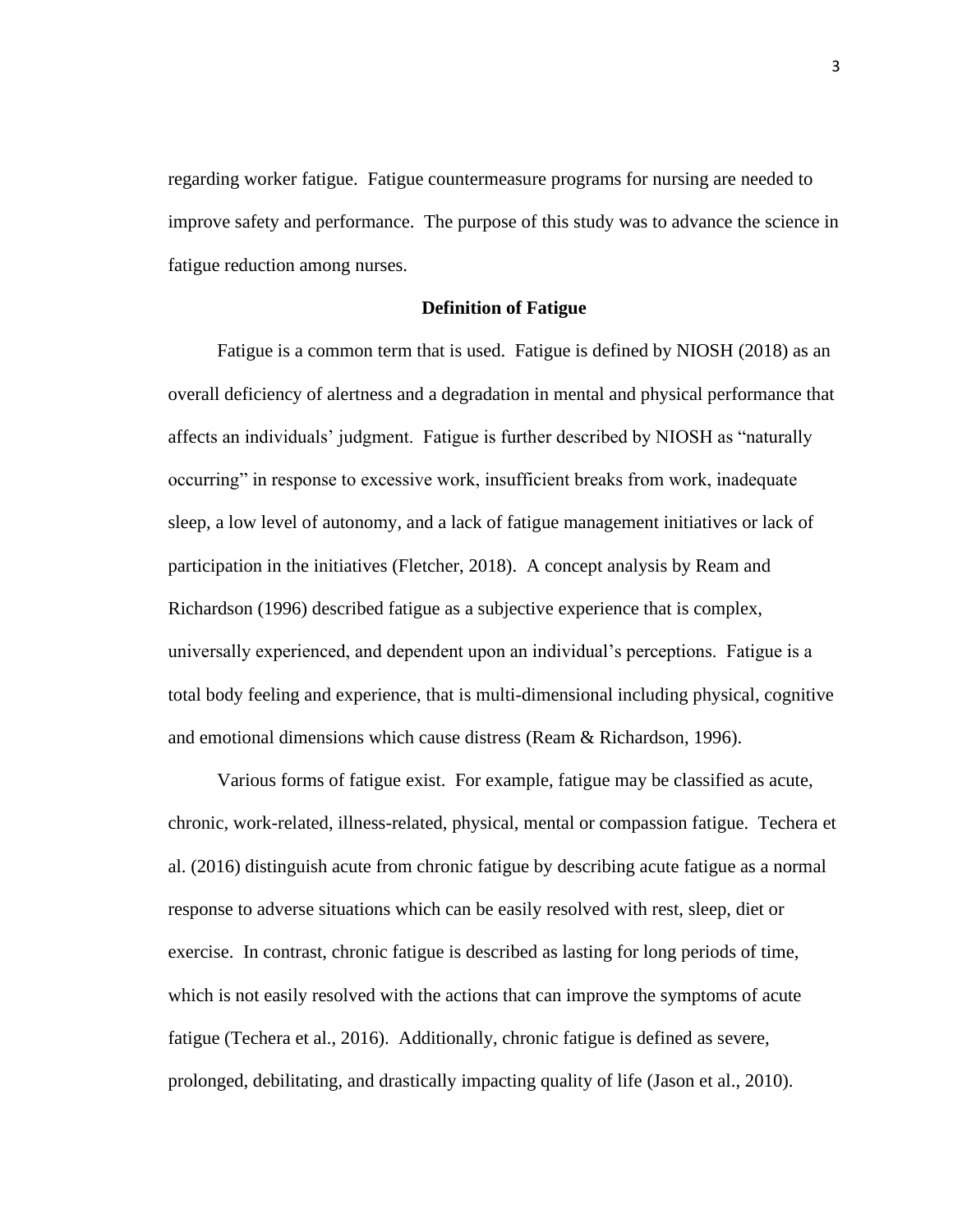Chronic fatigue often occurs with chronic illness but may occur in the absence of chronic illness. Compassion fatigue is described as a vicarious trauma or secondary trauma which can result from continuous and intense care giving activities, a post-traumatic stress syndrome, or from the inability to meet self-expectations of providing care for others (Coetzee & Klopper, 2010; Ledoux, 2015). This study focused on fatigue among nurses attributed to work factors.

## **Background and Significance**

Fatigue among nurses is increasingly gaining attention. The National Academies of Medicine acknowledges that nurse well-being is strongly linked to the quality of patient care (National Academy of Medicine, 2019). Nurses play a crucial role in patient care because they are the primary care givers in the hospital setting. Nurses must remain alert, maintain cognitive flexibility in intense situations, and apply highly cognitive problem-solving skills during complex decision making, in order to provide safe patient care (Drake et al., 2012). Patient safety hinges on nurse wellbeing. Today's healthcare environment presents patients of higher acuity than in the past with complex care giving needs. A 2014 literature review of original research on nurse fatigue revealed that the prevalence of fatigue among hospital nurses ranged between 71% and 92% (Smith-Miller et al., 2014). As discussed, 20% of the general working population in 2016 and approximately 66% in 2018 reported experiencing fatigue (National Safety Council, 2019; Techera et al., 2016). Thus, evidence suggests nurses experience higher rates of fatigue than does the general working population.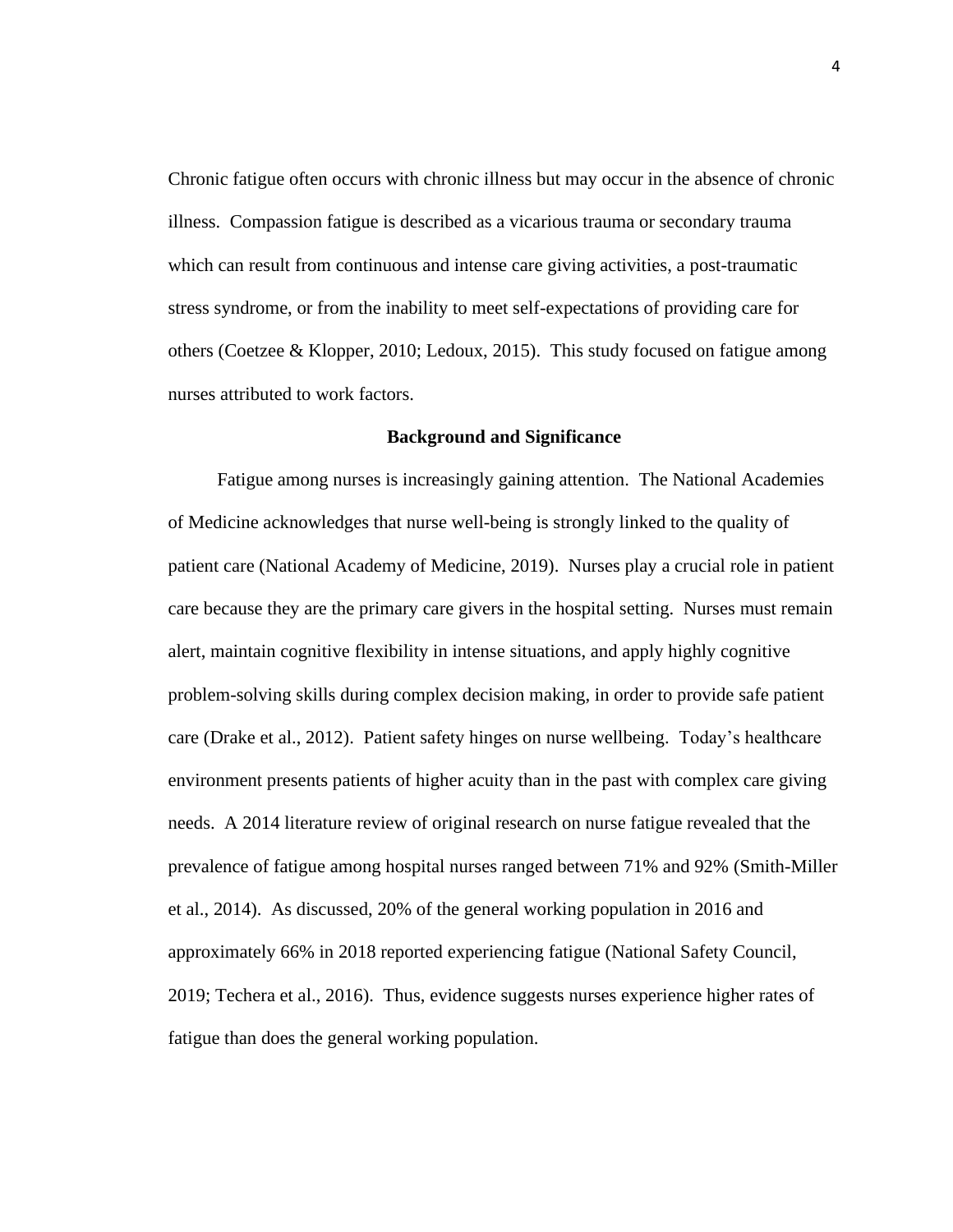## **Antecedents of Workplace Fatigue**

Evidence suggests sleep deprivation is the most significant cause of fatigue and that those working early morning and night shifts are at highest risk (Shen et al., 2006; Techera et al., 2016). Workers who frequently work during the night experience fatigue at a severity level almost as high as patients with fatigue-causing diseases such as multiple sclerosis and lupus (Shen et al., 2006). A national survey revealed that the duration and frequency of call requirements among certified registered nurse anesthetists (CRNAs) is a predictor of fatigue. Working the next day after being on call, without adequate time off between work periods contributes to fatigue and the commission of errors among CRNAs (Domen et al., 2015).

Through a meta-analysis of original research on fatigue, Techera et al. (2016) also identified poor lighting, noise, and harassment or lateral violence as contributors to fatigue. Additionally, poorly performing technology, lack of teamwork, poor layout of the unit which leads to excessive walking, poor staffing, turnover of staff, precepting responsibilities, and repetitive charting contribute to nurse fatigue (Steege & Dykstra, 2016). Nurses are at exceedingly high risk of fatigue because these are common characteristics of their work settings. These conditions pose serious threats to nurses' health and well-being.

## **Negative Outcomes of Workplace Fatigue**

Healthcare is a 24-hour operation, thus the disruption of sleep places many nurses at a high risk for fatigue and injury. Those who work during the night were three times more likely to experience an injury while at work compared to those who work during the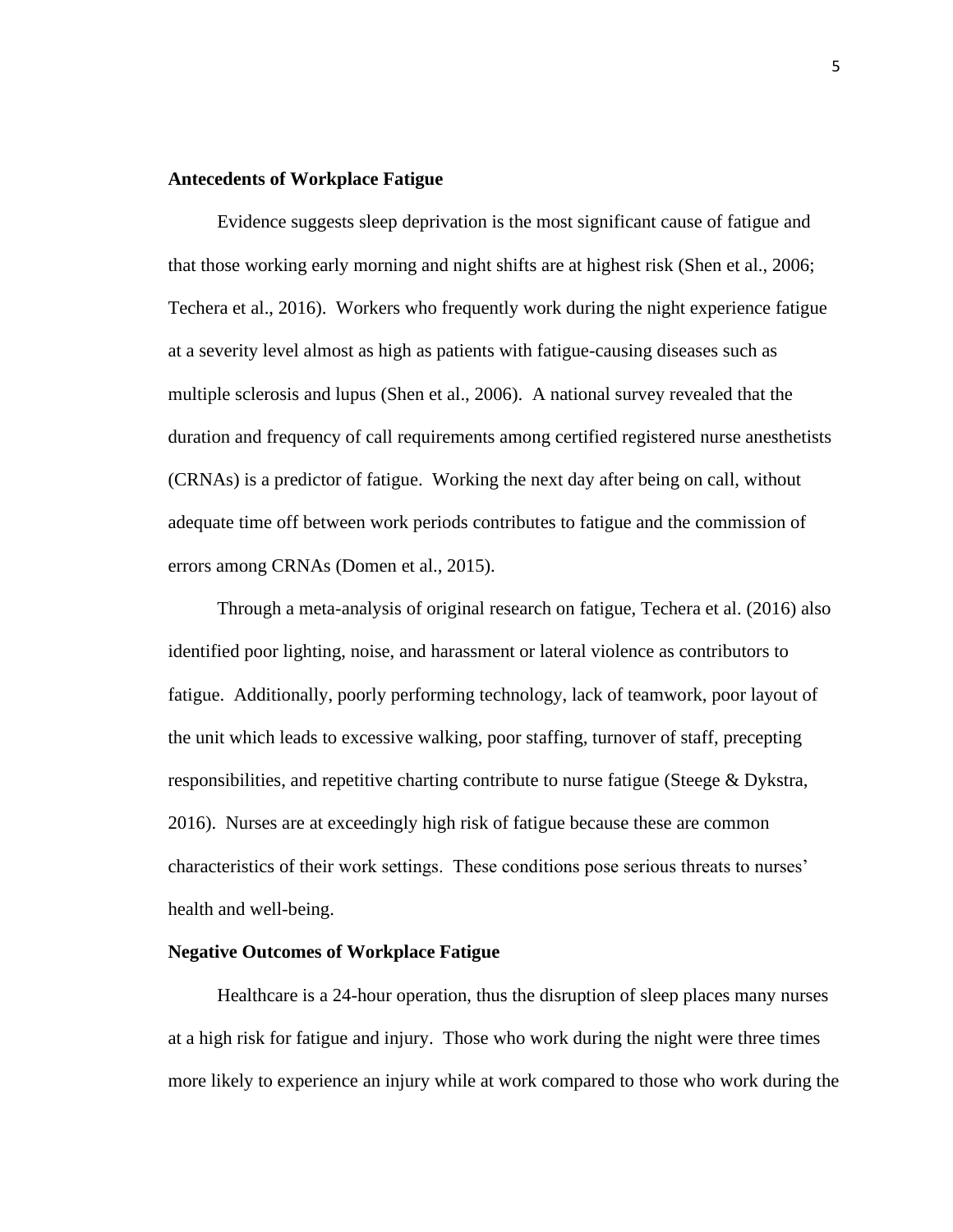day (Swaen et al., 2003). The National Safety Council (2019) reports that worker fatigue is attributed to 13% of all workplace injuries. A survey of 1200 registered nurses across 35 states and the District of Columbia revealed that within the previous year 66% of the respondents worked 12-hour shifts, 64% worked overtime, 25% reported a needle-stick injury, 39% reported a sprain, 21% reported having a cut, 46% reported a bruise and 62% reported experiencing verbal abuse (Kovner et al., 2007). In 2011 the Occupational Safety and Health Administration (OSHA) reported that 58,860 injuries occurred among healthcare workers. This figure represents twice the rate seen in other industry sectors (OSHA, 2019). In 2016, 19,790 registered nurses experienced injuries and illnesses for an incidence rate of 104.2 cases per 10,000 full-time workers (Dressner & Kissinger, 2018). Because fatigue is not typically explored as a causative factor when injuries occur within the healthcare field, the extent to which fatigue plays a part in injuries among nurses is not known.

## **Overtime and Long Work Hours in Nursing**

Working overtime is not uncommon for nurses. Even when state law restricts mandatory overtime or healthcare organizations have policies against mandatory overtime, nurses can circumvent policies by voluntarily working overtime and working on-call hours resulting in overtime (Bae  $& Y$ oon, 2014). Additionally, the 12-hour shift has become a widely used scheduling pattern in hospitals. Working more than eight hours, i.e. a 12-hour shift, is considered long working hours by OSHA. A normal work schedule is defined by OHSA as an eight hour work day, occurring during the day, for five days each week (Caldwell et al., 2019). Evidence suggest that working longer than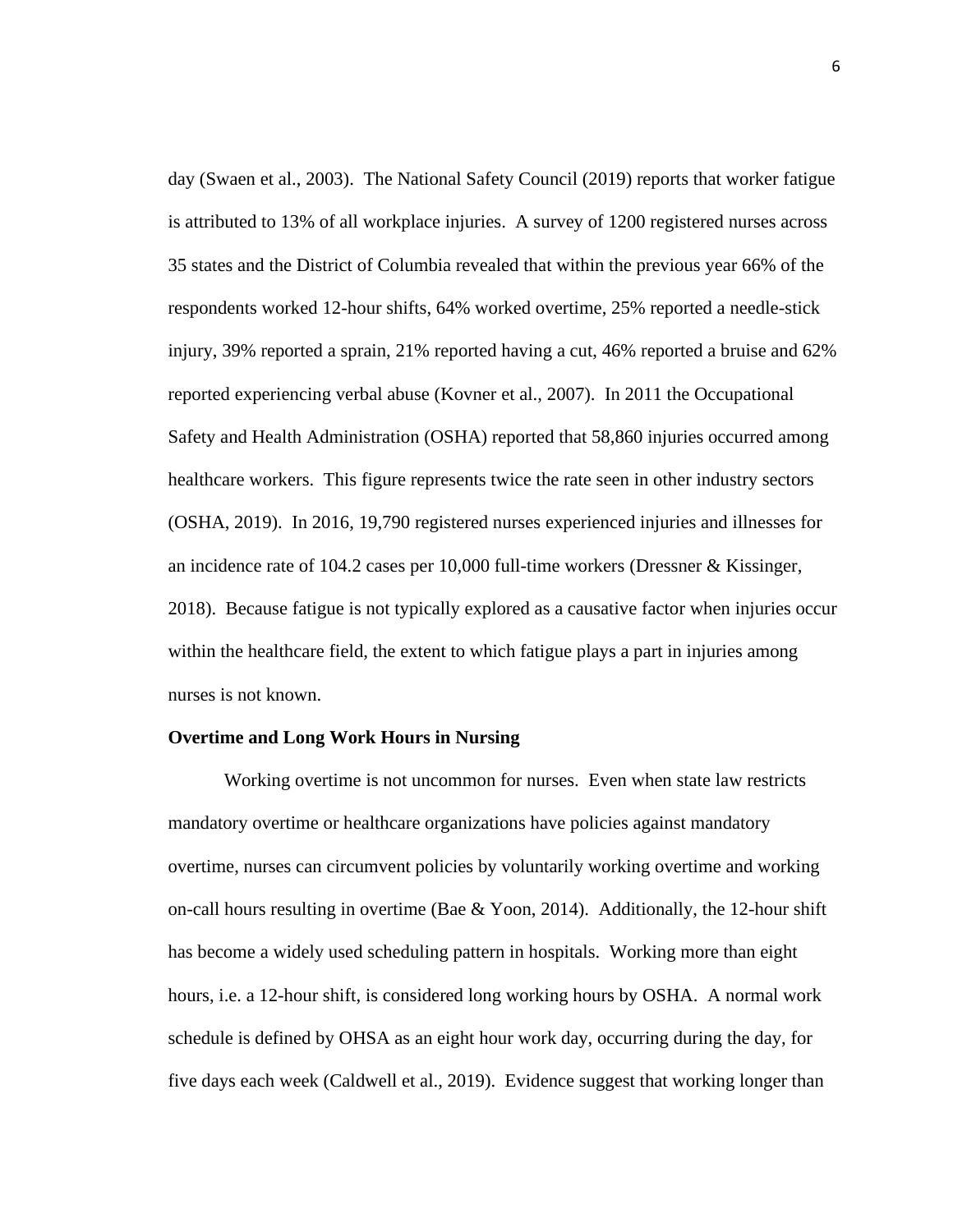eight hours, working overtime, rotating shifts, lack of breaks while at work, inadequate time to recover between shifts and stress in the work environment are associated with nurse fatigue (Barker & Nussbaum, 2011; Garrett, 2008; Knupp et al., 2018; Rogers, 2008; Witkoski & Dickson, 2010; Yuan et al., 2011).

Working long hours is also associated with the commission of errors, burnout and absenteeism (Garrett, 2008; MacKusick & Minick, 2010; Rogers, 2008; Smith-Miller et al., 2014). Specifically, working more than 40 hours in a week is associated with an increase in medication errors (wrong medication or dose) and needlestick injury (Olds  $\&$ Clarke, 2010). Fatigue is a factor in job dissatisfaction and in nurses' decisions to leave the profession (Barker & Nussbaum, 2011; Kovner et al., 2007; MacKusick & Minick, 2010; Stimpfel et al., 2012). A survey of 633 nurses in Illinois and North Carolina revealed that 45% of nurses who chose to work outside of nursing cited burnout or stressful work as the reason, followed by 41% citing scheduling or long working hours as their main reasons for leaving the nursing profession (Trinkoff et al., 2011). The percentages of nurses reporting burnout and an intention to leave their job increases as shift length increases (Stimpfel et al., 2012; Trinkoff et al., 2011). The turnover rate for nurses in the U.S. is approximately 27% with an estimated to cost hospitals between \$5.13 to \$7.86 million per year (Wei et al., 2018).

Working long hours without adequate time off to recover between work days is associated with higher patient mortality. Trinkoff et al. (2011) found that deaths from pneumonia were significantly more likely to occur in hospitals where nurses work long hours; deaths from abdominal aortic aneurysm were significantly associated with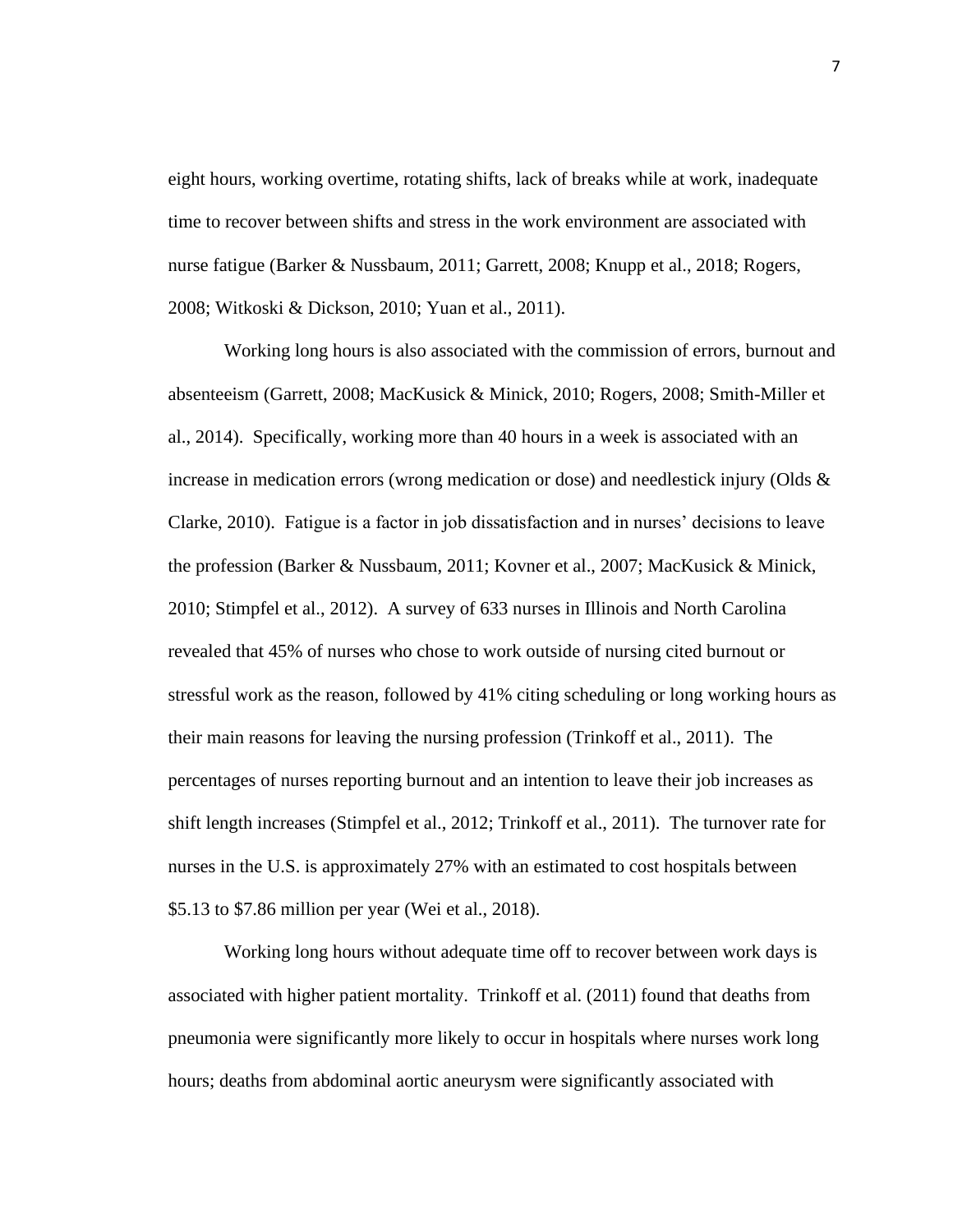inadequate time to recover between shifts and that as the nurses shift length increased, patients' dissatisfaction with care increased.

#### **Work Schedules in Other Safety Sensitive Industries**

Contrary to nursing, work schedules, including rest periods, in many safety sensitive industries are heavily regulated in effort to reduce the occurrence of fatigue among workers. The Federal Aviation Administration (FAA) tightly regulates hours on duty and rest periods for flight crews and air traffic controllers. Pilots are required to have a 10 hour rest period between flights, daytime flights are limited to nine hours and nighttime flights are limited to eight hours (*FAA Regulations*, 2019). Longer flights require more pilots, to allow for breaks and periods of sleep to reduce the occurrence of fatigue (Lamp, 2019). Additionally, pilots must sign a statement that they are fit for duty and if the pilot reports feeling fatigued, they are replaced for the assigned flight. Air traffic controllers cannot be on duty for more than 10 consecutive hours, and cannot work more than 10 hours within a 24 hour period unless there has been an eight hour break between the worked shifts (*FAA Regulations*, 2019).

With regards to the rail industry, the U.S. Federal Railroad Administration (FRA) limits the work period to 12 consecutive hours and requires a minimum of 10 consecutive hours of rest for each 24 hour period (*Rail Safety Improvement Act of 2008 (RSIA) | FRA*, 2019). Under this regulation, no more than 6 consecutive days of work are allowed. Statistical modeling is used to plan schedules in an effort to reduce the occurrence of fatigue (*Rail Safety Improvement Act of 2008 (RSIA) | FRA*, 2019). If schedules are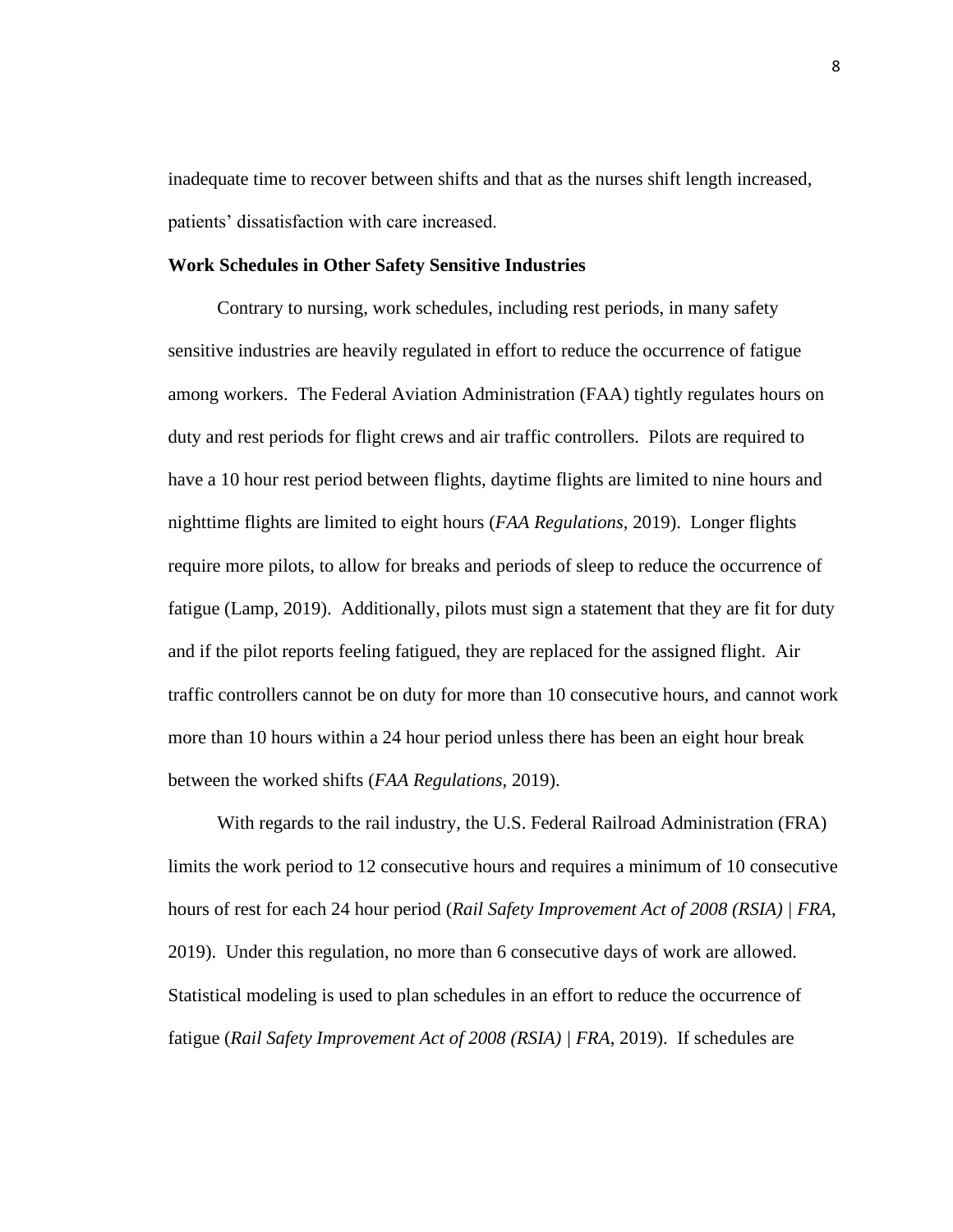deemed to present a risk of fatigue, they must be approved by the Federal Railroad Administration.

The Federal Motor Carrier Safety Administration (FMCSA) regulates truck drivers in the U.S. The maximum average work week is limited to 70 hours (*Regulations | FMCSA*, 2019). Drivers are required to take a 30-minute rest break during the first eight hours of driving and the daily limit is 11 hours. Companies may be fined up to \$11,000 and drivers up to \$2,750 for violating regulations (*Regulations | FMCSA*, 2019).

The U.S. Nuclear Regulatory Commission (NRC) limits workers to 16 hours per 24 hour period and a total of 72 hours per week (*NRC: Regulations Title 10, Code of Federal Regulations*, 2019). The NRC requires workers to have a minimum of 10 hours off between consecutive work periods and a minimum of 34 hours off in any 9-day period.

The Accreditation Council for Graduate Medical Education (ACGME) regulates on duty hours for medical residents (Philibert & Amis, 2011). In 2011 the regulation established a limit of 80 hours per week for medical residents and in 2017 the regulation was updated to prevent shift extensions in excess of 16 hours for first year residents (*ACGME Duty-Hour Requirements per Specialty*, 2017). There are no regulations at the federal level for the nursing profession.

#### **Nursing Professional Culture**

Nursing professional culture has been found to be a barrier to implementation of fatigue countermeasures among nurses. Fatigue is viewed as a normal part of the job (Steege et al., 2017a; Steege & Rainbow, 2017). Self-expectations as well as peer and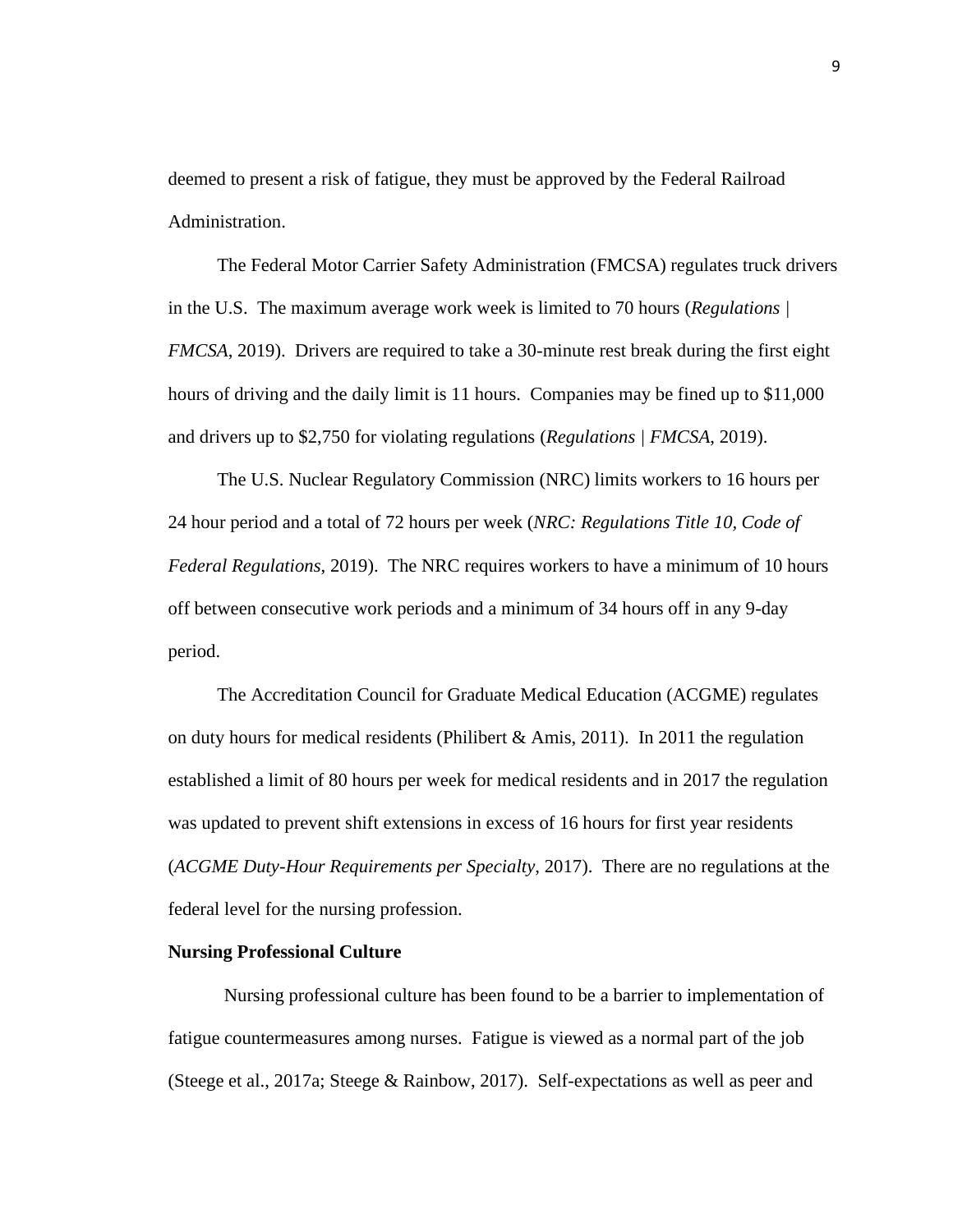management expectations not to take a break, and the opinion that fatigue is a sign of weakness present barriers to implementation of fatigue countermeasures (Steege & Rainbow, 2017). Nurses have demonstrated reluctance to participate in fatigue countermeasures during intervention studies and expressed guilt for participation in countermeasures during interviews (Scott et al., 2010; Smith-Miller et al., 2016). For this reason, nurses must be part of the solution and decision making process from the beginning. Their buy in is paramount to the success of any intervention. Beginning with an assessment of what nurses are willing to do to address work-related fatigue is needed to devise interventions that nurses will deem acceptable.

## **Study Purpose**

This study focused on workplace strategies to reduce fatigue among nurses. The overall purpose of this study was to describe nurses' self- perceptions of fatigue and to examine nurses' willingness to engage in specific fatigue countermeasures. Relationships between the perceived threat of fatigue and the nurses' age, years of experience and education level were explored. Also, the effect of the perceived threat of fatigue on the nurses' willingness to engage in fatigue reduction strategies were examined.

#### **The research questions for this study were:**

- 1. What workplace fatigue reduction strategies are nurses willing to engage in to reduce their risk of experiencing work-related fatigue?
- 2. What are nurses' self-perceptions of fatigue?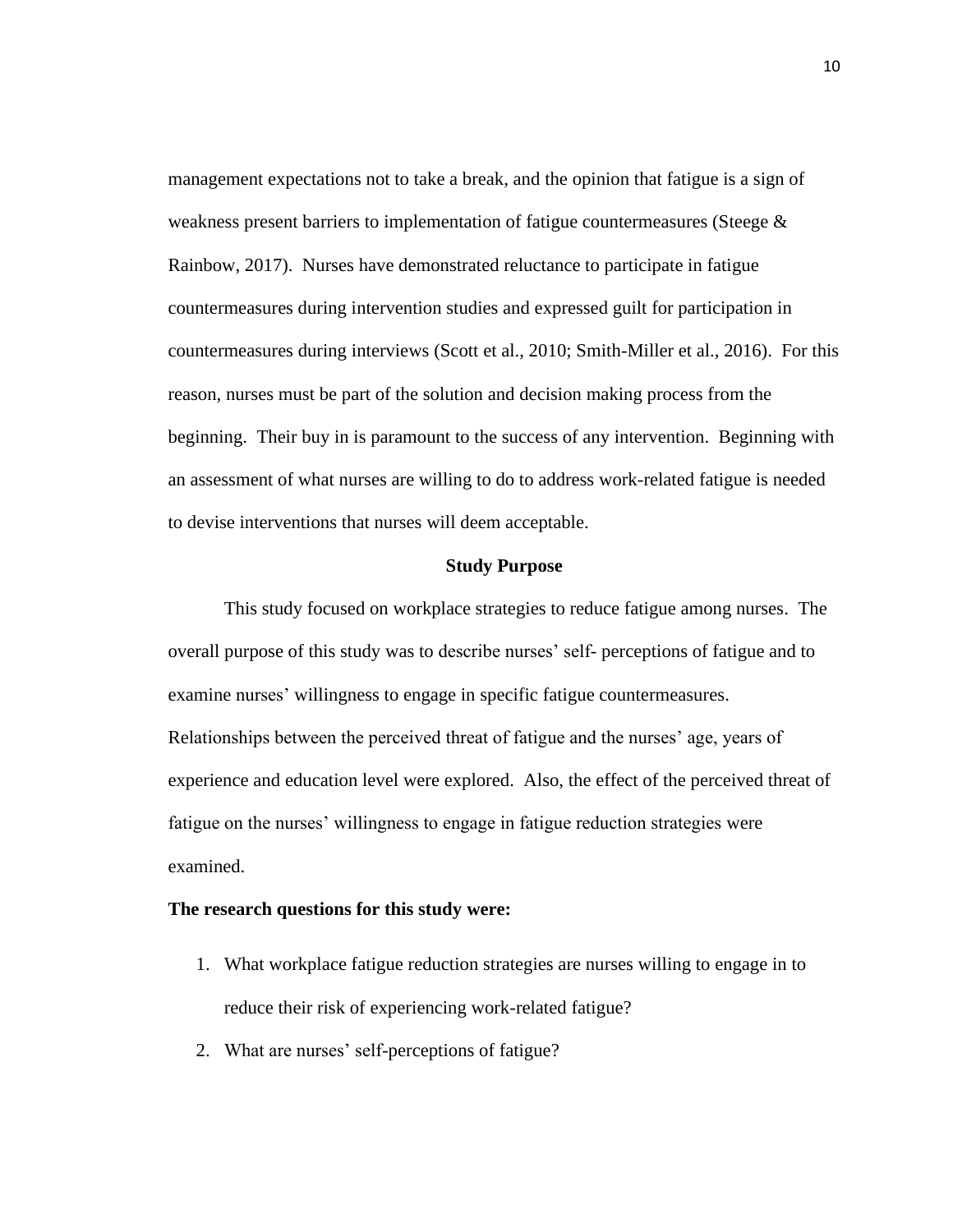- 3. What is the relationship between nurses perceived threat of fatigue and nurse age, years as a nurse, and education level?
- 4. What is the effect of nurses' perceived threat of fatigue on willingness to engage in fatigue reduction strategies?

## **Theoretical Framework**

Theory can aid in the understanding of phenomena by providing a broad view of the topic, taking into consideration its related concepts and influencing factors. Theoretical frameworks can help to organize thoughts about, as well as describe and explain phenomena. Theory can also provide a framework for data collection and analysis in research.

The Health Belief Model (HBM) provided the guide for this study. The HBM is an expectancy value model that focuses on the likelihood of an individual engaging in preventive health behavior (Simons-Morton et al., 2012). The model attempts to explain the effects of an individuals' beliefs about a perceived threat on the likelihood of taking preventive action. According to HBM, in order for an individual to take action, they must believe that they are susceptible to a threat, the threat has potential to negatively impact them and that taking action will be beneficial by reducing their susceptibility to the threat (Rosenstock, 1974; Simons-Morton et al., 2012). Socioeconomic status, geographic location, age, knowledge, gender and race may modify the individual's perception of a threat (Rosenstock, 1974; Simons-Morton et al., 2012). In the presence of a perceived threat, an individual is likely to engage in a preventive behavior if there is the ability to engage in the behavior and consequences of not taking action are perceived to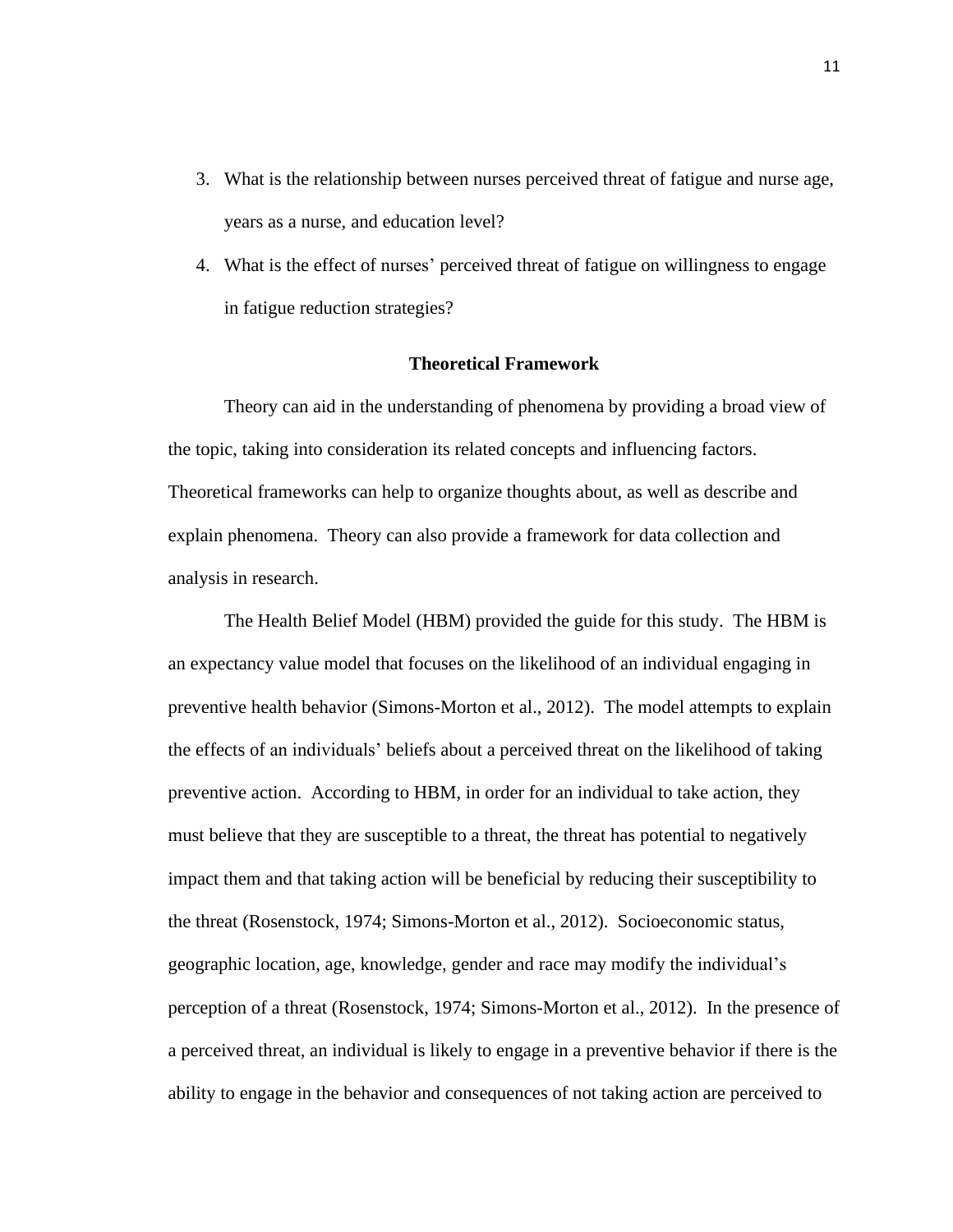be severe (Simons-Morton et al., 2012). The HBM comprises these key constructs: perceived threat, modifying factors, cues to action, expected benefit, self-efficacy and the likelihood of taking action (see Figure 1) (Simons-Morton et al., 2012). The full model is provided below, followed by an adapted model depicting the constructs used to guide this study.



Figure 1. The Health Belief Model

Understanding nurses' perception of the threat of fatigue and their likelihood of taking actions to reduce their risk of fatigue aligns with the HBM. Although nurse fatigue is a well-researched topic, the literature is lacking in descriptions of interventions to reduce fatigue among nurses. What is needed to address work-related fatigue among nurses is the discovery of fatigue countermeasures in which nurses are willing to participate. This study uses the HBM to explain acceptance of specific fatigue reductions strategies among nurses.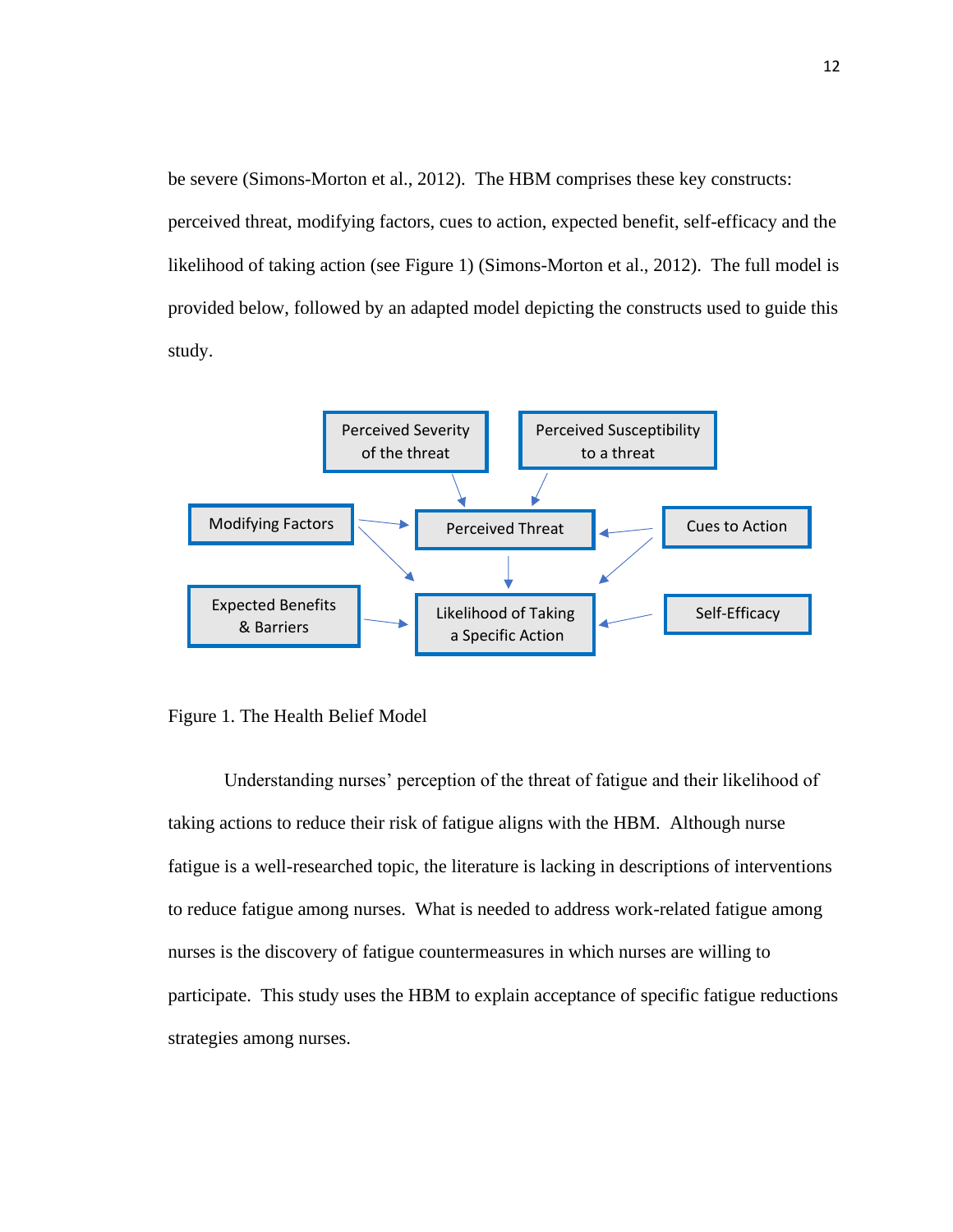## **Operationalizing the Health Belief Model in a Study of Nurse Fatigue**

Because this study focused on perceptions of fatigue and willingness to engage in specific fatigue countermeasures, the HBM was adapted to focus on these constructs in the model: perceived susceptibility, perceived severity, modifying factors and the likelihood of taking specific actions (see Figure 2). Fatigue represents the threat in HBM. Perceived susceptibility was operationalized by exploring nurses' perceived risk of experiencing work-related fatigue. Perceived severity was operationalized by exploring nurses' concerns about performance outcomes related to working while fatigued. These two constructs combined create the nurses overall perception of the threat of fatigue, which represents the latent variable *perceived threat* (Simons-Morton et al., 2012). Modifying factors was operationalized by exploring relationships between nurse age, years as a nurse and education level, and the perceived threat of fatigue. Likelihood of taking action was operationalized by asking the nurse about their likelihood to engage in specific preventive actions related to fatigue.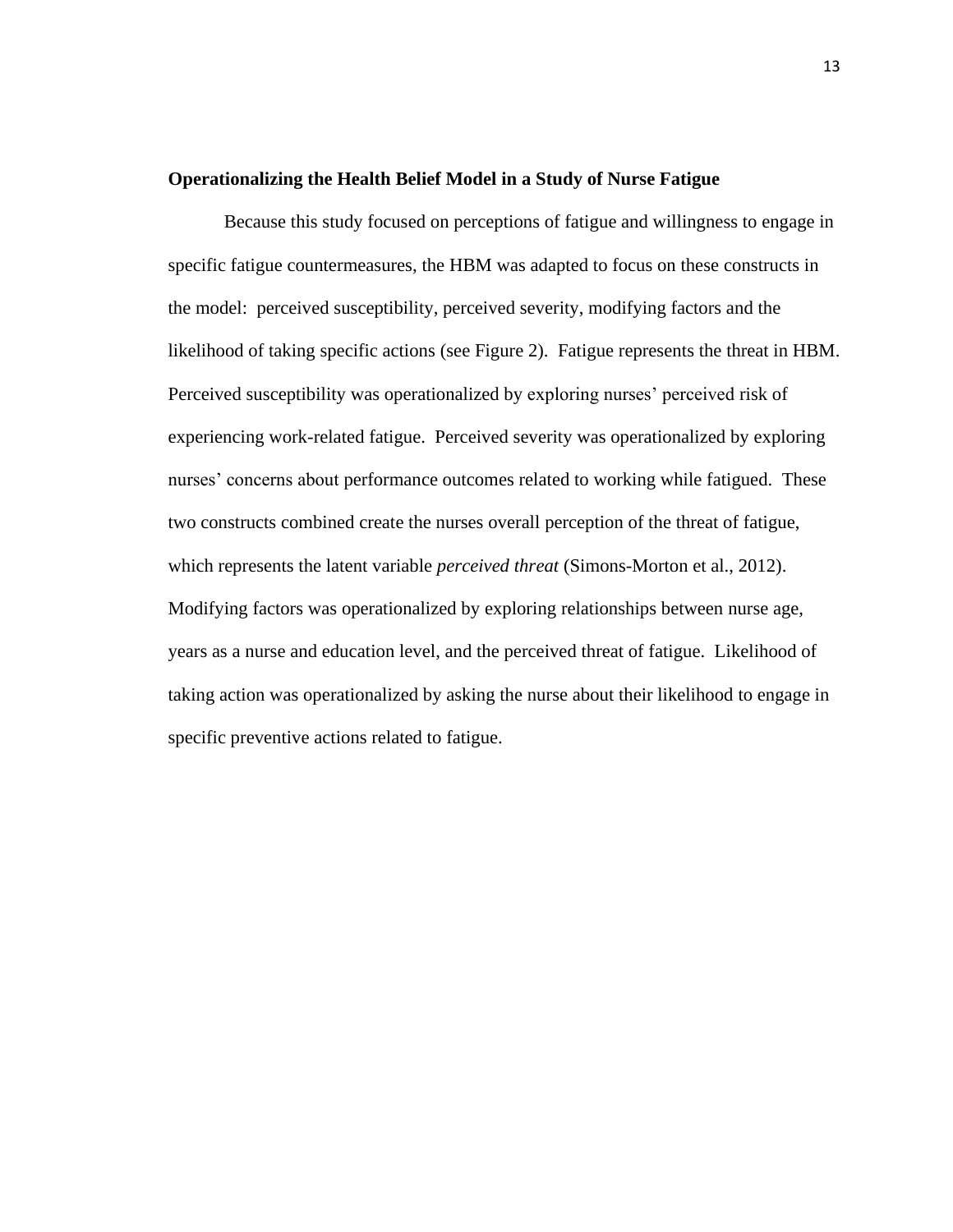

Figure 2. Operationalization of the Health Belief Model in a Study of Nurse Fatigue

## **Conceptual Definitions**

**Perceived susceptibility.** Perceived susceptibility is defined as an individual's acknowledgement of susceptibility to a threat (Simons-Morton et al., 2012). It is the individuals' consideration of their chances of experiencing the threat.

**Perceived severity.** Perceived severity is defined as an individuals' beliefs about the seriousness of the threat (Simons-Morton et al., 2012). With severity, the individual considers how great the impact could be and the difficulties the threat would cause.

**Perceived threat.** Perceived threat is a latent variable made up of an individuals' beliefs about their susceptibility to and the severity of a threat (Simons-Morton et al., 2012). This combination results in the overall perception of the threat.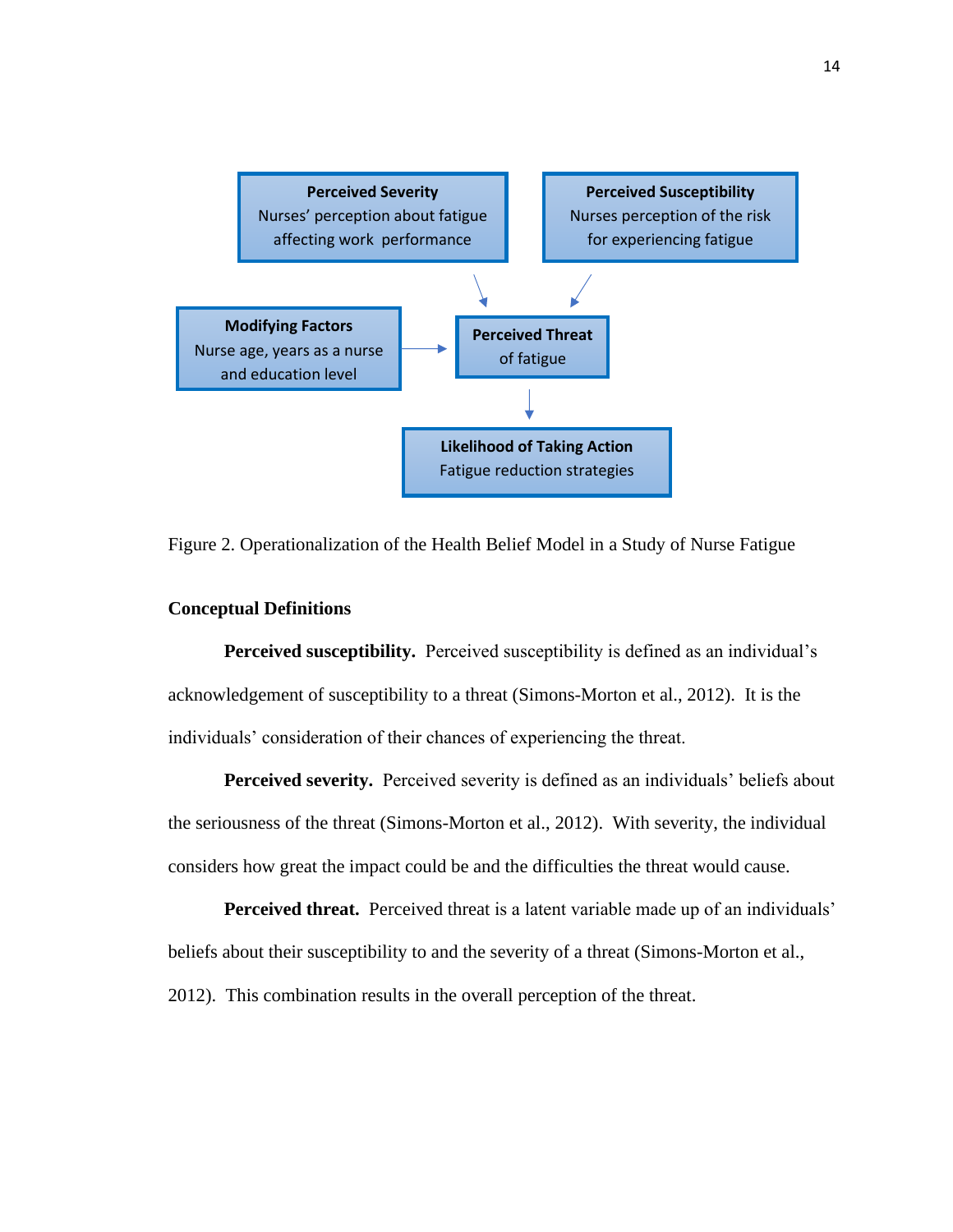**Modifying factors.** Individual characteristics can serve as modifying factors to influence the perceived threat (Rosenstock, 1974). Modifying factors included in this study are nurse age, years as a nurse and level of education.

#### **Summary**

It is widely accepted that fatigue degrades a workers' performance and negatively affects quality of life. Other safety sensitive industries have established limits for work hours and requirements for rest periods in the interest of public safety. There is a need to address worker fatigue in the healthcare industry. Healthcare and nursing specifically have been slow to respond to the evidence connecting worker fatigue and worker performance.

As discussed, numerous studies suggest that working long hours and overtime contributes to fatigue. Many nurses work long hours because the 12-hour shift is a common staffing pattern for hospital nurses. The evidence supports that those working long hours, such as a 12-hour shift, report higher fatigue when compared to those working eight-hour shifts. Nurse fatigue is a widespread issue and the cost is high. Working while fatigued results in poorer patient and nurse outcomes. However, the context in which fatigue occurs in nursing is complex, making it challenging to address. Far fewer studies can be found on fatigue countermeasures than the existence, antecedents and consequences of the phenomenon. The gap in the literature, and in the science, is in fatigue countermeasures among nurses.

Addressing nurse fatigue is an important task that must be undertaken. The need to reduce fatigue among nurses has been discussed by the National Academy of Medicine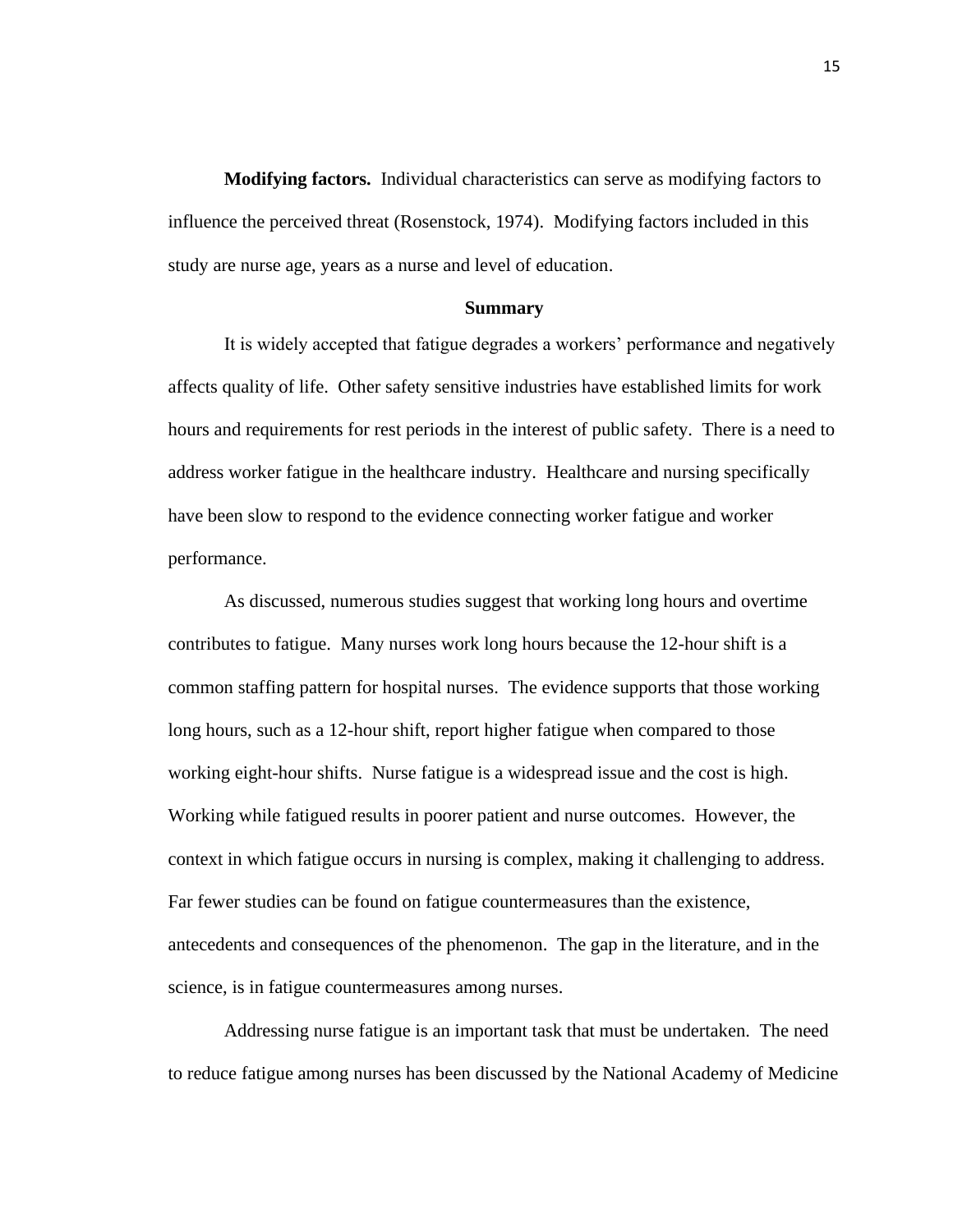(formerly the Institute of Medicine), the Joint Commission, OSHA, National Institute for Occupational Safety and Health (NIOSH), Healthy People 2020 and many nursing professional organizations such as the American Nurses Association (ANA). National goals for Healthy People 2020 are to reduce preventable injuries and deaths and to promote health. Specific focus is placed on promoting workplace health and safety through prevention of work-related illness, injuries and deaths (Office of Disease Prevention and Health Promotion, 2019). Objectives are addressed through research activities supported by the Center for Disease Control and Prevention (CDC) and the National Occupational Research Agenda.

A training course is available from NIOSH to educate nurses and their managers about the association between working long hours and/or working during the night and workplace fatigue, and the associated health and safety risks. The training recommends strategies to minimize fatigue such as good sleep hygiene, use of caffeine and naps at work, fatigue assessment in the workplace, management of work schedules, exercise and techniques for relaxation and coping (Caruso et al., 2015). The Joint Commission issued a Sentinel Event Alert regarding healthcare worker fatigue with recommendations that also included use of caffeine, naps and exercise, to assess for fatigue, sleep hygiene, education of staff on fatigue, and to consider fatigue as a potential factor when errors occur (The Joint Commission, 2011).

The ANA urges employers to design staffing schedules to minimize fatigue and stresses that the Code of Ethics for Nurses acknowledges the self-accountability of nurses in the management of fatigue (Brown et al., 2020). The ANA recommends that nurses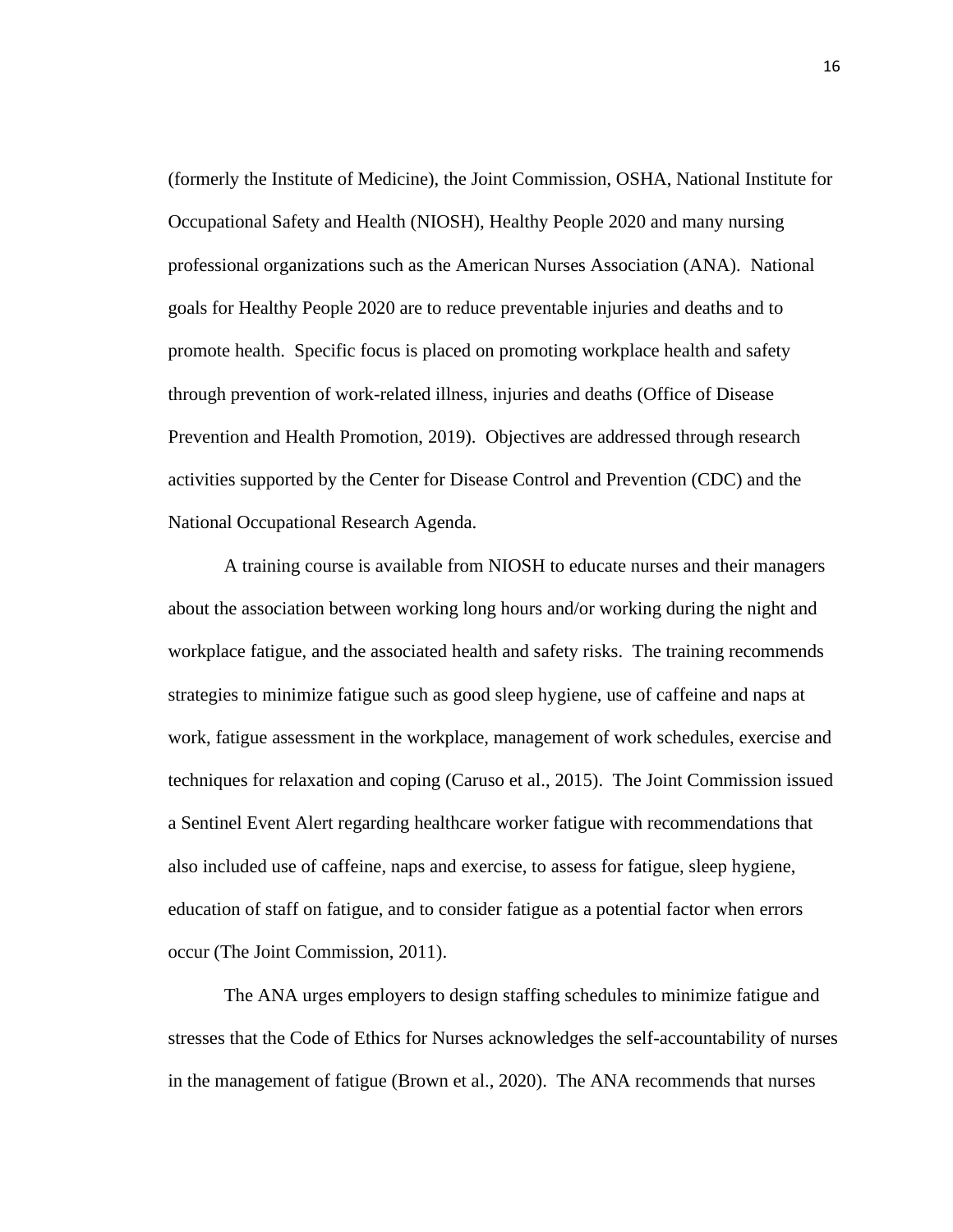obtain seven to nine hours of sleep in each 24-hour period, nap at work if allowed, take breaks, to eat healthy and exercise, avoid use of caffeine, and to self-assess for fatigue, alertness and safety (Brown et al., 2020). The American Academy of Nursing recommends that organizations implement policies that promote healthy sleep, maintain a backup staffing plan and take a non-punitive approach for nurses too fatigued to work, design schedules that reduce fatigue, limit night shifts to eight hours, assess for fatigue during incident investigations, address sleep disorders, the use of naps and breaks while at work, and education of managers and staff nurses about the risks of fatigue (Caruso et al., 2019).

Collectively, these recommendations suggest implementation of several actions to reduce fatigue among nurses. It is time for the nursing profession to respond to the evidence and take tangible action to reduce fatigue. However, prior to devising interventions, an assessment of what nurses are willing to do to reduce fatigue is needed. Interventions must be deemed acceptable to nurses. This study described nurses' selfperceptions of fatigue and explored nurses' willingness to engage in specific fatigue countermeasures. Relationships between the perceived threat of fatigue and the nurses' age, years of experience and education level were explored. Also, the effect of perceived threat of fatigue on the nurses' willingness to engage in fatigue reduction strategies were examined.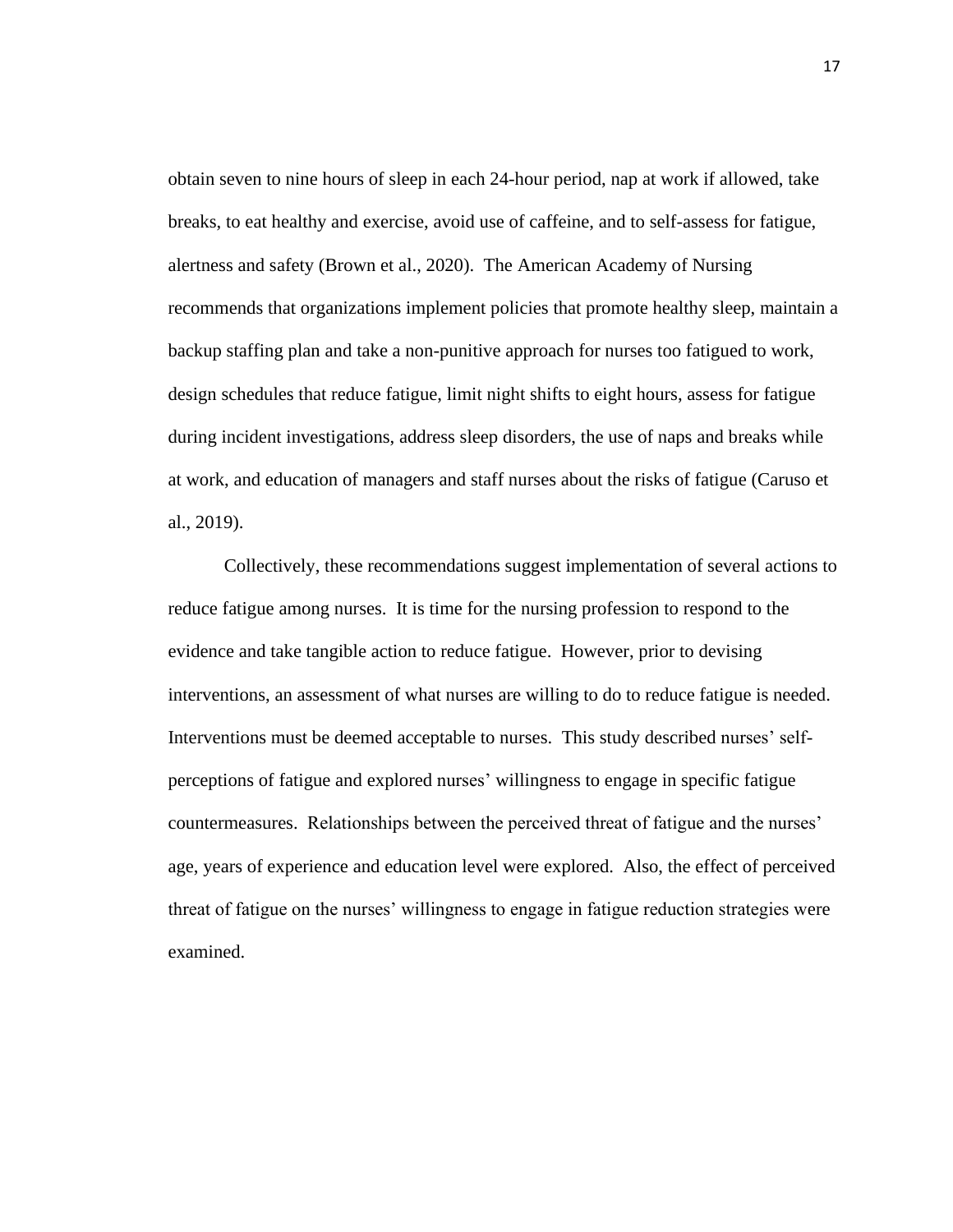## CHAPTER II

## LITERATURE REVIEW

An extensive review of the literature related to nurse fatigue and interventions used in safety sensitive industries to reduce workplace fatigue was conducted in preparation for this research study. The reduction of nurse fatigue is important to the health and safety of nurses as well as the quality of patient care. Understanding the current state of the science can inform next steps to be taken in efforts to reduce nurse fatigue. Other concepts closely related to, but distinct from fatigue, and not focused on in this literature review include stress, burnout, compassion fatigue and sleepiness. The purpose of this literature review was to describe what is currently known about nurse fatigue and interventions that may aid in reducing nurse fatigue.

## **Literature Search Method**

In an effort to explore the literature on nurse fatigue, searches were conducted using the University of North Carolina at Greensboro (UNCG) library, Western Carolina University (WCU) library and Google Scholar. Databases searched included the Cumulative Index for Nursing and Allied Health Literature (CINAHL), Medline, PubMed, Elton B. Stephens Co (EBSCO*host*), PsycINFO, and the Offshore Vessel Inspection Database (OVID). The list of keywords used in the search was developed with the assistance of a UNCG librarian. Keywords used in the literature search included nurse fatigue, occupational fatigue, fatigue management, fatigue countermeasure, fatigue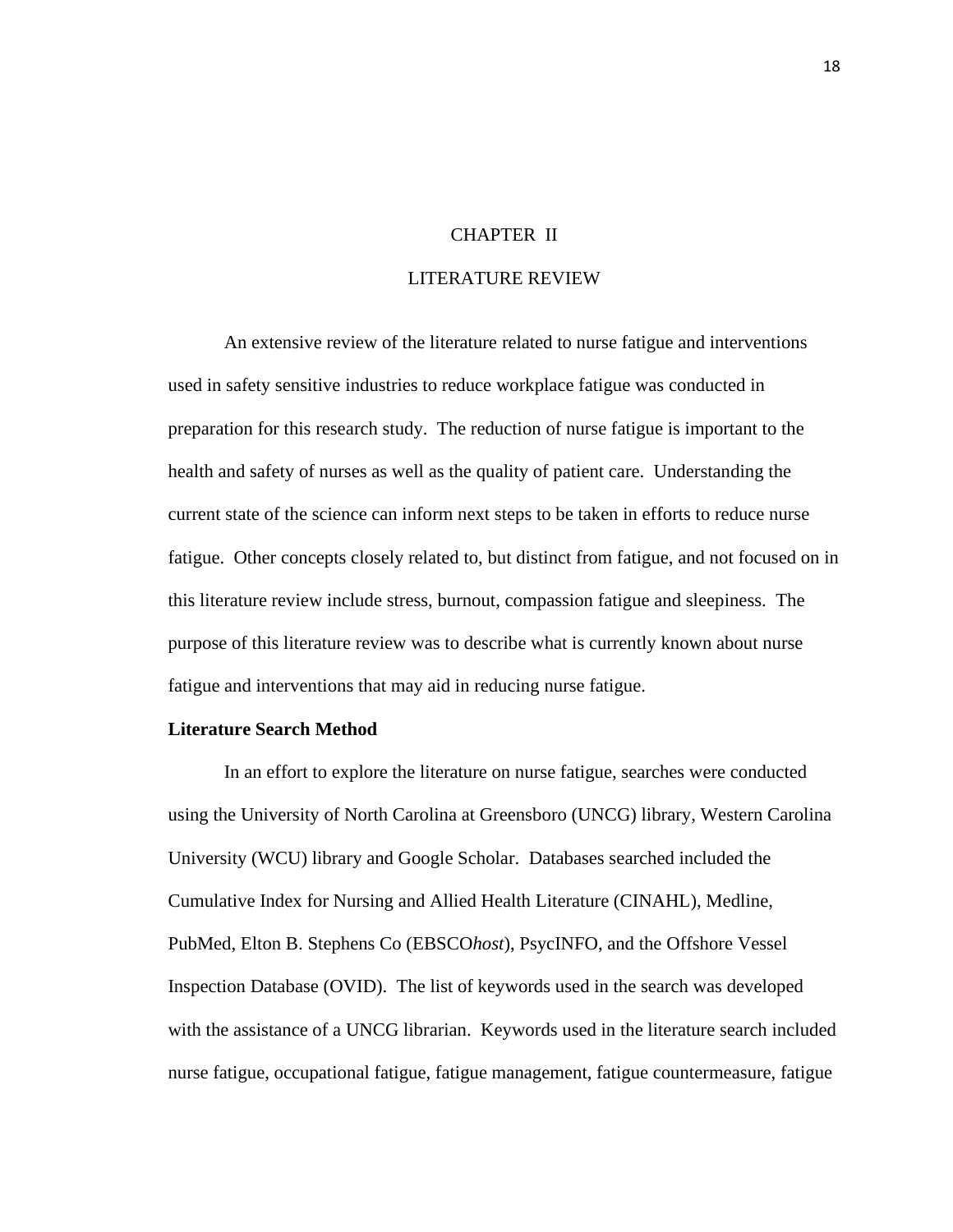intervention, fatigue and nurse performance, fatigue and errors, fatigue and shift length, and nurse health. The search was limited by using a Boolean search that included combinations of keywords and NOT compassion fatigue, cancer, multiple sclerosis, chronic fatigue syndrome, disease, patient fatigue or burnout. The search was additionally limited to articles published in peer reviewed journals, in English, between 2010 and 2020 to reflect the current state of the science. Abstracts were reviewed to assess appropriateness for inclusion in this review. References provided in articles of interest were also reviewed for potential inclusion in this review. Focus was placed on literature addressing work-related fatigue among nurses. Literature focused on compassion fatigue, stress, burnout, chronic fatigue syndrome, fatigue related to medical conditions, or patient fatigue were excluded from this review. Literature reviews, policy briefs, commentaries, and letters to the editor were also excluded. This resulted in the inclusion of 28 articles meeting the selection criteria for this review. See Figure 3.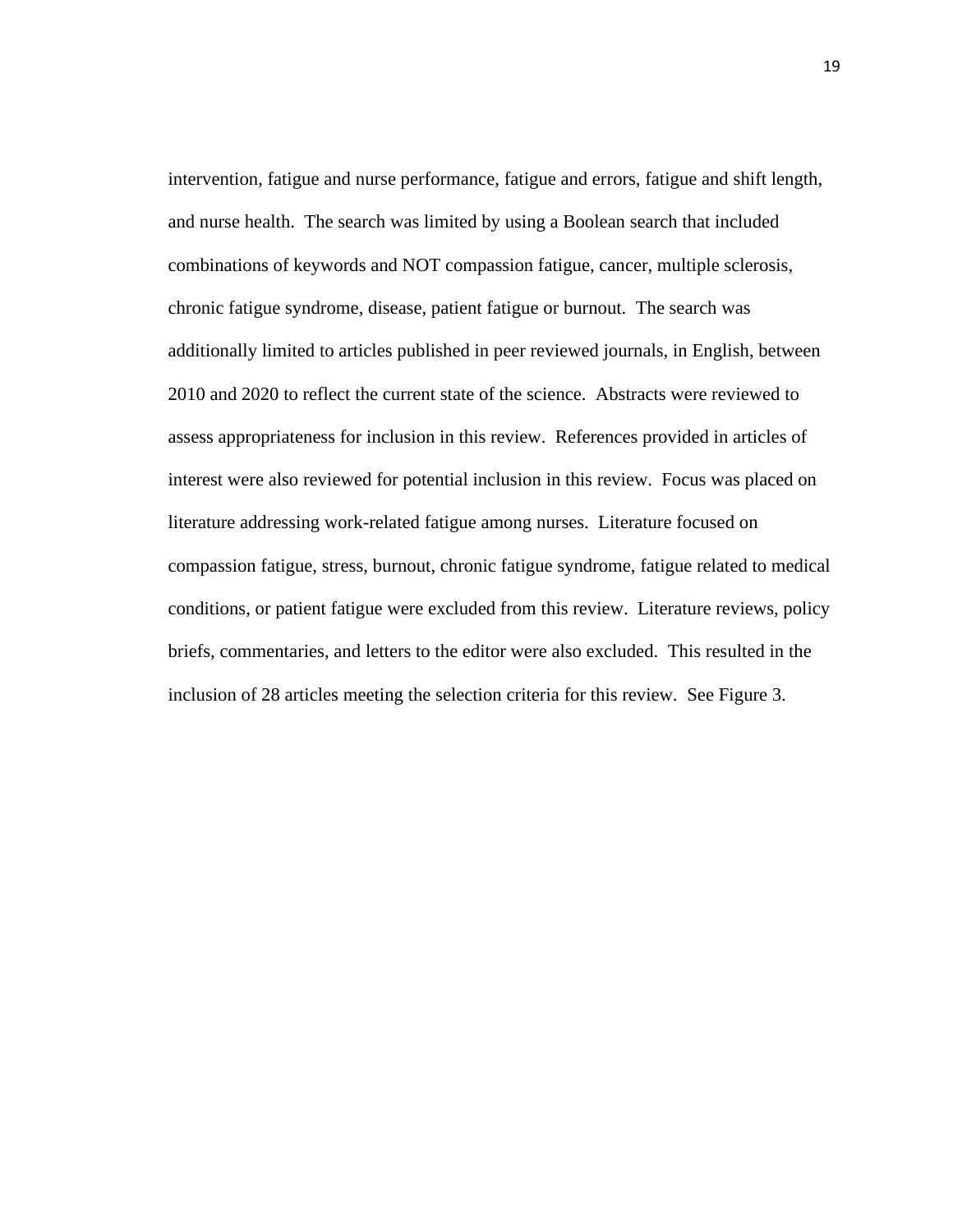

**Literature Search Flow Diagram**

Figure 3. PRISMA Diagram (Nursing)

Publications in this review included 11 quantitative, three qualitative, six intervention, two mixed methods, one observational, and five secondary data analysis studies that presented original research. Among these, four were national surveys. Also included is a newly proposed theory explaining the occurrence of nurse fatigue and data mining of an error reporting system. Most studies were conducted in the United States; two were in New Zealand and one each was conducted in Canada, Austria, Indonesia, Iran, and Taiwan. Sample sizes ranged from  $10 - 3,133$  nurses. Much more descriptive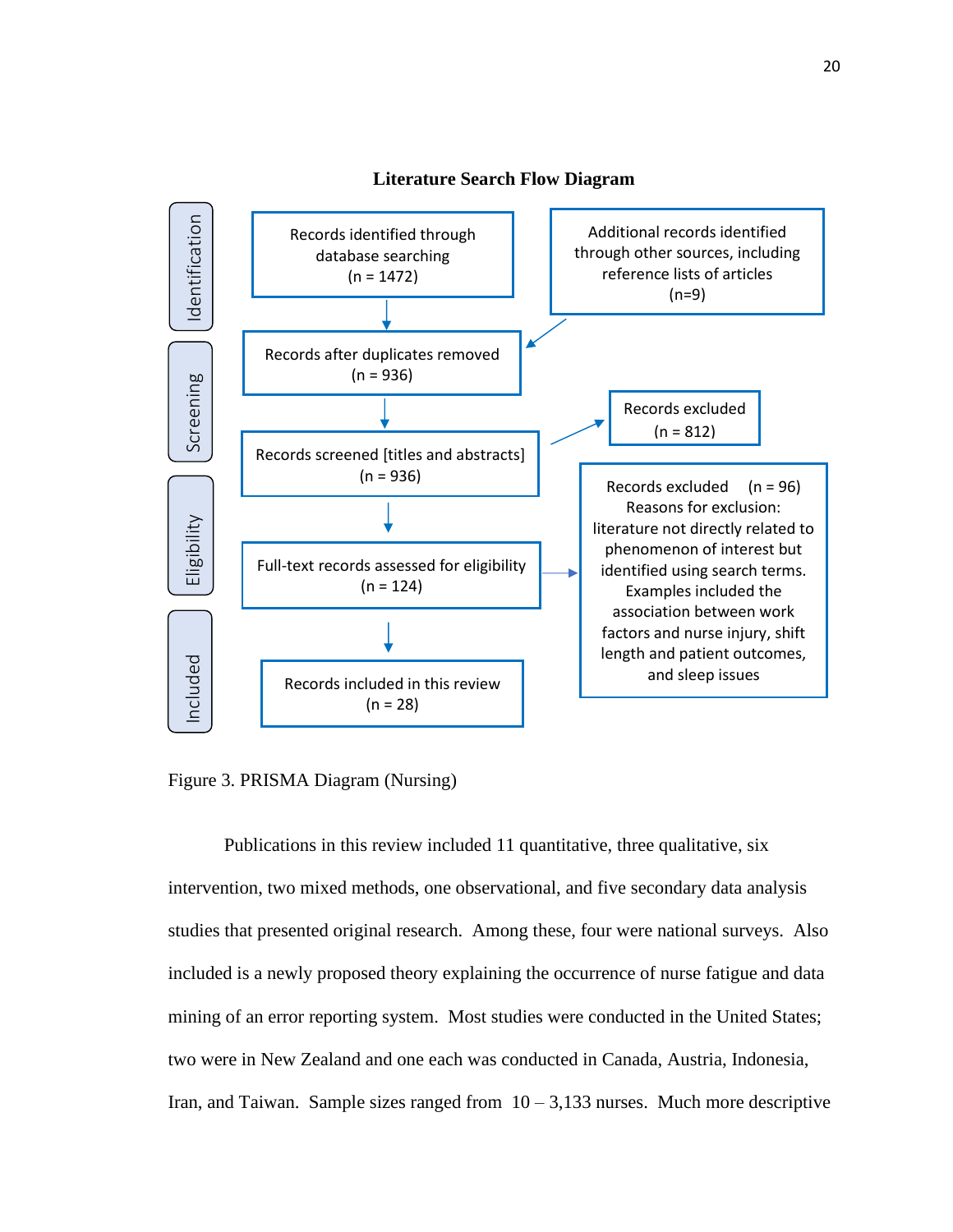research (22) was found in the literature than intervention (six) studies. The gap in the science is clearly in interventions to mitigate nurse fatigue.

## **Literature Review with Focus on Nurse Fatigue**

Evidence suggests that numerous factors contribute to the occurrence of nurse fatigue. Work-related fatigue among nurses can result from various characteristics of the work environment, disrupted sleep, individual factors and the culture of professional nursing. It appears that nursing is in the early stages of addressing the occurrence of work-related fatigue.

## **Influence of Work Characteristics on Nurse Fatigue**

Research suggests that nurse fatigue is associated with numerous work factors. Working long hours, i.e. greater than eight hours, working overtime, rotating shifts, lack of breaks while at work, inadequate time to recover between shifts and stress in the work environment are associated with nurse fatigue (Barker & Nussbaum, 2011; Han et al., 2014; Knupp et al., 2018; Neville et al., 2017; Yuan et al., 2011). Gander et al. (2019) reported fatigue increases when nurses work greater than 30 minutes beyond the scheduled shift. Knupp (2018) and MacKusick (2010) both found distress related to patient care to be associated with fatigue among nurses. Additionally, poorly performing technology, poor layout of the unit which leads to excessive walking, lack of private break areas, poor staffing, turnover of staff, precepting responsibilities, and repetitive charting contribute to nurse fatigue (Steege & Dykstra, 2016; Wingler & Keys, 2019).

A national survey revealed that the duration and frequency of call requirements among certified registered nurse anesthetists (CRNAs) is a predictor of fatigue. Working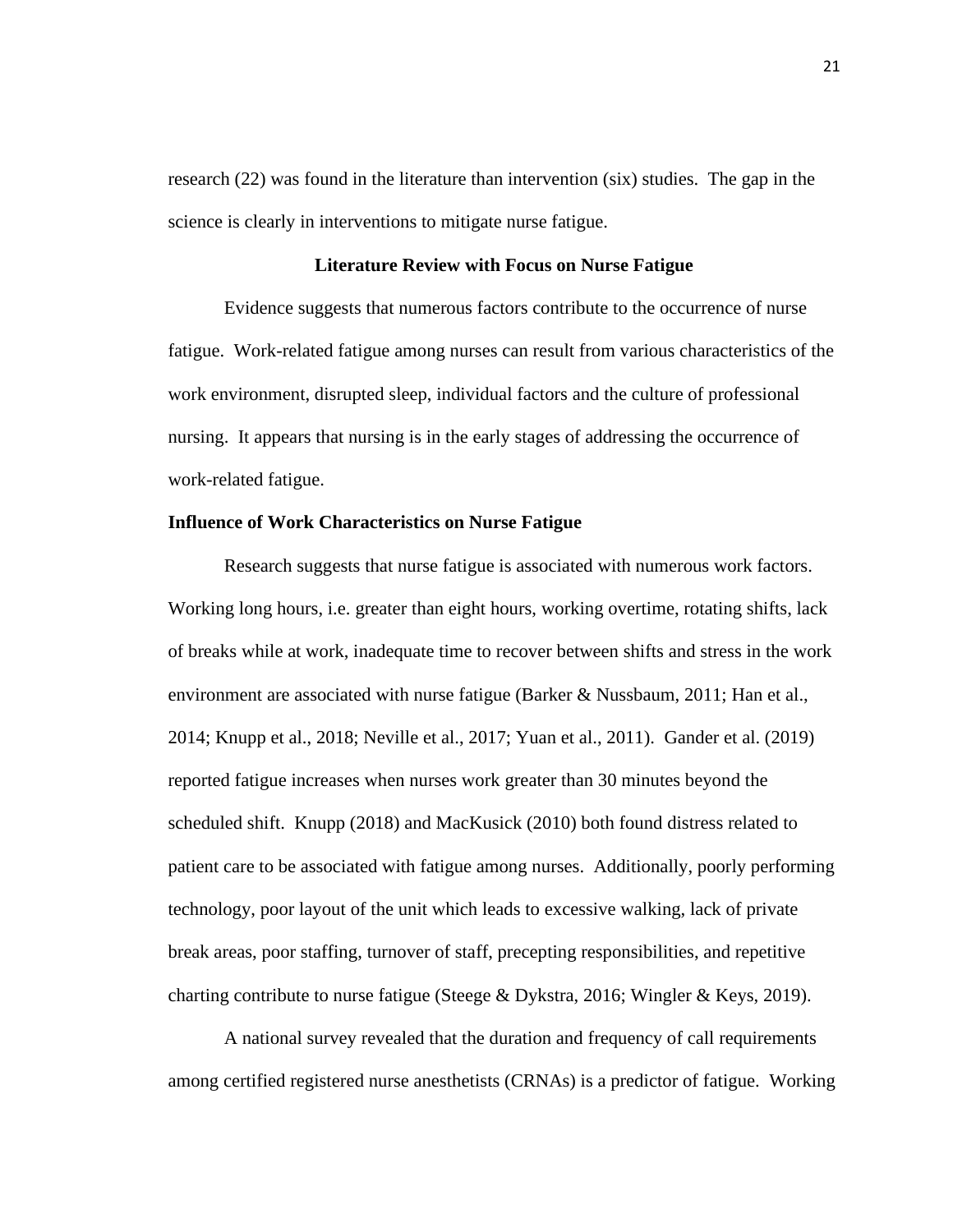the next day after being on call, without adequate time off contributes to fatigue and the commission of errors among CRNAs (Domen et al., 2015). Nurses are at exceedingly high risk of fatigue because these are common characteristics of the work of nurses.

During interviews nurses stated that physically demanding patient care activities contribute to physical fatigue while activities of high cognitive demand such as multitasking, time management, organization/planning, and interruptions contribute to mental fatigue (Steege et al., 2015). High physical demands also reduces the ability to recovery between worked shifts (Steege et al., 2018). A study among emergency room triage nurses revealed that fatigue increased as the time they performed triage increased, with the biggest percent increase in fatigue being between hours four and eight (McMahon et al., 2017). Furthermore, fatigue increases over consecutive worked days and evidence suggests that it takes three days off of work to recover from two consecutive 12-hour shifts (Blasche et al., 2017).

## **Influence of the Social Environment of Nurses' Work Settings**

Evidence suggests that the social environment in the work setting greatly influences the occurrence of fatigue among nurses. Two qualitative studies by Steege et al., (2015) and Steege and Dykstra (2016), revealed that lack of team support and social support contribute to both mental and physical fatigue. Similarly, MacKusick and Minick (2010) found that lateral violence from co-workers, lack of a supportive manager and emotionally distressing patient care contributed to extreme fatigue and exhaustion. Conversely, social support from coworkers and supervisors is associated with lower fatigue and higher recovery between shifts (Han et al., 2014). Nurses have reported that a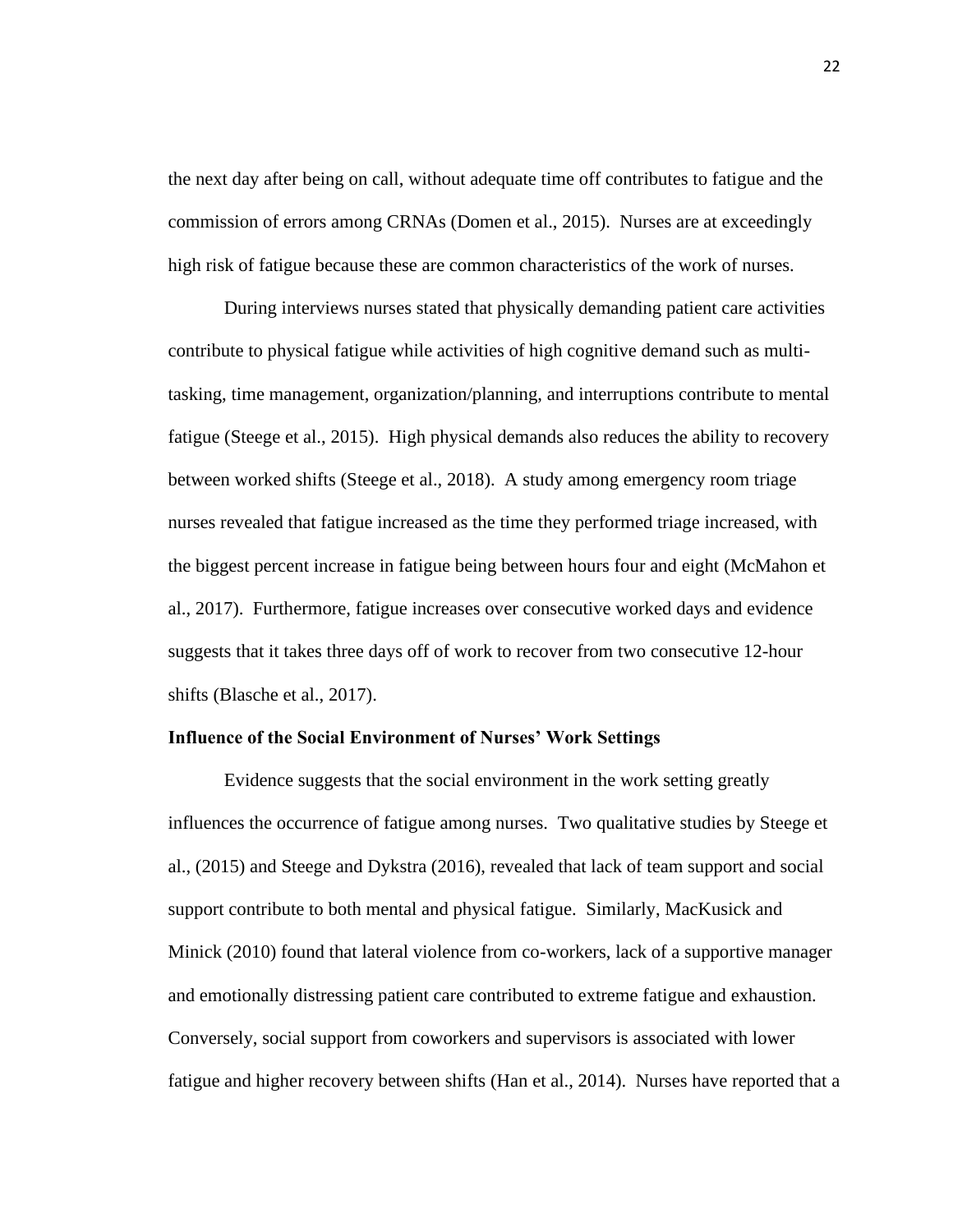caring manager, satisfaction with the work schedule, supportive co-workers and a sense of teamwork, promote coping and prevents fatigue (Steege & Dykstra, 2016). Increased autonomy is associated with lower levels of fatigue (Gander et al., 2019; Steege et al., 2015, 2018). Knupp (2018) reported that the nurse manager's abilities to lead and offers of support are significantly associated with nurse fatigue, higher abilities to lead support lower fatigue. Access to managers and time to communicate with managers has been associated with reduced fatigue among nurses (Steege et al., 2018). Managers set the tone of the work environment, have potential to influence the occurrence of fatigue, and are key in creating a healthy work environment.

A study involving 20 recovery room nurses revealed no association between workload and fatigue (Hazzard et al., 2013). Although the nurses in the study had high levels of acute fatigue, the ability to recover between shifts was also high. Nurses reported that they had sufficient time between patient admissions, were able to help other nurses when needed, were able to take breaks, did not work beyond the scheduled 12 hour shift and were able to avoid three consecutive shifts (Hazzard et al., 2013). Autonomy in scheduling, the presence of teamwork and staggering of shift start/end times contributed to the participants ability to engage in these fatigue countermeasures. Hazzard and colleagues' study provided strong evidence of the influence of the work environment on fatigue.

Drake et al., (2012) proposed a new theory explaining that the work environment can either support the work of nurses, thereby increasing nurse wellness and safety, or impede the work of nurses, thereby promoting fatigue and increasing the risk of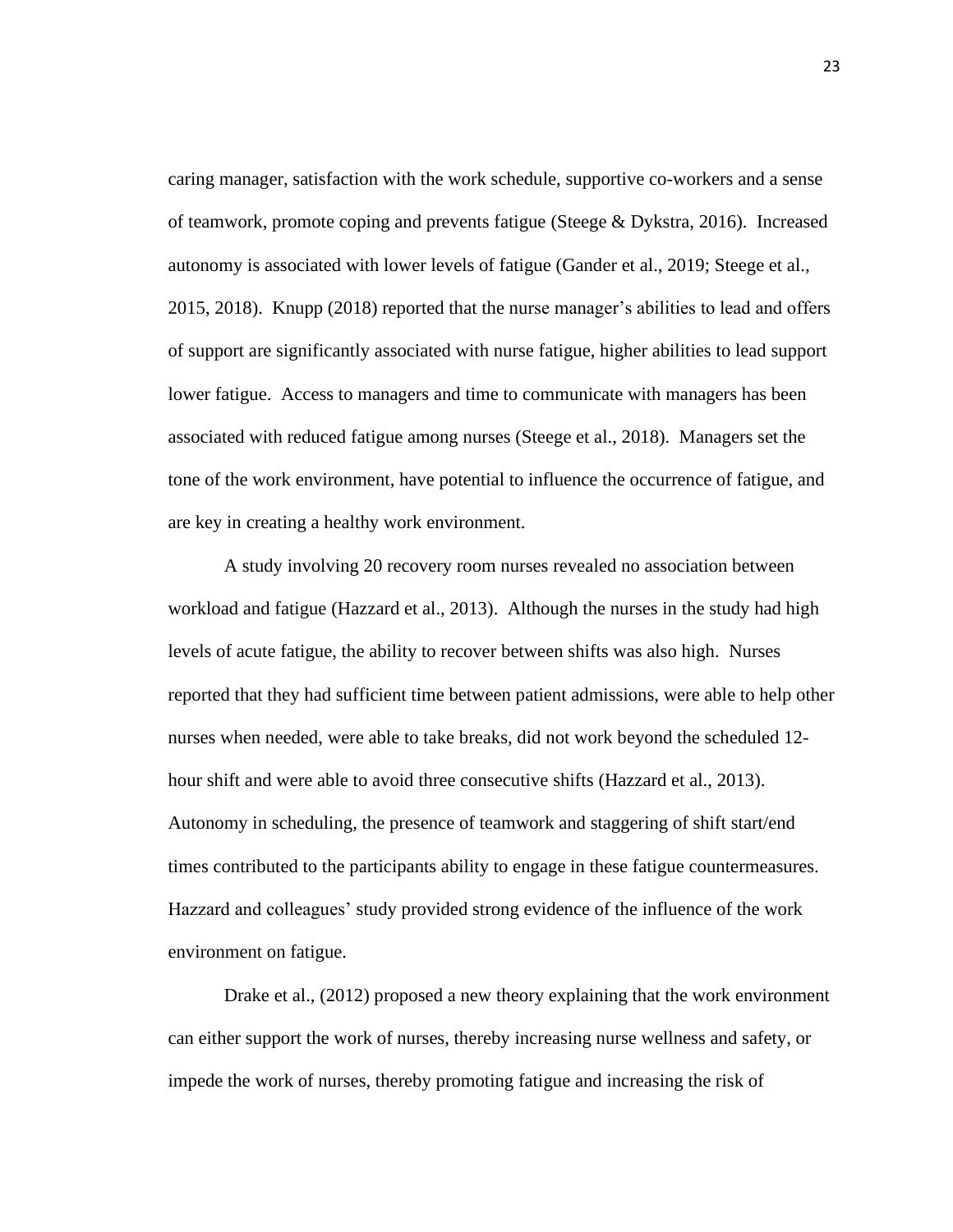occupational injury and patient care errors. Evidence from this literature review lends support for the proposed theory.

#### **Influence of Individual Characteristics on Nurse Fatigue**

The influence of age and caregiving responsibilities outside of work on fatigue is not clear. Younger age has been associated with higher fatigue by Drake and Steege (2016), Neville et al. (2017), Widyanto et al., (2018), Yu et al., (2019) and Steege et al. (2018). Conversely, Chen (2014) found older age to be associated with higher fatigue. Chen (2014) and Han et al. (2014) found no association between fatigue and caregiving responsibilities outside of work. Yu et al., (2019) found caregiving responsibilities outside of work to be associated with lower levels of fatigue (Yu et al., 2019). However, Widyanto et al., (2018) found caregiving responsibilities to be associated with higher fatigue and Neville et al. (2017) found caregiving responsibilities outside of work to be a predictor of higher fatigue. The conflict in outcomes found in the literature may point to other factors being more prominent in influencing the occurrence of fatigue than age and caregiving responsibilities outside of work.

Researchers have found engaging in exercise to be associated with lower levels of fatigue (Afrasiabifar et al., 2018; Chen et al., 2014; Yu et al., 2019). Chen (2014) reported that percent of body fat and type of unit on which the nurse worked was not associated with fatigue. Additionally, Steege et al. (2018) reported an association between increased years of experience and decreased reported fatigue. It is possible that years of experience leads to positions that result in less fatigue. Neville et al. (2017) found having a second job to be a predictor of fatigue. A study among 39 nurses working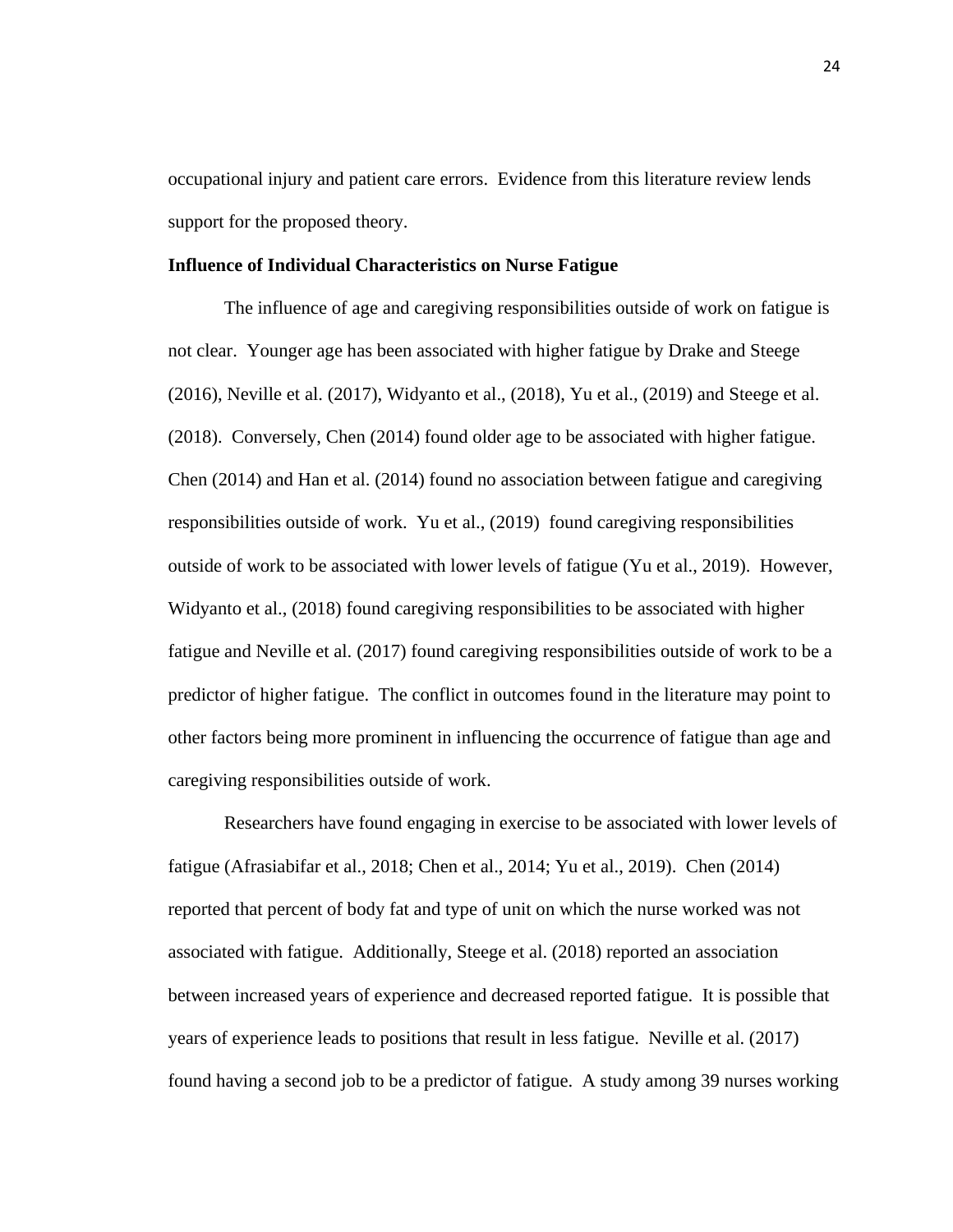in an emergency department in Indonesia revealed severe fatigue is associated with malnutrition of the nurse (Widyanto et al., 2018).

Sleep appears to have a clear influence on fatigue. Barker and Nussbaum (2011) reported that nurses who obtained less than six hours of sleep had higher fatigue. Lower amounts of sleep were associated with higher levels of fatigue among nurses in numerous studies (Blasche et al., 2017; Gander et al., 2019; Knupp et al., 2018; Scott et al., 2010).

## **Influence of Nursing Culture on Fatigue**

Nursing professional culture has been found to be a barrier to implementation of fatigue countermeasures among nurses. Nurse fatigue is viewed as a normal part of the job (Steege et al., 2017b; Steege & Rainbow, 2017). Self-expectations as well as peer and management expectations not to take a break, and the opinion that fatigue is a sign of weakness present barriers to use of countermeasures (Steege & Rainbow, 2017). Nurses have demonstrated reluctance to participate in fatigue countermeasures during intervention studies and expressed guilt for participation in countermeasures (Scott et al., 2010; Smith-Miller et al., 2016).

Although many nurses are in favor of the 12-hour shift, study results offer evidence of chronic fatigue and an inability to adequately recover from such long work hours (Chen et al., 2014). Chen et al. (2014) found that despite the negative nurse outcomes associated with longer shift lengths, nurses are satisfied with working a 12 hour shift. Whether or not nurses recognize when they are fatigued and its impact on their performance is unclear. In a national survey, nurses acknowledged that working while fatigued negatively affected their performance (Pasupathy & Barker, 2012).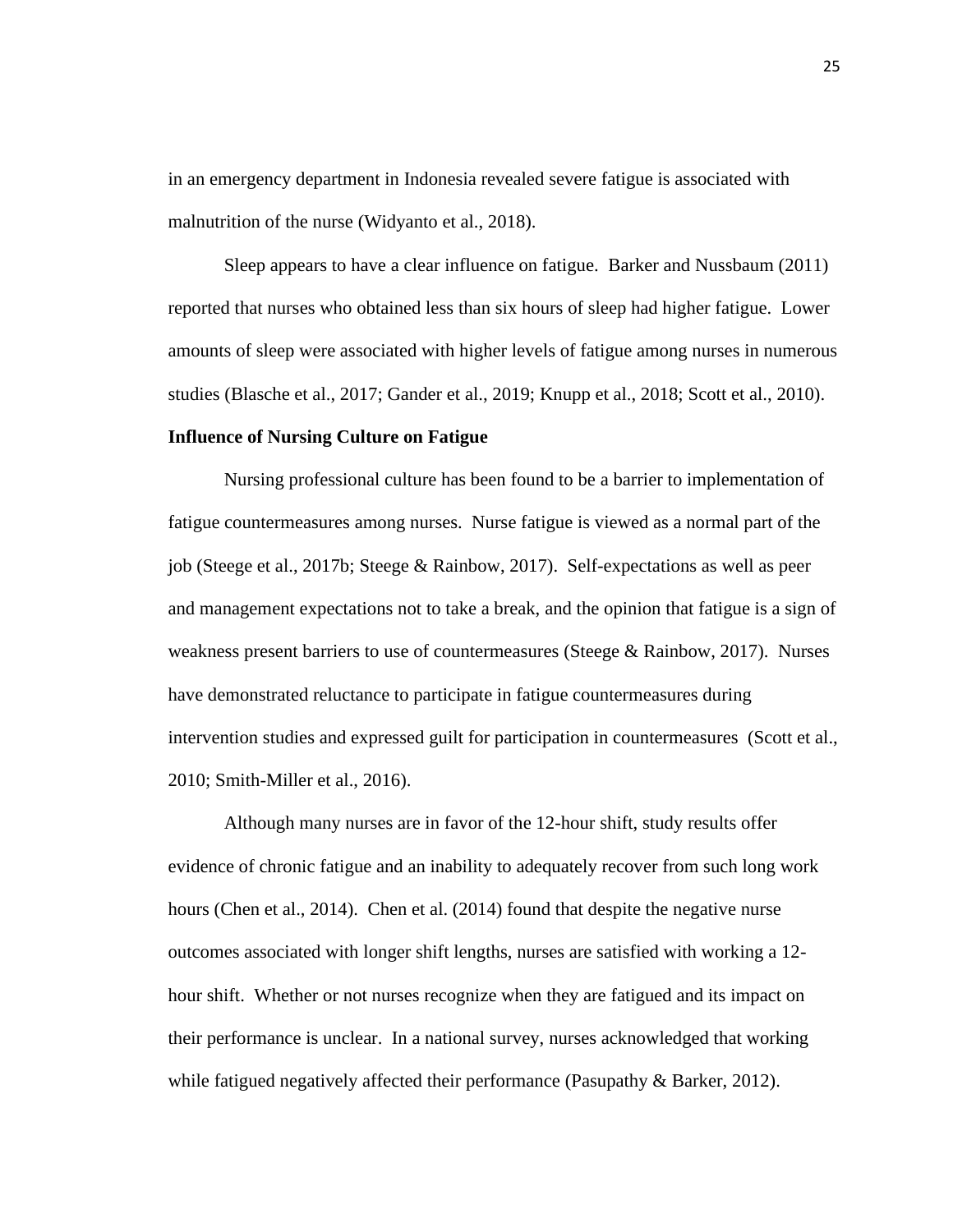However, other researchers found that nurses often do not recognize that fatigue negatively impacts their performance (Smith-Miller et al., 2016). The question remains whether health care workers who are fatigued have the capacity to determine if they are able to work safely (Gardner & Dubeck, 2016). The extent to which nurses are capable of accurately assessing personal fatigue is also unknown.

#### **Impact of Nurse Fatigue**

Research indicates that fatigue degrades performance leading to a decrease in safety for nurses and poorer patient outcomes. Fatigue is associated with poorer perceived performance, a decrease in work satisfaction, reduced motivation, negative mood, cognitive degradation (i.e. reduced concentration, lapses of attention to detail and compromised problem solving), physical degradation (i.e. increased risk of illness, reduced reaction time, inability to maintain balance and reduced energy), decisions to take shortcuts, occupational injury, increased risk of error, an increase in perceived stress and a decreased quality of life (Barker & Nussbaum, 2011; Gardner & Dubeck, 2016; Han et al., 2014; MacKusick & Minick, 2010; Steege et al., 2015; Yuan et al., 2011).

Fatigue reduces situational awareness, vigilance, empathy and the desire to care for patients (Wingler & Keys, 2019). The nurses' ability to remain vigilant impacts patient monitoring, medication administration, and documentation (Barker & Nussbaum, 2011). The ability to plan, assess risk and make timely decisions are at the foundation of safe nursing practice. A national survey in New Zealand asked nurses to recall errors where fatigue was considered to be a contributing factor during the previous six months. Study participants totaled 3,133 nurses. The study revealed that the occurrence of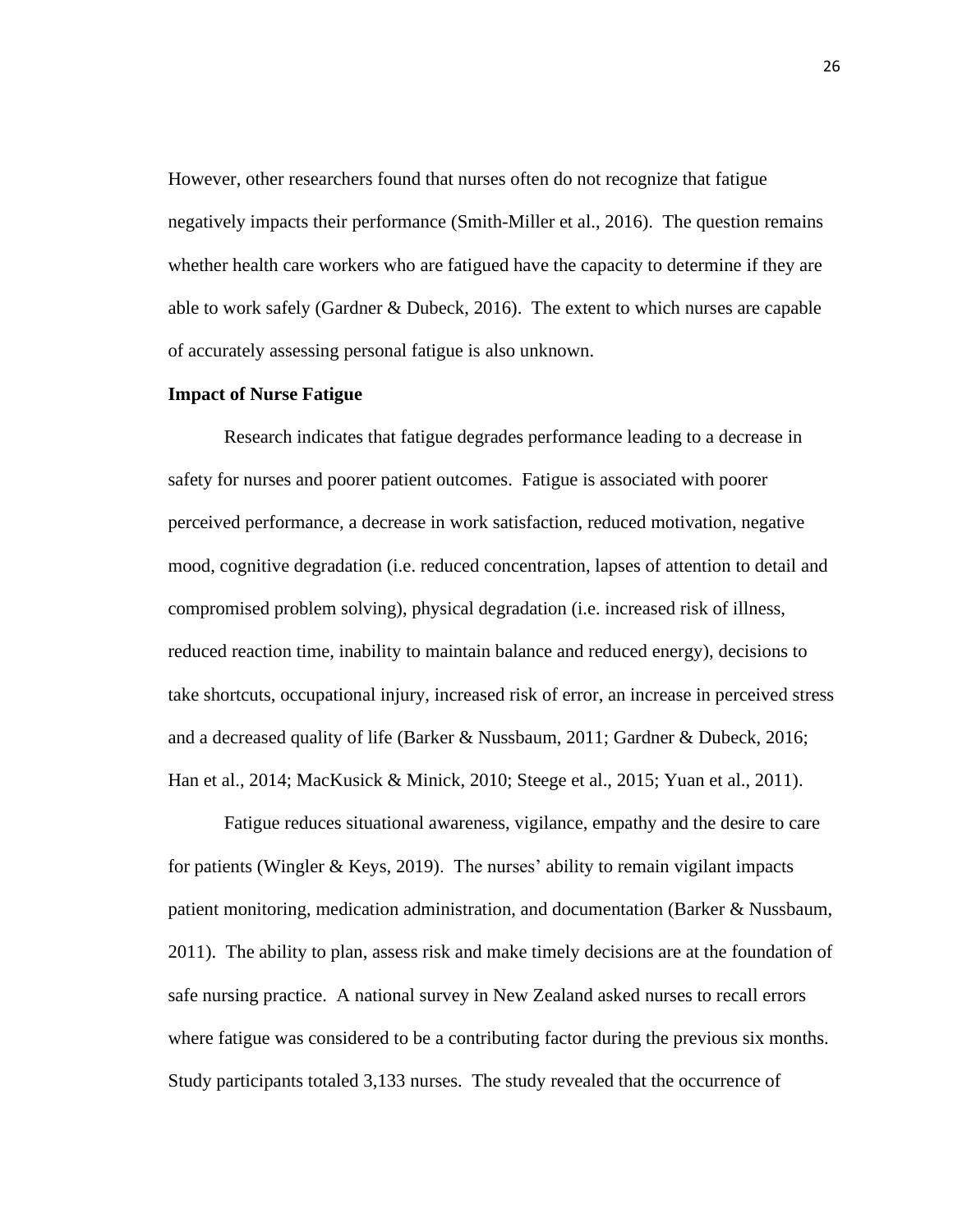fatigue-related errors were recalled by 31% of the nurses (Gander et al., 2019). Barker and Nussbaum (2011) found that nurses working during the night are three times more likely to commit errors compared to those working during the day.

The 12-hour shift has become a widely used scheduling pattern in hospitals. Working long hours is associated with fatigue, errors, burnout, absenteeism and nurses decisions to leave the profession (MacKusick & Minick, 2010). Fatigue has an inverse relationship with nurse wellness, and nurse and patient safety (Drake & Steege, 2016; Wingler & Keys, 2019). Conversely, fatigue has demonstrated a positive relationship with depression, sleepiness and stress (Drake & Steege, 2016). Nurses demonstrating a high level of chronic fatigue reported a reduced sense of meaning in their work (Han et al., 2014). Fatigue contributes to nurses losing the desire to be a nurse (Wingler & Keys, 2019).

The Pennsylvania Patient Safety Authority's Pennsylvania Patient Safety Reporting System (PA-PSRS) captures fatigue as a contributing factor when errors have occurred. Data mining of the errors reported revealed that between 2004 and 2013 the most frequently reported error associated with fatigue was related to medication administration ( $n = 995$ ); other errors were related to lab tests and procedures (Gardner  $\&$ Dubeck, 2016). Pennsylvania is unique in that fatigue is assessed when errors occur. A national survey of nurse leaders revealed that few organizations monitor fatigue among nurses, 90% of respondents had no resources to support decisions about nurse fatigue, approximately half did not feel their organization was aware of sources of nurse fatigue, and only one quarter of the survey respondents indicated that their organization has a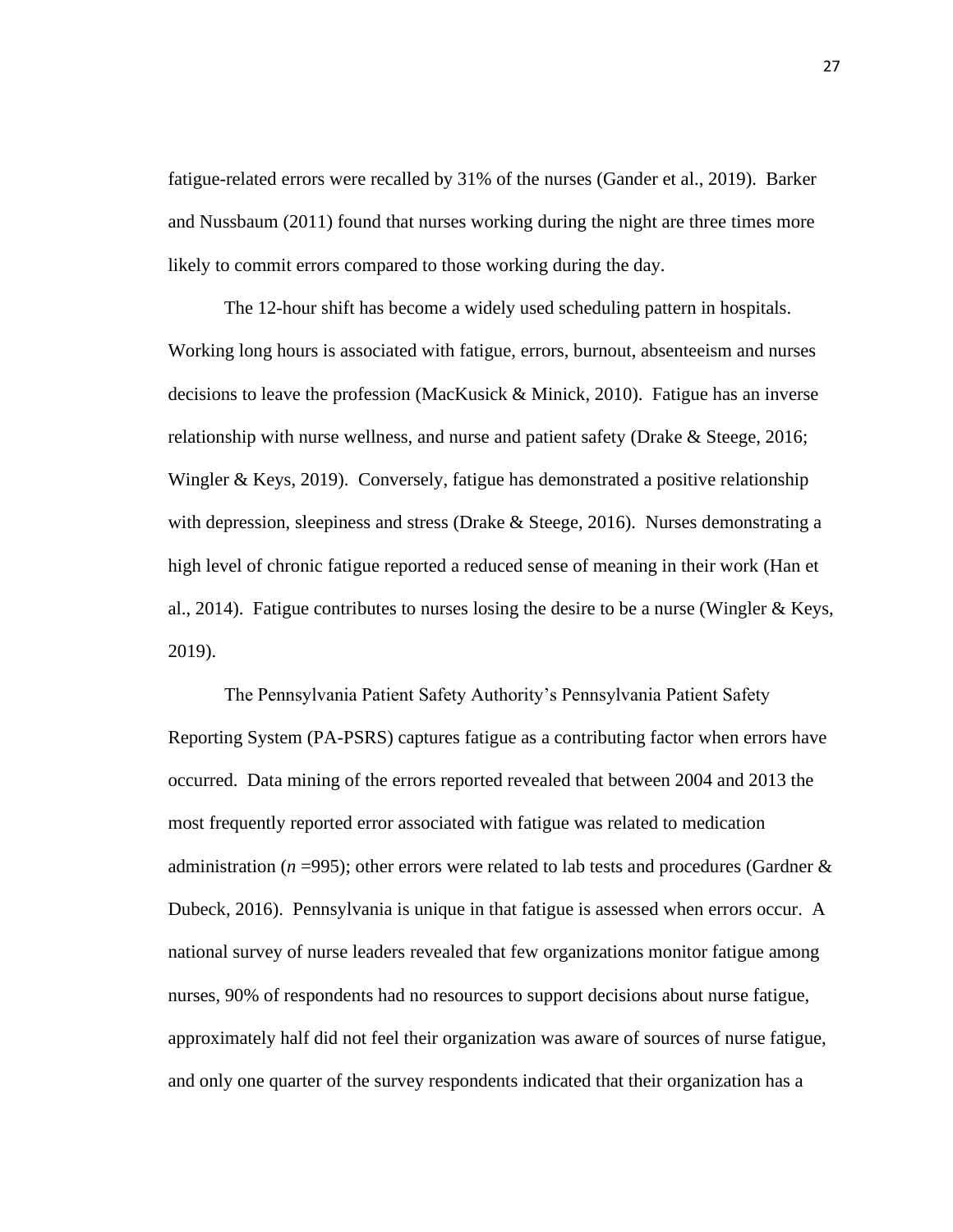fatigue management policy (Steege et al., 2017b). Nurse leaders stated that there is a deficit in recognizing the importance of fatigue and that the social norms of fatigue impede the advancement of the issue to prompt changes (Steege et al., 2017b). Again, this harkens back to the suggestion that attitudes about fatigue are a barrier to addressing the phenomena. Additionally, Steege (2017) reported that only 19% of nurse leaders had a policy that limits nurse work hours to less than 60 hours in a 7-day period; 26% had a policy that limits shift length to 12 hours in a 24-hour period; only 33% had a policy that limits the number of consecutive shifts (Steege et al., 2017b).

## **Interventions to Reduce the Occurrence of Fatigue Among Nurses**

Few interventions aimed at reducing nurse fatigue were found in the literature. This is where the gap in the science lies. Knowledge about effective interventions to reduce nurse fatigue is needed. A description of interventions found in the literature follows.

Scott et al. (2010) studied napping as an intervention aimed at reducing fatigue and patient care errors. Researchers state that there were 47 nurses in the study, however in the demographics they report 17 worked day shift, two worked evening and 25 worked night shift (Scott et al., 2010). The discrepancy is not explained. Although napping was the main focus of the intervention, the researchers also included a 60-minute education activity about how to minimize fatigue, sleep and circadian rhythms, use of caffeine, and how the work schedule could be managed to avoid fatigue and sleep deprivation. The units where participants worked were required to provide adequate staffing so that nurses could take duty free breaks, i.e. breaks free of patient care responsibility, and provide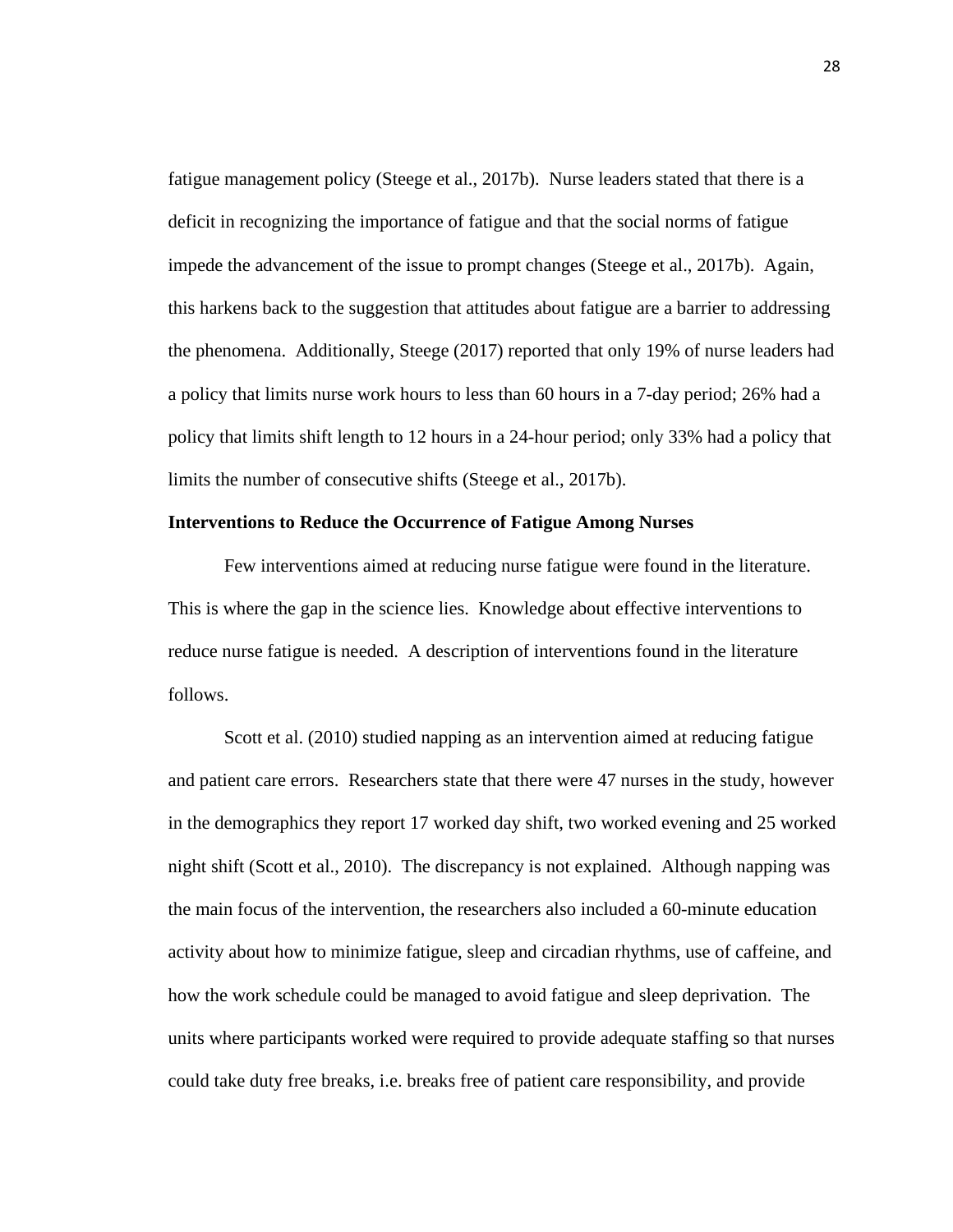space for nurses to nap. Results revealed that participants developed better sleep habits, averaged an increase in their sleep time, had a decrease in drowsiness at work, thus increased alertness at work, and a reduction in errors (Scott et al., 2010). Nurses reported feeling guilty for taking breaks and napping, while at the same time were more aware of feeling fatigued and of the need to sleep. Results indicate that this intervention was successful overall, but fatigue was not directly measured. Thus, napping improved measurements of sleep and reduced errors, but it remains unclear if fatigue was reduced in this study.

Napping was also explored through an observational study. The aim of the study was to explore the relationship of night-shift napping on fatigue (Neville et al., 2017). This study included 65 nurses who work night shift. The study involved a comparison of fatigue between nurses who engage in napping during night shift and those who do not nap during the shift. The Brief Fatigue Inventory scale was used to measure fatigue. The study revealed no statistically significant differences in fatigue between nurses who nap and those who do not nap during the night shift (Neville et al., 2017).

Another study focused on the effect of duty-free breaks as part of a larger fatigue management plan. The aims of the study were to identify the barriers and facilitators in implementing a fatigue management plan and to evaluate the effects of a taking duty-free breaks on nurses (Smith-Miller et al., 2016). The sample included 614 nurses, including day, night and rotating shifts, on four nursing units. The units included a medicalsurgical unit, a surgical unit, a medical unit and a women's health unit. The three-month intervention included a duty-free break, limiting the shift length to 12.5 hours, requiring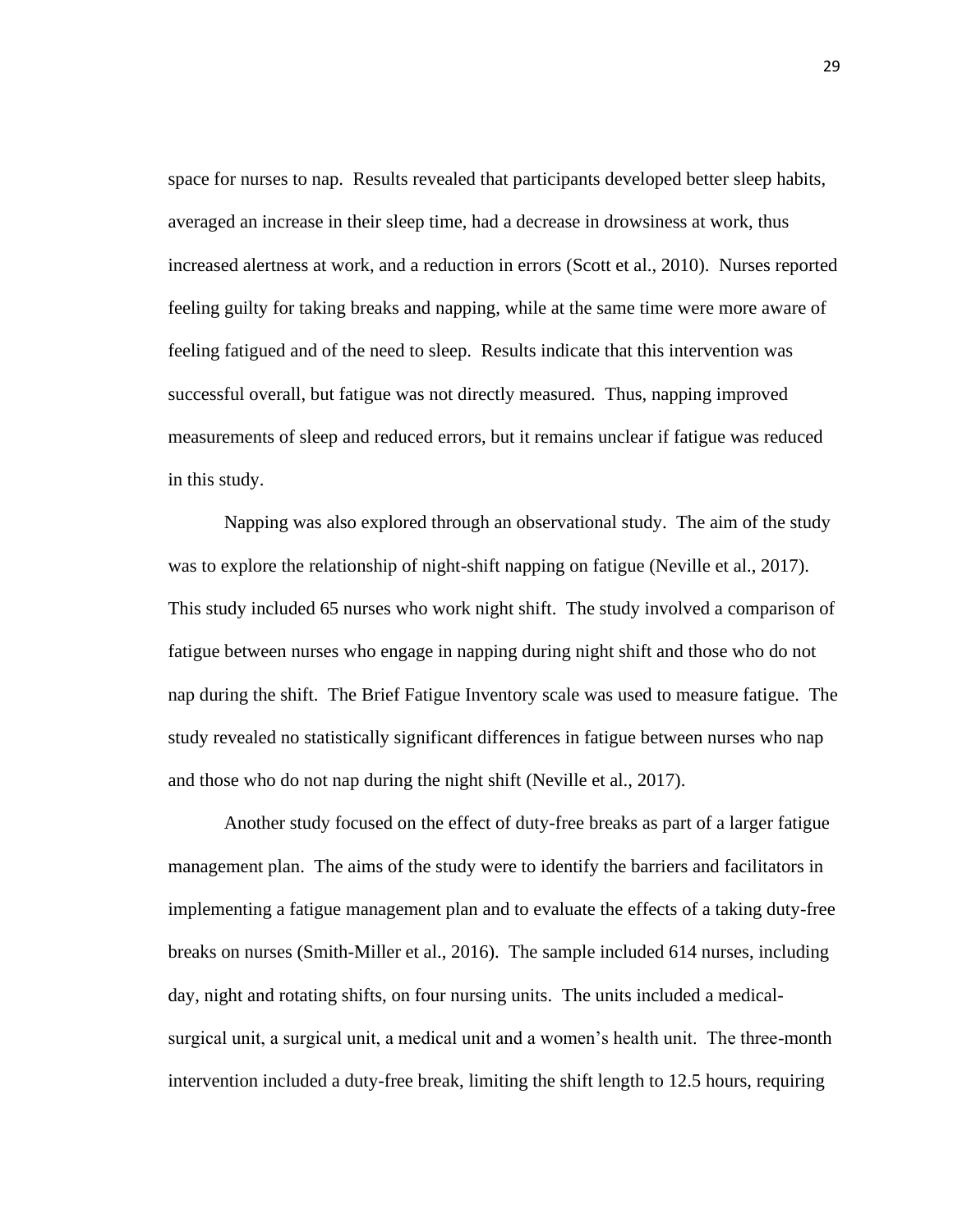48 hours off between a rotation of shifts from day to night or night to day, and limiting consecutive shifts to no more than 60 hours in a seven day period. Both quantitative and qualitative data were collected. During the intervention, the number of nurses taking breaks increased (Smith-Miller et al., 2016). Nurses reported feeling guilty for taking breaks, but also acknowledged the benefits of taking the break. The ability to recover between shifts improved and fatigue decreased with the intervention (Smith-Miller et al., 2016). The instrument used to measure fatigue and the ability to recover was the Occupational Fatigue Exhaustion Recovery survey. Over the course of the intervention, nurses' attitudes about taking breaks gradually changed with the expectations and encouragement of managers to take a break. The study revealed that the nurses themselves and the culture of the work environment presented a barrier to the intervention.

A study in Iran aimed to examine the impact of core stability exercises on nurse fatigue. The study included 46 nurses in a core stability exercise intervention (Afrasiabifar et al., 2018). An experimental design was used, including a control group and an intervention group. Nurses in the intervention group did core stability exercises for approximately 45 minutes, three times a week, for six weeks. Fatigue was measured pre and post intervention using the Multidimensional Fatigue Inventory (MFI) in this study. Results revealed that core stability exercises were able to reduce nurses' physical and mental fatigue scores (Afrasiabifar et al., 2018).

A study in Indonesia explored the effect of deep relax inspiration–pursed lip breathing on fatigue among nurses in the emergency department. The interventional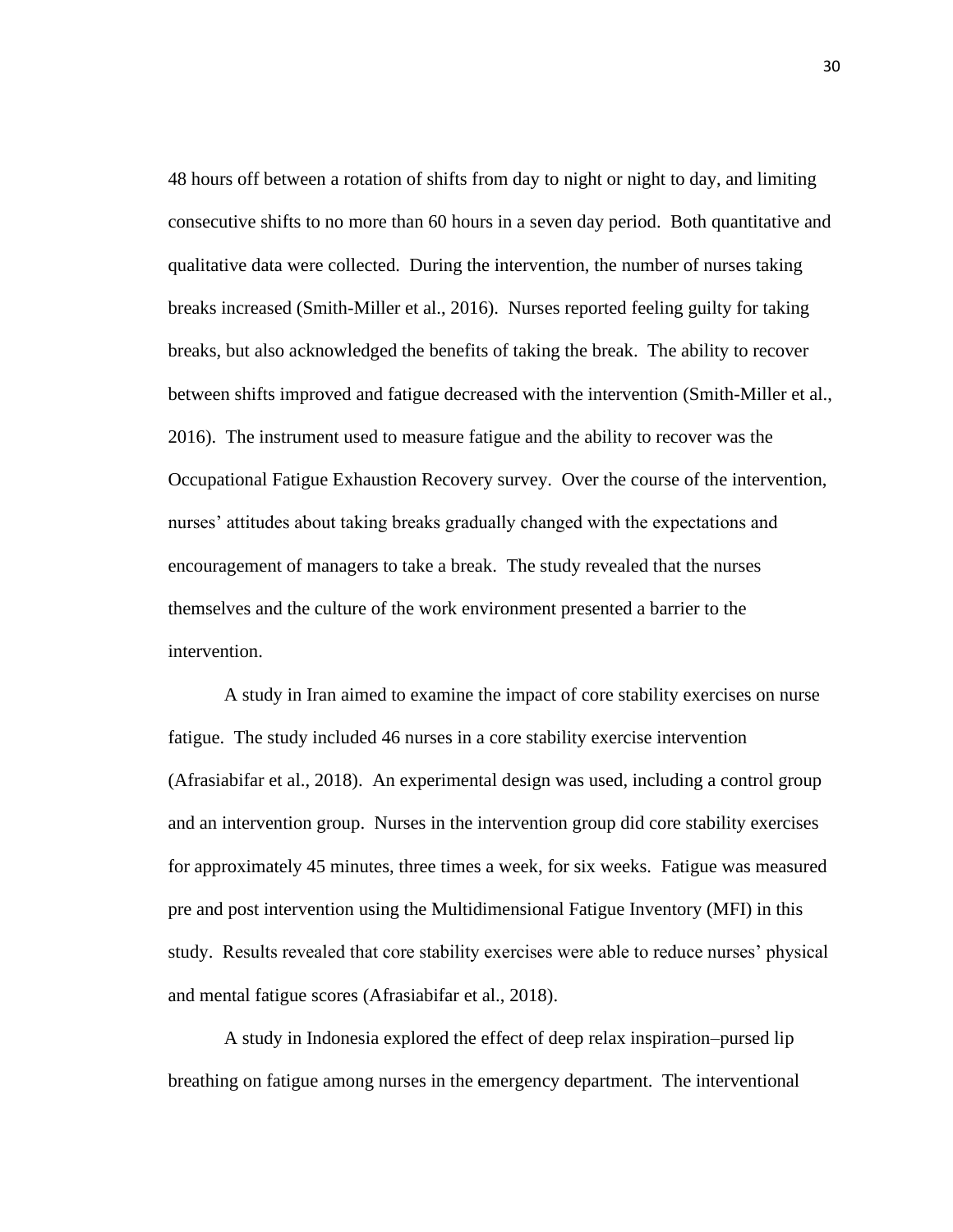study included 39 nurses (Widyanto et al., 2018). The intervention involved engaging in deep relax inspiration–pursed lip breathing for 10 minutes, four hours into the shift, for six consecutive days. Fatigue was measured pre and post-intervention using the Fatigue Feelings Questionnaire (KAUPK2), the Visual Analogue Fatigue Scale (VAFS) and an interview (Widyanto et al., 2018). Study results revealed significant decreases in fatigue post-intervention.

An intervention of light exposure was studied among 33 Canadian nurses working night shift (Olson et al., 2019). The intervention included 40 minutes of bright light exposure prior to the start of the shift and use of sunglasses after the shift. Participants also used a sleep mask once they retired for sleep. The MFI was used to measure fatigue. The results suggest that strategic manipulation of light exposure is effective at reducing fatigue among the night shift nurses (Olson et al., 2019) .

#### **Literature Review Focused on Fatigue Reduction in Other Industries**

Addressing worker fatigue is one of the goals of the National Institute for Occupation Safety and Health (NIOSH). Experts in the field of fatigue management who are associated with NIOSH identified the following as *safety critical industries:*  healthcare, aviation, rail and road transportation, mining, oil and gas, nuclear and maritime (Caldwell et al., 2019; Fletcher et al., 2015). These industries have been identified as *safety critical* because the performance of workers has the potential to impact public safety.

An additional literature search was conducted to explore efforts to reduce workrelated fatigue in industries where safety is a high priority, outside of nursing. A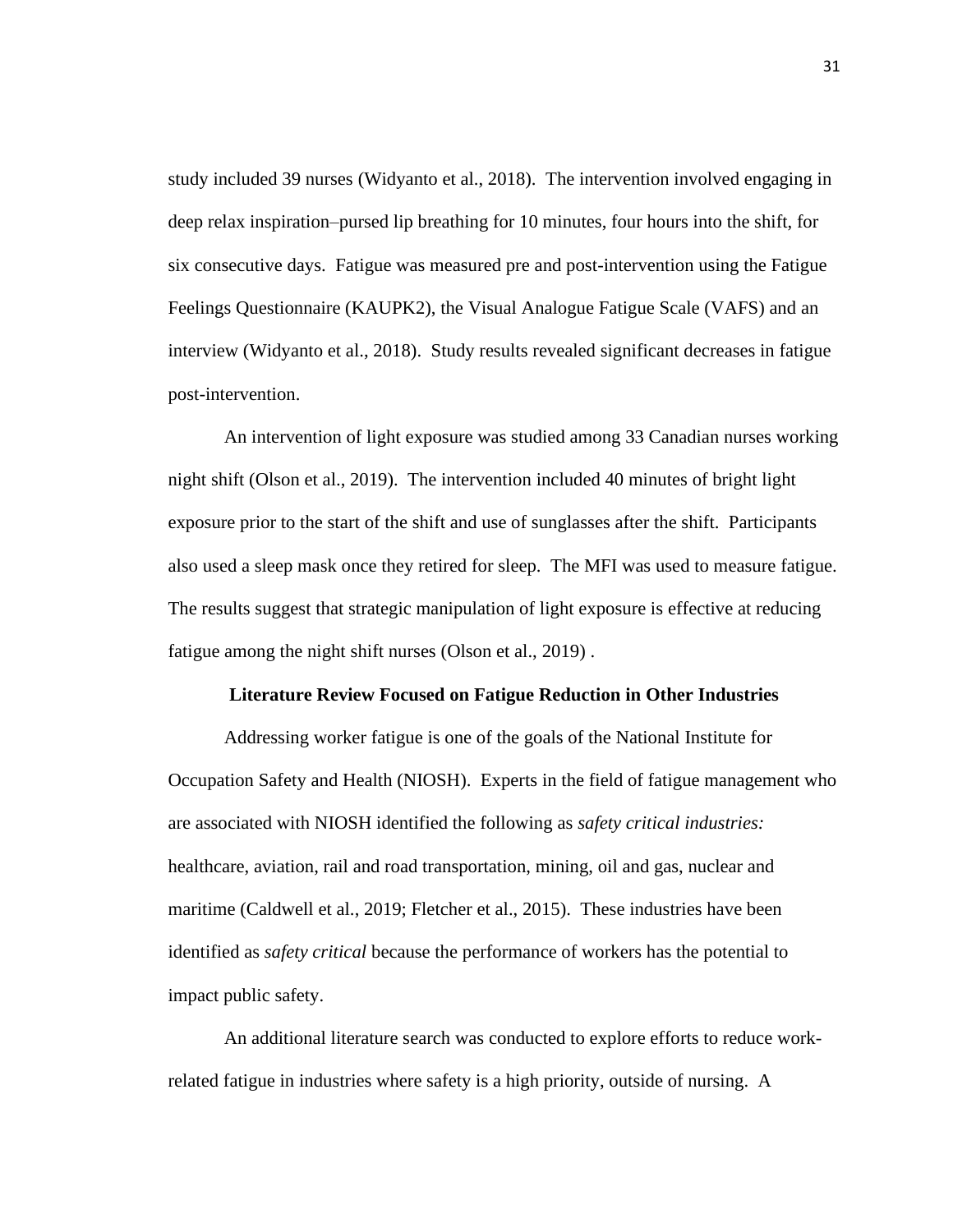literature search was conducted using the University of North Carolina at Greensboro (UNCG) WorldCat library to explore the interventions used to reduce fatigue in other safety sensitive industries. In order to keep the search manageable, the search was limited to the following safety focused industries: aviation, transportation, and nuclear.

The list of keywords used in the search included fatigue reduction, intervention, prevention, countermeasures, safety sensitive industries, pilot, aviation, air traffic controller, nuclear, power plant, rail, railroad, worker, operator, and transportation. The search was limited by using a Boolean search that included combinations of keywords and NOT mechanical fatigue, metal, structural, compassion fatigue, cancer, chronic fatigue, disease, or patient fatigue. The search was additionally limited to articles published in peer reviewed journals, in English, between 2015 and 2020 to reflect current strategies in use to reduce fatigue. Abstracts were reviewed to assess appropriateness for inclusion in this review. References provided in articles of interest were also reviewed for potential inclusion in this review. Focus was placed on literature addressing the reduction of work-related fatigue. Literature focused on factors that contribute to fatigue, fatigue related accidents, fatigue related to medical conditions and stress fatigue on metal or structures were excluded from this review. This resulted in the inclusion of six articles meeting the selection criteria for this review. See Figure 4.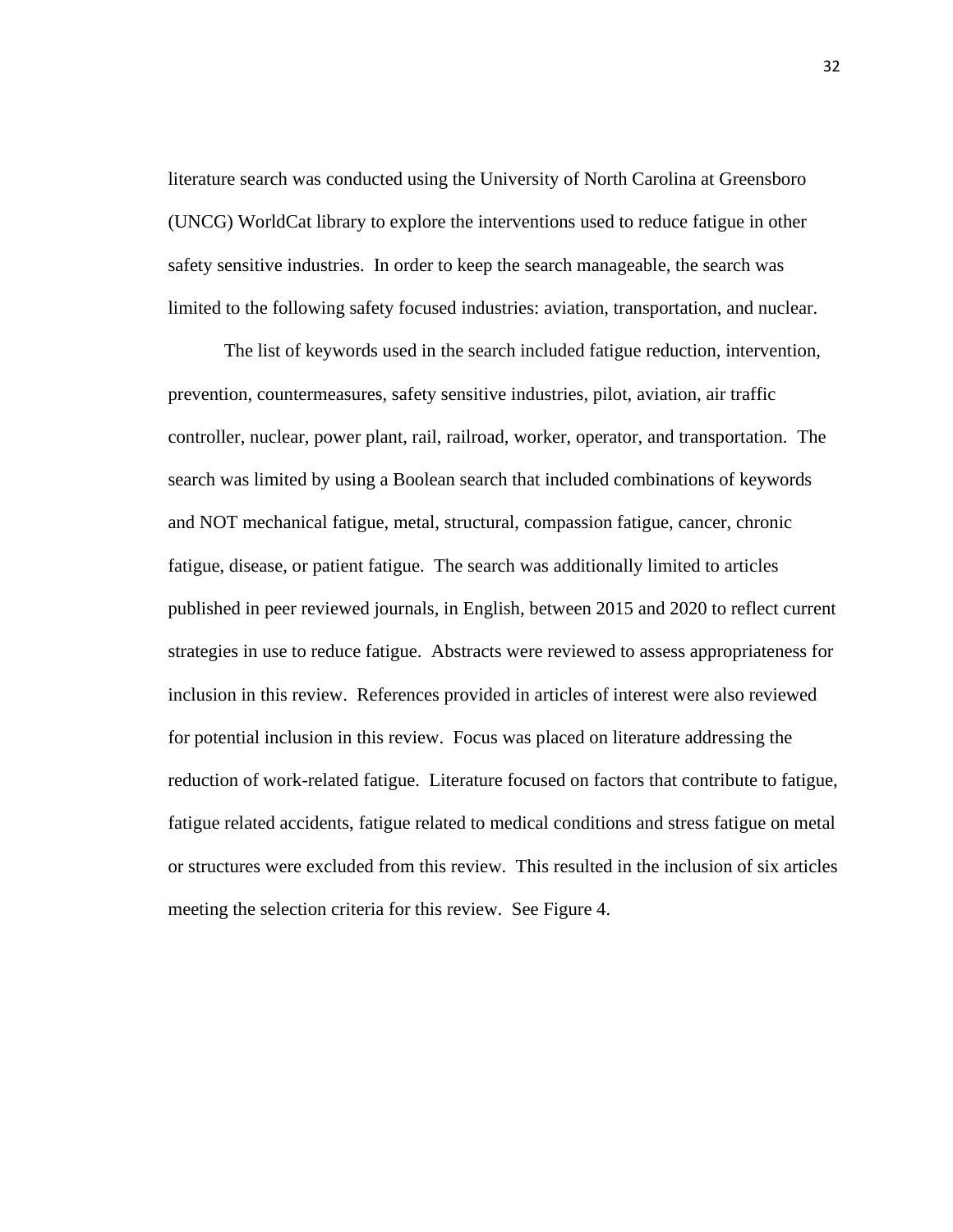

Figure 4. PRISMA Diagram (Industry)

#### **Fatigue Countermeasures in Other Industries**

Studies found were conducted in the U.S., New Zealand and Taiwan. Both qualitative and quantitative studies were found. Sample sizes ranged from 10 to 291. The focus of three publications was aviation, two focused on the rail industry, one focused on nuclear power plants and two were literature reviews conducted by individuals associated with NIOSH.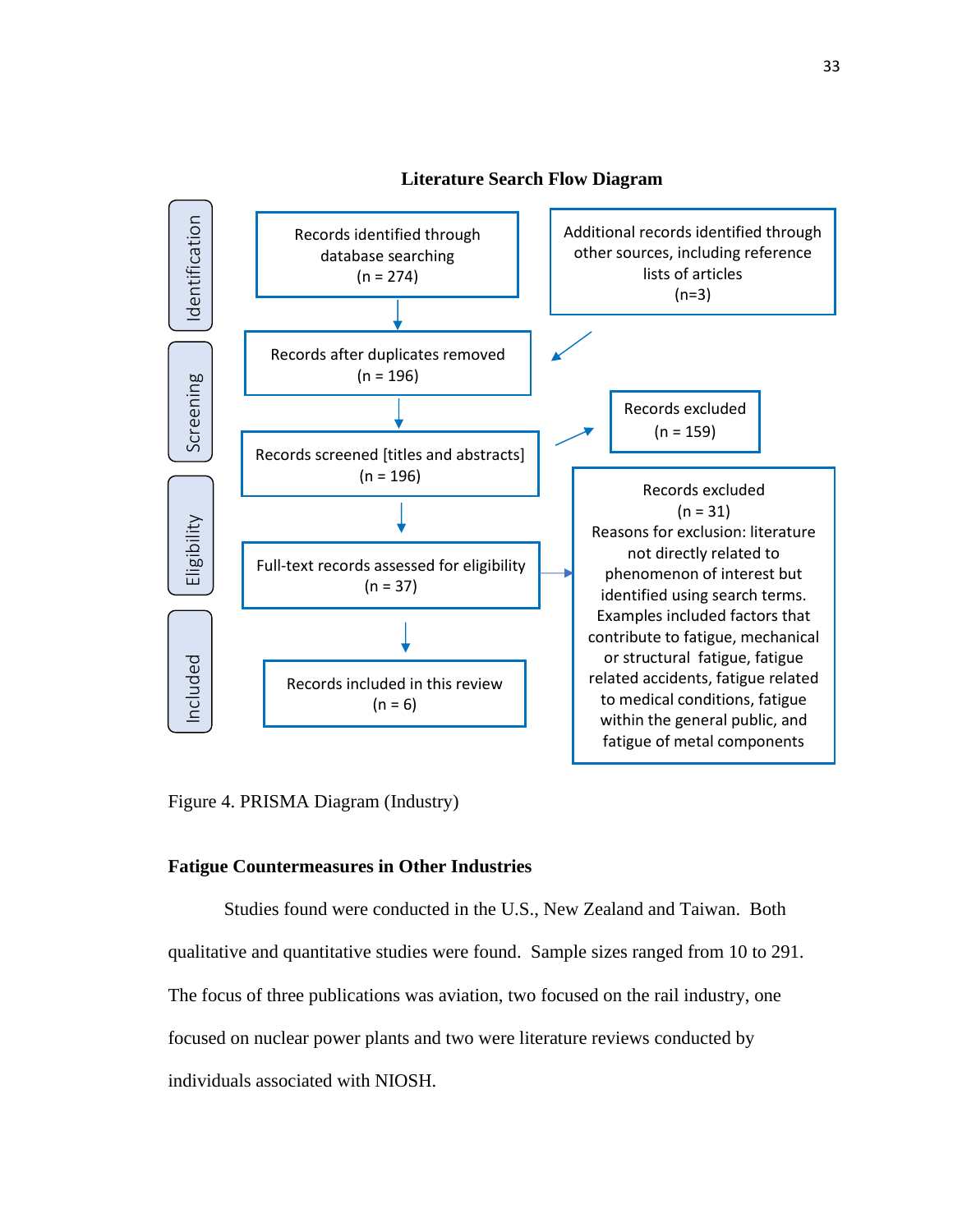Pilots are allowed sleep breaks to reduce the occurrence of fatigue during flights. Sleeping during breaks has been found to reduce fatigue among pilots in both qualitative and quantitative studies (Lamp et al., 2019; Zaslona et al., 2018). Pilots take turns rotating off duty for breaks and have the opportunity to sleep from two to seven hours depending on the length of the flight and the time of the day of the flight (*FAA Regulations*, 2019; Lamp et al., 2019). In order to meet safety standards, a 16-hour flight would require four pilots so that each pilot has the opportunity to obtain the prescribed amount of sleep. This staffing model has demonstrated effective management of fatigue (Lamp et al., 2019). Pilots have reported that sleep is effective in reducing feelings of fatigue (Zaslona et al., 2018).

The use of peppermint to improve performance and reduce fatigue was examined among 16 air traffic controllers. Workers were divided into either a control or experimental group. Workers had a diffuser with peppermint essential oil placed in their confined work space as the intervention. Fatigue was measured by an electroencephalograph (EEG), a heart rate monitor (HRM), and psychomotor vigilance task (PVT) apparatus (Pujiartati  $& Y$  Yassierli, 2017). Exposure to the scent of peppermint significantly improved participant performance during simulations when compared to the control group and inhibited the development of fatigue (Pujiartati  $& Y$  assierli, 2017).

Feedback from 28 workers in the rail industry revealed that the regulations around scheduling were not perceived to be effective at alleviating fatigue (Filtness & Naweed, 2017). Workers reported that managers placed focus on covering shifts as opposed to driver fatigue, which led to working overtime offered by managers and that drivers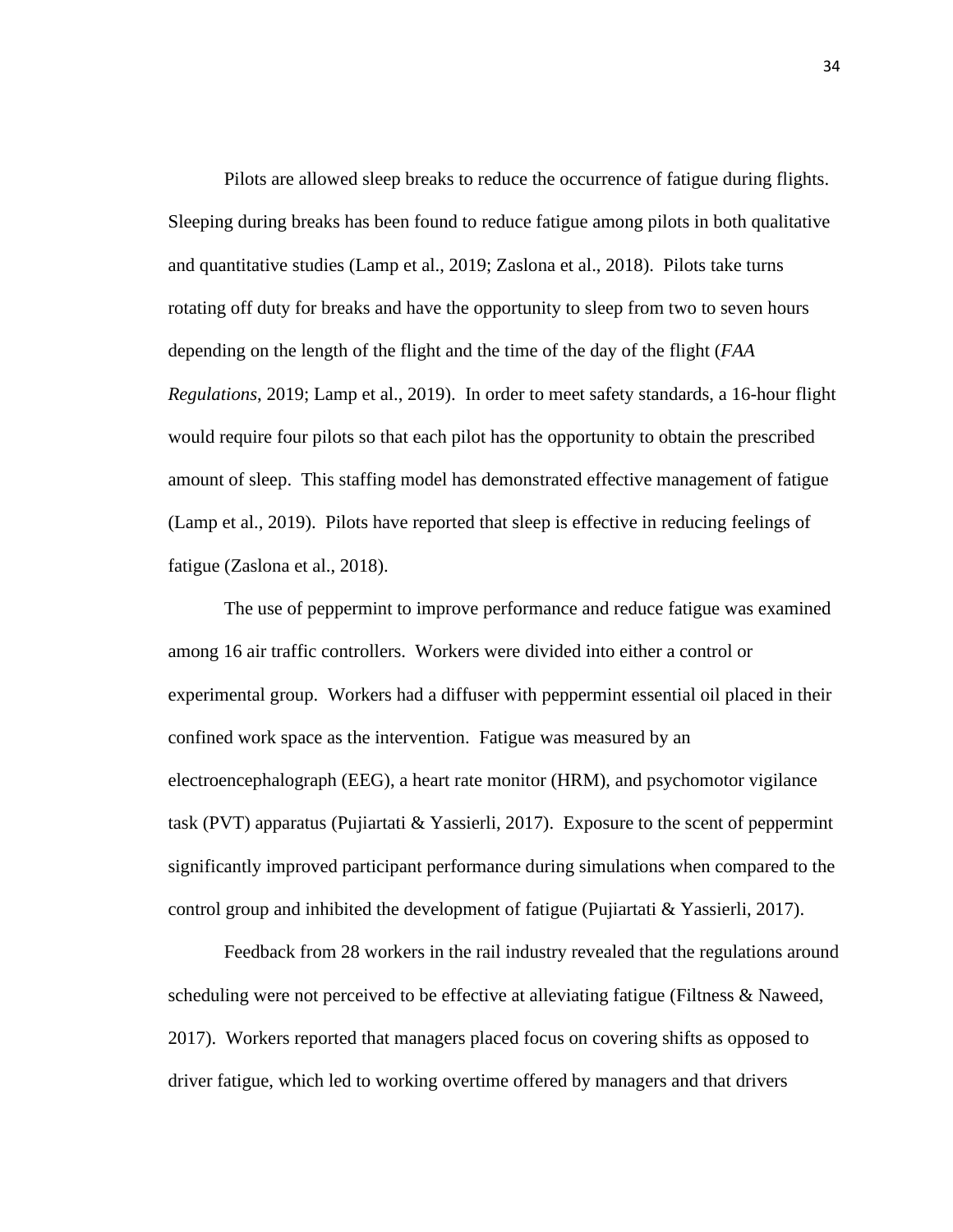swapped shifts averting scheduling guidelines which led to a lack of recovery time between shifts. Workers felt that the mathematical modeling used to create schedules was ineffective and did not take into account individual opinion or experience with fatigue (Filtness & Naweed, 2017). Train drivers reported inviting others into the cab, drinking caffeine, smoking, making phone calls, moving around and standing up, slowing the train down in efforts to deal with feeling fatigued when working or calling in sick because of feeling too tired to report to work (Filtness & Naweed, 2017). The drivers acknowledged that distractions such as having others in the cab and making phone calls, as well as standing up when driving the train are against safety regulations. Conversely, Zaslona (2018) received positive feedback from 291 pilots regarding the design of schedules because their opinions had been considered during the design of schedules and fatigue reduction strategies.

Smith et al. (2018) found that education could potentially be effective at reducing fatigue among workers in the rail industry. After 200 rail workers participated in fatigue training as part of a fatigue management plan, workers reported an increased awareness of factors that contribute to fatigue, improved ability to identify personal fatigue, increased knowledge of ways to manage fatigue, and recognized the importance of sleep in relation to fatigue (Smith et al., 2018).

In an effort to identify a fatigued worker, 10 participants working night shift in a nuclear power plant wore a monitor that detected brain waves as a measure of mental fatigue. Lower alpha rhythm is associated with fatigue (Tsai, 2017). When the monitor detected lower alpha rhythms, an alarm was triggered to alert the worker as well as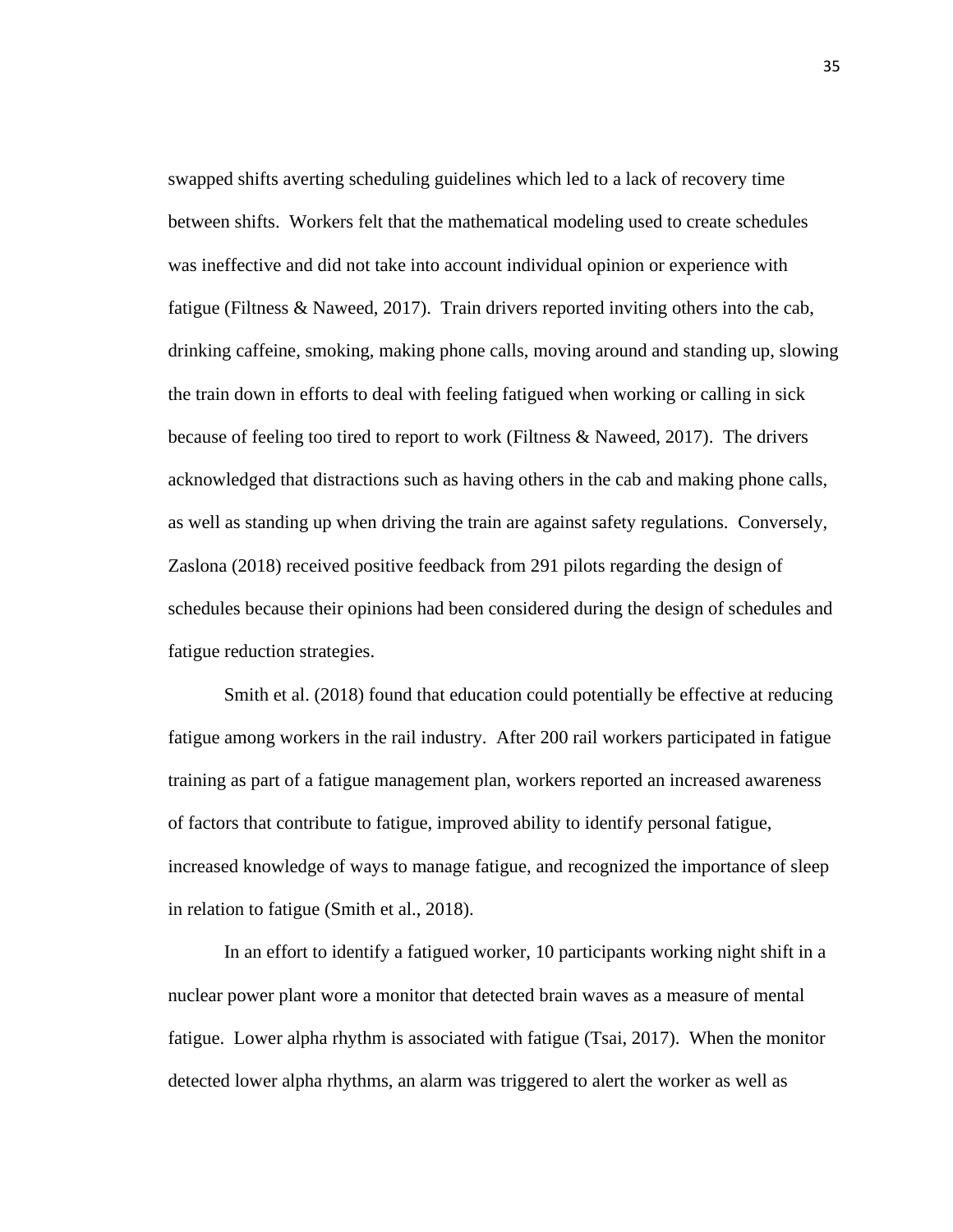nearby co-workers. The monitor successfully alerted the worker and co-workers upon detection of lowering alpha rhythms (Tsai, 2017). No other studies were found describing actions taken to address fatigue among power plant workers.

## **Gap in the Literature**

The research literature on nurse fatigue and fatigue in safety critical industries was reviewed. Many publications were found describing contributors to fatigue. Numerous studies link work characteristics such as working long hours without adequate time to recover between work periods, a lack of breaks while at work, a stressful work environment, lack of teamwork, and the disruption of sleep with higher fatigue among nurses. Far fewer studies are found on interventions to reduce fatigue. Literature describing interventions to reduce fatigue included taking duty-free breaks, napping when on breaks, exercise, deep breathing, exposure to light, exposure to the scent of peppermint, fatigue education as part of a fatigue management plan, and use of a monitor and alarm system to detect fatigue. This literature review has revealed a gap in the science regarding strategies to reduce the occurrence of work-related fatigue among nurses.

#### **Summary**

Fatigue among nurses has gained attention both in the U.S. and internationally. Nurses are at high risk of work-related fatigue and the literature suggests a high prevalence of fatigue exists. The negative impact of nurse fatigue on patient outcomes is well documented. A fatigued nurse with reduced cognitive and physical abilities is a risk to his or her own safety as well as patient safety. Furthermore, fatigue negatively affects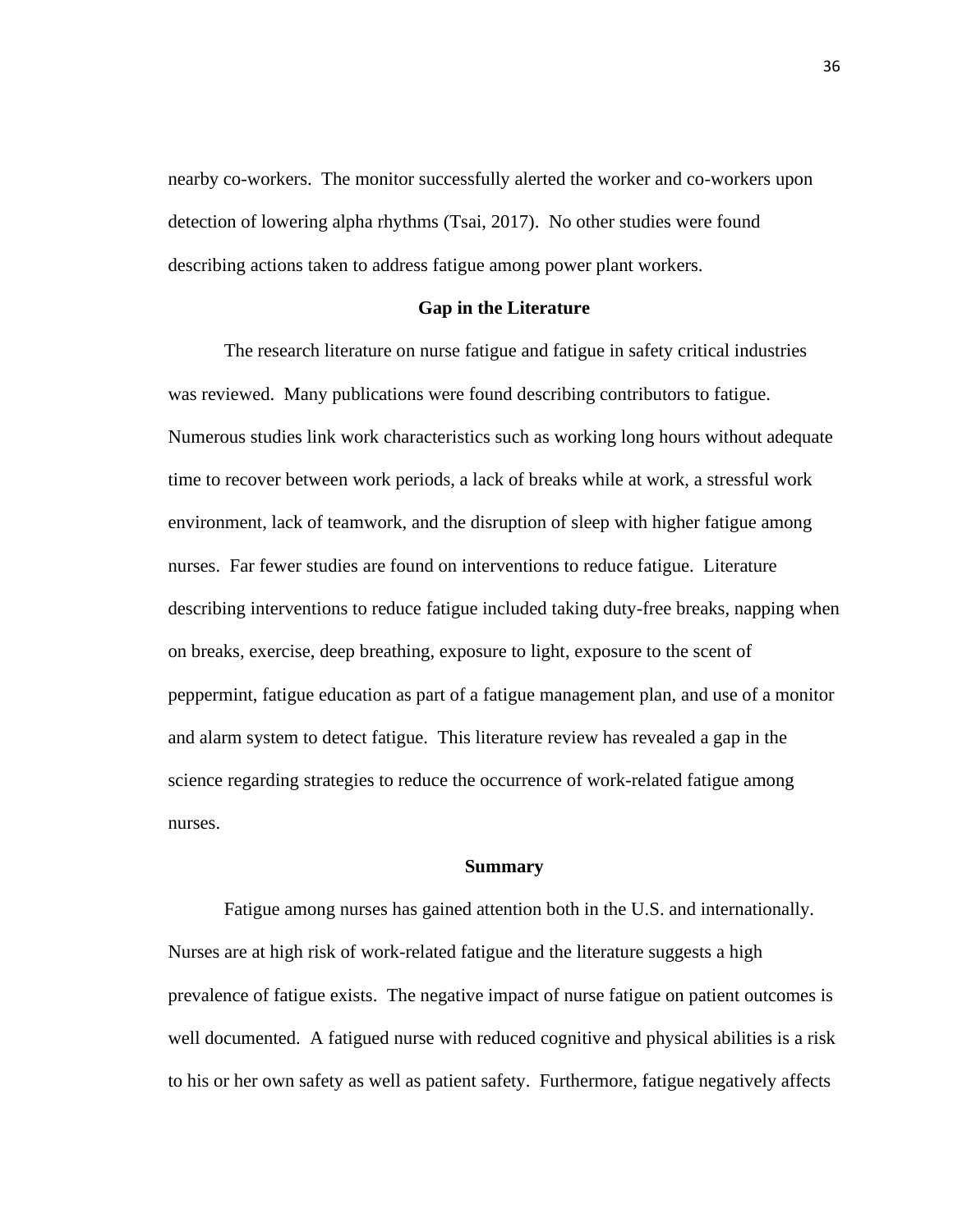quality of life for nurses. The phenomenon of nurse fatigue is complex, with numerous contributing factors, thus the solutions will not be simple. There is no one magic answer. Complexity of the issue makes it challenging to address. Nurse fatigue should be mitigated in the interest of creating a safe working environment and ensuring the best environment for quality patient care.

Other industries have placed regulations on work schedules to reduce fatigue among their workers. Hours on duty are limited and time off between work periods are detailed. No federal work regulations exist in nursing. Although there are common factors that contribute to fatigue across industries, solutions must be industry specific because solutions found to be effective in one work setting do not necessarily work in another (Fletcher et al., 2015). One must consider the practicality of possible countermeasures for each work setting.

Successful efforts to mitigate nurse fatigue will require partnership between nurses, managers, healthcare administrators, and policy makers. Solutions must be designed by all stakeholders (Caldwell et al., 2019; Fletcher et al., 2015). Nursing professional culture presents a barrier to implementation of fatigue countermeasures (Scott et al., 2010; Smith-Miller et al., 2016). Thus, nurses must be part of the solution and decision making process from the beginning. Nurses opinions about fatigue reduction strategies must be explored because their buy in is paramount to the success of any fatigue management initiative. Because NIOSH, the American Nurses Association and the American Academy of Nursing recommend managing schedules to reduce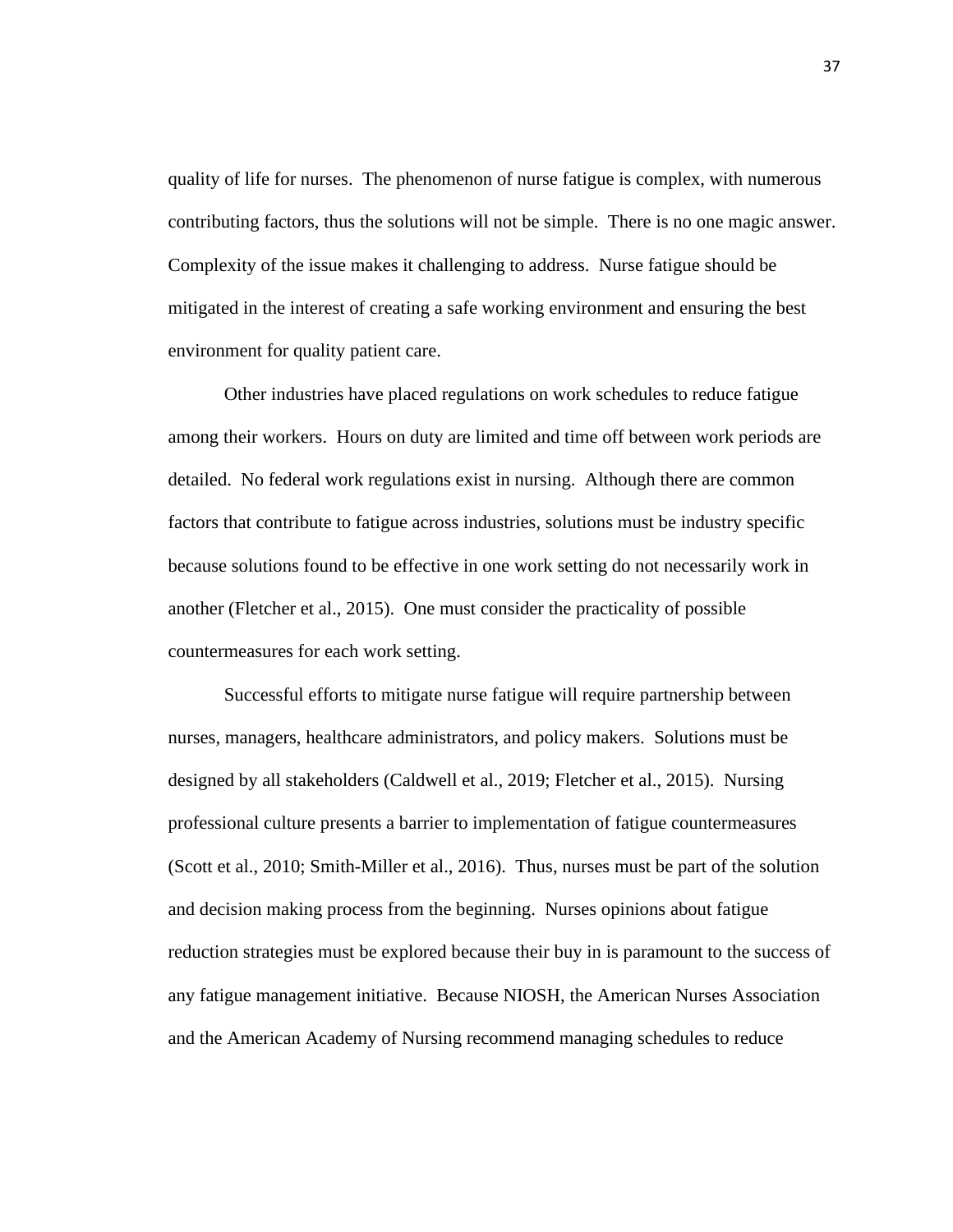fatigue among nurses, an exploration of acceptable modifications to work schedules among nurses is needed.

A nurse less fatigued is more focused, can think more critically and make better decisions. Organizations benefit from reducing nurse fatigue because it reduces injuries, illnesses, burnout, missed workdays and turnover. The general public benefits because by reducing nurse fatigue, patient safety improves. Staff nurses benefit through improved personal safety and quality of life.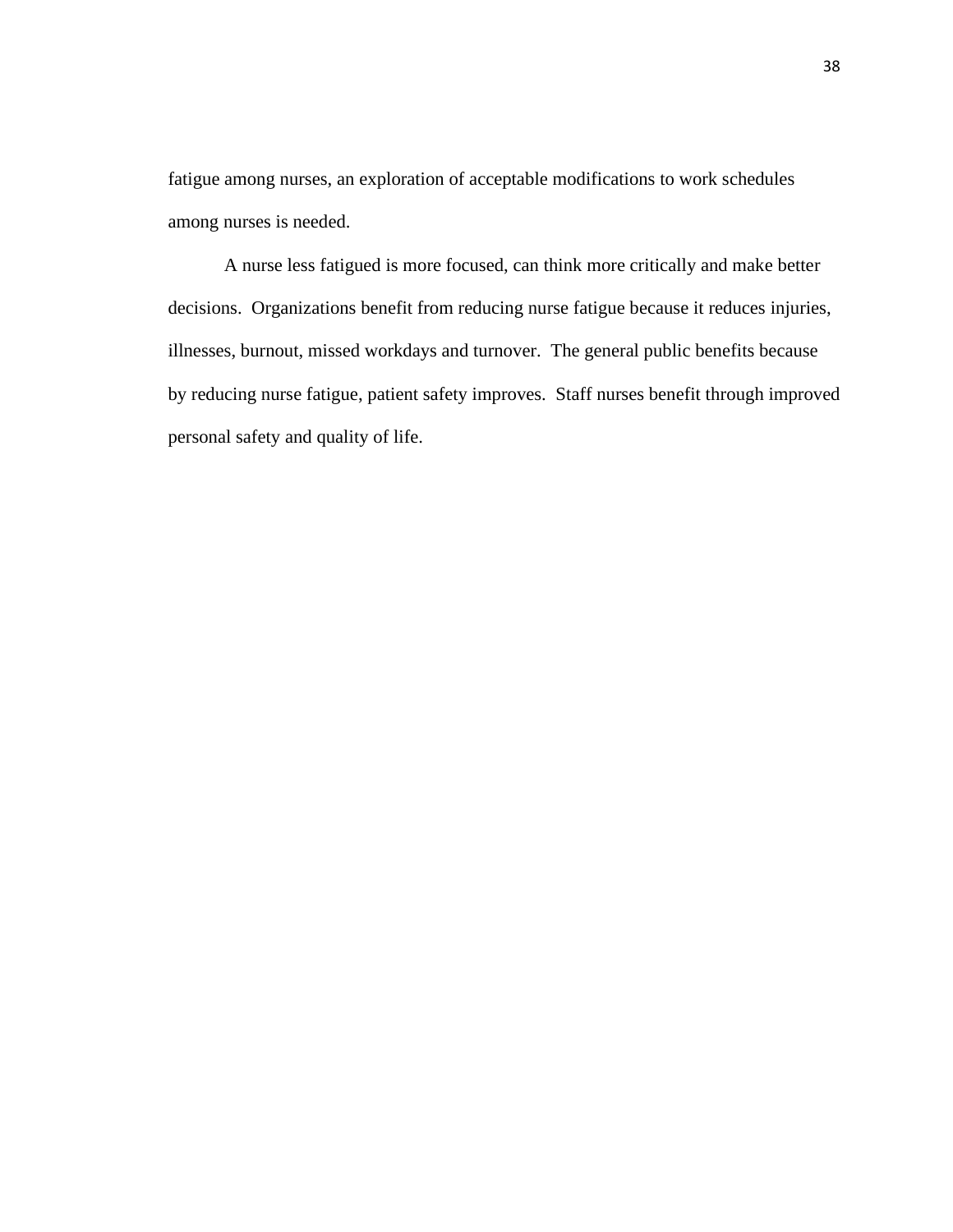# CHAPTER III

# METHODOLOGY

There is an abundance of studies in the literature describing the factors that contribute to nurse fatigue and the negative outcomes of working while fatigued. A paucity of literature can be found describing strategies to reduce fatigue among nurses. Fatigue reduction among nurses is needed for the improvement of nurse well-being and in the interest of public safety. Nurses have demonstrated reluctance to participate in interventions to reduce fatigue (Scott et al., 2010; Smith-Miller et al., 2016). This research study addresses a gap in current knowledge about strategies in which nurses are willing to engage to mitigate fatigue. Results will inform interventions that can be implemented going forward in efforts to prevent and alleviate nurse fatigue. Focus was placed on workplace strategies, to offset known contributors of fatigue, in an effort to reduce fatigue among nurses. In this chapter, the methods to examine nurses' selfperception of fatigue and nurses' willingness to engage in specific fatigue reduction strategies are detailed.

Theory, research and evidence are inseparable (Fawcett et al., 2001). Further, evidence generated from non-theory guided studies, widen the theory-practice gap (Fawcett et al., 2001; Upton, 1999). Moreover, theory guided research, supports theory guided practice (Lor et al., 2017). The methodology for this study was guided by the Health Belief Model. Because theory guided the design of the study, the variables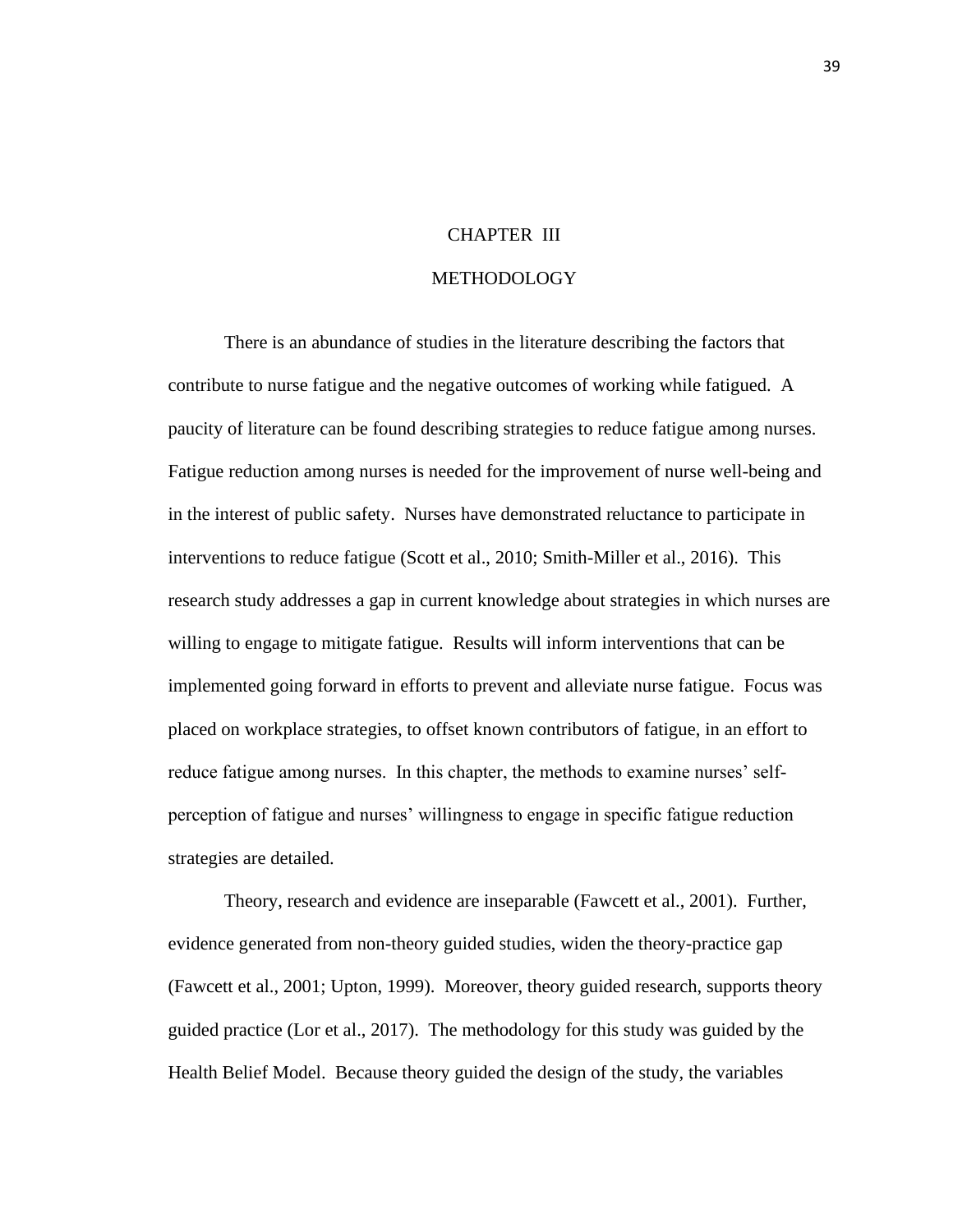selected for inclusion (age, education and years of experience), the research questions and analysis are consistent with concepts and their suggested relationships in the Health Belief Model. Relationships among variables proposed by the Health Belief Model were examined. The selection of fatigue reduction strategies included in the study was guided by other safety sensitive industries actions to reduce fatigue among workers and the recommendations from NIOSH, the American Nurses Association and the American Academy of Nursing to manage fatigue among nurses.

#### **Study Purpose**

The overall purpose of this study was to describe nurses' self-perception of fatigue and to examine nurses' willingness to engage in specific fatigue countermeasures. Relationships between the perceived threat of fatigue and the nurses' age, years of experience and education level were explored. Also, the effect of the perceived threat of fatigue on the nurses' willingness to engage in fatigue reduction strategies were examined.

#### **Design**

A descriptive, cross-sectional, correlational study was proposed. Using a crosssectional design captures data from the sample at one specific moment in time. A crosssectional design met the study goal of describing variables (Creswell & Creswell, 2018). A correlational study supported the study purpose, allowing for the exploration of relationships among variables (Creswell & Creswell, 2018; Tabachnick & Fidell, 2007). Measuring changes over time was not intended in this study, nor did it include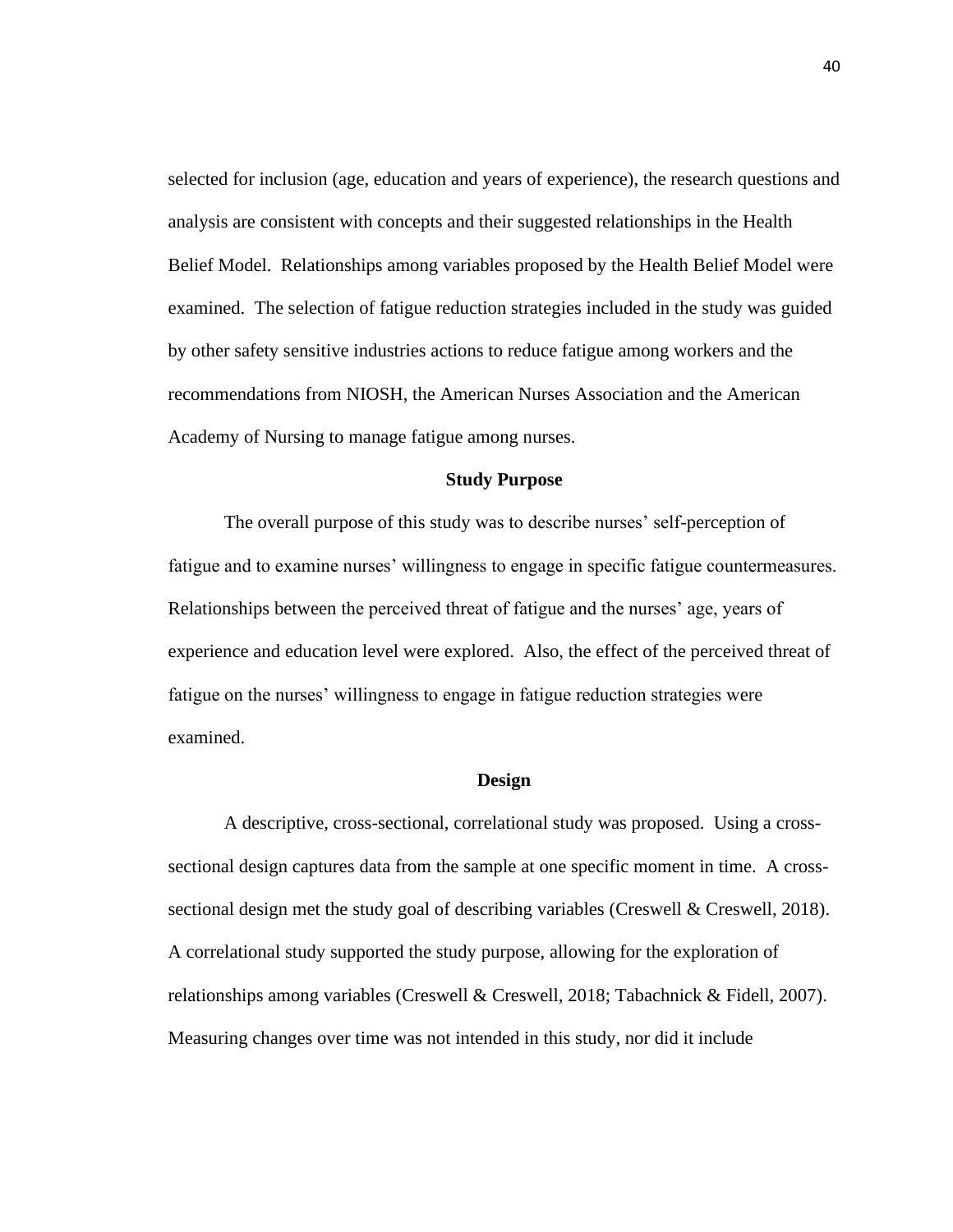manipulation of any of the variables, thus a correlational, cross-sectional design was appropriate (Polit & Beck, 2017).

### **Setting and Sample**

The study was conducted among nurses who provide direct patient care. The sampling frame included a large healthcare system in the southeast that employs approximately 7,000 nurses and social media platforms, Facebook and Instagram. Initial recruitment occurred within the healthcare system, and due to a low response rate, recruitment was extended to social media in an effort to augment participation. Inclusion criteria was that nurses be employed in a direct patient care role. All registered nurses (RNs) who provide direct patient care in the healthcare system and those reached through social media were eligible to participate in the study. Nurses who were not working in direct care roles and non-nurses were excluded. In the absence of providing an incentive, there was potential for a very low response rate, thus all eligible nurses were invited to participate in this study.

An a priori power analysis utilizing G\* Power 3.1.9.4 was calculated for logistic regression. Power analysis indicated a sample size of 120 nurses was needed to meet statistical power for an alpha of 0.05, 80% power, a medium effect size (odd ratio  $= 2$ ) and two-tailed test. The target sample was 150 participants to account for possible partially completed surveys. A minimum of 120 fully completed surveys was desired.

#### **Data Collection**

Data were collected using an anonymous Qualtrics survey. An online survey was well suited for this study because of the busy lifestyle of nurses. Recruitment occurred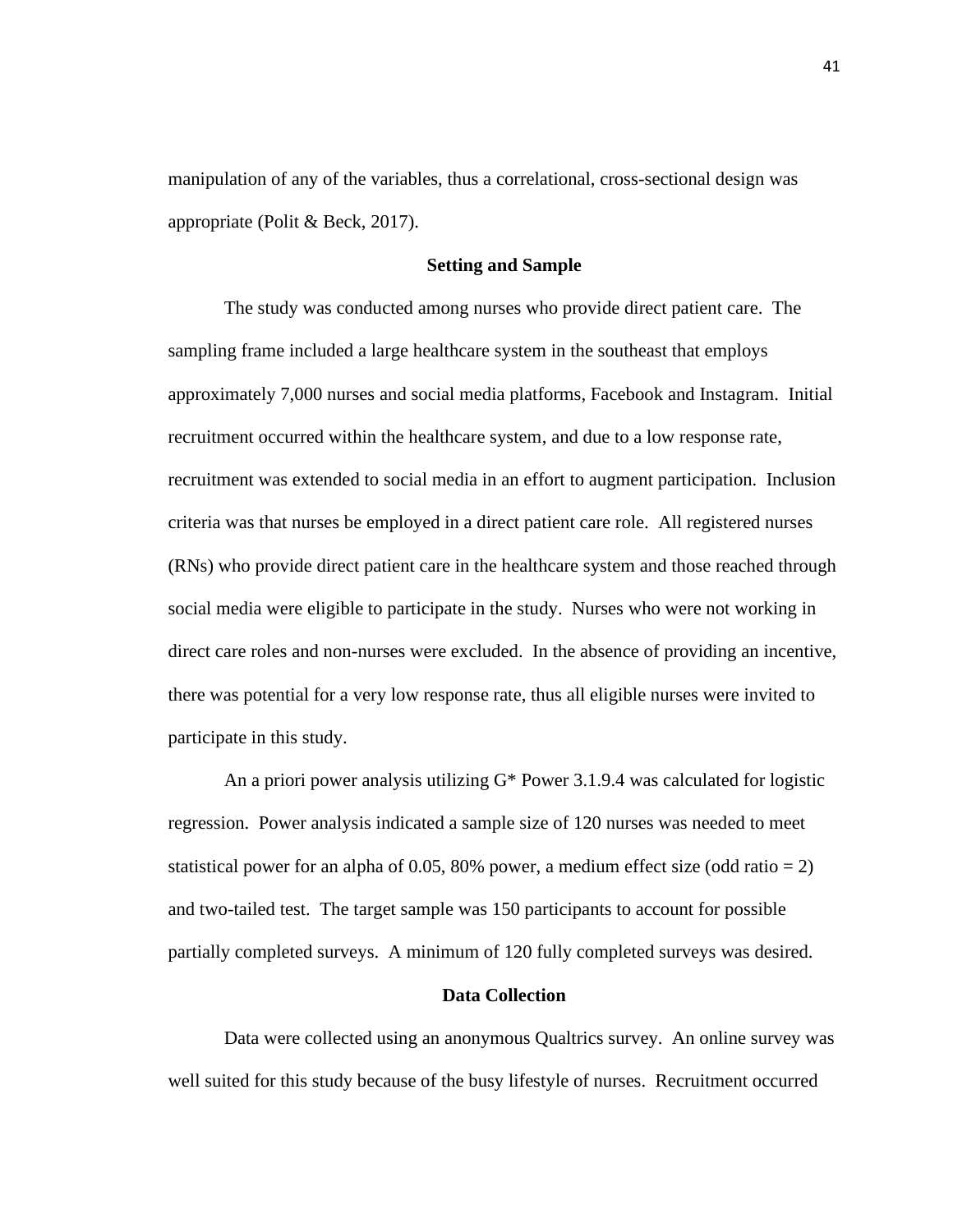through existing communication methods for research activities at the participating healthcare system and social media platforms, Facebook and Instagram. Participants completed the survey at their convenience, at any time during the study period. An adapted Tailored Design Method was used (Dillman et al., 2014). Lack of external funding prohibited offering incentives to survey participants as recommended by the Tailored Design Method. In an effort to maximize the response rate within the healthcare system, the survey link was sent to an identified contact person in the healthcare system to facilitate distribution (Dillman et al., 2014; Munn & Jones, 2020). A total of three emails, one per week for three consecutive weeks, was sent to each nurse (Munn & Jones, 2020). Each email included a direct link to the survey and a personal invitation from the researcher to participate in the study (Dillman et al., 2014; Munn & Jones, 2020). As discussed, due to a low response rate within the health system, data collection was extended by two weeks within the health system and was extended to social media for the same two week period.

Institutional Review Board (IRB) approval was sought from the University of North Carolina at Greensboro (UNCG) and the participating healthcare organization. There was no intended contact between the participants and the researcher. Contact between participants and the researcher would only occur if a participant initiated contact. The survey gathered no personally identifiable information and neither IP address nor email addresses were tracked. Responses to the online survey were downloaded into a statistical software database for analysis. Data are stored in UNCG Box, the university's cloud storage space.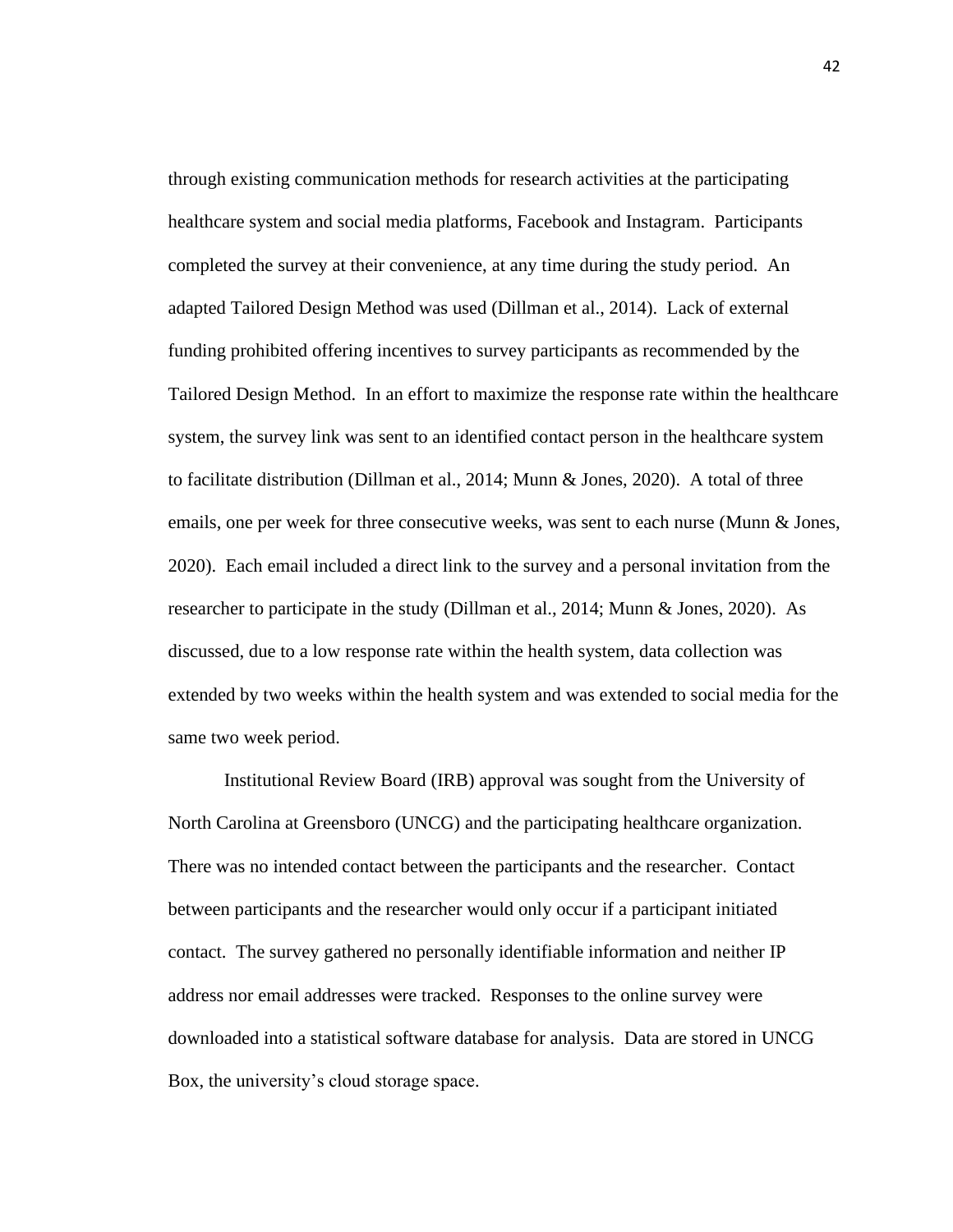## **Survey Instrument**

The Fatigue Assessment Scale (FAS) was the instrument used to measure fatigue (Michielsen et al., 2003). The FAS is a general fatigue questionnaire developed to measure fatigue in the working population. The FAS has been used to measure fatigue in the general working population (Michielsen et al., 2003), among nurses (Barker & Nussbaum, 2011) and in a study targeting a variety of industry sectors, including healthcare (de Vries et al., 2017). The FAS is a 10-question instrument measuring total fatigue, with five questions measuring mental fatigue and five questions measuring physical fatigue. Respondents select options based on how they usually feel. Response options vary from never to always;  $1 =$  never,  $2 =$  sometimes;  $3 =$  regularly;  $4 =$  often; and 5 = always. Questions four and 10 require reversed scoring. Scores are then summed. The total score ranges from 10 to 50. Scores ranging from  $10 - 21$  represent a normal level of fatigue, scores from  $22 - 34$  represent high overall fatigue and scores from 35 – 50 represent extreme fatigue (Michielsen et al., 2003).

A comparison of five instruments has shown that the FAS has good convergent and divergent validity (de Vries et al., 2003; Michielsen et al., 2003). Factor analysis suggest the instrument is unidimensional, with item factor loadings ranging from 0.55 to 0.82 on a single factor (Hatcher, 1994). The underlying factorial structure was again suggested to have a single factor structure in another study (Völker et al., 2016). The FAS has demonstrated a high internal consistency,  $\alpha = 0.90$  (Michielsen et al., 2003). The instrument is publicly available for use in research.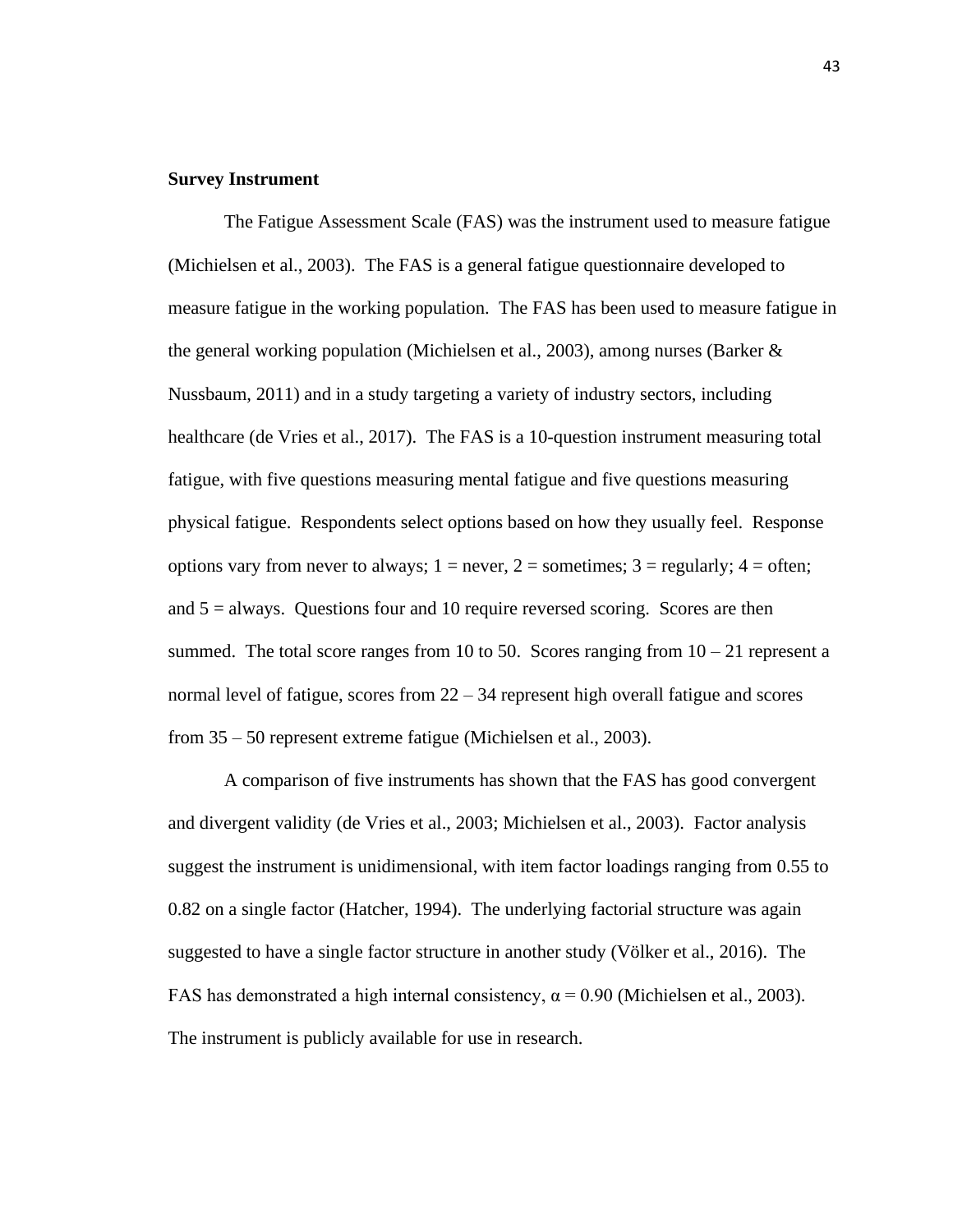In addition to the FAS, demographic data were collected for the purpose of describing the sample and researcher developed questions, guided by the Health Belief Model (HBM) and evidence related to fatigue, were included on the survey instrument. Inclusion of the variables age, years as a nurse, and education level is supported by HBM and was included in examples in the literature where HBM guided studies about nurses (Chen et al., 2019; Quaranta & Spencer, 2015; Rosenstock, 1974; Simons-Morton et al., 2012).

Development of questions specific to the phenomenon of interest (perceived threat of nurse fatigue) follows examples found in the literature where other researchers developed questions to gauge the perceived threat of the specific subject studied (Chang et al., 2007; Chen et al., 2019; Quaranta & Spencer, 2015; Schulz et al., 2016). In examples found in the literature, researchers developed questions to explore participants perceived threat of tuberculosis, hearing loss, hepatitis B, influenza, measles, mumps, rubella, varicella, and asthma.

Sample questions to investigate the perceived threat of nurse fatigue include: "How likely are you to feel fatigued while at work?", "How susceptible are you to feeling fatigued due to the length of your shift?", " How worried are you about fatigue affecting your performance at work?", and "How worried are you about fatigue affecting your ability to concentrate while at work?". Response options ranged from "not at all" to "extremely". Recommendations to manage nurses work schedules by NIOSH, the American Nurses Association and the American Academy of Nursing and regulations in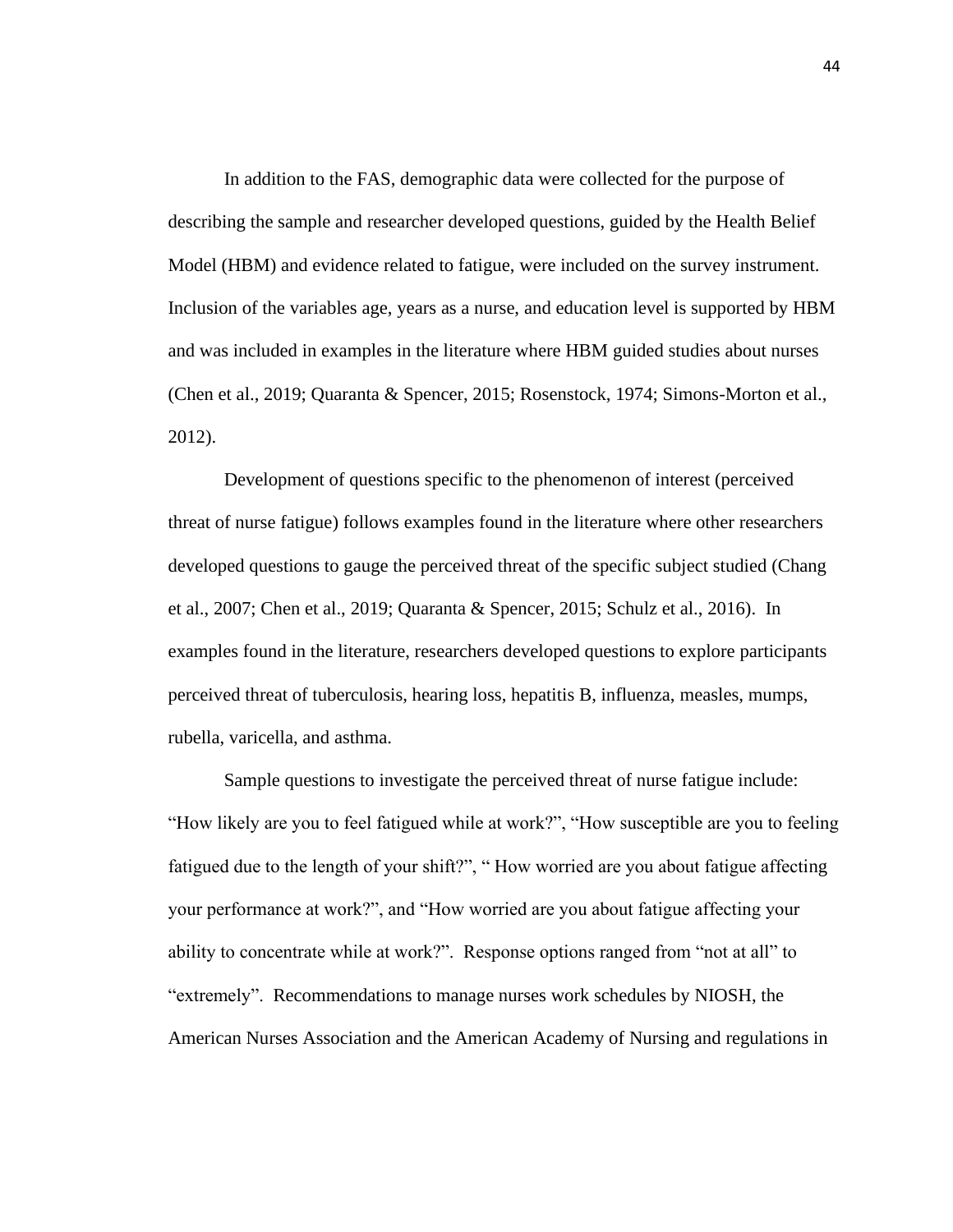other safety sensitive industries guided the fatigue reduction strategies explored in this study. The full survey is provided in Appendix A.

## **Data Analysis**

The Statistical Package for the Social Sciences (SPSS) version 26 software (IBM Corp., Armonk, NY) and JASP (Version 0.13.1) [Computer software], which is freely available online, were used to conduct the statistical analyses. Descriptive statistics were used to summarize demographic characteristics of the participants, fatigue and related strategies. Univariate analysis was performed to calculate frequencies, percentages of categorical variables and examine the distribution/central tendency of continuous variables. A two-sided  $p$  value  $< 0.05$  was considered to be statistically significant. Instrument reliability was estimated via internal consistency using Cronbach's alpha where  $\alpha > 0.70$  is considered adequate (Nunnally & Bernstein, 1994). Data analysis methods by each research question were as follows:

# **RQ #1. What workplace fatigue reduction strategies are nurses willing to engage in to reduce their risk of experiencing work-related fatigue?**

*Analysis*: Descriptive statistics were used to summarize the frequencies and percent of nurses willing to engage in each fatigue reduction strategy.

### **RQ #2. What are nurses' self-perceptions of fatigue?**

*Analysis*: Nurses rated their perceived level of fatigue and also completed an established instrument that measures fatigue. Descriptive statistics were used to describe nurses' self-perceptions of fatigue. Spearman's rho was used to assess the correlation between the self-rated fatigue level and the FAS mean score. For additional congruency checking,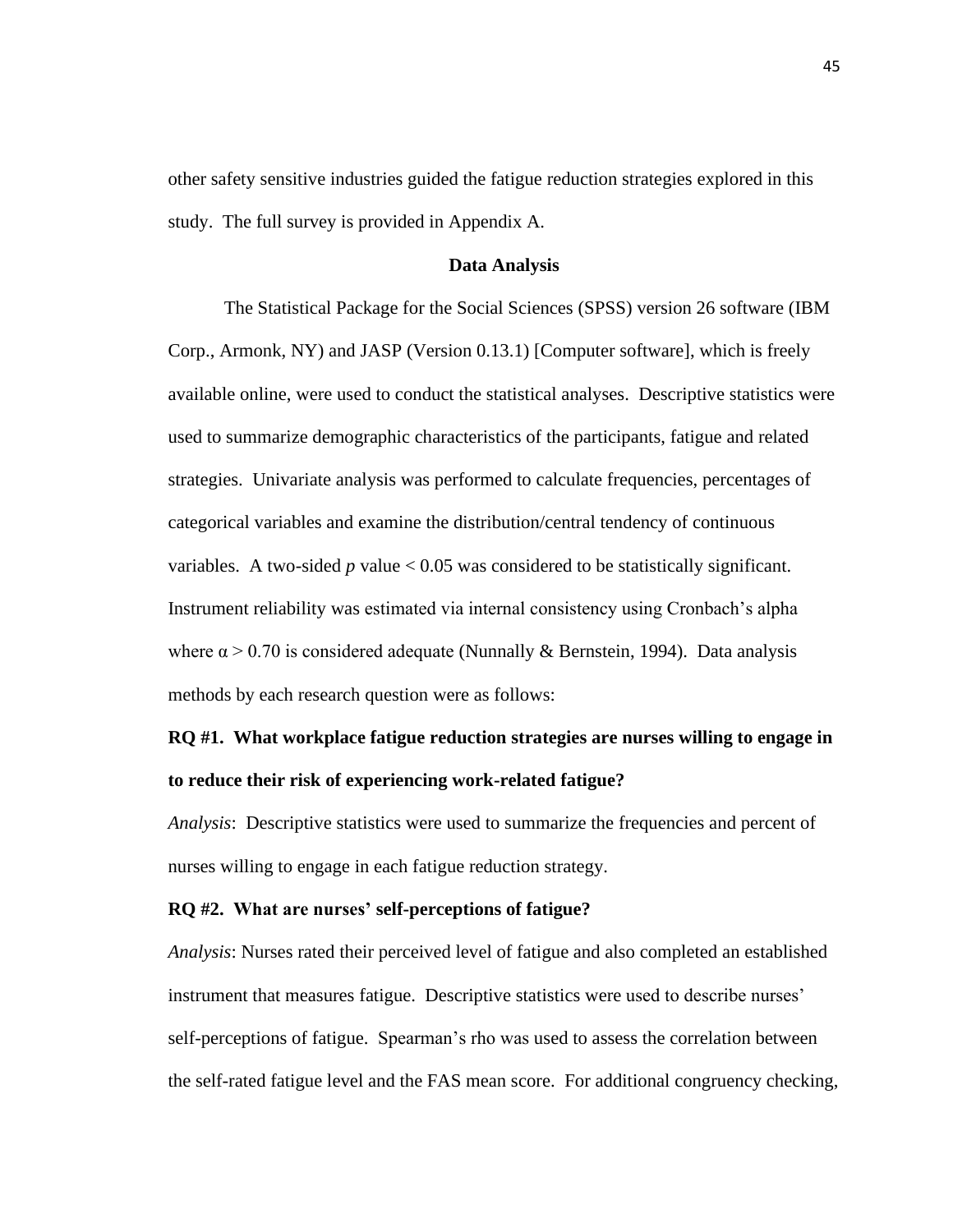comparisons of means between the self-rating and instrument scores were explored using Analysis of Variance (ANOVA). Assumptions needed to run and interpret a parametric test are a minimum sample size of 40, independent data (non-paired), normal distribution of data within each group and equal variances between groups. Normality was checked through *Q-Q* Plots and the Shapiro-Wilk. Levene's test for equality of variances was used to assess group variances. If Levene's Test for Equality of Variances indicated unequal variances and normality could be assumed, Welch ANOVA is reported. However, if normality was violated, then the Kruskal-Wallis nonparametric ANOVA, which is robust to outliers and non-normality, is reported. If normality was assumed, post hoc tests were used to make pairwise comparisons either using Tukey's HSD if equal groups variances assumptions hold or Tamhane's procedure when there are unequal group variances. If normality was violated Mann Whitney U is reported for pairwise comparisons.

# **RQ #3. What is the relationship between nurses perceived threat of fatigue and nurse age, years as a nurse, and education level?**

*Analysis:* Nurses responded to questions exploring their perceived susceptibility to fatigue and their perceived severity of fatigue. Nurses rated each item on a scale from one to five. Item responses were summed to create a score representing the nurses' perceived threat of fatigue. Higher sum scores indicate higher perceived threat. Count regression was performed to explore the relationship between the dependent variable (mean perceived threat sum score) and the independent variables (nurse age, years as a nurse and education level). The model does not require offset because all data were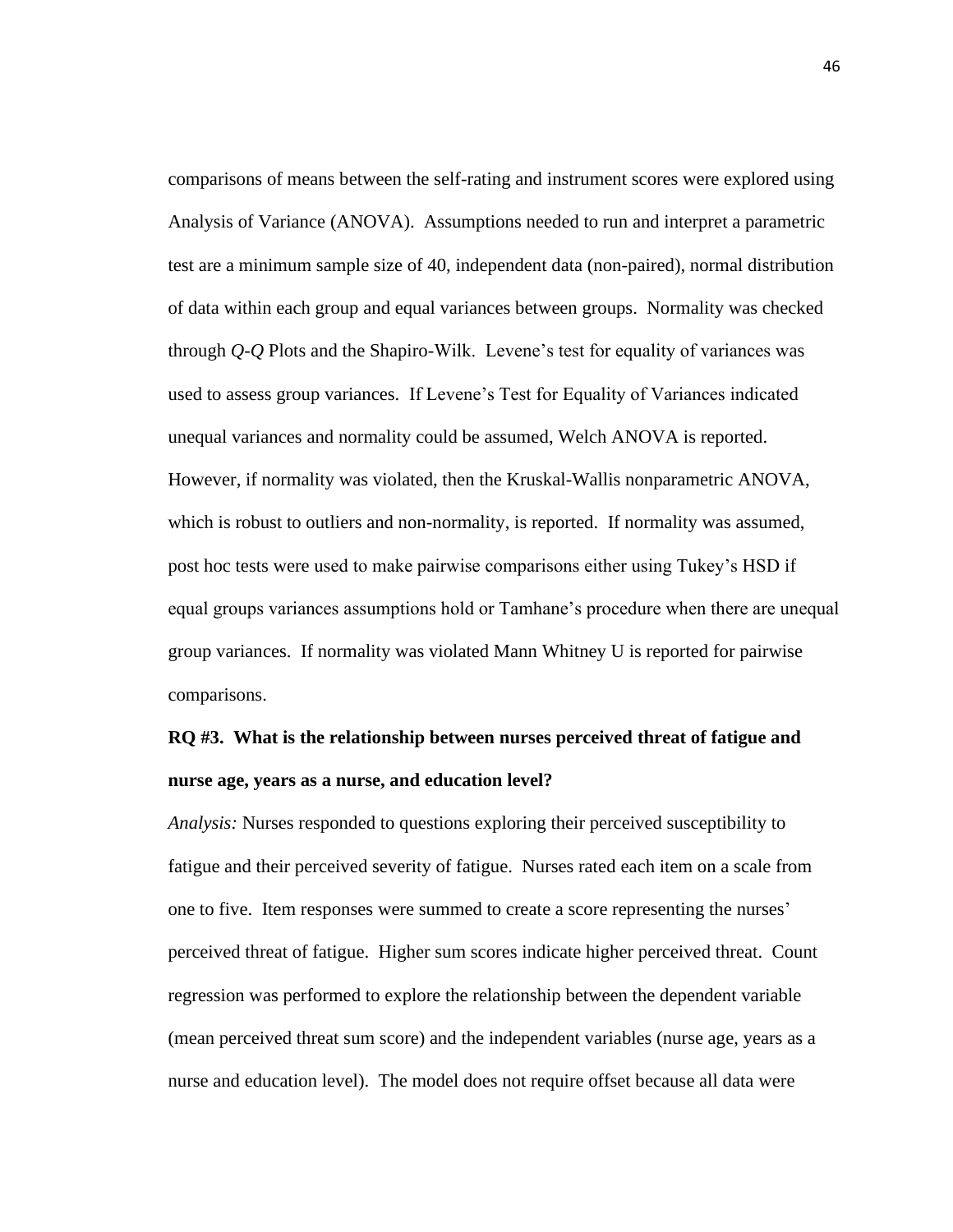collected within the same timeframe. Overdispersion was checked using the Lagrange Multiplier test and the Pearson Chi-square Goodness-of-fit statistic. Negative Binomial or Poisson regression is reported as appropriate.

# **RQ #4. What is the effect of perceived threat of fatigue on willingness to engage in fatigue reduction strategies?**

*Analysis*: Logistic regression was used to examine the extent to which perceived threat sum scores are associated with the likelihood of engaging in fatigue reduction strategies. Assumptions to be met are independent data and no multicollinearity among independent variables (nurse age, years as a nurse and education level). Variance Inflation Factors (VIFs) were checked to determine if multicollinearity was present. Continuous variables were centered as appropriate to resolve multicollinearity. The effect of perceived fatigue on the odds of engaging in fatigue reduction strategies was quantified. Estimates of effect sizes were quantified by adjusted odds ratios (ORs) and their 95% confidence intervals (CIs). Goodness of fit of the model to the data was assessed through the Hosmer-Lemeshow test.

#### **Summary**

Contributors to fatigue as well as consequences of working while fatigued are well established. Numerous characteristics of the work environment, such as long work hours and lack of breaks, are associated with workplace fatigue. What this study adds is knowledge about nurses' abilities to self-assess fatigue and their willingness to engage in specific strategies to change the work characteristics that contribute to fatigue. Because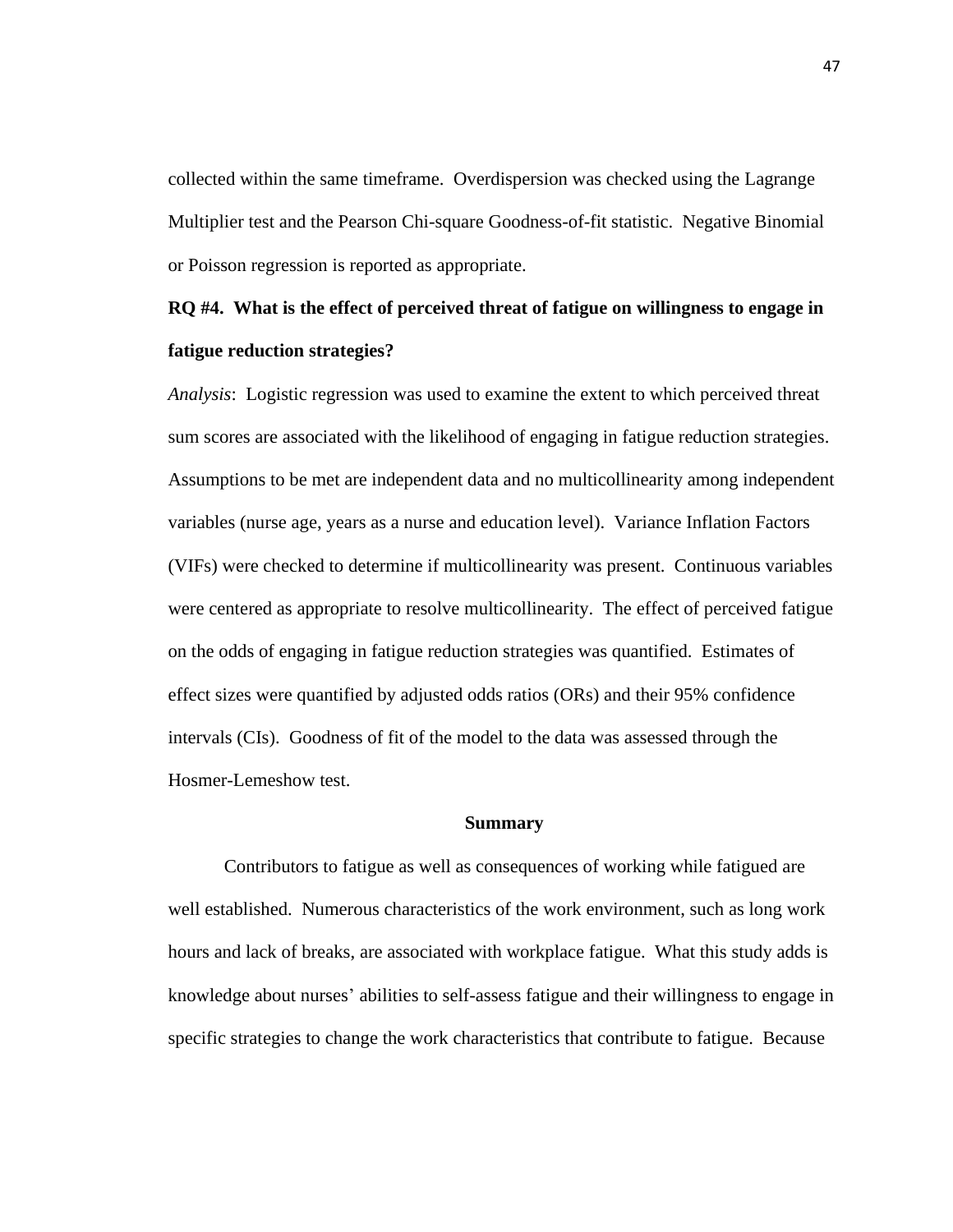theory guided the design of the study, the methodology is consistent with concepts from the Health Belief Model.

The researcher aims to reveal fatigue reduction strategies that nurses would embrace in efforts to reduce the occurrence of fatigue, thereby improving the quality of life for nurses and the quality of patient care. Elements of the Tailored Design Method were included in the study design in an effort to increase response rates. The advice of a statistician for data analysis methods were sought to strengthen the study.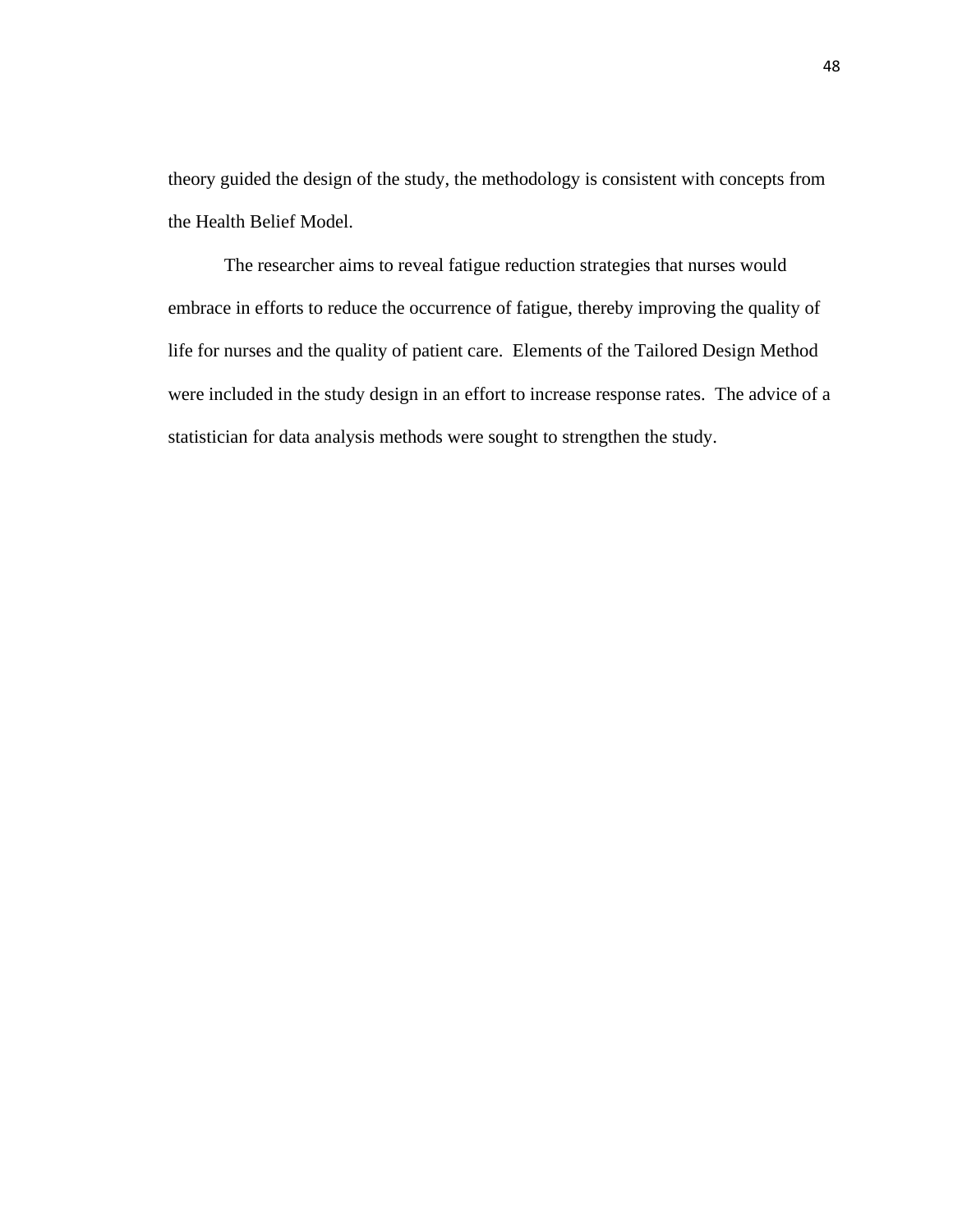### CHAPTER IV

### RESULTS

The overall purpose of this study was to describe nurses' self- perceptions of fatigue and to examine nurses' willingness to engage in specific fatigue countermeasures. Relationships between the perceived threat of fatigue and the nurses' age, years of experience and education level were explored. Also, the effect of perceived threat of fatigue on the nurses' willingness to engage in fatigue reduction strategies was examined.

Data collection began after Institutional Review Board (IRB) approval from the University of North Carolina at Greensboro and the participating organization. A researcher developed survey was used to collect demographic data, fatigue perceptions and nurses' willingness to engage in fatigue reduction strategies. The Fatigue Assessment Scale (FAS) was used to measure nurse fatigue. The survey was distributed via email within the participating healthcare organization and by recruitment efforts through social media, Facebook and Instagram. The survey was anonymous, and data were de-identified. Data were analyzed using SPSS v26 (IBM Corp., Armonk, NY) and JASP (Version 0.13.1) [Computer software] based on the study's research questions and design. A two-sided *p*-value < 0.05 was considered to be statistically significant. The results of data analysis are presented here.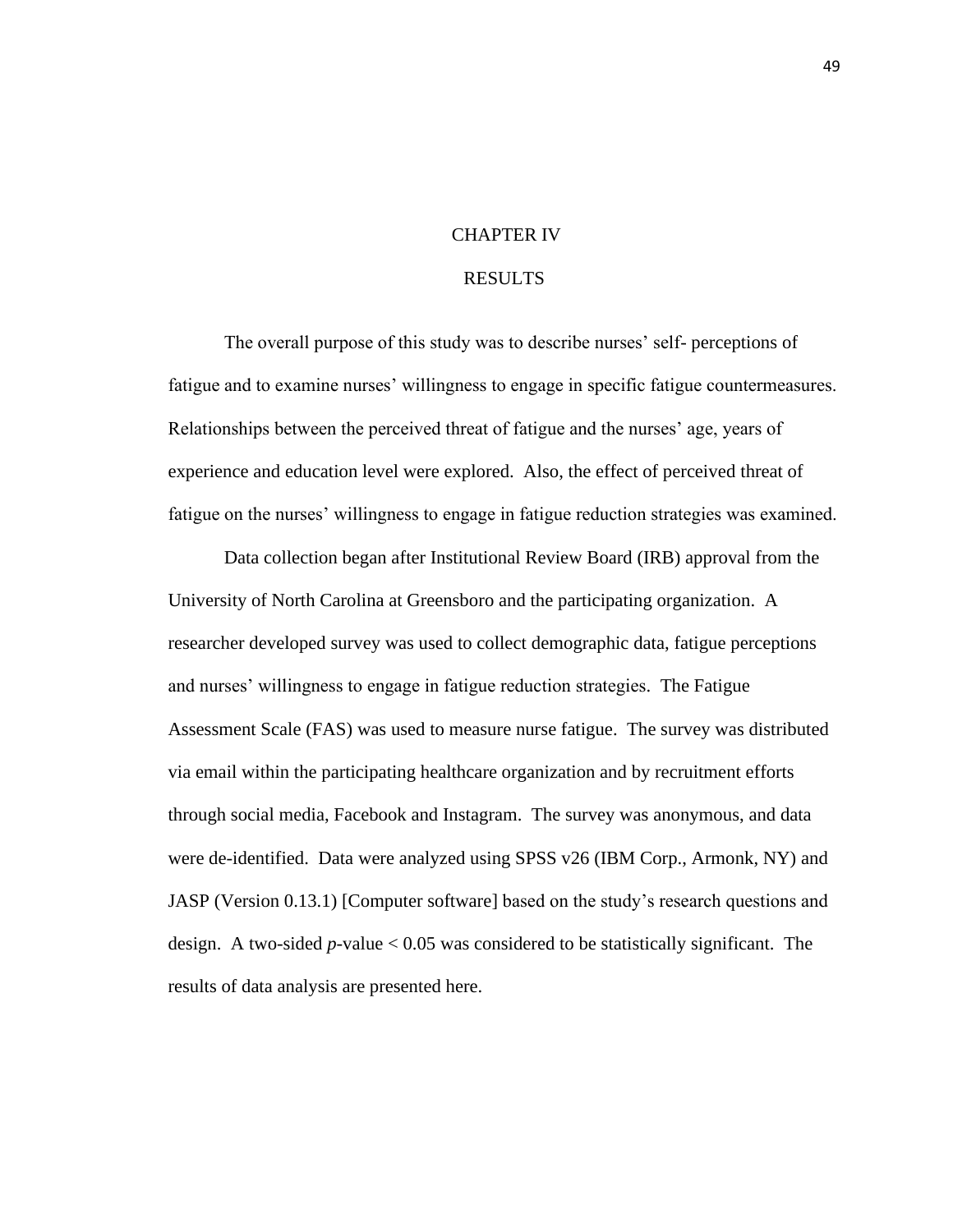#### **Management of the Data**

Inclusion criteria was that nurses be employed in a direct patient care role. Nurses working in other roles and non-nurses were excluded from this study. There were 405 responses to the survey. A total of 115 surveys were excluded from data analysis because the participants failed to meet inclusion criteria. Although inclusion criteria was met, an additional 11surveys were excluded because participants accessed the survey but failed to respond to any of the survey questions. Final data analysis included  $n = 279$ surveys.

#### **Sample**

Demographic data were collected to characterize study participants. Univariate analysis was performed with descriptive statistics. The sample demographics are displayed in Table 1. The mean age of the sample was 41 years  $(SD = 12.55, \text{min} = 20$ , max  $= 70$ ) and the mean years of experience as a nurse was 13.5 (*SD* = 12.26, min = 1, max = 48). Most nurses in the sample possess either an associate's  $(36.6\%, n = 102)$  or bachelor's degree (56.4%, *n* = 157). The sample largely identified as non-Hispanic White/Caucasian (87.4%,  $n = 244$ ) and female (91.4%,  $n = 255$ ). The 12-hour shift was most common among the sample (75.6%,  $n = 211$ ), as was working the day shift (62.7%,  $n = 175$ ) compared to 42 (15%) indicating a shift of nine or less hours and 86 (30.8%) working night shift. Working at a Magnet status facility was split; 137 (49.2%) participants responded "yes", 95 (34.1%) responded "no" and 46 (16.5%) indicated that their facility was working towards Magnet status.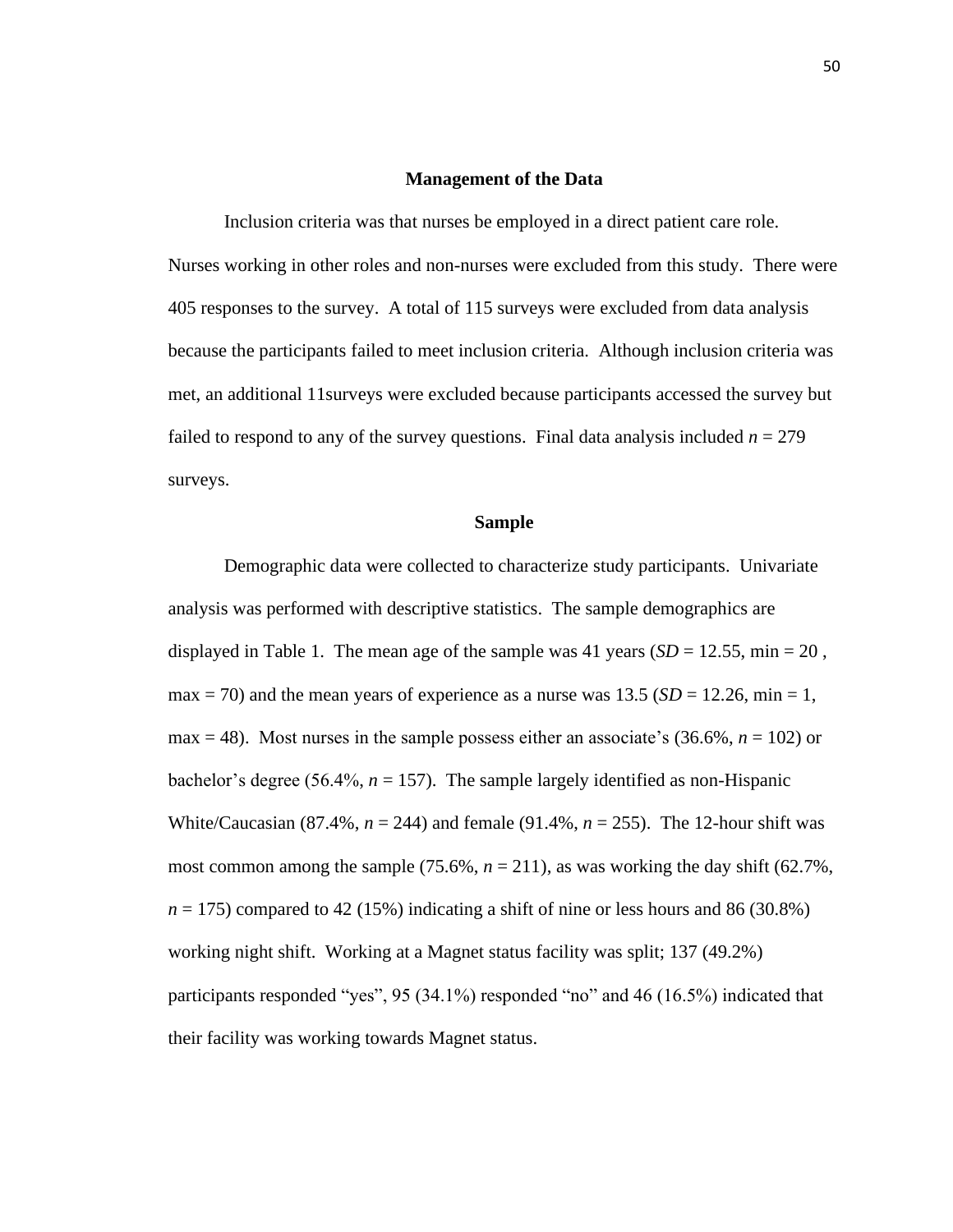| $41 \pm (-12.55)$<br>Nurse age<br>3<br>missing<br>Years of experience<br>$13.5 \pm (-12.26)$<br>missing<br>$\overline{0}$<br>Highest nursing degree<br>Associate<br>102(36.6)<br><b>Bachelors</b><br>157 (56.4)<br><b>Masters</b><br>16(5.8)<br><b>DNP</b><br>1(0.4)<br>PhD<br>2(0.7)<br>1(0.4)<br>missing<br>Race/Ethnicity<br>White/Caucasian/Non-Hispanic<br>244 (87.4)<br>Black/African American/Non-Hispanic<br>8(2.8)<br>Native American/Alaska Native<br>0(0)<br>Asian<br>7(2.5)<br>Native Hawaiian/Pacific Islander<br>1(0.36)<br>Hispanic/Latino<br>10(3.5)<br>Multi-racial<br>5(1.7)<br>Other<br>1(0.36)<br>Prefer not to answer<br>3(1.0)<br>missing<br>$\boldsymbol{0}$<br>Gender<br>Male<br>22 (7.8)<br>255 (91.4)<br>Female<br>Other<br>0(0)<br>Prefer not to answer<br>2(0.72)<br>$\overline{0}$<br>missing<br>Shift length<br>9 or less hours<br>42 (15)<br>10 or 11 hours<br>26(9.3)<br>12 or greater hours<br>211 (75.6)<br>missing<br>$\overline{0}$ | Characteristic | <i>n</i> (%) or <i>Mean</i> $\pm$ (- <i>SD</i> -) |
|-------------------------------------------------------------------------------------------------------------------------------------------------------------------------------------------------------------------------------------------------------------------------------------------------------------------------------------------------------------------------------------------------------------------------------------------------------------------------------------------------------------------------------------------------------------------------------------------------------------------------------------------------------------------------------------------------------------------------------------------------------------------------------------------------------------------------------------------------------------------------------------------------------------------------------------------------------------------------|----------------|---------------------------------------------------|
|                                                                                                                                                                                                                                                                                                                                                                                                                                                                                                                                                                                                                                                                                                                                                                                                                                                                                                                                                                         |                |                                                   |
|                                                                                                                                                                                                                                                                                                                                                                                                                                                                                                                                                                                                                                                                                                                                                                                                                                                                                                                                                                         |                |                                                   |
|                                                                                                                                                                                                                                                                                                                                                                                                                                                                                                                                                                                                                                                                                                                                                                                                                                                                                                                                                                         |                |                                                   |
|                                                                                                                                                                                                                                                                                                                                                                                                                                                                                                                                                                                                                                                                                                                                                                                                                                                                                                                                                                         |                |                                                   |
|                                                                                                                                                                                                                                                                                                                                                                                                                                                                                                                                                                                                                                                                                                                                                                                                                                                                                                                                                                         |                |                                                   |
|                                                                                                                                                                                                                                                                                                                                                                                                                                                                                                                                                                                                                                                                                                                                                                                                                                                                                                                                                                         |                |                                                   |
|                                                                                                                                                                                                                                                                                                                                                                                                                                                                                                                                                                                                                                                                                                                                                                                                                                                                                                                                                                         |                |                                                   |
|                                                                                                                                                                                                                                                                                                                                                                                                                                                                                                                                                                                                                                                                                                                                                                                                                                                                                                                                                                         |                |                                                   |
|                                                                                                                                                                                                                                                                                                                                                                                                                                                                                                                                                                                                                                                                                                                                                                                                                                                                                                                                                                         |                |                                                   |
|                                                                                                                                                                                                                                                                                                                                                                                                                                                                                                                                                                                                                                                                                                                                                                                                                                                                                                                                                                         |                |                                                   |
|                                                                                                                                                                                                                                                                                                                                                                                                                                                                                                                                                                                                                                                                                                                                                                                                                                                                                                                                                                         |                |                                                   |
|                                                                                                                                                                                                                                                                                                                                                                                                                                                                                                                                                                                                                                                                                                                                                                                                                                                                                                                                                                         |                |                                                   |
|                                                                                                                                                                                                                                                                                                                                                                                                                                                                                                                                                                                                                                                                                                                                                                                                                                                                                                                                                                         |                |                                                   |
|                                                                                                                                                                                                                                                                                                                                                                                                                                                                                                                                                                                                                                                                                                                                                                                                                                                                                                                                                                         |                |                                                   |
|                                                                                                                                                                                                                                                                                                                                                                                                                                                                                                                                                                                                                                                                                                                                                                                                                                                                                                                                                                         |                |                                                   |
|                                                                                                                                                                                                                                                                                                                                                                                                                                                                                                                                                                                                                                                                                                                                                                                                                                                                                                                                                                         |                |                                                   |
|                                                                                                                                                                                                                                                                                                                                                                                                                                                                                                                                                                                                                                                                                                                                                                                                                                                                                                                                                                         |                |                                                   |
|                                                                                                                                                                                                                                                                                                                                                                                                                                                                                                                                                                                                                                                                                                                                                                                                                                                                                                                                                                         |                |                                                   |
|                                                                                                                                                                                                                                                                                                                                                                                                                                                                                                                                                                                                                                                                                                                                                                                                                                                                                                                                                                         |                |                                                   |
|                                                                                                                                                                                                                                                                                                                                                                                                                                                                                                                                                                                                                                                                                                                                                                                                                                                                                                                                                                         |                |                                                   |
|                                                                                                                                                                                                                                                                                                                                                                                                                                                                                                                                                                                                                                                                                                                                                                                                                                                                                                                                                                         |                |                                                   |
|                                                                                                                                                                                                                                                                                                                                                                                                                                                                                                                                                                                                                                                                                                                                                                                                                                                                                                                                                                         |                |                                                   |
|                                                                                                                                                                                                                                                                                                                                                                                                                                                                                                                                                                                                                                                                                                                                                                                                                                                                                                                                                                         |                |                                                   |
|                                                                                                                                                                                                                                                                                                                                                                                                                                                                                                                                                                                                                                                                                                                                                                                                                                                                                                                                                                         |                |                                                   |
|                                                                                                                                                                                                                                                                                                                                                                                                                                                                                                                                                                                                                                                                                                                                                                                                                                                                                                                                                                         |                |                                                   |
|                                                                                                                                                                                                                                                                                                                                                                                                                                                                                                                                                                                                                                                                                                                                                                                                                                                                                                                                                                         |                |                                                   |
|                                                                                                                                                                                                                                                                                                                                                                                                                                                                                                                                                                                                                                                                                                                                                                                                                                                                                                                                                                         |                |                                                   |
|                                                                                                                                                                                                                                                                                                                                                                                                                                                                                                                                                                                                                                                                                                                                                                                                                                                                                                                                                                         |                |                                                   |
|                                                                                                                                                                                                                                                                                                                                                                                                                                                                                                                                                                                                                                                                                                                                                                                                                                                                                                                                                                         |                |                                                   |
|                                                                                                                                                                                                                                                                                                                                                                                                                                                                                                                                                                                                                                                                                                                                                                                                                                                                                                                                                                         |                |                                                   |
|                                                                                                                                                                                                                                                                                                                                                                                                                                                                                                                                                                                                                                                                                                                                                                                                                                                                                                                                                                         |                |                                                   |
|                                                                                                                                                                                                                                                                                                                                                                                                                                                                                                                                                                                                                                                                                                                                                                                                                                                                                                                                                                         |                |                                                   |
|                                                                                                                                                                                                                                                                                                                                                                                                                                                                                                                                                                                                                                                                                                                                                                                                                                                                                                                                                                         |                |                                                   |
|                                                                                                                                                                                                                                                                                                                                                                                                                                                                                                                                                                                                                                                                                                                                                                                                                                                                                                                                                                         |                |                                                   |
|                                                                                                                                                                                                                                                                                                                                                                                                                                                                                                                                                                                                                                                                                                                                                                                                                                                                                                                                                                         |                |                                                   |
| Shift worked                                                                                                                                                                                                                                                                                                                                                                                                                                                                                                                                                                                                                                                                                                                                                                                                                                                                                                                                                            |                |                                                   |
| 175 (62.7)<br>Day                                                                                                                                                                                                                                                                                                                                                                                                                                                                                                                                                                                                                                                                                                                                                                                                                                                                                                                                                       |                |                                                   |
| 11(3.9)                                                                                                                                                                                                                                                                                                                                                                                                                                                                                                                                                                                                                                                                                                                                                                                                                                                                                                                                                                 |                |                                                   |

Table 1. Sample Demographics and Work Characteristics (*N* = 279)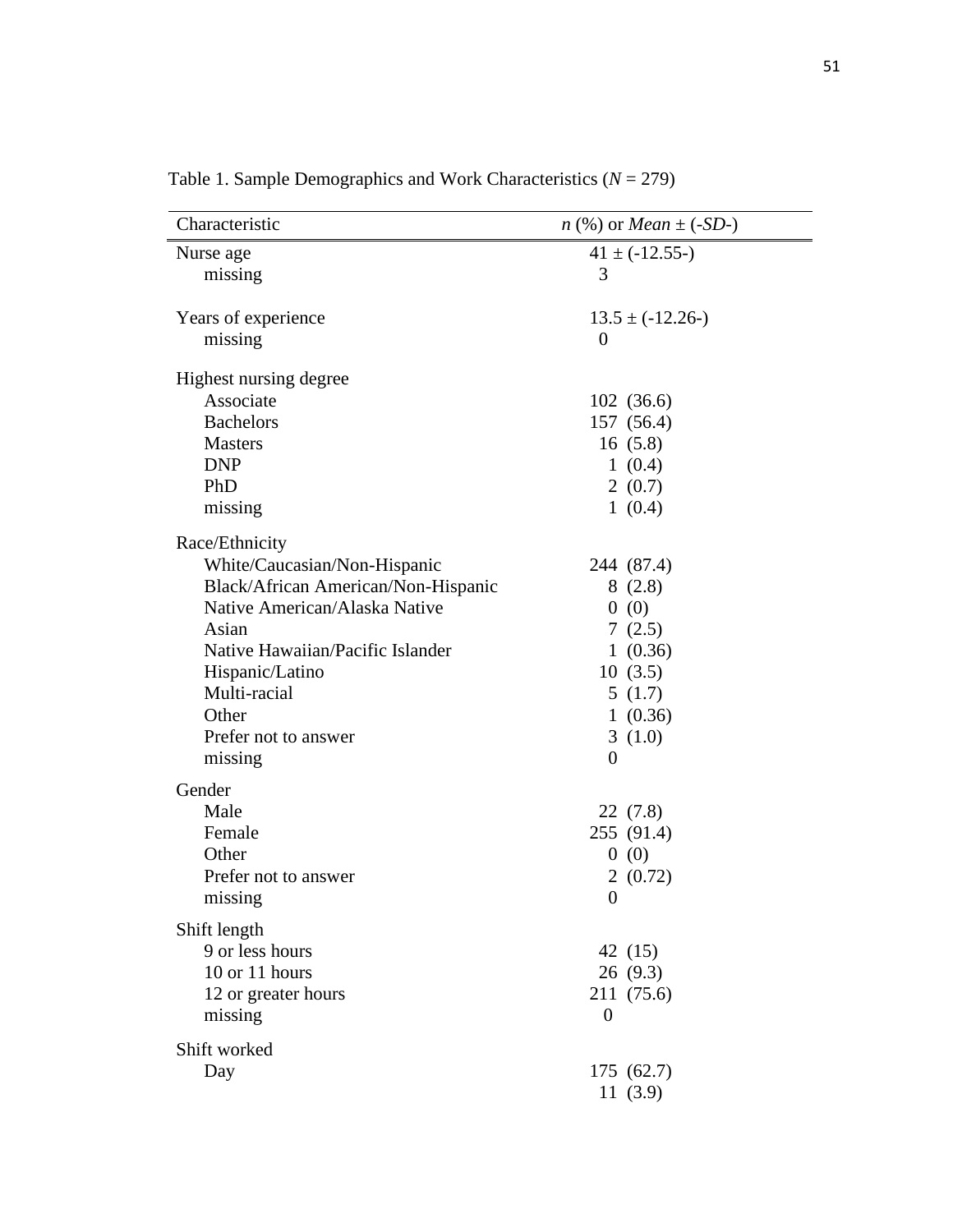| Evening                              | 86 (30.8)  |
|--------------------------------------|------------|
| Night                                | 7(2.5)     |
| Rotating                             |            |
| missing                              | 0          |
| Does the facility have Magnet status |            |
| Yes                                  | 137 (49.2) |
| N <sub>o</sub>                       | 95 (34.1)  |
| Working towards Magnet               | 46 (16.5)  |
| missing                              | (0.4)      |
|                                      |            |

Note:  $SD = standard deviation$ 

# **Findings**

Results of statistical analysis of the data per research question are presented below.

# **RQ #1. What workplace fatigue reduction strategies are nurses willing to engage in to reduce their risk of experiencing work-related fatigue?**

Univariate analysis was performed with descriptive statistics (see Table 2). When asked if given the opportunity to participate in the following activities to reduce their risk of fatigue, 209 (74.9%) participants responded "yes" to handing over patient care for a duty-free break, 78 (27.9%) responded "yes" to taking a nap during a break, 115 (41.5%) responded "yes" to working a 9-hour shift four days per week, and 59 (21.3%) responded "yes" to working five days per week. More than half of the participants,  $(65.7\%, n=$ 182), are willing to limit consecutive 12-hour shifts to no more than two. The majority responded "yes" when asked if they would avoid working beyond their scheduled shift, (87.4%,  $n = 243$ ), and would avoid adding additional shifts to their schedule (79.5%,  $n =$ 221).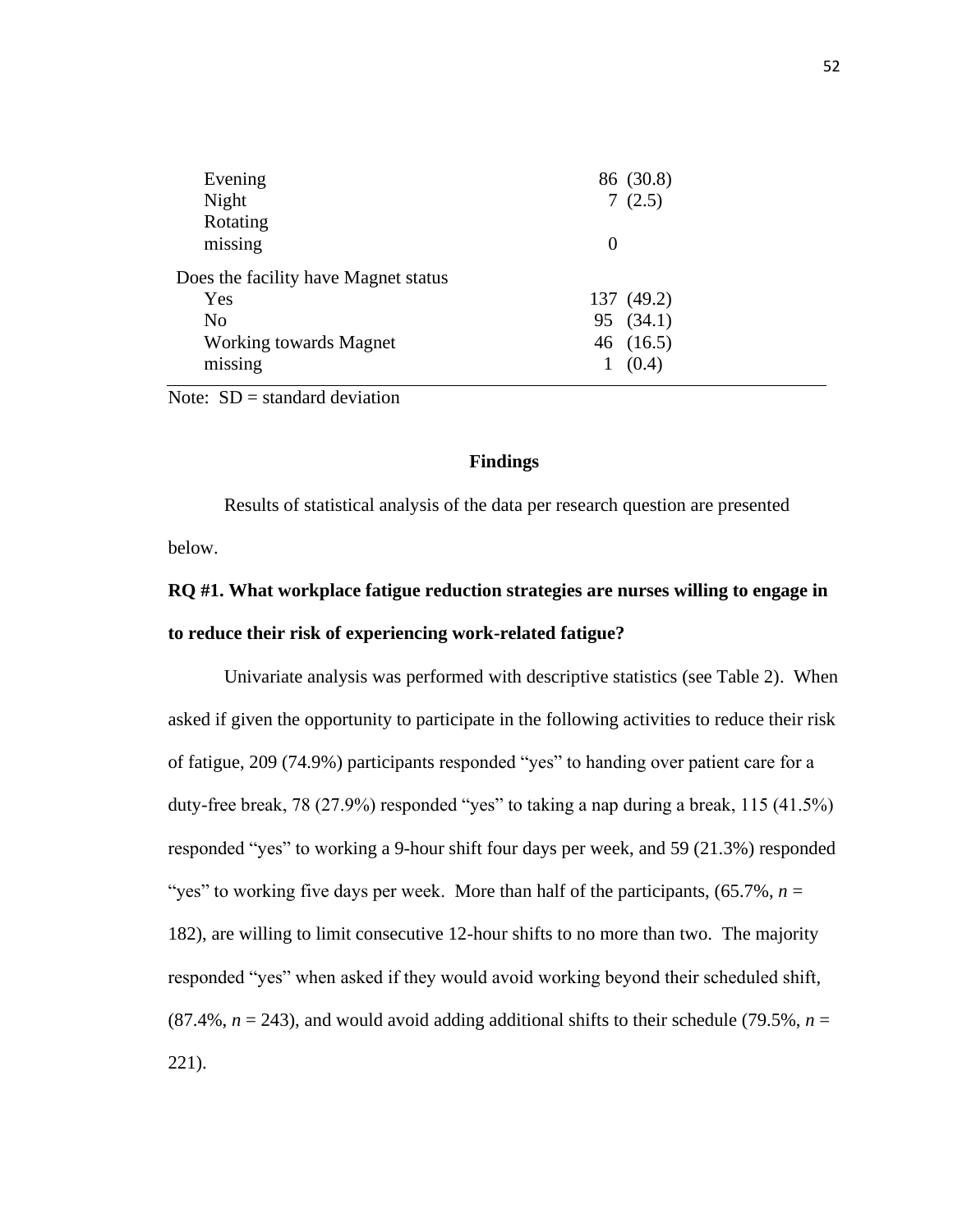| <b>Fatigue Reduction Strategy</b>                                       |            | $n$ (%)        |                |
|-------------------------------------------------------------------------|------------|----------------|----------------|
|                                                                         | Yes        | N <sub>0</sub> | Missing        |
| Hand over patient care to a coworker for<br>duty free breaks            | 209 (74.9) | 70(25.0)       | $\theta$       |
| Take a nap during break time                                            | 78 (27.9)  | 201(72.0)      | $\overline{0}$ |
| Work 9-hour shifts (4 days/week)                                        | 115(41.5)  | 162(58.4)      | 2(0.7)         |
| Work 8-hour shifts (5 days/week)                                        | 59 (21.3)  | 217(78.6)      | 3(1.0)         |
| Work no more than 2 consecutive 12-<br>hour shifts<br>(not 3 in a row)  | 182(65.7)  | 95 (34.3)      | 2(0.7)         |
| Avoid working beyond your regular<br>scheduled shift (not staying over) | 243 (87.4) | 35(12.5)       | 1(0.4)         |
| Avoid adding additional shifts/days to<br>your regular schedule         | 221 (79.5) | 57(20.5)       | 1(0.4)         |

Table 2. Willingness to Participate in Fatigue Reduction Strategies (*N*=279)

#### **RQ #2. What are nurses' self-perceptions of fatigue?**

Participants were asked to rate their level of fatigue by choosing from the following categories: no fatigue, little fatigue, normal fatigue, high fatigue or extreme fatigue. Participants also completed the Fatigue Assessment Scale (FAS), an established instrument which measures fatigue. All participants completed both measures  $(n = 279)$ .

Univariate analysis was performed with descriptive statistics. When asked to rate their current level of fatigue, 5 (1.7%) of participants indicated they have "no fatigue"; 17 (6.0%) indicated they have "little fatigue"; 85 (30.4%) indicated they have "normal fatigue"; 152 (54.4%) indicated they have "high fatigue" and 20 (7.2%) indicated that they have "extreme fatigue". Overall scale statistics for the FAS revealed a high level of fatigue on average ( $M = 26.26$ ,  $SD = 7.3$ , min = 13, max = 48) within the sample. A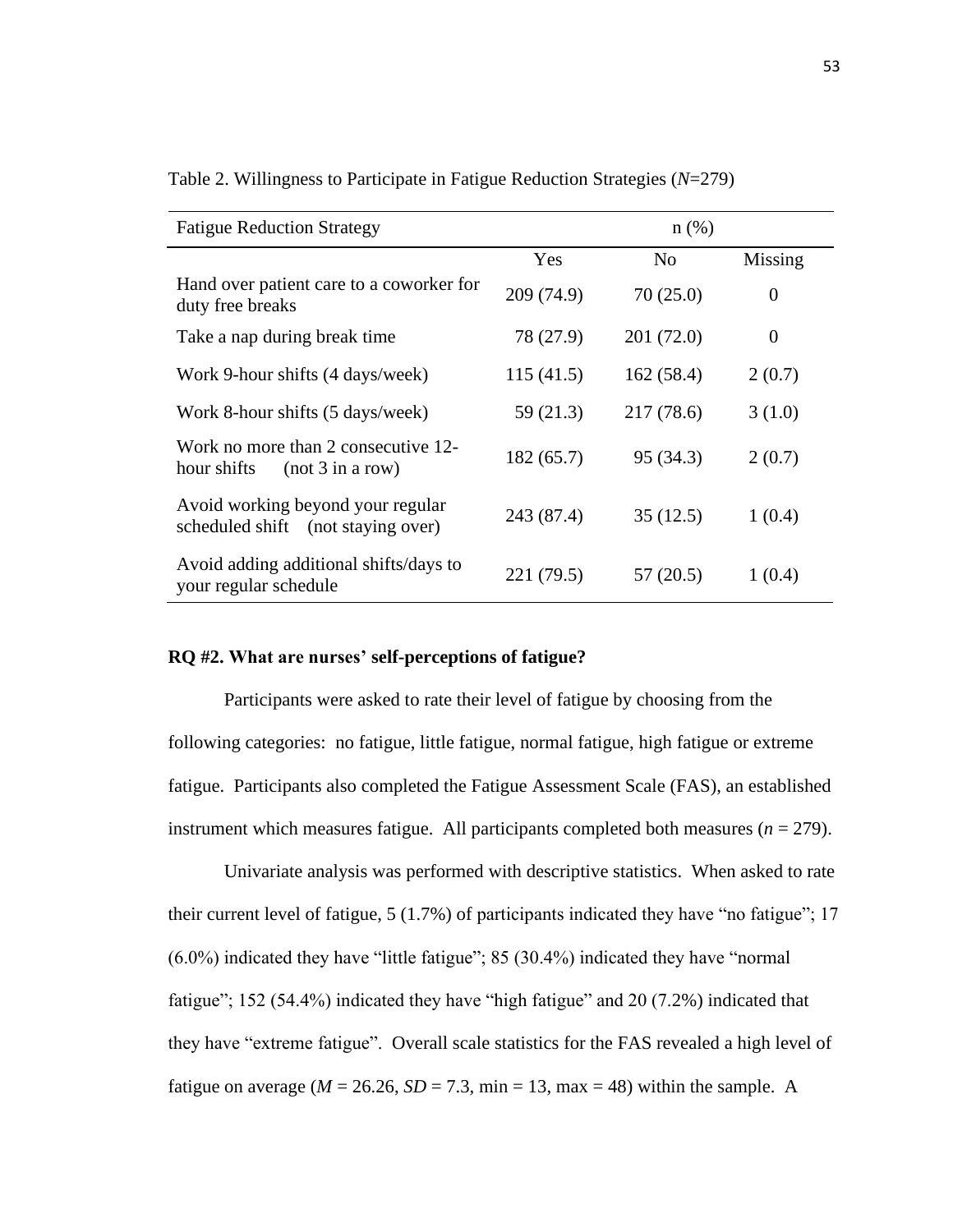score on the FAS between 10 and 21 suggest a normal level of fatigue; scores between 22 and 34 suggest a high level of fatigue and scores from 35 to 50 suggest extreme fatigue (de Vries et al., 2003; Michielsen et al., 2003).

Instrument reliability was estimated via internal consistency using Cronbach's alpha;  $\alpha$  = .89, suggesting good internal consistency (Nunnally & Bernstein, 1994). Reliability was also checked through more contemporary methods which allow for differences in item discrimination using JASP (Version 0.13.1) [Computer Software]. These methods offer a better option for estimating reliability for cognitive and affective tools (see Table 3) (DeVellis, 2017; Dunn et al., 2014). Based on psychometric theory, the greatest lower bound is the best option (DeVellis, 2017) and here suggests high instrument reliability, 0.936.

Table 3. FAS Scale Reliability Statistics

| Estimate | McDonald's $\omega$ Cronbach's $\alpha$ Guttman's $\lambda$ 6 |       |       | Greatest lower bound |
|----------|---------------------------------------------------------------|-------|-------|----------------------|
| Scale    | 0.894                                                         | 0.890 | 0.901 | 0.936                |

Spearman's rho correlation was used to assess the association between the selfrated fatigue levels and the FAS scores. There is a significant moderate positive relationship,  $r_s = .519$ ,  $p < .001$ , between self-rated fatigue levels and FAS scores, as expected. A comparison of self-rated fatigue to FAS mean scores for each fatigue level revealed that: 152 (54.3%) participants self-assessment of fatigue matched the FAS measure of fatigue, which indicated a high level of fatigue ( $M$  28.5  $\pm$  6.6). The other self-assessments of fatigue did not align with the fatigue instrument results. There were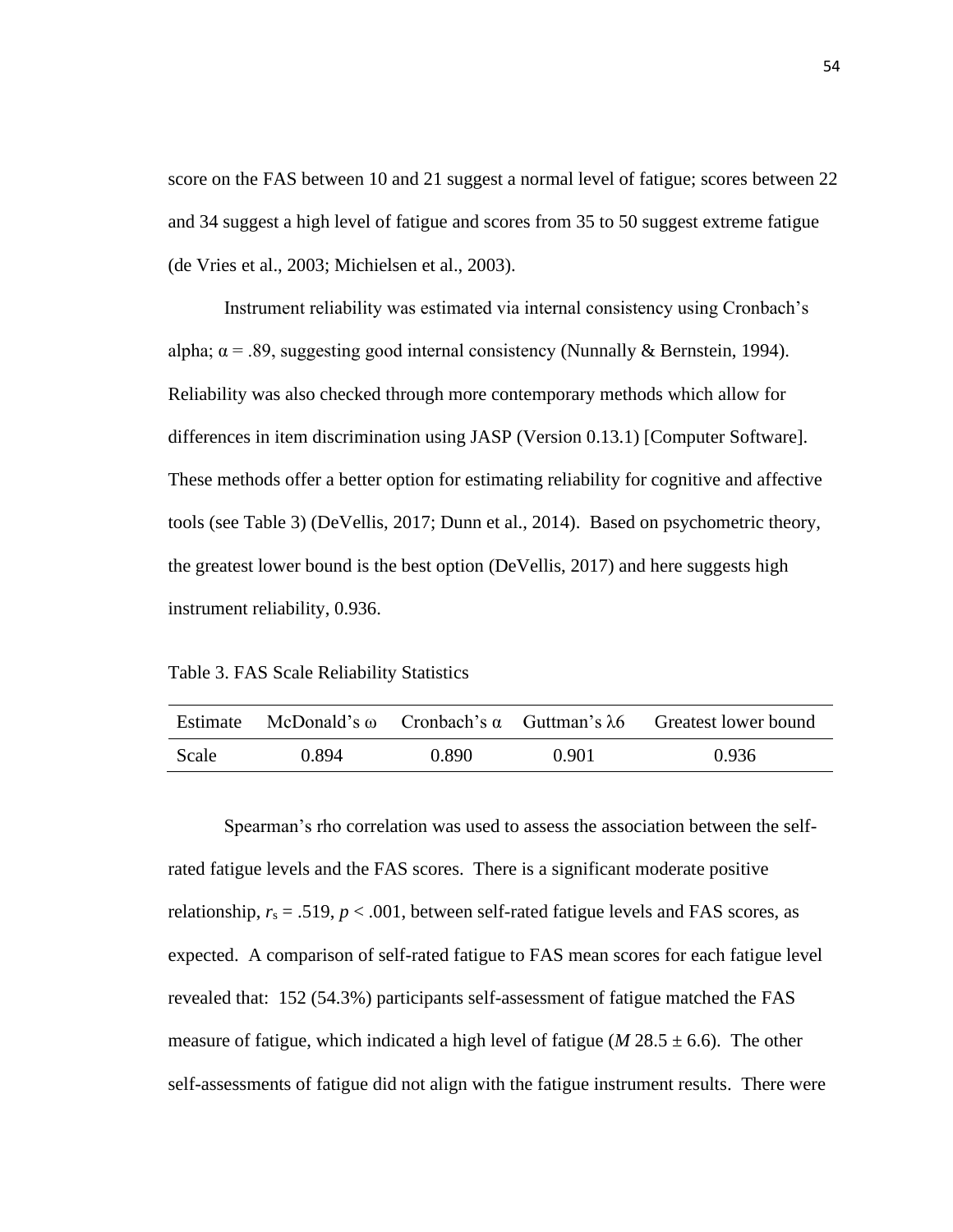five (1.8%) participants who reported no fatigue and 17 (6.1%) reported little fatigue, however the FAS mean scores indicated a normal level of fatigue for both groups (*M* FAS  $16.0 \pm 2.5$  and  $19.3 \pm 3.0$  respectively). There were 85 (30.4%) participants who reported normal fatigue, however the FAS mean score suggests high fatigue (*M* FAS 22.5  $\pm$  5.6). Also, 20 (7.1%) participants reported extreme fatigue where the FAS mean score suggests a high level of fatigue exists for the group (*M* FAS  $32.0 \pm 9.5$ ). Figure 5 displays the mean score on the FAS for each self-rated fatigue level and shows congruence between the self-ratings and the FAS instrument. The FAS mean score increases with each self-rated fatigue level suggesting good convergent validity.



Figure 5. Self-Rated Fatigue and FAS Score Comparison

For congruency checking in addition to Spearman's rho correlation, comparisons of means between the self-rating of fatigue and instrument scores were explored using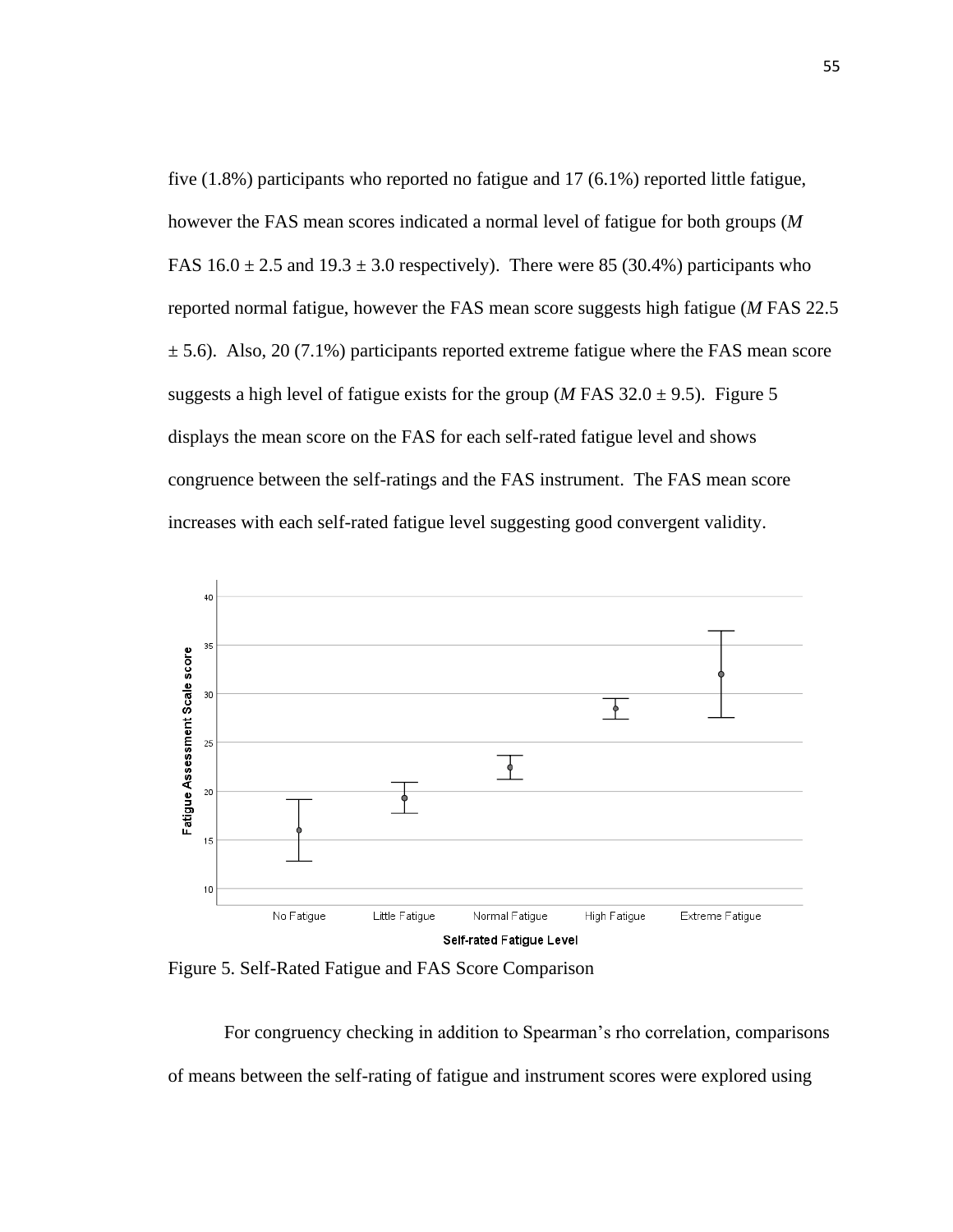Analysis of Variance (ANOVA). The following ANOVA assumptions were checked. The sample size of 279 was adequate for running ANOVA and the data are independent. Normality was checked through *Q-Q* Plots and Shapiro-Wilk testing. There are systematic departures from the reference line on the *Q-Q* Plots and the Shapiro-Wilk statistic is significant ( $p < .001$ ). It was concluded that the assumption of normality has been violated, thus the Kruskal-Wallis is reported. Using Kruskal-Wallis of the FAS sum scores suggests there are statistically significant differences between the self-rated fatigue groups (H = 78.2, 4  $df$ ,  $p < .001$ ). Because the assumption of normality was rejected, the Mann-Whitney U was used for group comparisons. With 10 group parings, resulting from a comparison of the five self-rated fatigue categories, the Bonferroni multiple comparisons correction is  $0.05/10 = 0.005$  (T. McCoy, personal communication, August 7, 2020). Therefore, the significance level for the Mann-Whitney U on each unique pair of self-rated fatigue categories is *p* < 0.005.

The group of participants that reported no fatigue is not significantly different in FAS scores from the group that reported little fatigue ( $p = .048$ ) or from the group that reported normal fatigue ( $p = .006$ ). However, the group reporting no fatigue is significantly different from the group reporting high fatigue  $(p < .001)$  and from the group reporting extreme fatigue ( $p < .001$ ). The group that reported little fatigue is not significantly different in FAS scores from the group that reported normal fatigue  $(p =$ .034). There were significant differences between the group that reported little fatigue and the group that reported high fatigue  $(p < .001)$  and the group that reported extreme fatigue ( $p < .001$ ). The group that reported normal fatigue is significantly different in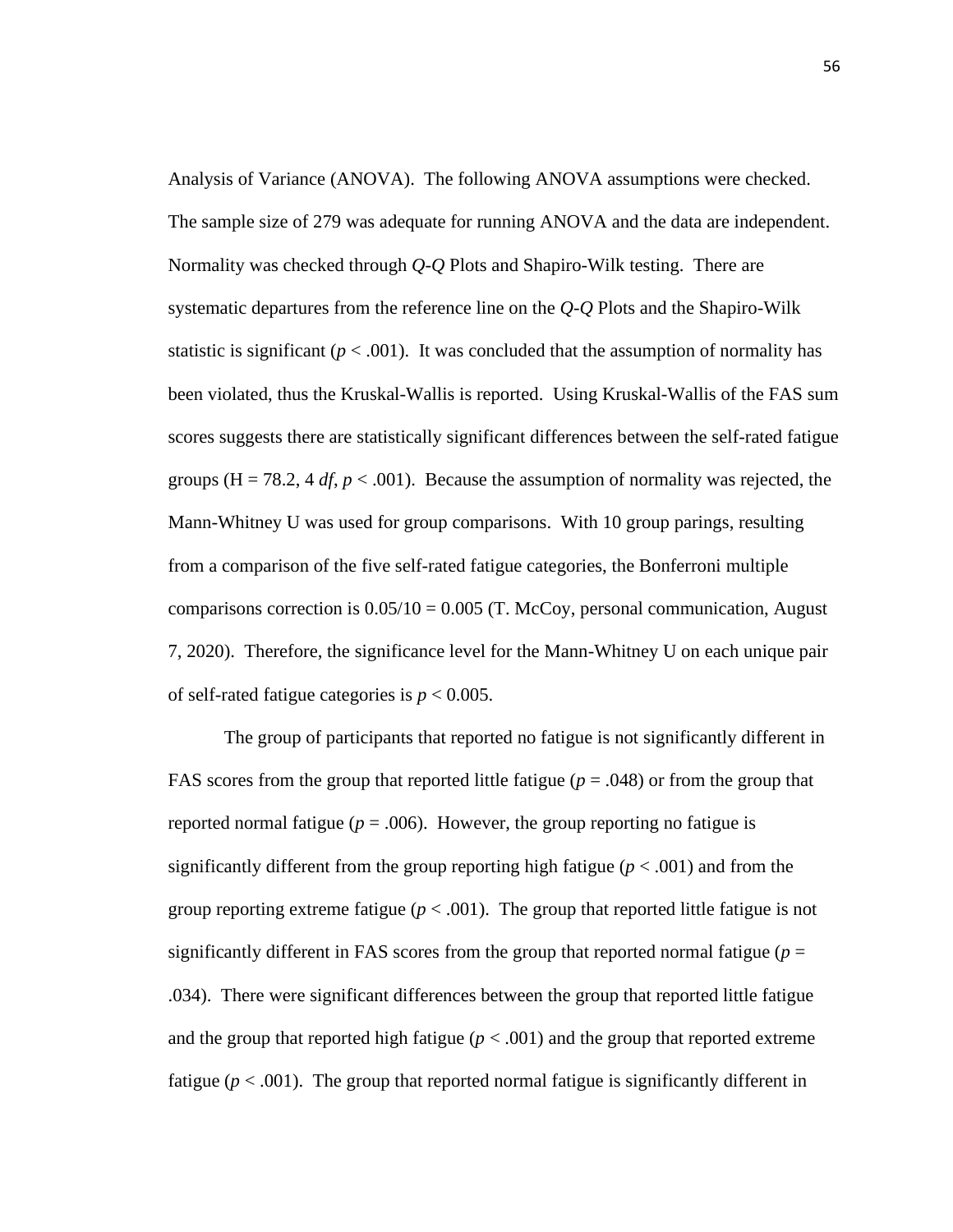FAS scores from the group that reported high fatigue ( $p < .001$ ) and from the group that reported extreme fatigue ( $p < .001$ ). Groups reporting high fatigue and extreme fatigue were not significantly different from each other in their FAS sum scores  $(p = .101)$ .

# **RQ #3. What is the relationship between nurses perceived threat of fatigue and nurse age, years as a nurse, and education level?**

Nurses responded to questions exploring their perceived threat of fatigue. Each item was rated on a scale from one to five with five representing the highest perceived threat for that item. Items were summed to create a score representing the nurses perceived threat of fatigue. Higher sum scores indicate higher perceived threat.

Univariate analysis was performed with descriptive statistics. Perceived threat sum scores ranged from 10 to 50 with a mean score of 27.6 ( $SD = 8.2$ ),  $n=275$ . Count regression was performed to explore the relationship between the dependent variable (perceived threat sum score) and the independent variables (nurse age, years as a nurse and education level).The Pearson Chi square Goodness-of-fit statistic = .083. There is evidence of substantial overdispersion (Lagrange Multiplier test  $p < .001$ ), thus a negative binomial count regression model was used. The model did not suggest that a significant relationship exists between the independent variables and the nurses' perceived threat of fatigue (see Table 4). Nurse age did not have significant influence on perceived threat of fatigue ( $exp(b) = 1.000, 95\%$  CI [.985, 1.016],  $p = 0.966$ ). For every additional 1 year increase in years as a nurse, the predicted mean perceived threat of fatigue decreases by 0.6%, adjusting for age and education (exp(*b*) = .994, 95% CI [.978, 1.010], *p* = 0.467). Having a bachelor's degree is associated with a 6% decrease in the predicted mean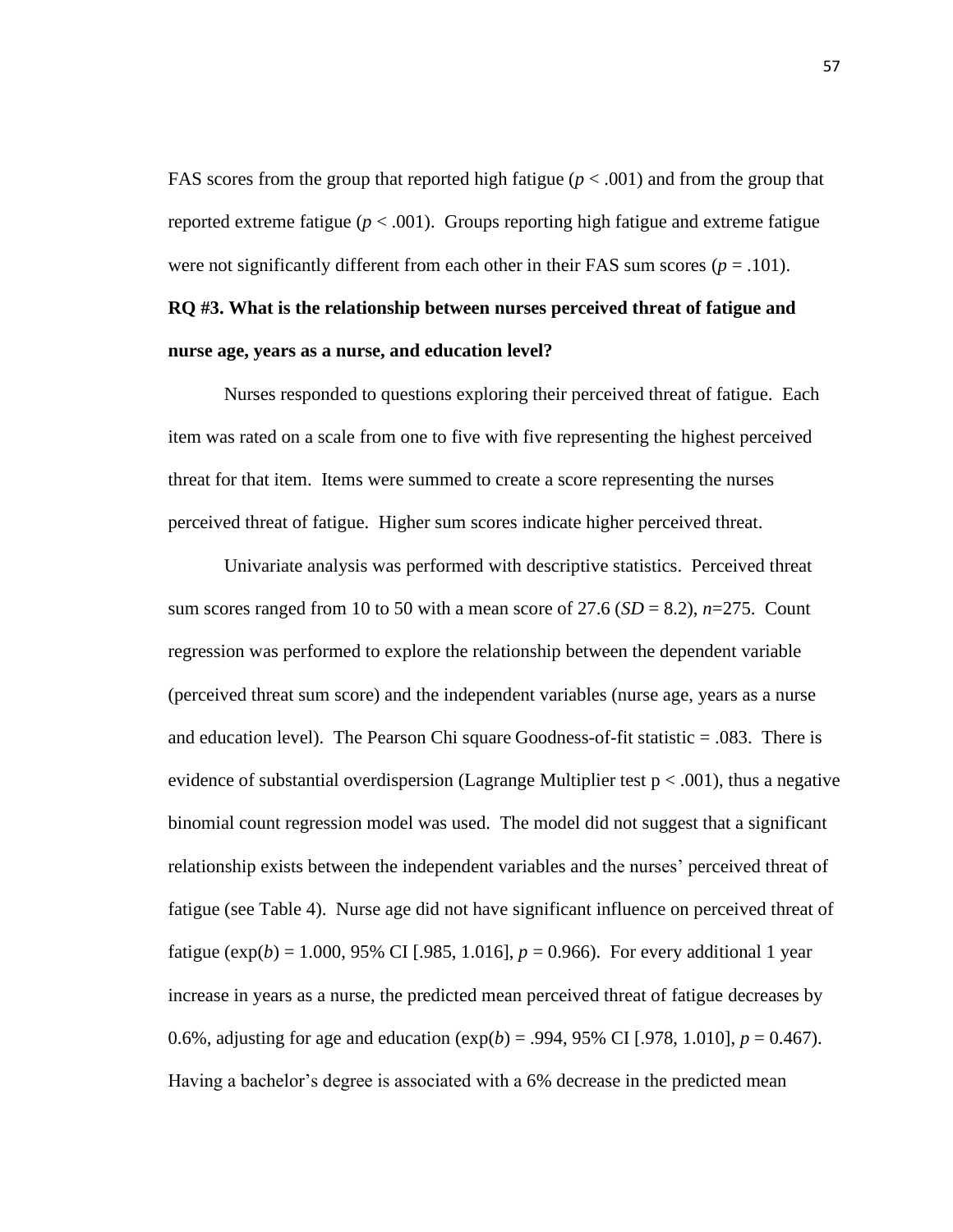perceived threat of fatigue  $(\exp(b) = 0.940, 95\% \text{ CI}$  [.723, 1,222],  $p = 0.644$ ), adjusting for age and years as a nurse. Having a master's degree is associated with a 0.6% increase in the predicted mean perceived threat of fatigue  $(\exp(b) = 1.006, 95\% \text{ CI}$  [.576, 1,757], *p*  $= 0.983$ ), adjusting for age and years as a nurse. Having a DNP degree is associated with a 15% decrease  $(\exp(b) = 0.848, 95\% \text{ CI}$  [.113, 6,341],  $p = 0.873$ ), and having a PhD degree is associated with a 38% decrease in the predicted mean perceived threat of fatigue ( $exp(b) = 0.621$ , 95% CI [.146, 2,635],  $p = 0.518$ ), adjusting for age and years as a nurse. These results are not statistically significant.

Table 4. Count Regression for Perceived Threat of Fatigue and Nurse Age, Years as a Nurse, and Education  $(n = 275)$ 

| Characteristic                                                                                                  | Exp(b), $(95\% \text{ CI})$ , <i>p</i> -value                                                                              |
|-----------------------------------------------------------------------------------------------------------------|----------------------------------------------------------------------------------------------------------------------------|
| Nurse age (years)                                                                                               | 1.000, (.984, 1.016), 0.966                                                                                                |
| Years as a nurse                                                                                                | 0.994, (0.978, 0.1010), 0.467                                                                                              |
| Education<br>Associate degree <sup>RC</sup><br>Bachelor's degree<br>Master's degree<br><b>DNP</b><br><b>PhD</b> | 0.940, (0.723, 1.222), 0.644<br>1.006, (.576, 1,757), 0.983<br>0.848, (0.113, 6.341), 0.873<br>0.621, (.146, 2,635), 0.518 |

RC = Reference Category

# **RQ #4. What is the effect of perceived threat of fatigue on willingness to engage in**

#### **fatigue reduction strategies?**

Logistic regression was used to examine the extent to which perceived threat sum scores are associated with the likelihood of engaging in fatigue reduction strategies. The Hosmer and Lemeshow test to assess goodness of fit as well as multicollinearity was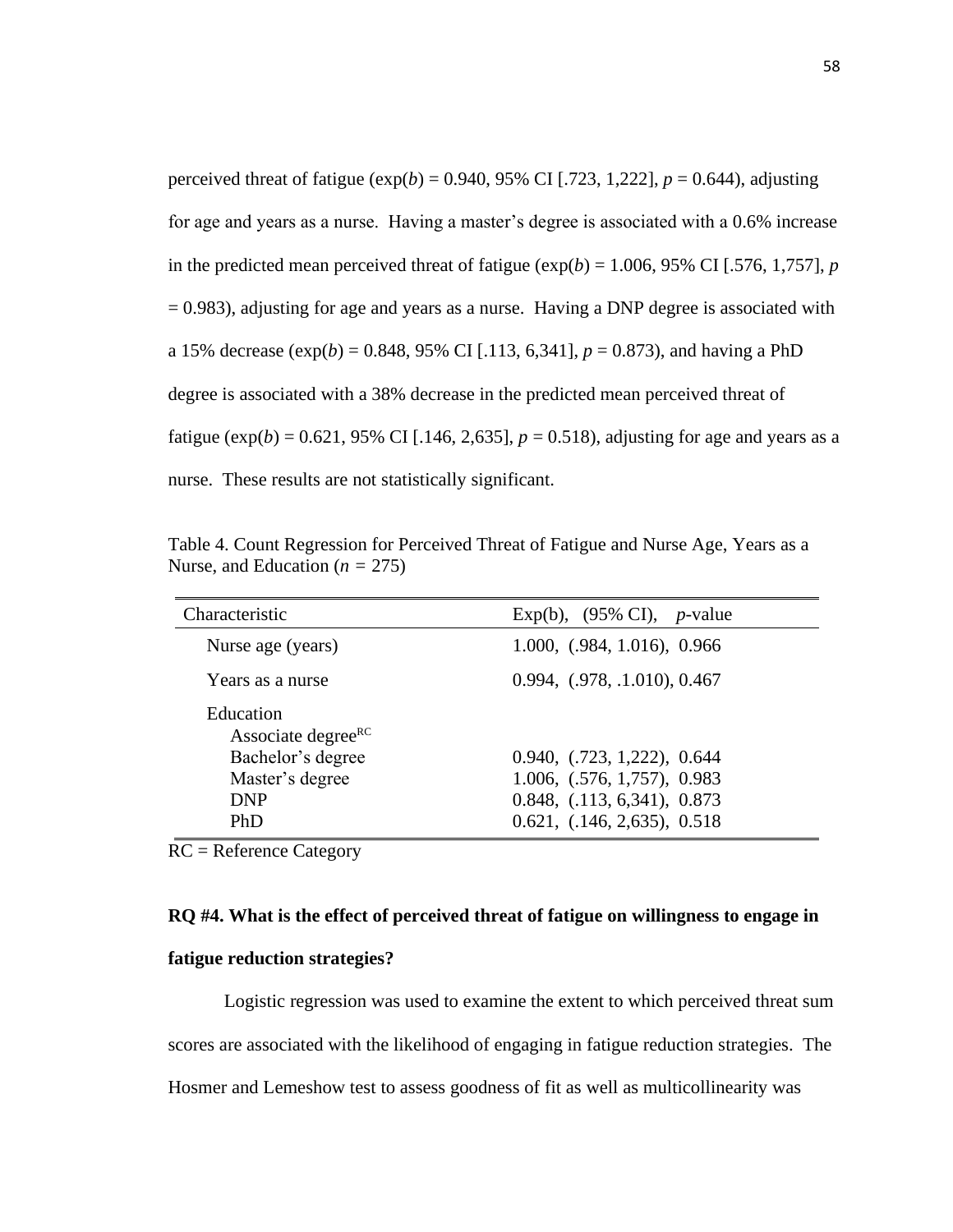checked. There was no evidence of lack of fit in the logistic regression models. The Hosmer and Lemeshow goodness-of-fit test p value is  $> .05$  for each fatigue reduction strategy. Variance Inflation Factors (VIFs) suggest that there is no overlap of the independent variables age (VIF = 2.7), years as a nurse (VIF = 2.7), and education (VIF = 1.07). The odds of engaging in the fatigue reduction strategies limiting consecutive shifts to two and avoiding adding additional shifts are significantly associated with perceived threat sum scores,  $(p = .006$  and  $p = .009$  respectively). For every 1 point increase in the perceived threat sum scores, the odds of engaging in the fatigue reduction strategy of limiting consecutive shifts are 4.4% lower and the odds of engaging in avoiding adding additional shifts to their work schedule are 5% lower. The odds of engaging in all other fatigue reduction strategies were not significantly associated with the perceived threat of fatigue sum scores at the  $p = .05$  level (see Table 5).

Table 5. Binary Logistic Regression for Perceived Threat Sum Scores and Likelihood of Engaging in Fatigue Reduction Strategies (*N* = 279)

| Fatigue reduction strategy                                            | AOR, (95% CI),<br>$p$ -value    |
|-----------------------------------------------------------------------|---------------------------------|
| Take duty free breaks                                                 | 0.979, (0.947, 1.012), 0.217    |
| Nap during break time                                                 | 0.971, (0.941, 1.002), 0.069    |
| Work 9 hour shifts<br>(4 days/week)                                   | 0.995, (0.967, 1.025), 0.744    |
| Work 8 hour shifts<br>$(5 \text{ days}/\text{week})$                  | 1.014, (0.979, 1.050), 0.438    |
| Work no more than 2<br>consecutive 12 hour shifts<br>(not 3 in a row) | $0.956, (0.926, 0.987), 0.006*$ |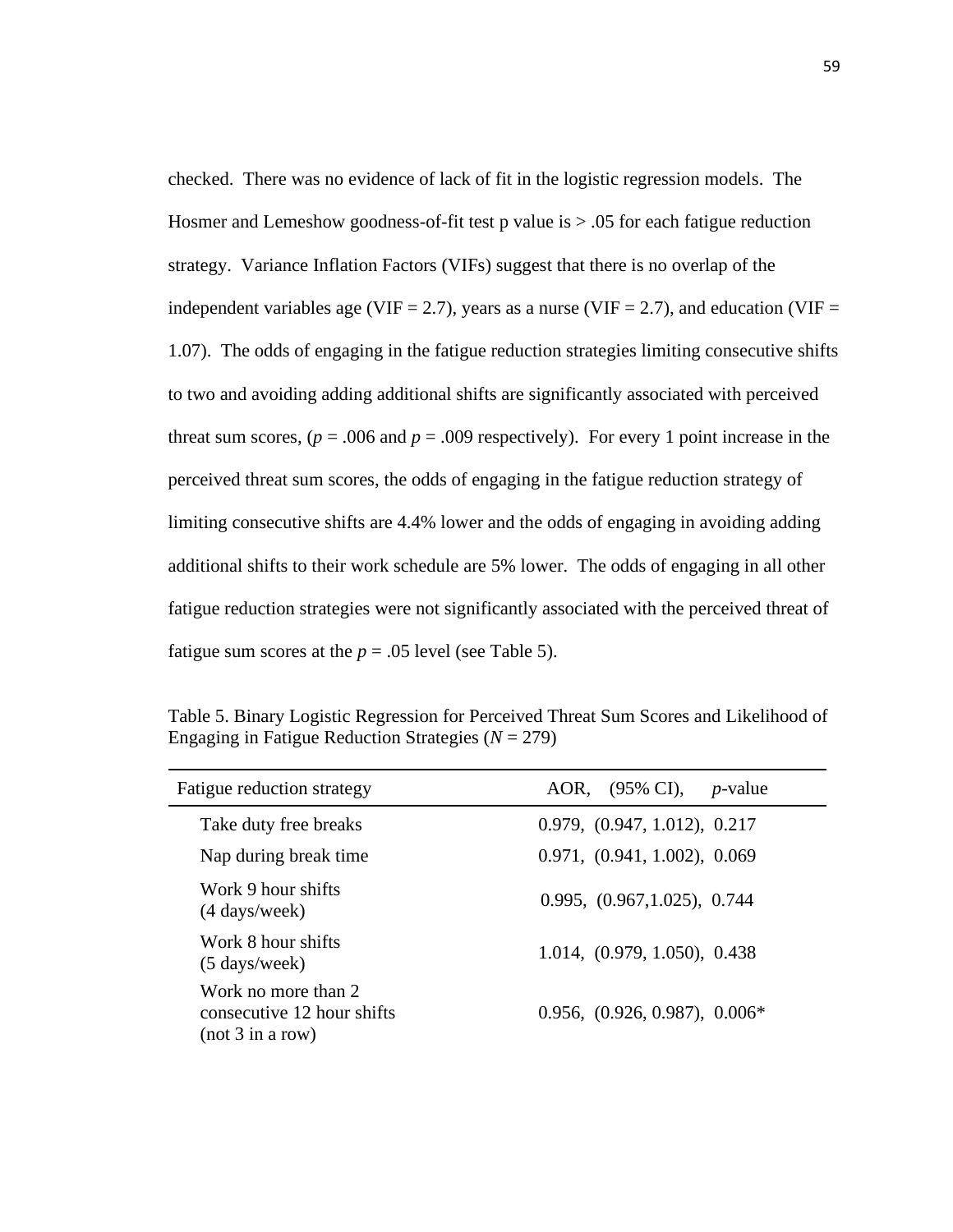Avoid working beyond your regular scheduled shift (not staying over)

 Avoid adding additional shifts/days to your regular schedule

0.962, (0.919, 1.006), 0.092

0.950, (0.915, 0.987), 0.009\*

Note:  $*$  statistically significant,  $AOR =$  adjusted odds ratio.

#### **Summary**

The purpose of this study was to describe nurses' self- perceptions of fatigue and to examine nurses' willingness to engage in specific fatigue countermeasures. Data were collected through an anonymous electronic survey. The study sample included 279 nurses who work in direct patient care roles. If offered the opportunity, most nurses in the sample are willing to hand over patient care to a coworker for duty free breaks, work no more than two consecutive 12 hour shifts, avoid working beyond the regular scheduled shift and avoid adding additional shifts to their schedule. Almost half of study participants are willing to work 9-hour shifts four days per week if given the opportunity. When examining nurses' ability to self-assess fatigue, 54% of participants selfassessment were congruent with the established fatigue instrument and 46% of selfassessments differed from the measurement of the established fatigue instrument. Nurse characteristics did not influence the perceived threat of fatigue. Surprisingly, as the perception of the threat of fatigue increased, the odds of limiting consecutive 12-hour shifts and not adding additional shifts decreased.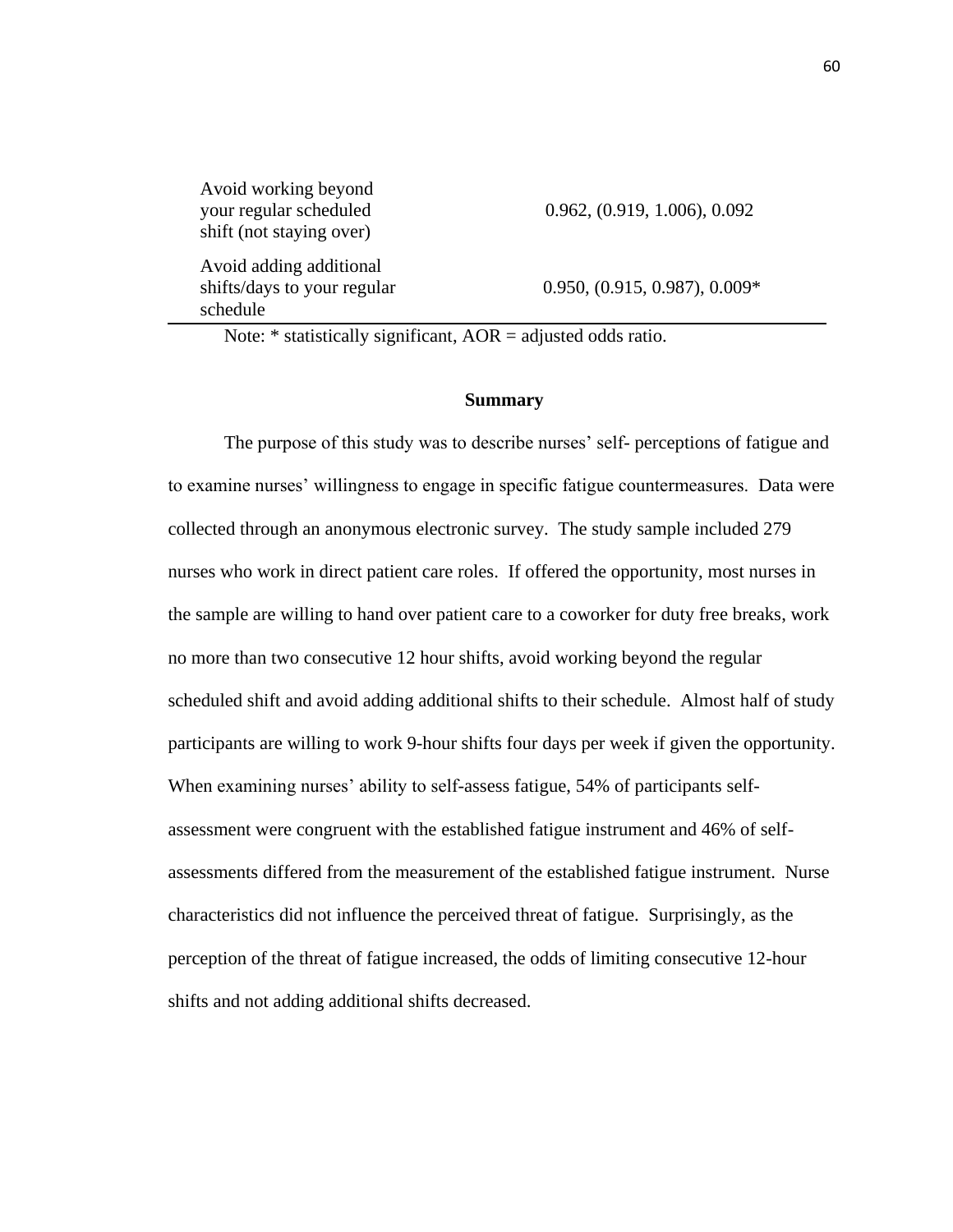# CHAPTER V

## **DISCUSSION**

The literature is replete with studies describing the factors that contribute to nurse fatigue as well as the deleterious consequences of working while fatigued. However, there is a gap in the literature describing successful interventions to alleviate nurse fatigue. In this study, nurses perceptions of fatigue and willingness to participate in fatigue reduction strategies were explored. A total of 279 participants completed an anonymous survey which included an established fatigue instrument. The purpose of this chapter is to discuss study findings. Specifically, this chapter presents an interpretation of findings for each research question, the application of the Health Belief Model, limitations of the study and recommendations for education, research, policy and practice.

#### **Sample Characteristics**

As previously discussed, recruitment was through social media and within a large healthcare system. There were 279 participants and it is assumed the sample includes nurses from various regions of the country because of the recruitment methods. The original recruitment post on Facebook was shared with nurses who live in six different states. Additionally, the survey link was shared by 14 nurses who viewed the original Facebook post. Recruitment through the participating healthcare organization included three additional states. Thus, it is assumed recruitment occurred in a total of nine states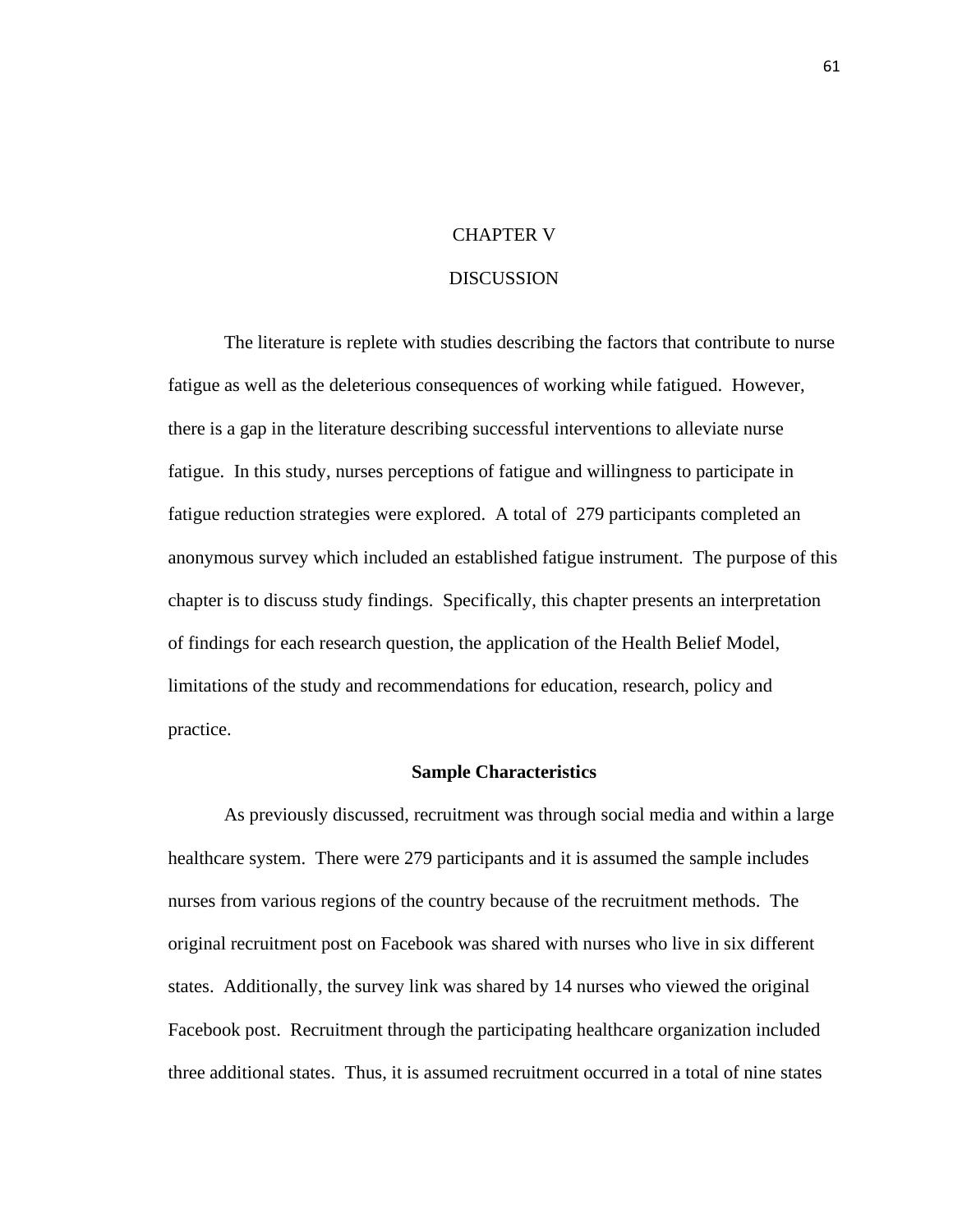which are located in different regions of the country. The state of residence was not recorded in this study. Although it is assumed participants are from different regions of the country, the sample demographics of this study differ from the national nurse workforce survey conducted by the National Council of State Boards of Nursing (NCSBN), which included approximately 48,000 nurses (Smiley et al., 2018). A comparison of participant demographics for this study and the national survey are displayed in Table 6.

|                                     | $n$ (%) or Mean $\pm$ (-SD-) or Median |                        |  |
|-------------------------------------|----------------------------------------|------------------------|--|
| Characteristic                      | Current Study                          | <b>National Sample</b> |  |
| Nurse age                           | $41 \pm (-12.55)$                      | 51                     |  |
| Years of experience                 | $13.5 \pm (-12.26)$                    | 21                     |  |
| Highest nursing degree              |                                        |                        |  |
| Associate                           | 102(36.6)                              | 13,729 (28.5)          |  |
| <b>Bachelors</b>                    | 157(56.4)                              | 21,744 (45.2)          |  |
| <b>Masters</b>                      | 16(5.76)                               | 8,238 (17.1)           |  |
| <b>DNP</b>                          | 1(0.36)                                | 551 $(1.1)$            |  |
| PhD                                 | 2(0.72)                                | 284(0.6)               |  |
| Race/Ethnicity                      |                                        |                        |  |
| White/Caucasian/Non-Hispanic        | 244 (87.4)                             | 38,766 (80.8)          |  |
| Black/African American/Non-Hispanic | 8(2.8)                                 | 2,996(6.2)             |  |
| Native American/Alaska Native       | (0)<br>$\theta$                        | 176(0.4)               |  |
| Asian                               | 7(2.5)                                 | 3,605(7.5)             |  |
| Native Hawaiian/Pacific Islander    | 1(0.36)                                | 226(0.5)               |  |
| Hispanic/Latino                     | 10(3.5)                                | 2,528(5.3)             |  |
| Multi-racial                        | 5(1.7)                                 | 828 (1.7)              |  |
| Other                               | 1(0.36)                                | 1,368(2.9)             |  |
| Prefer not to answer                | 3(1.0)                                 |                        |  |

Table 6. Participant Demographics ( $N = 279$ ) Compared to National Sample ( $N = 48,704$ )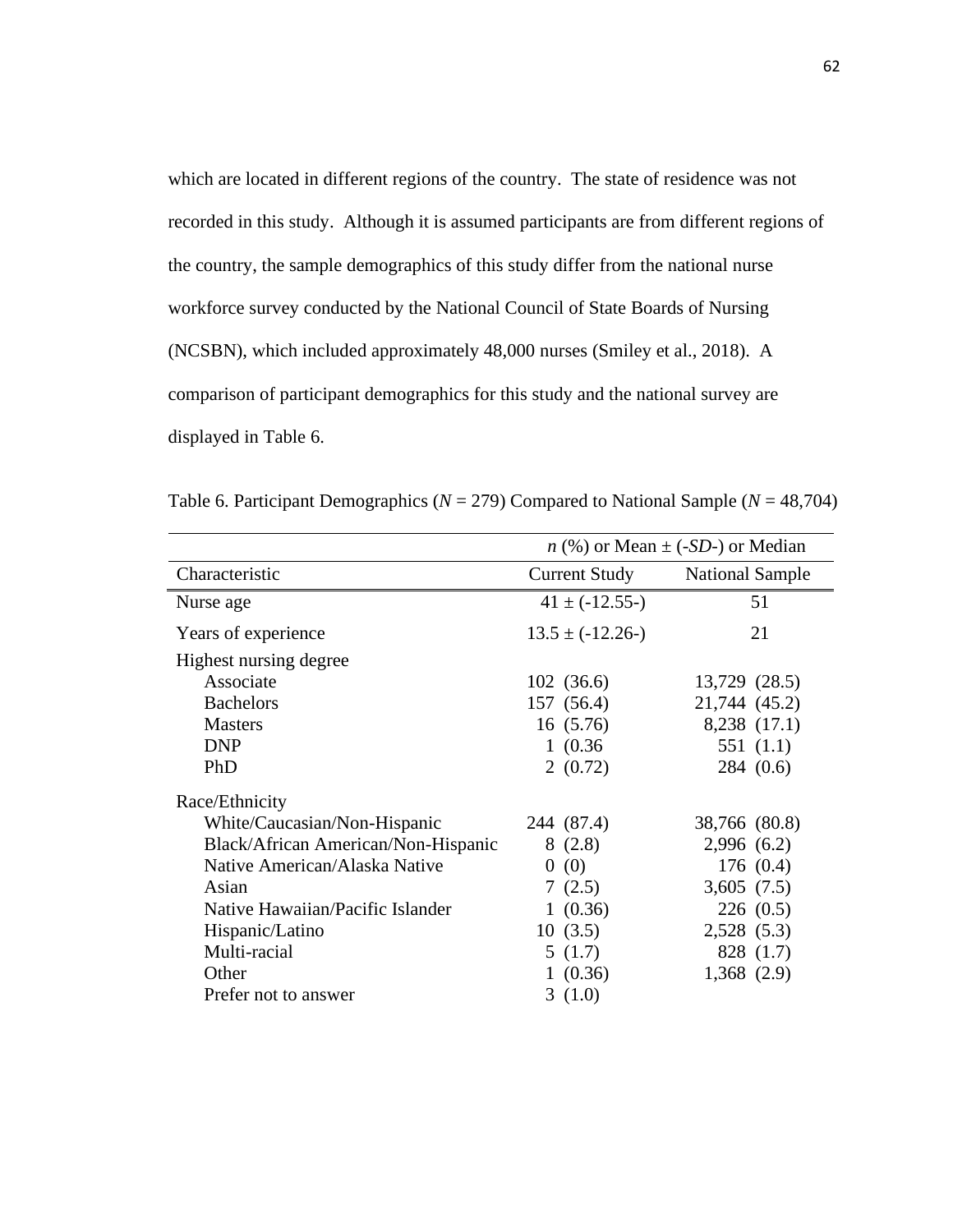| Gender               |            |               |
|----------------------|------------|---------------|
| Male                 | 22(7.8)    | 4,369(9.1)    |
| Female               | 255 (91.4) | 43,715 (90.9) |
| Other                | 0(0)       |               |
| Prefer not to answer | 2(0.72)    |               |

Note:  $SD = standard deviation$ 

Compared to the national sample, participants in this study on average are 10 years younger with a mean age of 41 years, have eight years less experience as a nurse with the mean of 13.5 years of experience, 8% more have an associate degree equaling 36.6%, 11% more have a bachelor's degree equaling 56.4%, and 11% fewer possess a master's degree equaling 5.8%. Additionally, 7% more of study participants identify as Caucasian equaling 87.4%, 3% fewer identify as Black/African American equaling 2.8%, and 1% fewer identify as male equaling 7.8% when compared to the national sample. It is unknown if participant characteristics influenced outcomes of this study. As discussed, previous studies have shown an association between fatigue and age, and fatigue and years of experience. Increased years of experience has shown to be associated with reduced fatigue (Steege et al., 2018). Chen (2014) found older age to be associated with higher fatigue, however other studies have revealed an association between younger age and fatigue (Drake & Steege, 2016; Neville et al., 2017; Steege et al., 2018; Widyanto et al., 2018; Yu et al., 2019). The influence of nurse characteristics on the presence of fatigue was not the focus of this study.

## **Interpretation of Findings**

An interpretation of findings for each research question is provided here. Also included is a comparison of study findings to the literature.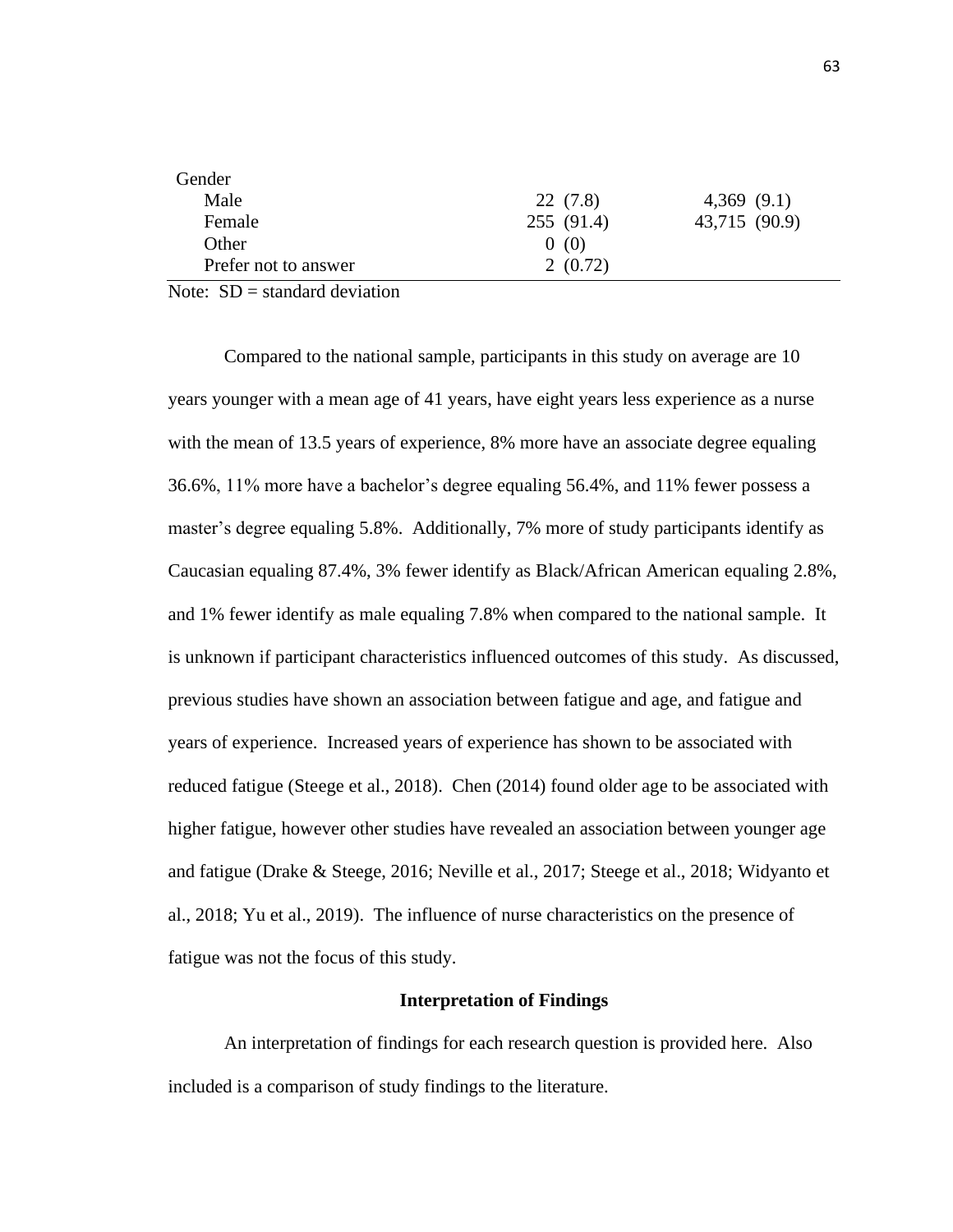### **RQ #1 Nurses' Acceptance of Fatigue Reduction Strategies**

Results suggest that if given the opportunity, many of the participants are willing to engage in the fatigue reduction strategies offered in this study. The fatigue reduction strategies with the greatest acceptance included taking duty-free breaks, working 9-hour shifts, limiting consecutive 12-hour shifts to no more than two, not working beyond the scheduled shift and not adding additional shifts to their work schedule. These fatigue reduction strategies are in the purview of nurse leaders through ensuring adequate staffing, scheduling oversight and offering shorter shifts. Although it is commonly reported that nurses favor the 12-hour shift (Chen et al., 2014; Montgomery & Geiger-Brown, 2010; Stimpfel et al., 2012), almost half, 41.5%, of study participants indicated that they would work 9-hour shifts if given the opportunity. This finding contradicts the common assumption that nurses would resist changes to the 12-hour shift scheduling pattern, which is prolific in hospitals.

The current nursing culture is reported to be one of self-sacrifice which includes a sense of sole responsibility for patient care with reluctance to ask for help, reluctance to take breaks, feelings of guilt for refusing overtime and expectations of perfection (Steege & Dykstra, 2016; Steege & Rainbow, 2017). However, participants in this study reported acceptance of taking duty-free breaks, not working beyond the scheduled shift and not adding additional shifts to their work schedule. It is possible that nurses have always possessed these desires but give in to pressures from managers and peers, or work circumstances. In the face of the COVID-19 pandemic, nurses may have reached a level of fatigue where they no longer feel able to continue sacrificing themselves and are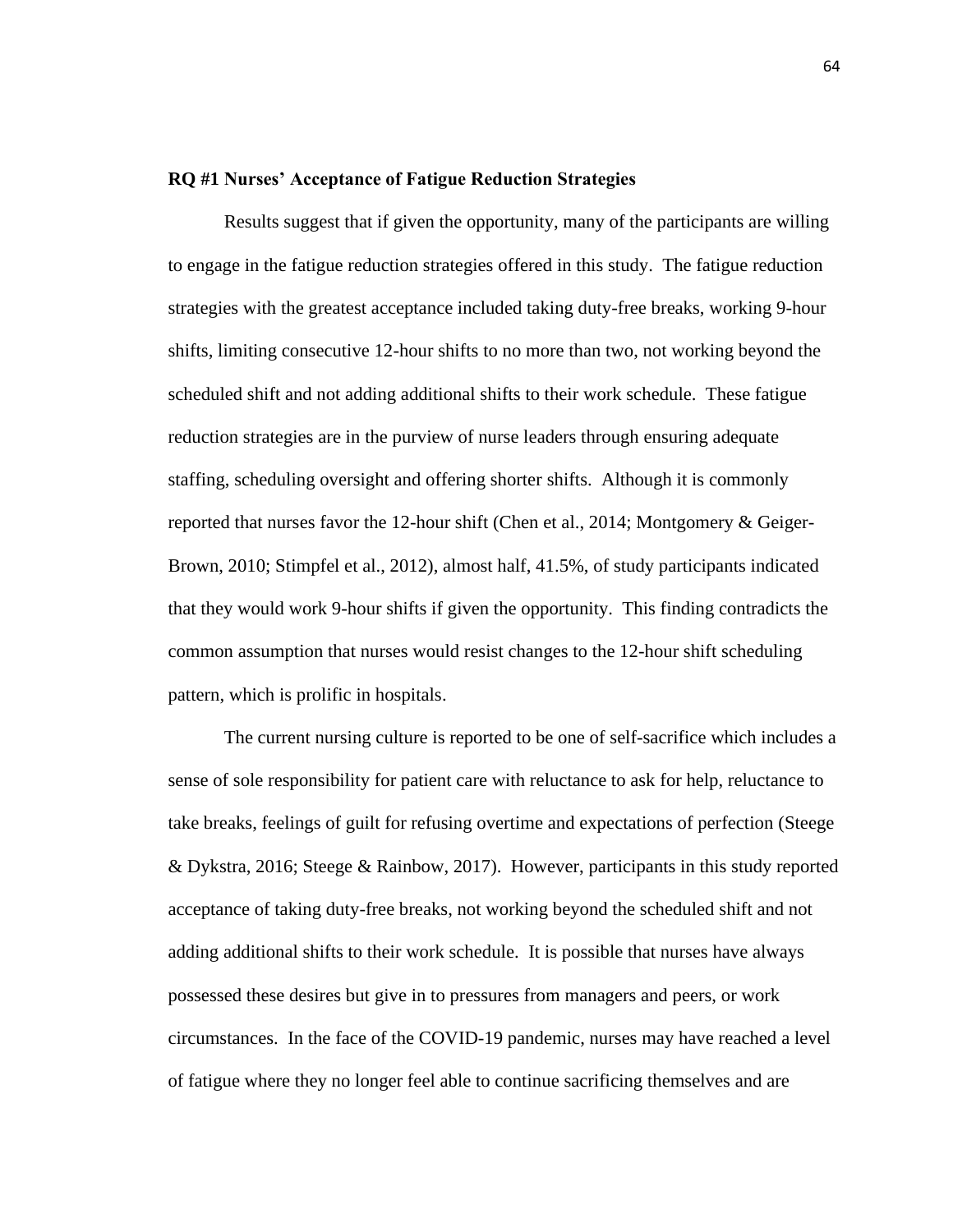willing to engage in these behaviors regardless of outside pressures. However, intent does not always translate into action.

The fatigue reduction strategies with the lowest acceptance are taking a nap during break time and working 8-hour shifts. Of note, most of the study participants work day shift, which may account for the lack of acceptance of the option to nap on breaks. Interestingly, 86 participants work night shift and 78 participants responded "yes" to taking a nap during breaks suggesting napping as a fatigue reduction strategy has the highest acceptance among those working night shift. In a previous intervention study, nurses acknowledged the benefits of taking a nap, but also expressed guilt for napping on breaks (Scott et al., 2010). Conversely, airline pilots have provided positive feedback regarding the use of napping when on breaks to reduce fatigue (Zaslona et al., 2018). A change to policies that prohibit napping on breaks as well as nursing culture may be required for napping during breaks to become the norm in nursing as it is in aviation.

### **RQ #2 Self-Perceptions of Fatigue**

The American Nurses Associations' position is that nurses are responsible for self-assessing their fatigue level and rejecting work when deemed unsafe due to fatigue (American Nurses Association, 2014). Results from this study suggest that almost half of nurses (46%) are not able to accurately self-asses fatigue. Only 54.3% of participants rated themselves as having high fatigue matching the Fatigue Assessment Scale (FAS) measurement; 38.3% underestimated their level of fatigue and 7.1% overestimated their level of fatigue when compared to the established fatigue instrument. The FAS has been shown to be a reliable and valid instrument, however it is important to consider that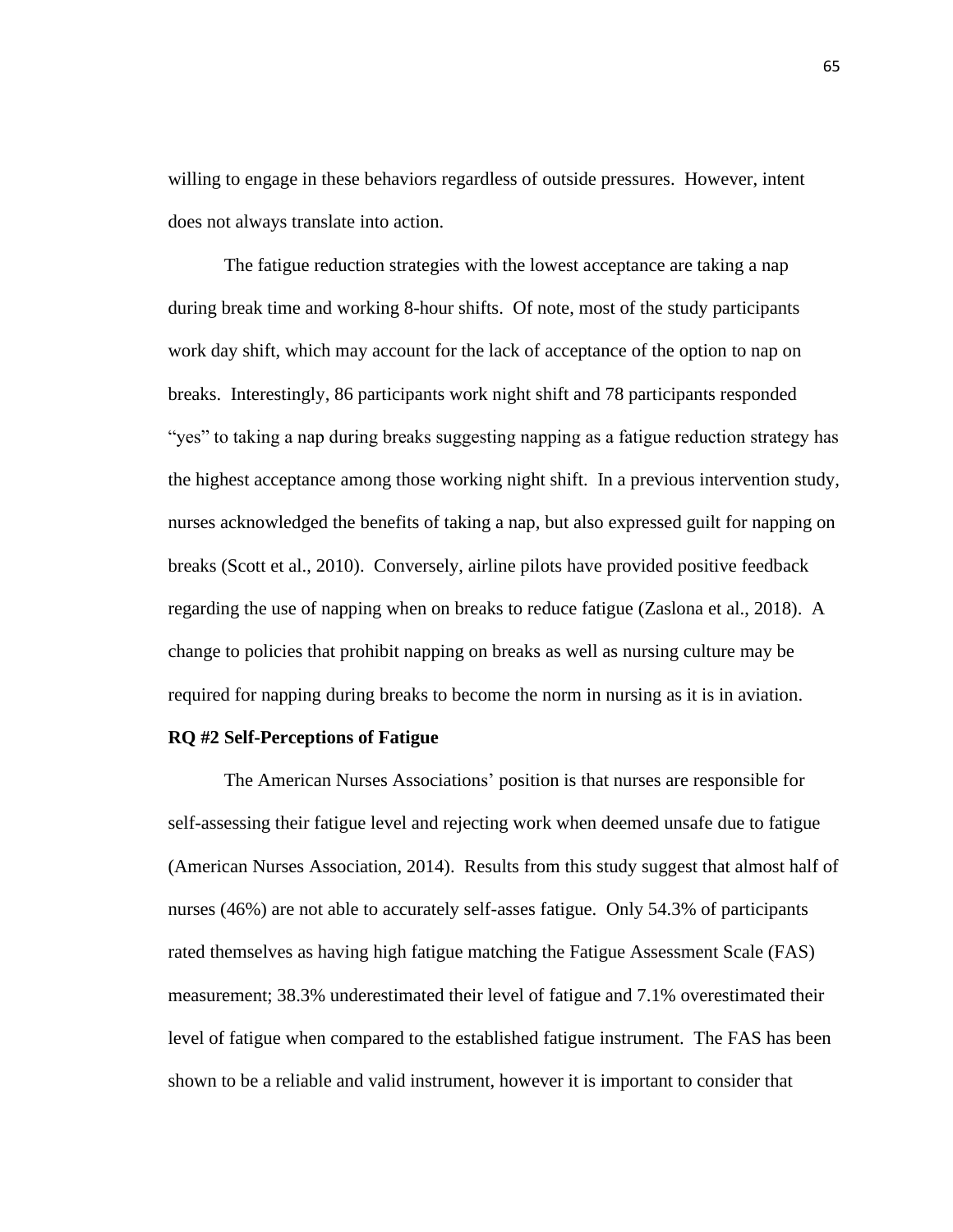perhaps it did not accurately measure fatigue within this sample. Nonetheless, it may be unrealistic to expect individuals to self-assess fatigue levels and make decisions about their ability to safely provide patient care. This finding supports others who have questioned a nurses' ability to self-assess fatigue and make decisions about safety to practice (Montgomery & Geiger-Brown, 2010; Rogers, 2008).

Also, to comply with the American Nurses Association's position on fatigue, the culture of nursing requires a change that would include acceptance of a nurse to report a state of fatigue and reject work. This culture change is needed because fatigue is currently viewed as normal within the nursing profession (Steege et al., 2017b; Steege & Rainbow, 2017). Even with a change to nursing culture, results suggest that only half of nurses would correctly self-assess for fatigue. Another consideration is that nurses in right to work states have no protections from being discharged if they refuse to work. Thus, refusing work due to fatigue in right to work states may result in job loss.

### **RQ #3 Perceived Threat of Fatigue and Nurse Characteristics**

Results suggest that study participants had a moderate level of perceived threat of fatigue with a mean score of  $27.56$  ( $SD = 8.2$ , min. 10, max. 50). None of the nurse characteristics (age, years as a nurse, education level) were significantly associated with the perceived threat of fatigue. This differs from other studies which found significant relationships between participant age, years as a nurse and education and perceptions of a health threat and willingness to engage in a health behavior (Chang et al., 2007; Chen et al., 2019; Quaranta & Spencer, 2015). Reasons for the difference in outcomes is unknown but may be attributed to other unique characteristics of the sample population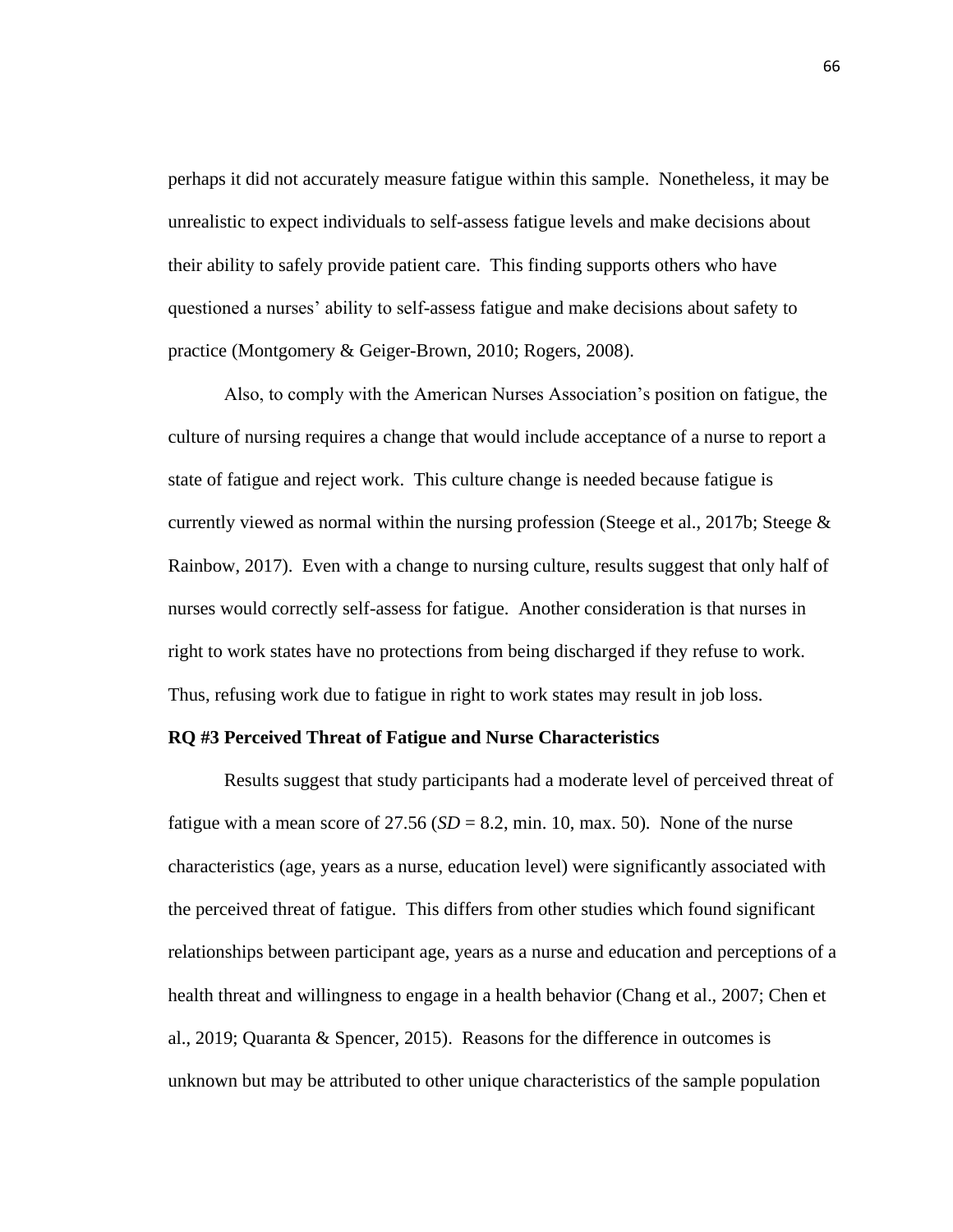or to the uniqueness of the threat studied in each case. Because no validated instrument exists to measure perceptions of the threat of fatigue in nursing, it is possible that the questions asked did not fully or accurately query nurses perceptions of the threat of fatigue. This potentially impacted measurements of the relationship between variables.

## **RQ #4 Perceived Threat of Fatigue and Fatigue Reduction Strategies**

Results suggest that there is a significant relationship between the perceived threat of fatigue and the likelihood of engaging in the fatigue reduction strategies limiting consecutive 12-hour shifts to two and avoiding adding additional shifts. Surprisingly, with an increase in perceptions about the susceptibility and potential severity of fatigue, the acceptance of limiting consecutive 12-hour shifts to two and avoiding adding additional shifts decreased. All other strategies were not significantly related to the perceived threat of fatigue. These are novel findings because no studies were found in the literature exploring the effect of the perceived threat of fatigue on nurses' willingness to engage in fatigue reduction strategies. However, in the absence of a validated instrument to measure nurses perceived threat of fatigue these results may not be reliable. A validated instrument is needed which measures nurses perceptions of the threat of fatigue. Future studies should explore factors that potentially influence the likelihood of nurses' engaging in fatigue reduction strategies. Reasons for acceptance of various fatigue reduction strategies should also be explored. Such information could be used to guide interventions aimed at reducing fatigue among nurses.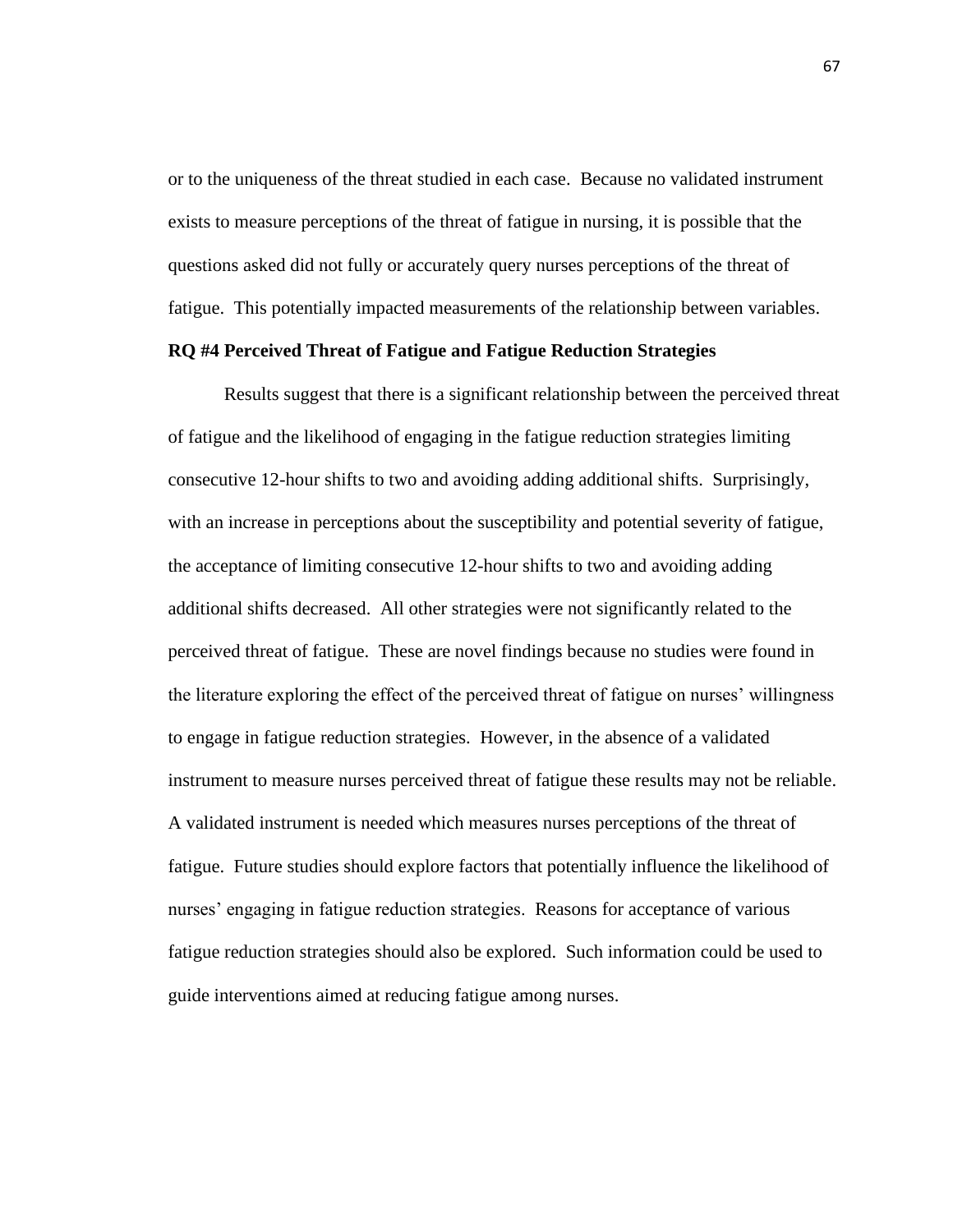## **Theoretical Framework**

The theoretical framework for this study was the Health Belief Model (HBM). The HBM was modified to focus on constructs being examined in this study. The HBM constructs focused on in this study were perceived threat of fatigue, modifying factors (nurse age, years of experience as a nurse and the education level), and the likelihood of taking action to avoid the threat of fatigue. The two research questions driven by the HBM were:

- 1. What is the relationship between nurses perceived threat of fatigue and nurse age, years as a nurse, and education level?
- 2. What is the effect of perceived threat of fatigue on willingness to engage in fatigue reduction strategies?

The HBM's proposed relationship between modifying factors and perceived threat were not found to be significant in this study. However, results suggest a significant relationship exists between perceived threat of fatigue and nurses' willingness to engage in two of the fatigue reduction strategies. The relationship was not as HBM proposes. According to HBM, in the presence of a perceived threat, an individual is likely to engage in a preventive behavior, however the opposite was found in this study. The lack of a validated instrument to measure the perceived threat of fatigue among nurses potentially impacted findings. Because of the correlational design of the study, causal relationships between variables are not able to be determined. Applications for the HBM should continue to be explored as other researchers have found significant relationships as proposed by the model (Chang et al., 2007, p.; Chen et al., 2019;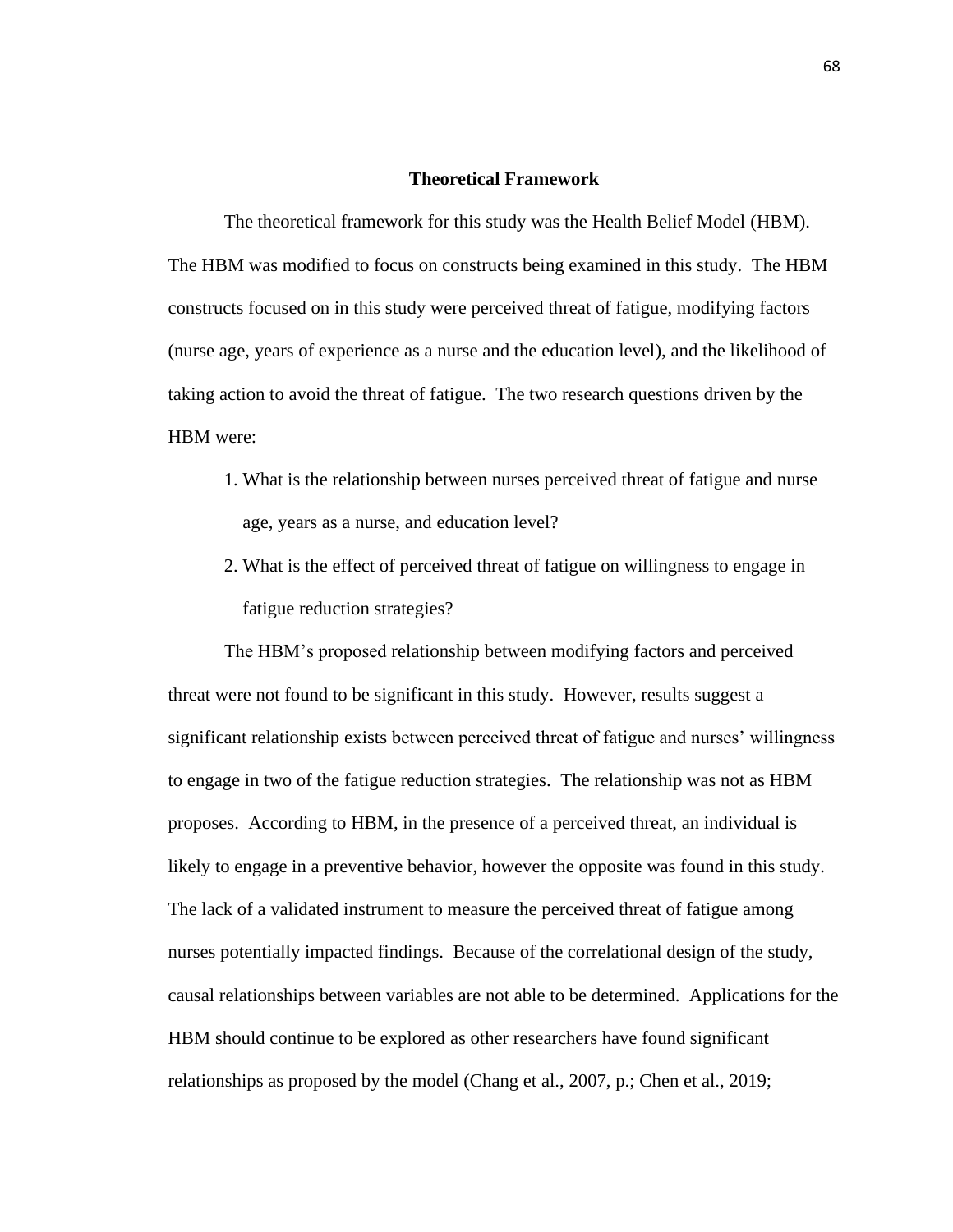Quaranta & Spencer, 2015). As discussed, a valid instrument measuring the perceived threat of fatigue among nurses is needed.

# **Recommendations**

It is well established that fatigue has an inverse relationship with safety. A nurse working while fatigued presents a hazard to the quality of patient care (Gardner & Dubeck, 2016; Olds & Clarke, 2010; Trinkoff et al., 2011). The reduction of fatigue and retention of experienced nurses should be a top priority for healthcare organizations considering the increased acuity of todays' patients, the desire for quality patient care and the growing nursing shortage. The need to reduce fatigue among nurses has been discussed by the National Academy of Medicine, the Joint Commission, OSHA, NIOSH, Healthy People 2020 as well as nursing professional organizations such as the American Nurses Association and the American Academy of Nursing.

### **Practice**

Based on study results, recommendations for organizations to reduce fatigue among nurses include assessment of workplace fatigue using valid and reliable instruments and management of staffing levels to ensure nurses are able to take duty-free breaks, are not expected to work beyond the scheduled shift, nor expected to work extra shifts. Organizations should also design work schedules to minimize fatigue, e.g. avoid more than two consecutive 12-hour shifts and offer shorter shifts, such as a 9-hour shift scheduling pattern, where feasible. It is also recommended that night shift nurses be allowed to nap when on breaks and that policies are changed as needed to support this practice.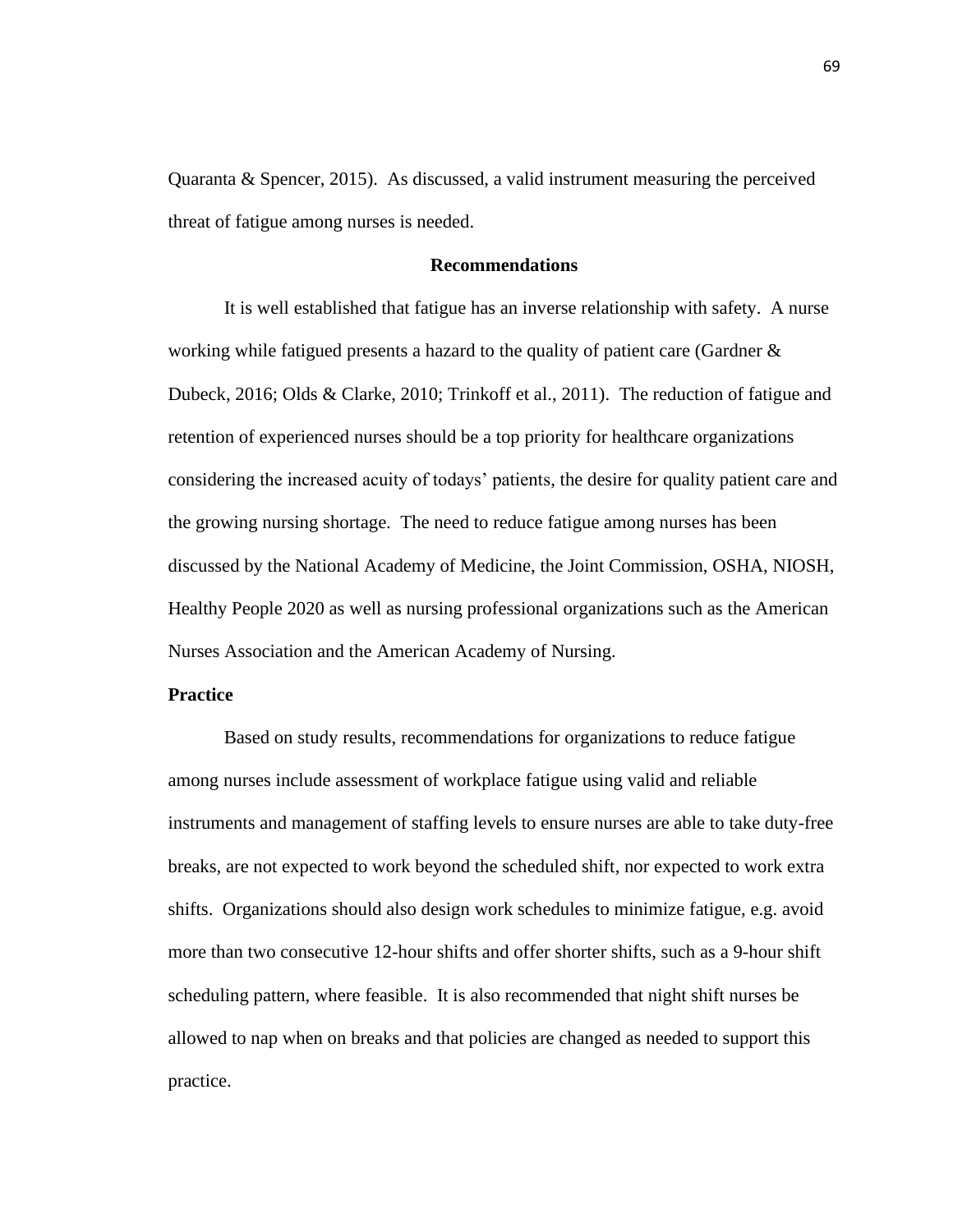The recommendation for nurses is to take personal responsibility for the reduction of fatigue. Nurses must change their attitude toward fatigue, acknowledge that fatigue has potential to impact their performance and engage in strategies to alleviate fatigue. Nurses should advocate for shorter work shifts, take breaks when offered the opportunity and avoid self-scheduling more than two consecutive 12-hour shifts and/or volunteering for overtime.

It will take action from the level of the chief nursing officer (CNO) to the staff nurse to effectively mitigate work-related fatigue. Healthcare leaders must provide healthy work environments for nurses in order to provide patients with safe health care experiences. Nurses must participate in fatigue reduction strategies to manage fatigue and manage their schedules so that they are not setting themselves up to work while fatigued.

**Implications for organizations.** Leaders must acknowledge the relationship between fatigue and poorer performance. Organizations hold the responsibility for creating a work environment and culture that supports nurse well-being. Organizations position themselves for improved patient outcomes, increased nurse retention, and fewer employee injuries by reducing fatigue among nurses. It is reasonable to assume that these positive outcomes are desirable among many organizations.

**Implications for nurses.** Nurses can increase their quality of life by engaging in strategies to reduce fatigue. By reducing fatigue nurses improve the ability to concentrate and decrease the risk of committing errors. A nurse who is less fatigued is positioned to provide better patient care. Patient care errors potentially threaten ones' ability to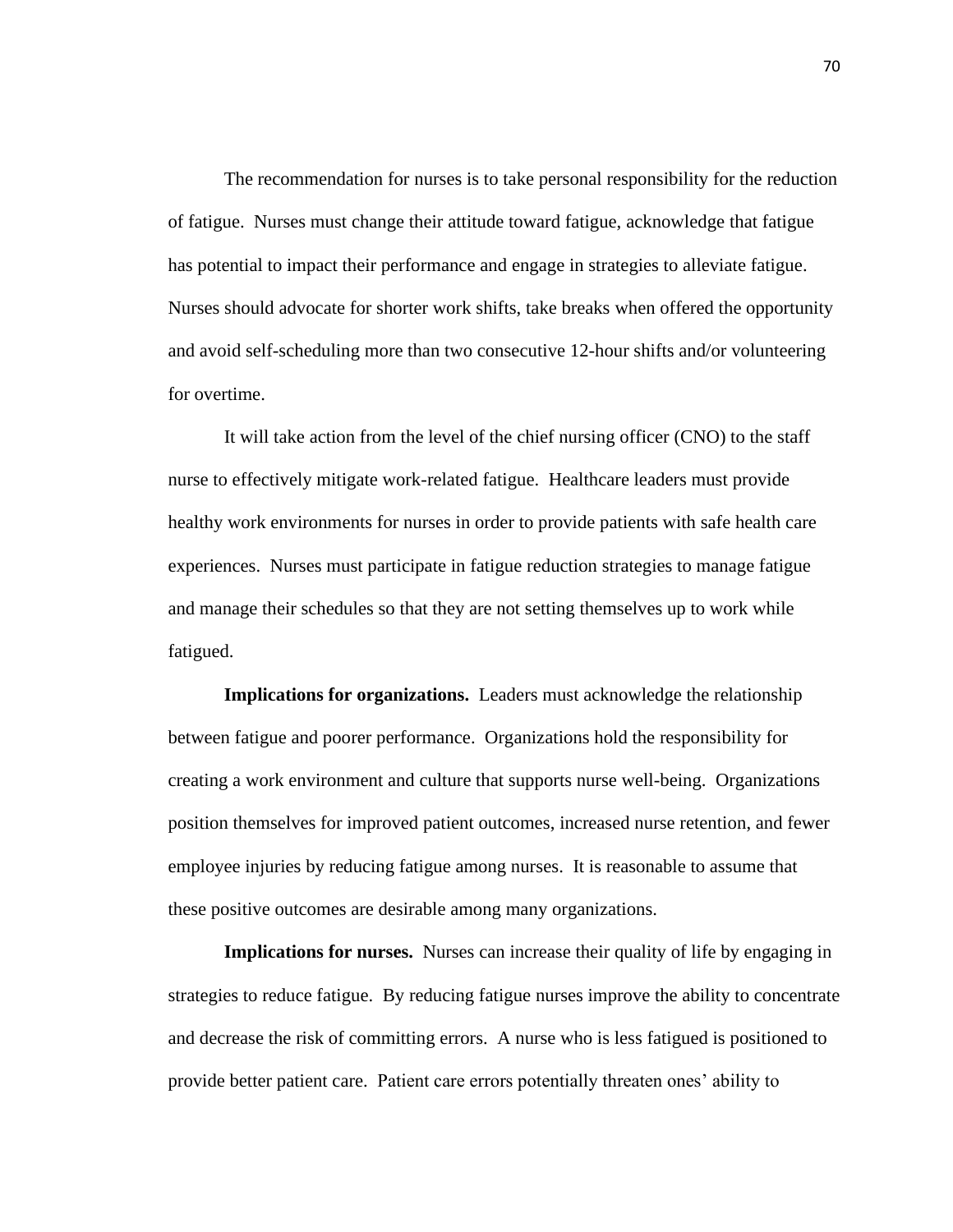continue working as a nurse. Engaging in work-place fatigue reduction strategies coupled with a healthy lifestyle supports personal well-being.

## **Policy**

Nurse leaders and nursing professional organizations must mobilize and advocate for policies that support worker health and well-being. Patient care settings and individual patients are dynamic; thus no one staffing model is perfect in every situation. Staffing and scheduling requires thoughtful consideration to ensure safe working conditions for the nurse and the delivery of quality care for the patient. Organizations need the flexibility to respond to changing circumstances, with minimum standards for safe practice to avoid abuses. Policies are needed to ensure safe staffing levels and scheduling patterns that do not promote fatigue in healthcare.

Staffing and/or scheduling should not be based on financial considerations alone. Schedules should allow for adequate recovery between shifts. Staffing must be such that adequate meal and rest breaks are achievable for nurses. Appropriate staffing supports safe practice and the delivery of quality care, thus hospitals are advised against staffing reductions in an effort to meet cost containment goals (American Nurses Association, 2019). Further, appropriate staffing garners higher patient satisfaction, lower mortality and readmissions, better patient outcomes, fewer complications, and less nurse fatigue (Aiken et al., 2017; American Nurses Association, 2019). The ANA (2019) defines appropriate nurse staffing as a match of the expertise of the nurse with the needs of the patient in the context of the setting.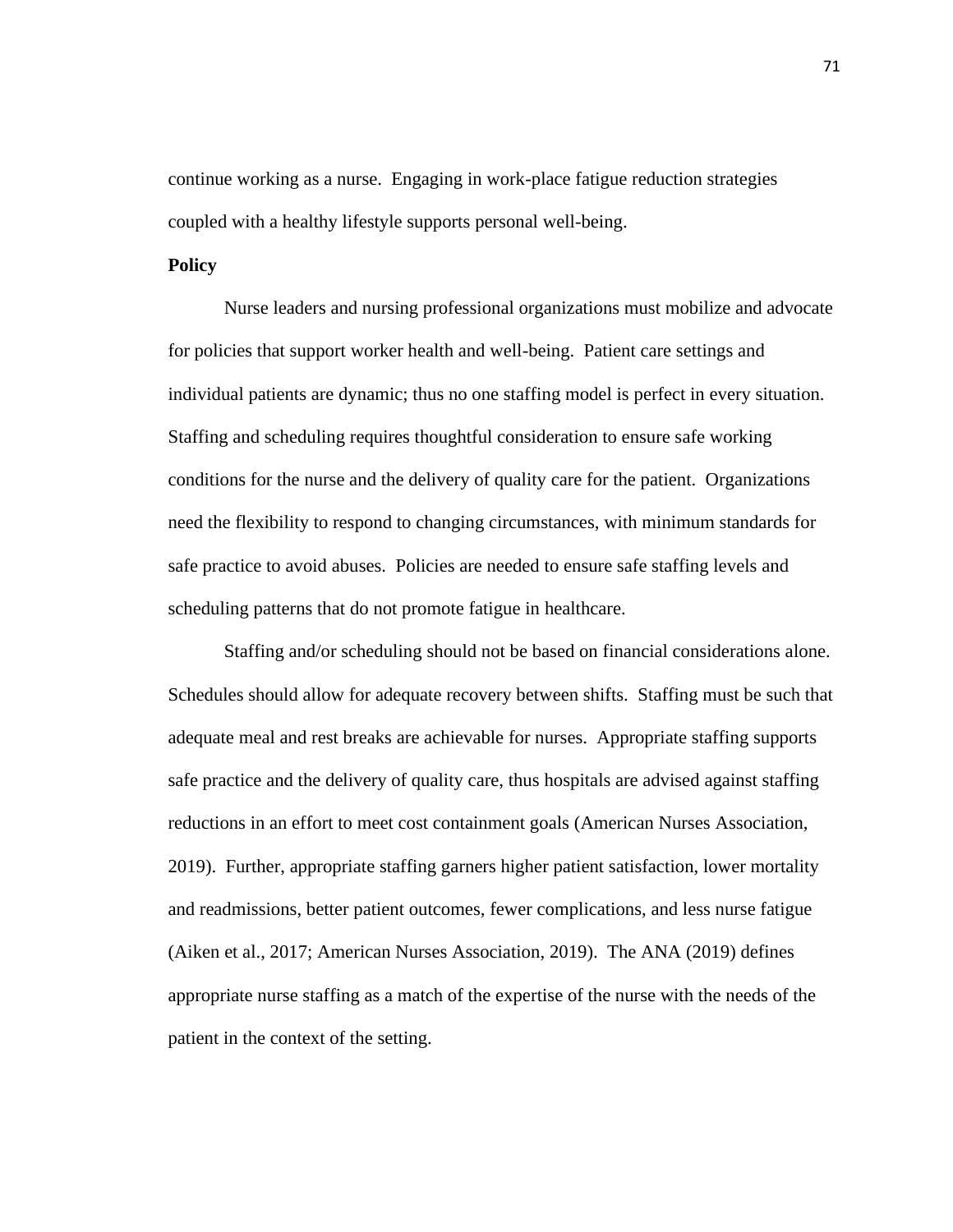Modifications are needed to the healthcare work environment to promote a healthy workplace and healthy workforce. Other safety sensitive industries have implemented such regulations and strategies in an effort to reduce the negative effects of fatigue among workers and in the interest of public safety. The healthcare industry must acknowledge the evidence connecting worker fatigue to negative outcomes and employ staffing and scheduling patterns that do not promote worker fatigue

# **Education**

It is important for nurse educators to recognize the prevalence and negative impacts of fatigue. Educators should prepare student nurses for the work environment by providing information about the causes and consequences of workplace fatigue, the signs and symptoms of fatigue, and strategies to avoid and alleviate fatigue in the workplace. Raising awareness of the risk factors for fatigue and signs and symptoms of fatigue, can position new nurses to address the issue. Educators should prime student nurses to advocate for a safe working environment, including adequate staffing and schedules that supports personal well-being and reduces the chance of fatigue. Also, nursing students should be educated about the influence of lifestyle choices on personal wellness. Students need to be taught the importance of self-care and maintaining well-being.

### **Research**

Future research is recommended to explore the effectiveness of various fatigue interventions aimed at mitigating fatigue. Specifically, the effect of taking duty-free breaks, implementation of a 9-hour shift scheduling pattern, and limiting consecutive 12 hour shifts to no more than two on nurse fatigue should be explored. Continued research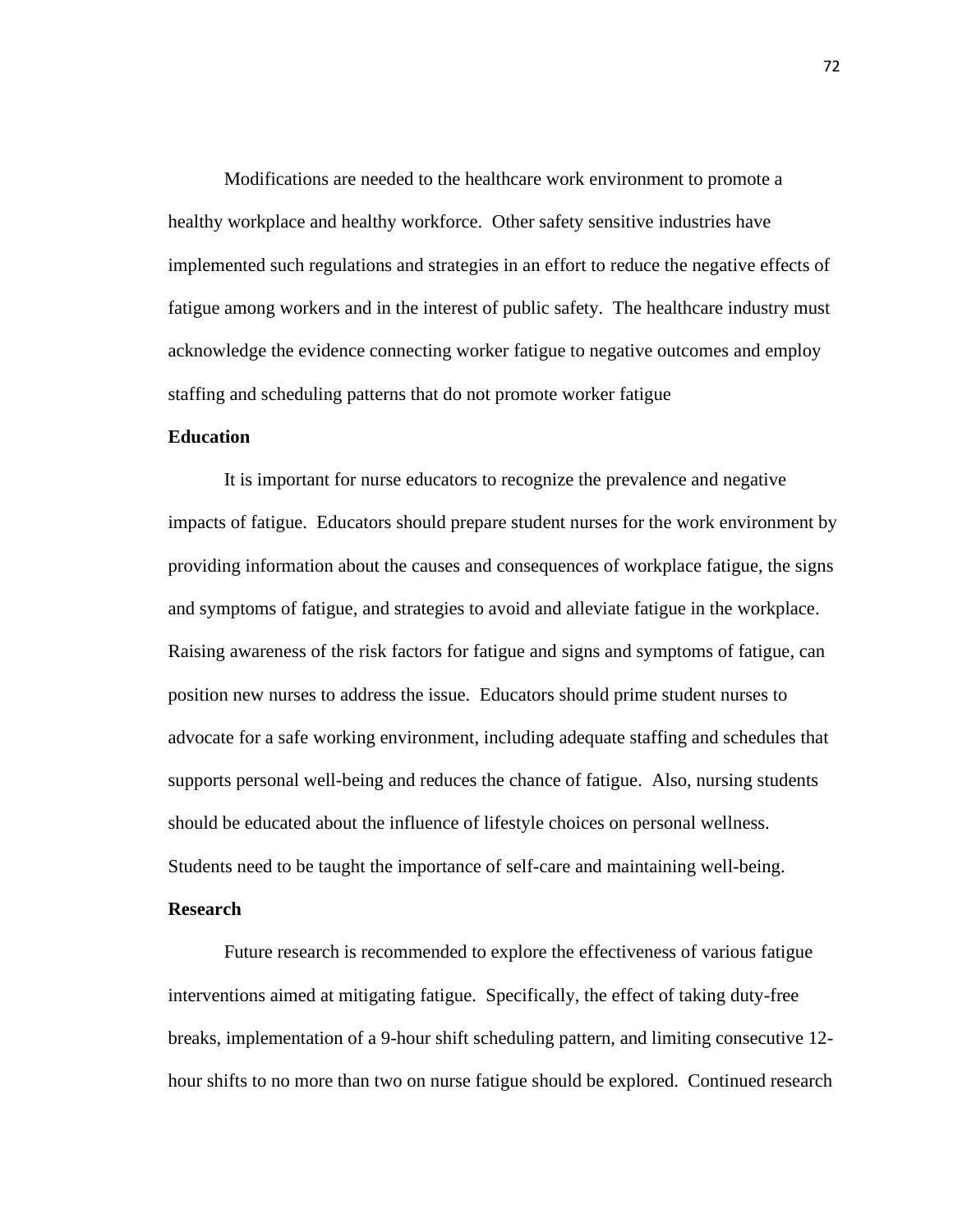is also needed to discover other approaches to reducing nurse fatigue. Other interventions to reduce fatigue may include changes in the work environment to reduce various known contributors to fatigue as well as the impact of various self-care activities of the individual on fatigue. Also, studies with larger sample sizes are needed which explore nurses' abilities to self-assess for fatigue. Qualitative studies are needed to explore fatigue from the nurses' perspective. A valid instrument is needed to measure the perceived threat of fatigue among nurses.

#### **Limitations**

Limitations of the study included using a convenience sample, which may not be generalizable. Data were self-reported which relies on recall of the participant, thus potentially influencing accuracy. The results were not longitudinal and could not report fatigue overtime. Data were collected during the COVID 19 pandemic which potentially influenced levels of nurses' fatigue. There was a potential for over-exposure to surveys which could have impacted response rates. It was later discovered that the American Nurses Association distributed a series of surveys during the data collection period for this study. There was the chance that the survey appealed more to nurses with higher levels of fatigue who had a desire to express their state. Surveys carry the potential for response bias because participants may opt for what they think are socially desirable responses instead of answering items truthfully. Limitations of the Health Belief Model (HBM) include the lack of a temporal component to assess changes in mindsets over time, and necessity for researchers to develop questionnaires to measure the construct *perceived threat* in the model.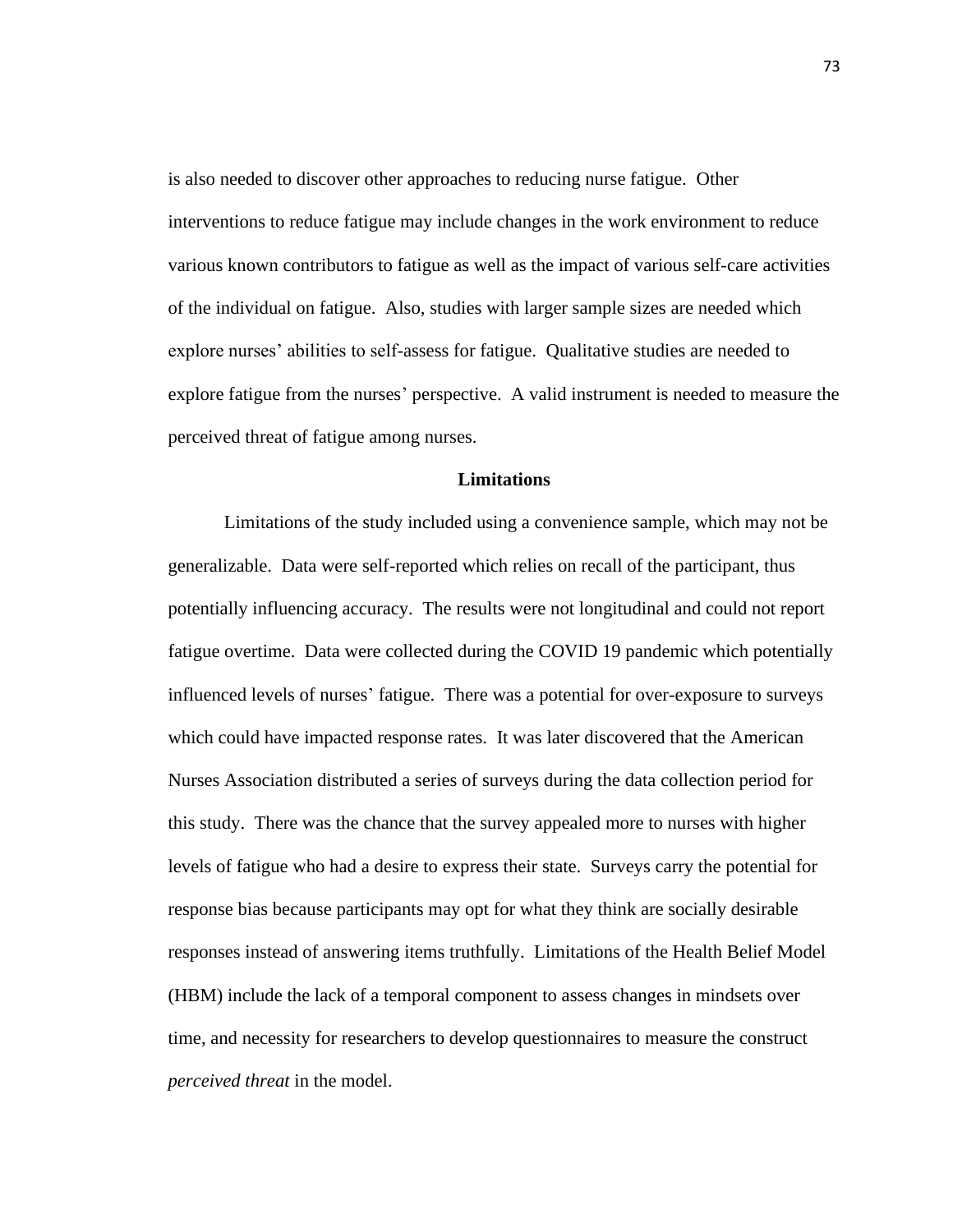### **Conclusions**

This study offers novel insights into nurses' abilities to self asses fatigue and nurses' acceptance of fatigue reduction strategies. These are topics not found in the literature. This study suggests that fatigue among nurses is high, confirming previous work found in the literature. Also, expecting nurses to self-assess for fatigue may not be an effective strategy to addressing fatigue. Fatigue among nurses is a complex multifactorial phenomenon that will not be easily resolved; however, in the interest of public safety it must be addressed. Nurse fatigue must be considered within the context in which it occurs. Solutions will vary with the work setting.

Although the sample size was small, this study offers important information to consider. This study revealed that many nurses are willing to work 9-hour shifts, limit consecutive 12-hour shifts to two, hand over patient care for a duty-free break, and avoid working beyond their scheduled shift and adding additional work days to their regular scheduled days. Nurse leaders are in a position to make these changes. Implementation of these interventions have the potential to alleviate fatigue among nurses.

Addressing fatigue will require the partnership of health care leaders and nurses. Health care organizations have a vital role in creating healthy work environments that support the well-being of nurses and the reduction of the occurrence of fatigue. Healthcare leaders must provide healthy work environments for nurses in order to provide patients with safe health care experiences. Nurses must participate in self-care strategies to manage fatigue and manage their schedules so that they are not setting themselves up to work while fatigued. It will take action from policy makers, leaders of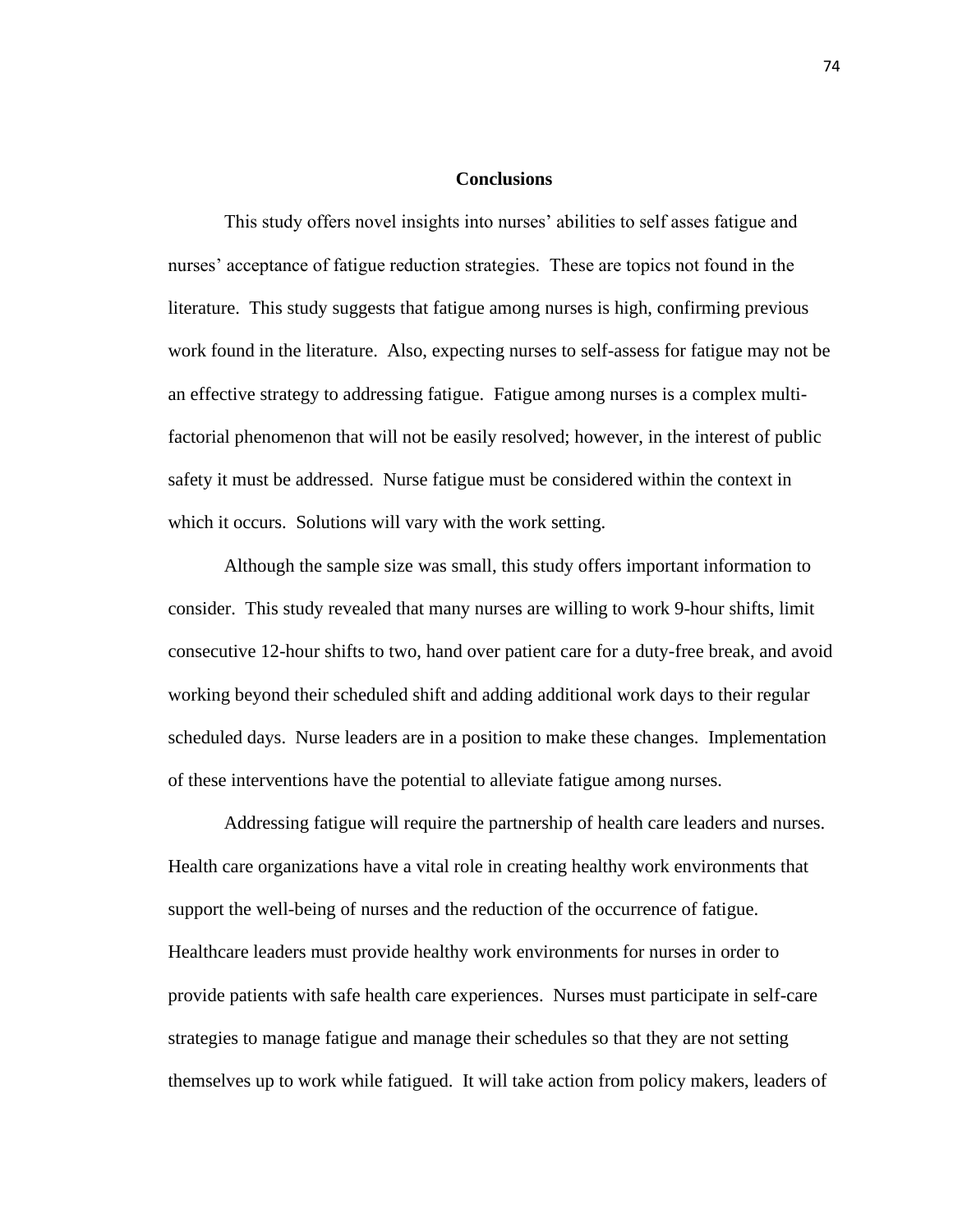healthcare organizations and staff nurses to effectively mitigate work-related fatigue. Interventions must target the factors that are known to contribute to fatigue. Nurses must be allowed to provide input into the intervention planning. Organizations can foster the delivery of quality patient care by addressing fatigue, thus its impact on safety, job satisfaction and the health and well-being of nurses.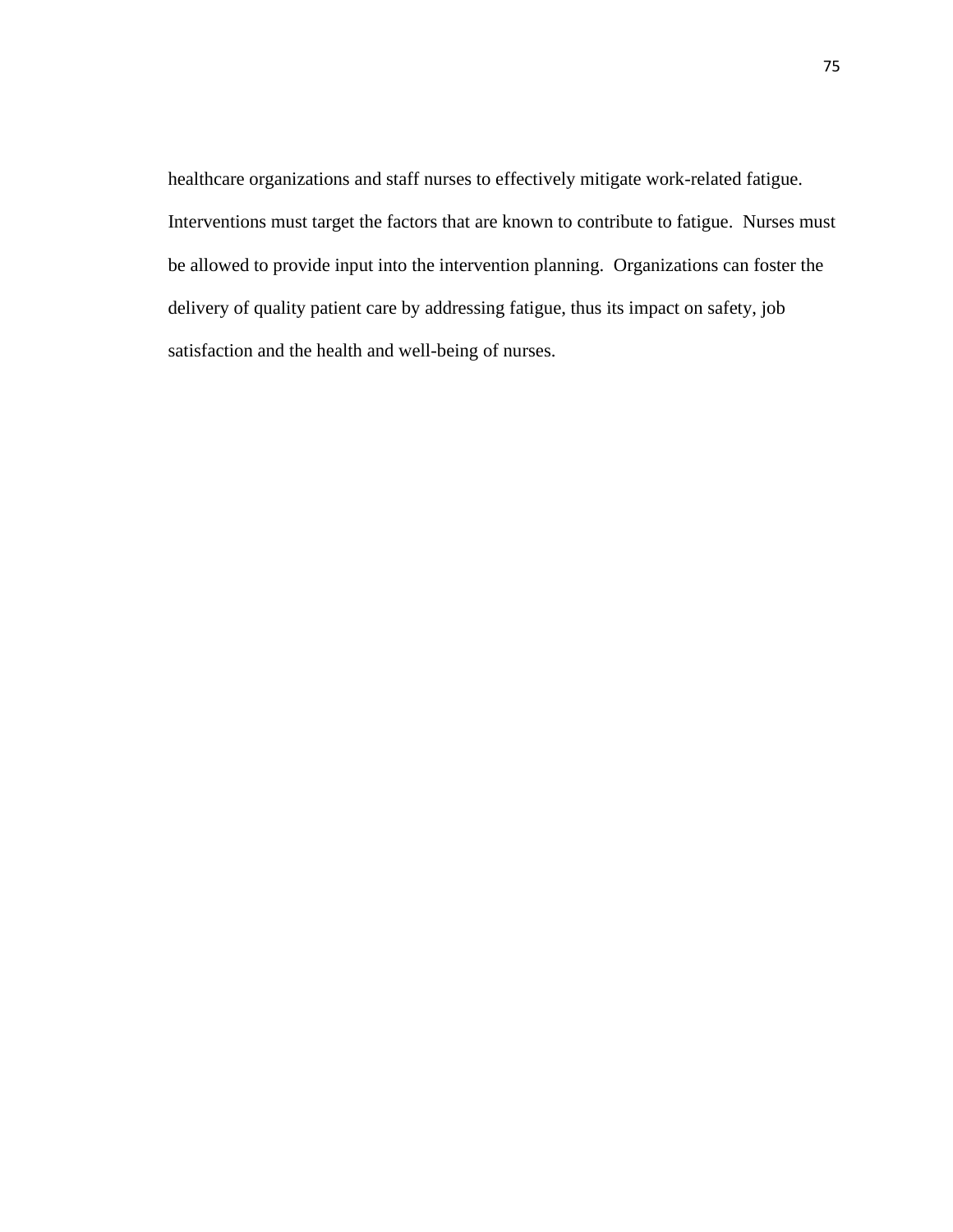#### REFERENCES

*ACGME duty-hour requirements per specialty*. (2017).

https://www.acgme.org/Portals/0/PFAssets/PublicationsPapers/dh\_dutyhoursumm ary2003-04.pdf

Afrasiabifar, A., Mosavi, A., Mohammadian-Behbahani, M., & Hoseinichenar, N. (2018). The effectiveness of core stability exercises on nurse fatigue. *Journal of Nursing and Midwifery Sciences*, *5*(1), 9.

https://doi.org/10.4103/JNMS.JNMS\_12\_18

- Aiken, L. H., Sloane, D., Griffiths, P., Rafferty, A. M., Bruyneel, L., McHugh, M., Maier, C. B., Moreno-Casbas, T., Ball, J. E., Ausserhofer, D., & Sermeus, W. (2017). Nursing skill mix in European hospitals: Cross-sectional study of the association with mortality, patient ratings, and quality of care. *BMJ Quality & Safety*, *26*(7), 559. https://doi.org/10.1136/bmjqs-2016-005567
- Ali, S., Chalder, T., & Madan, I. (2014). Evaluating interactive fatigue management workshops for occupational health professionals in the United Kingdom. *Safety and Health at Work*, *5*(4), 191–197. https://doi.org/10.1016/j.shaw.2014.07.002

American Nurses Association. (2014). *Addressing nurse fatigue to promote safety and health* [ANA Position Statement]. https://www.nursingworld.org/practicepolicy/nursing-excellence/official-position-statements/id/addressing-nursefatigue-to-promote-safety-and-health/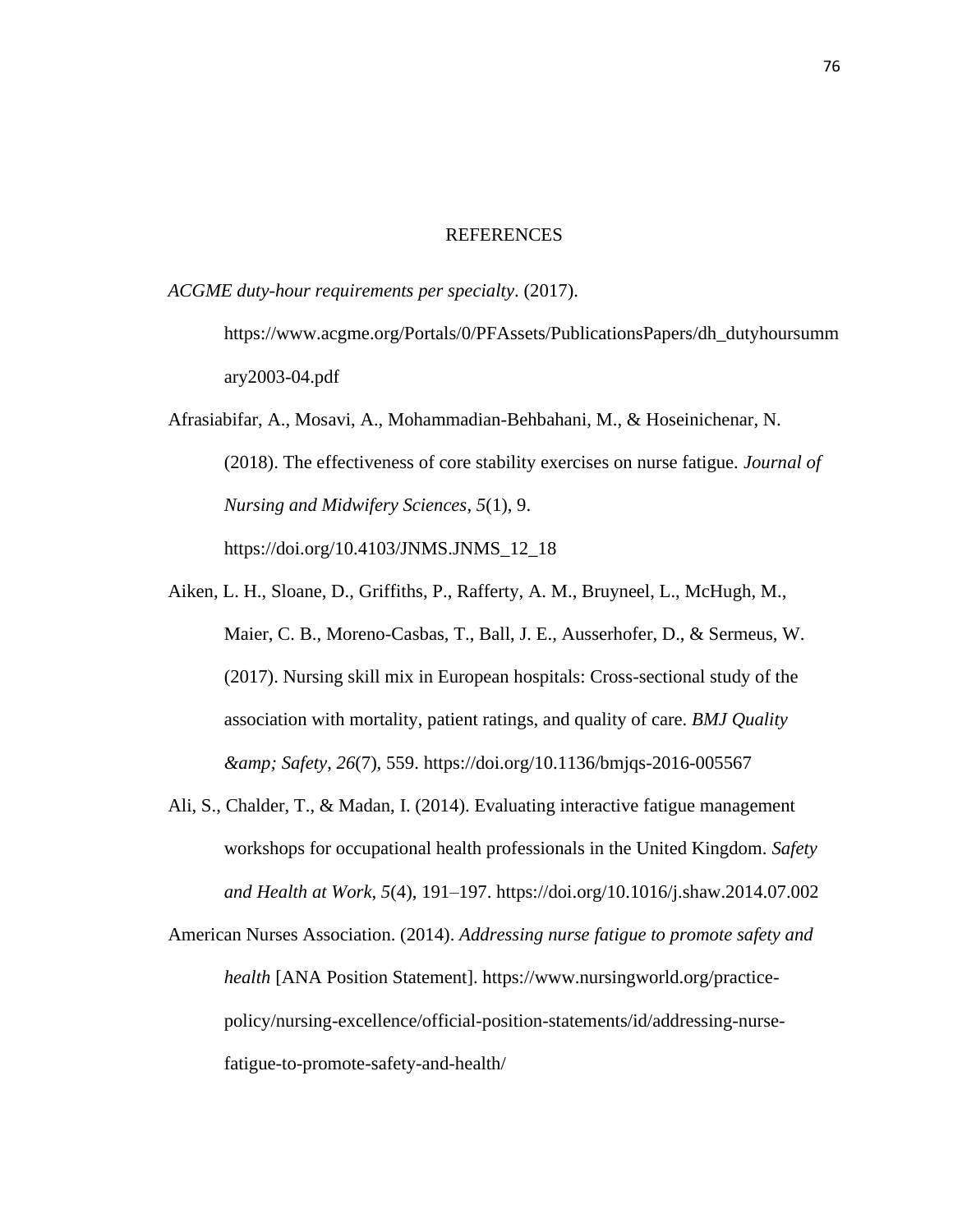American Nurses Association. (2019). *ANA Principles for Nurse Staffing*.

https://www.nursingworld.org/practice-policy/nurse-staffing/staffing-principles/

- Bae, S., & Yoon, J. (2014). Impact of states' nurse work hour regulations on overtime practices and work hours among registered nurses. *Health Services Research*, *49*(5), 1638–1658. https://doi.org/10.1111/1475-6773.12179
- Barker, L. M., & Nussbaum, M. A. (2011). Fatigue, performance and the work environment: A survey of registered nurses. *Journal of Advanced Nursing*, *67*(6), 1370–1382. https://doi.org/10.1111/j.1365-2648.2010.05597.x
- Blasche, G., Bauböck, V.-M., & Haluza, D. (2017). Work-related self-assessed fatigue and recovery among nurses. *International Archives of Occupational and Environmental Health*, *90*(2), 197–205. https://doi.org/10.1007/s00420-016-1187- 6
- Brown, S., Purviance, D., & Southard, E. (2020). Nurse fatigue: Short on sleep, short on safety. *American Nurse Journal*, *15*(1). https://www.myamericannurse.com/nursefatigue-short-on-sleep-short-on-safety/
- Caldwell, J. A., Caldwell, J. L., Thompson, L. A., & Lieberman, H. R. (2019). Fatigue and its management in the workplace. *Neuroscience & Biobehavioral Reviews*, *96*, 272–289. https://doi.org/10.1016/j.neubiorev.2018.10.024
- Caruso, C. C., Baldwin, C. M., Berger, A., Chasens, E. R., Edmonson, J. C., Gobel, B. H., Landis, C. A., Patrician, P. A., Redeker, N. S., Scott, L. D., Todero, C., Trinkoff, A., & Tucker, S. (2019). Policy brief: Nurse fatigue, sleep, and health,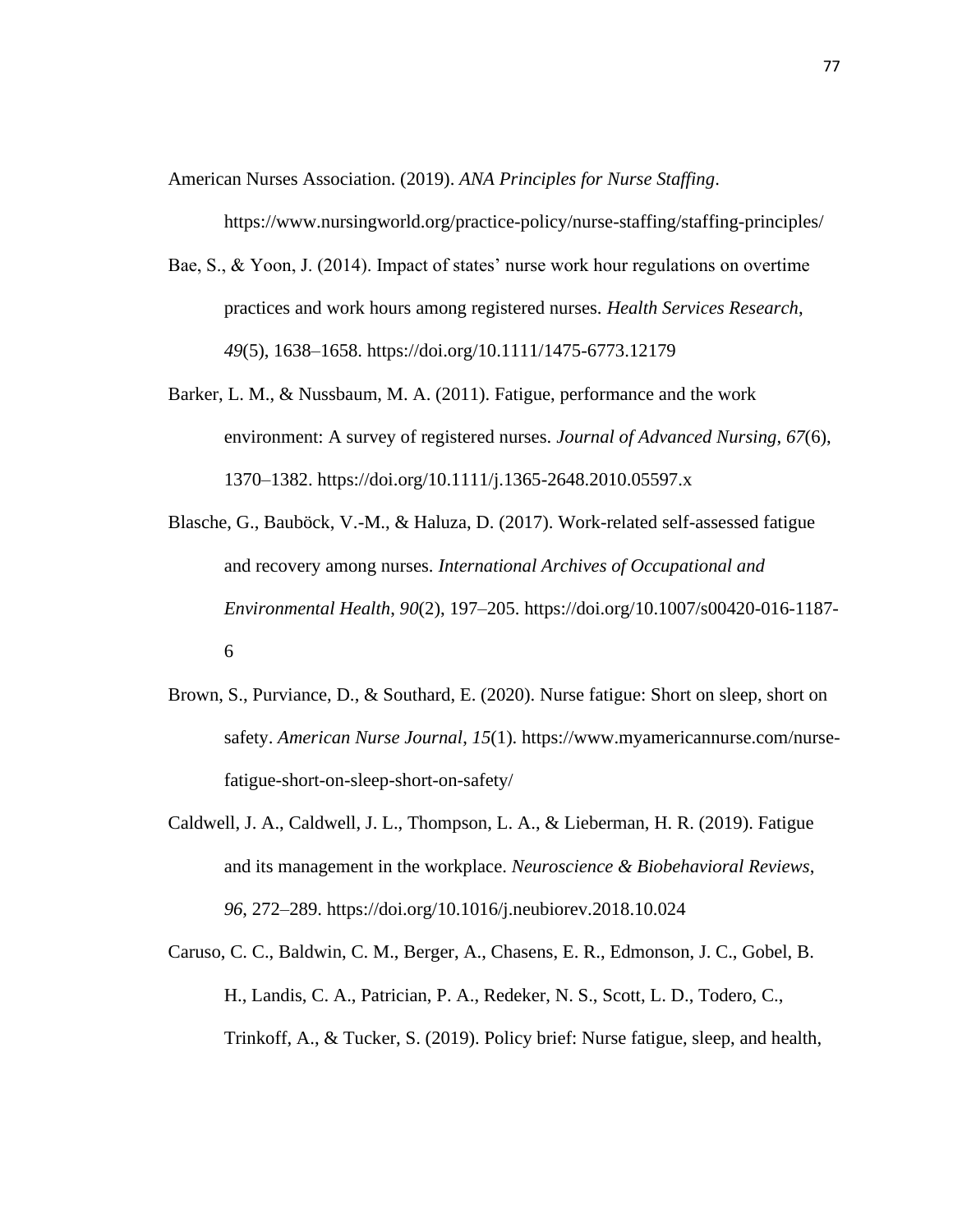and ensuring patient and public safety. *Nursing Outlook*, *67*(5), 615–619. https://doi.org/10.1016/j.outlook.2019.08.004

- Caruso, C. C., Geiger-Brown, J., Trinkoff, A., & Nakata, A. (2015). *NIOSH training for nurses on shift work and long work hours publication no. 2015-115*. https://www.cdc.gov/niosh/docs/2015-115/
- Chang, L.-C., Hung, L.-L., Chou, Y.-W., & Ling, L.-M. (2007). Applying the health belief model to analyze intention to participate in preventive pulmonary tuberculosis chest X-ray examinations among indigenous nursing students. *The Journal of Nursing Research: JNR*, *15*(1), 78–87. https://doi.org/10.1097/01.jnr.0000387601.24908.45
- Chen, Davis, K. G., Daraiseh, N. M., Pan, W., & Davis, L. S. (2014). Fatigue and recovery in 12-hour dayshift hospital nurses. *Journal of Nursing Management*, *22*(5), 593–603. https://doi.org/10.1111/jonm.12062
- Chen, I., Hsu, S., Wu, J. J., Wang, Y., Lin, Y., Chung, M., Huang, P., & Miao, N. (2019). Determinants of nurses' willingness to receive vaccines: Application of the health belief model. *Journal of Clinical Nursing*, *28*(19–20), 3430–3440. https://doi.org/10.1111/jocn.14934
- Coetzee, S. K., & Klopper, H. C. (2010). Compassion fatigue within nursing practice: A concept analysis. *Nursing & Health Sciences*, *12*(2), 235–243. https://doi.org/10.1111/j.1442-2018.2010.00526.x
- Creswell, J. W., & Creswell, J. D. (2018). *Research design: Qualitative, quantitative, and mixed methods approaches* (Fifth edition). SAGE.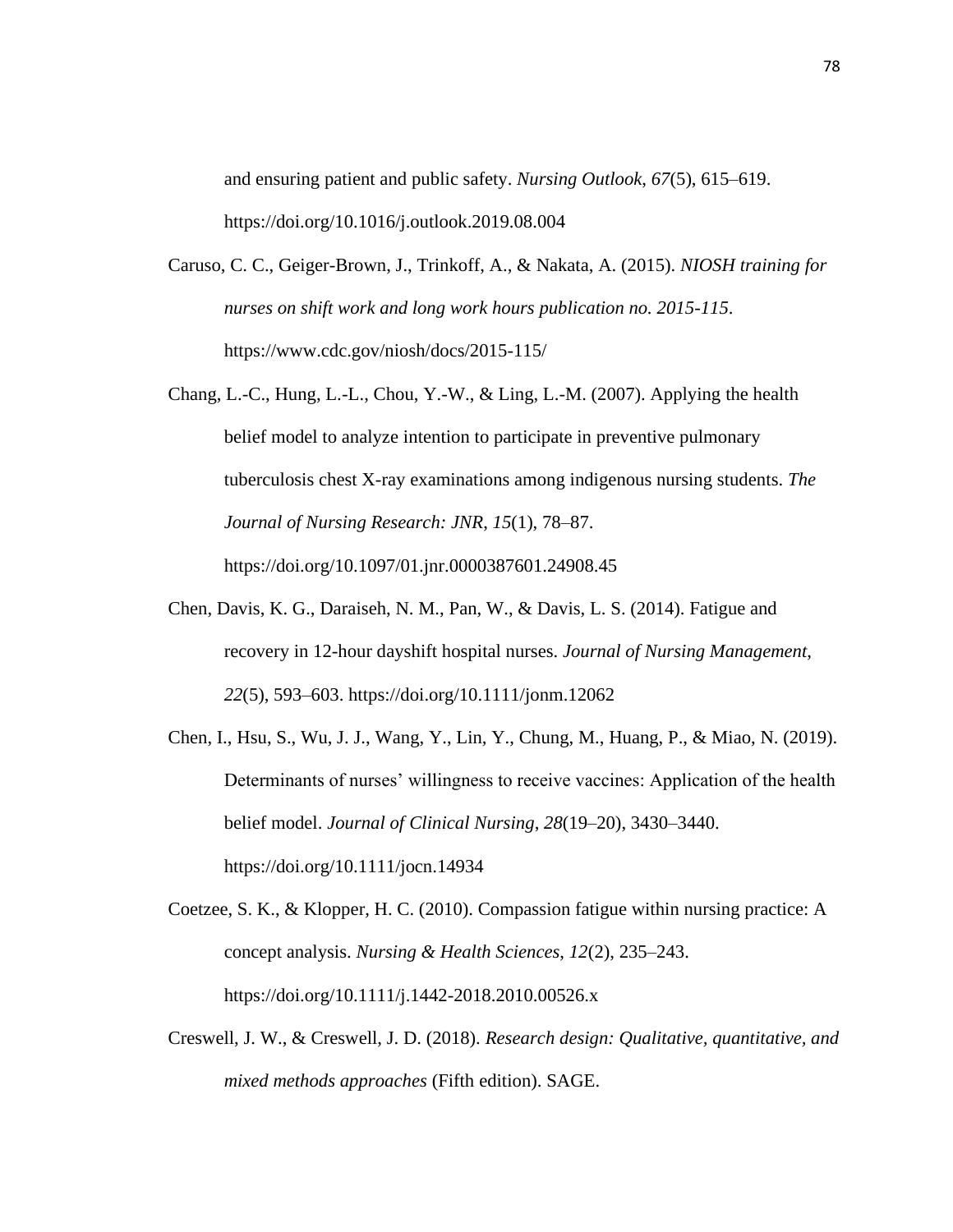- De Vries, J., Michielsen, H., & Van Heck, G. (2003). Assessment of fatigue among working people: A comparison of six questionnaires. *Occupational and Environmental Medicine*, *60*(>90001), 10i–115. https://doi.org/10.1136/oem.60.suppl\_1.i10
- de Vries, van Hooff, M. L., Guerts, S. A., & Kompier, M. A. (2017). Exercise to reduce work-related fatigue among employees: A randomized controlled trial. *Scandinavian Journal of Work, Environment & Health*, *43*(4), 337–349. https://doi.org/10.5271/sjweh.3634
- DeVellis, R. F. (2017). *Scale development: Theory and applications* (Fourth edition). SAGE.
- Dillman, D. A., Smyth, J. D., & Christian, L. M. (2014). *Internet, phone, mail, and mixed-mode surveys: The tailored design method* (4th edition). Wiley.
- Domen, R., Connelly, C., & Spence, D. (2015). Call-shift fatigue and use of countermeasures and avoidance strategies by certified registered nurse anesthetists: A national survey. *AANA Journal*, *83*(2), 123–131.
- Drake, D., Luna, M., Georges, J., & Steege, L. (2012). Hospital Nurse Force Theory: A perspective of nurse fatigue and patient harm. *Advances in Nursing Science*, *35*(4), 305–314.
- Drake, D., & Steege, L. (2016). Interpretation of hospital nurse fatigue using latent profile analysis. *Advances in Nursing Science*, *39*(3), E1–E16. https://doi.org/10.1097/ANS.0000000000000130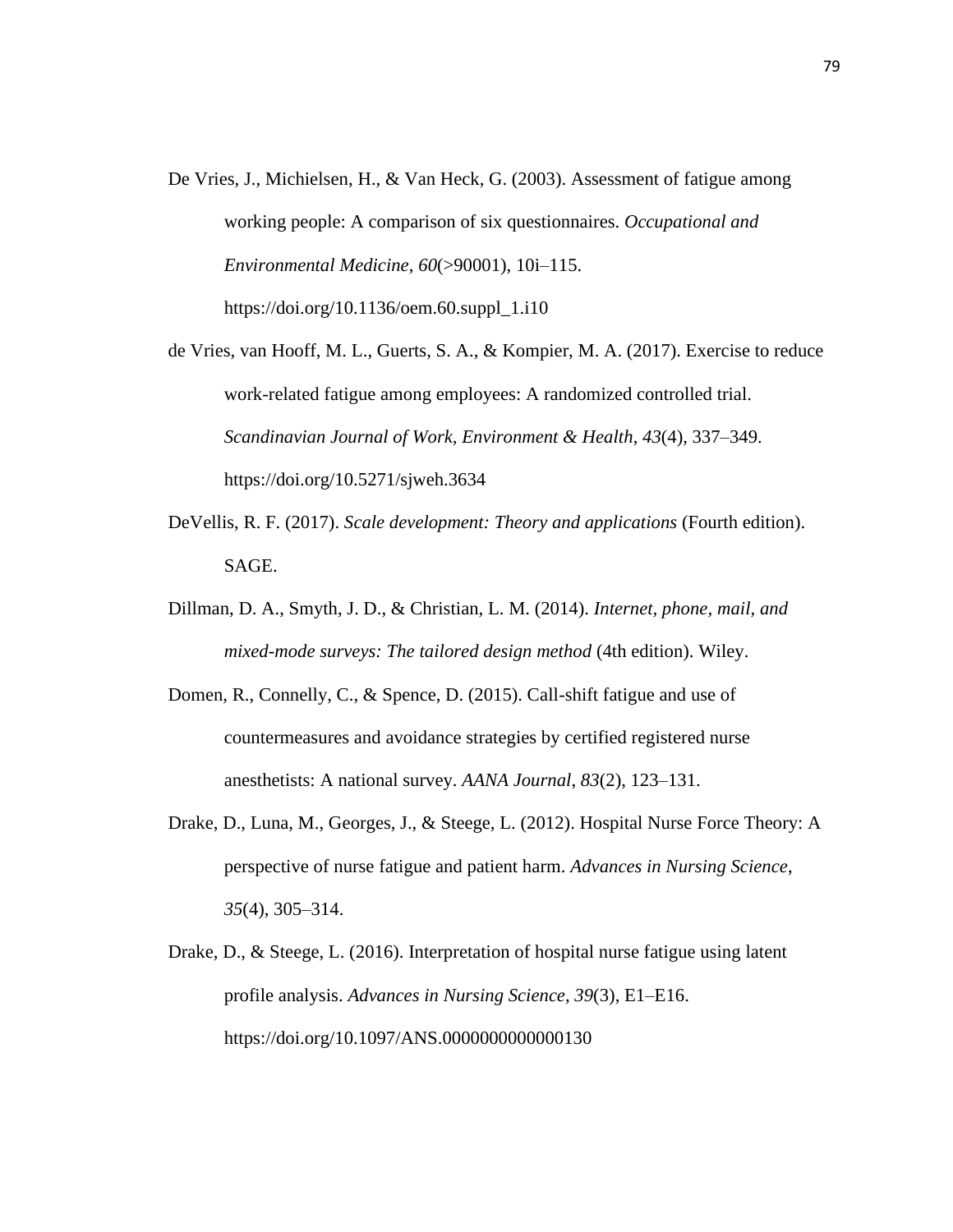- Dressner, M., & Kissinger, S. (2018). Occupational injuries and illnesses among registered nurses. *Monthly Labor Review Bureau of Labor Statistics*. https://doi.org/10.21916/mlr.2018.27
- Dunn, T. J., Baguley, T., & Brunsden, V. (2014). From alpha to omega: A practical solution to the pervasive problem of internal consistency estimation. *British Journal of Psychology*, *105*(3), 399–412. https://doi.org/10.1111/bjop.12046
- *FAA Regulations*. (2019). [Template].

https://www.faa.gov/regulations\_policies/faa\_regulations/

- Fawcett, J., Watson, J., Neuman, B., Walker, P. H., & Fitzpatrick, J. J. (2001). On nursing theories and evidence. *Journal of Nursing Scholarship*, *33*(2), 115–119. https://doi.org/10.1111/j.1547-5069.2001.00115.x
- Filtness, A. J., & Naweed, A. (2017). Causes, consequences and countermeasures to driver fatigue in the rail industry: The train driver perspective. *Applied Ergonomics*, *60*, 12–21. https://doi.org/10.1016/j.apergo.2016.10.009
- Fletcher, A. (2018). *Managing fatigue in safety-critical workforces: Primary risk factors and practical approaches* [Integrated Safety Support]. National Institute for Occupational Safety and Health (NIOSH).
- Fletcher, A., Hooper, B., Dunican, I., & Kogi, K. (2015). Fatigue management in safetycritical operations: History, terminology, management system frameworks, and industry challenges. *Reviews of Human Factors and Ergonomics*, *10*(1), 6–28. https://doi.org/10.1177/1557234X15573947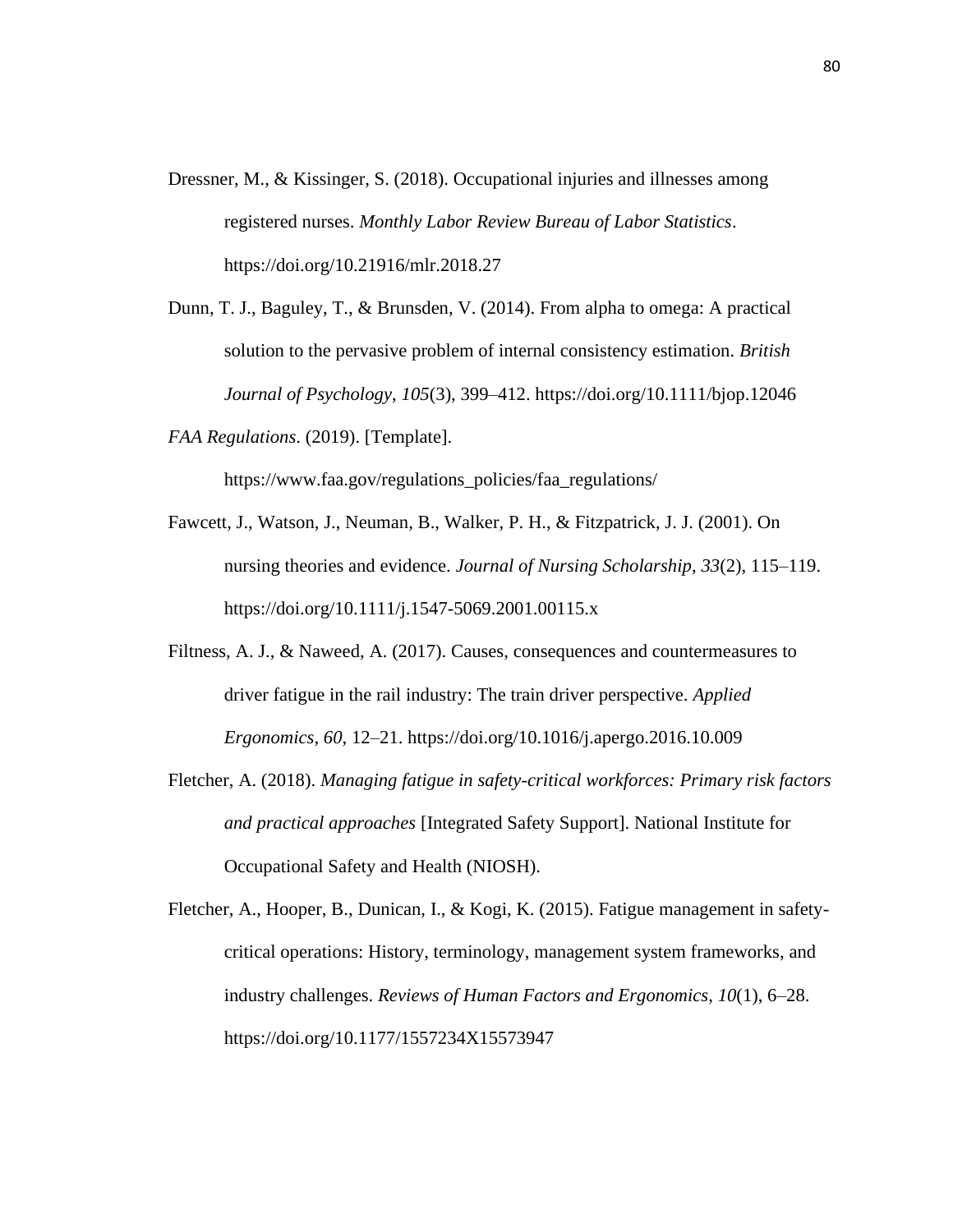- Gander, P., O'Keeffe, K., Santos-Fernandez, E., Huntington, A., Walker, L., & Willis, J. (2019). Fatigue and nurses' work patterns: An online questionnaire survey. *International Journal of Nursing Studies*, *98*, 67–74. https://doi.org/10.1016/j.ijnurstu.2019.06.011
- Gardner, L. A., & Dubeck, D. (2016). Health care worker fatigue. *The American Journal of Nursing*, *116*(8), 58. https://doi.org/10.1097/01.NAJ.0000490182.21432.85
- Garrett, C. (2008). The effect of nurse staffing patterns on medical errors and nurse burnout. *AORN Journal*, *87*(6), 1191–1204.
- Han, K., Trinkoff, A. M., & Geiger-Brown, J. (2014). Factors associated with workrelated fatigue and recovery in hospital nurses working 12-hour shifts. *Workplace Health & Safety*, *62*(10), 409–414. https://doi.org/10.3928/21650799-20140826- 01
- Hatcher, L. (1994). *A step-by-step approach to using the SAS system for factor analysis and structural equation modeling*. SAS Institute.
- Hazzard, B., Johnson, K., Dordunoo, D., Klein, T., Russell, B., & Walkowiak, P. (2013). Work- and nonwork-related factors associated with PACU nurses' fatigue. *Journal of PeriAnesthesia Nursing*, *28*(4), 201–209.

https://doi.org/10.1016/j.jopan.2012.06.010

*Human factors: Fatigue*. (2019). Health and Safety Executive.

http://www.hse.gov.uk/humanfactors/topics/fatigue.htm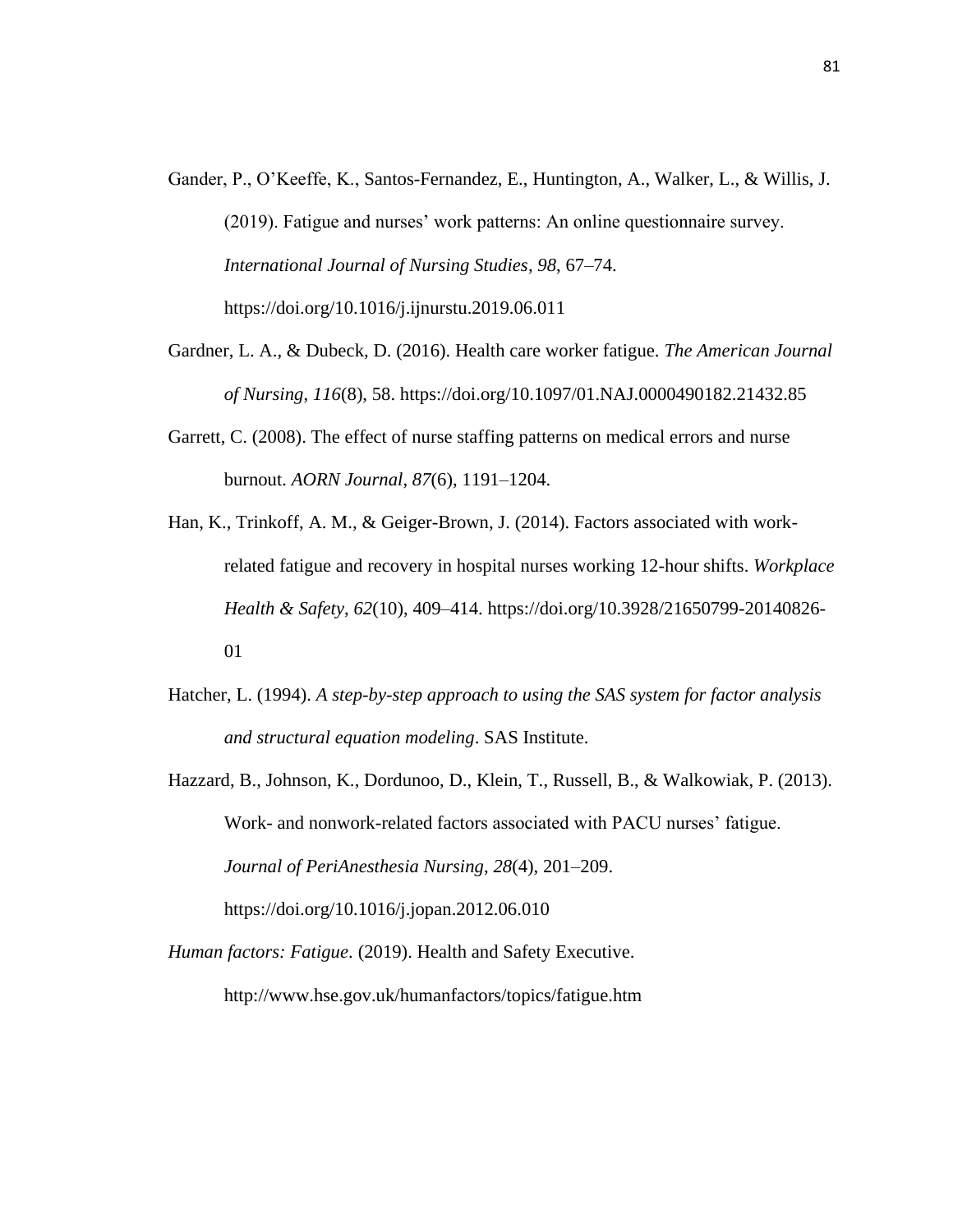- Jason, L. A., Evans, M., Brown, M., & Porter, N. (2010). What is fatigue? Pathological and nonpathological fatigue. *American Academy of Physical Medicine & Rehabilitation*, *2*(5), 327–331. https://doi.org/10.1016/j.pmrj.2010.03.028
- Knupp, A. M., Patterson, E. S., Ford, J. L., Zurmehly, J., & Patrick, T. (2018). Associations among nurse fatigue, individual nurse factors, and aspects of the nursing practice environment: *The Journal of Nursing Administration*, *48*(12), 642–648. https://doi.org/10.1097/NNA.0000000000000693
- Kovner, C. T., Brewer, C. S. P., Fairchild, S., Poornima, S., Kim, H., & Djukic, M. (2007). Newly licensed RNs' characteristics, work attitudes, and intentions to work. *American Journal of Nursing*, *107*(9), 58. https://doi.org/10.1097/01.NAJ.0000287512.31006.66
- Lamp, A., Chen, J. M. C., McCullough, D., & Belenky, G. (2019). Equal to or better than: The application of statistical non-inferiority to fatigue risk management. *Accident Analysis & Prevention*, *126*, 184–190.

https://doi.org/10.1016/j.aap.2018.01.020

- Ledoux, K. (2015). Understanding compassion fatigue: Understanding compassion. *Journal of Advanced Nursing*, *71*(9), 2041–2050. https://doi.org/10.1111/jan.12686
- Lor, M., Backonja, U., & Lauver, D. R. (2017). How could nurse researchers Apply theory to generate knowledge more efficiently? *Journal of Nursing Scholarship*, *49*(5), 580–589. https://doi.org/10.1111/jnu.12316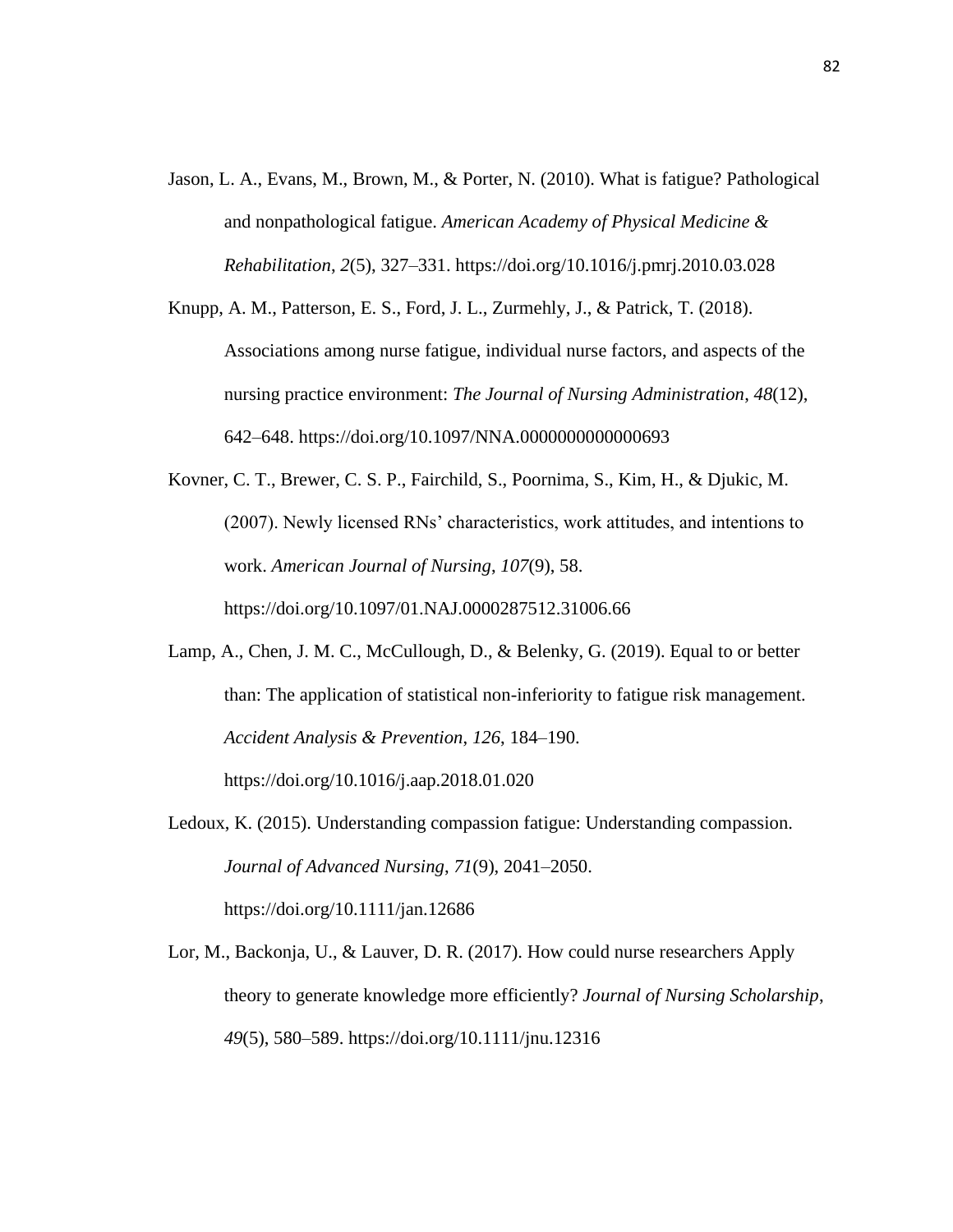- MacKusick, C., & Minick, P. (2010). Why are nurses leaving? Findings from an initial qualitative study on nursing attrition. *Medsurg Nursing*, *19*(6), 335–340.
- Makary, M. A., & Daniel, M. (2016). Medical error—The third leading cause of death in the US. *BMJ*, i2139. https://doi.org/10.1136/bmj.i2139
- McMahon, B., Hudson, J., Prewitt, J., Carman, M. J., & Engleson, M. (2017). Measuring fatigue in triage: A pilot study. *Advanced Emergency Nursing Journal*, *39*(2), 114–122. https://doi.org/10.1097/TME.0000000000000143
- Michielsen, H. J., De Vries, & Van Heck, G. L. (2003). Psychometric qualities of a brief self-rated fatigue measure. *Journal of Psychosomatic Research*, *54*(4), 345–352. https://doi.org/10.1016/S0022-3999(02)00392-6
- Montgomery, K. L., & Geiger-Brown, J. (2010). Is it time to pull the plug on 12-hour shifts? Part 2. Barriers to change and executive leadership strategies. *Journal of Nursing Administration*, *40*(4), 147.
- Munn, L. T., & Jones, C. B. (2020). Conducting research in hospitals: Methods to maximize survey response rates among nurses. *JONA: The Journal of Nursing Administration*, *50*(4), 187–189.

https://doi.org/10.1097/NNA.00000000000000865

- National Academy of Medicine. (2019). *National Academy of Medicine*. https://nam.edu/about-the-nam/
- National Safety Council. (2019). *National Safety Council—Our Mission is Safety*. https://www.nsc.org/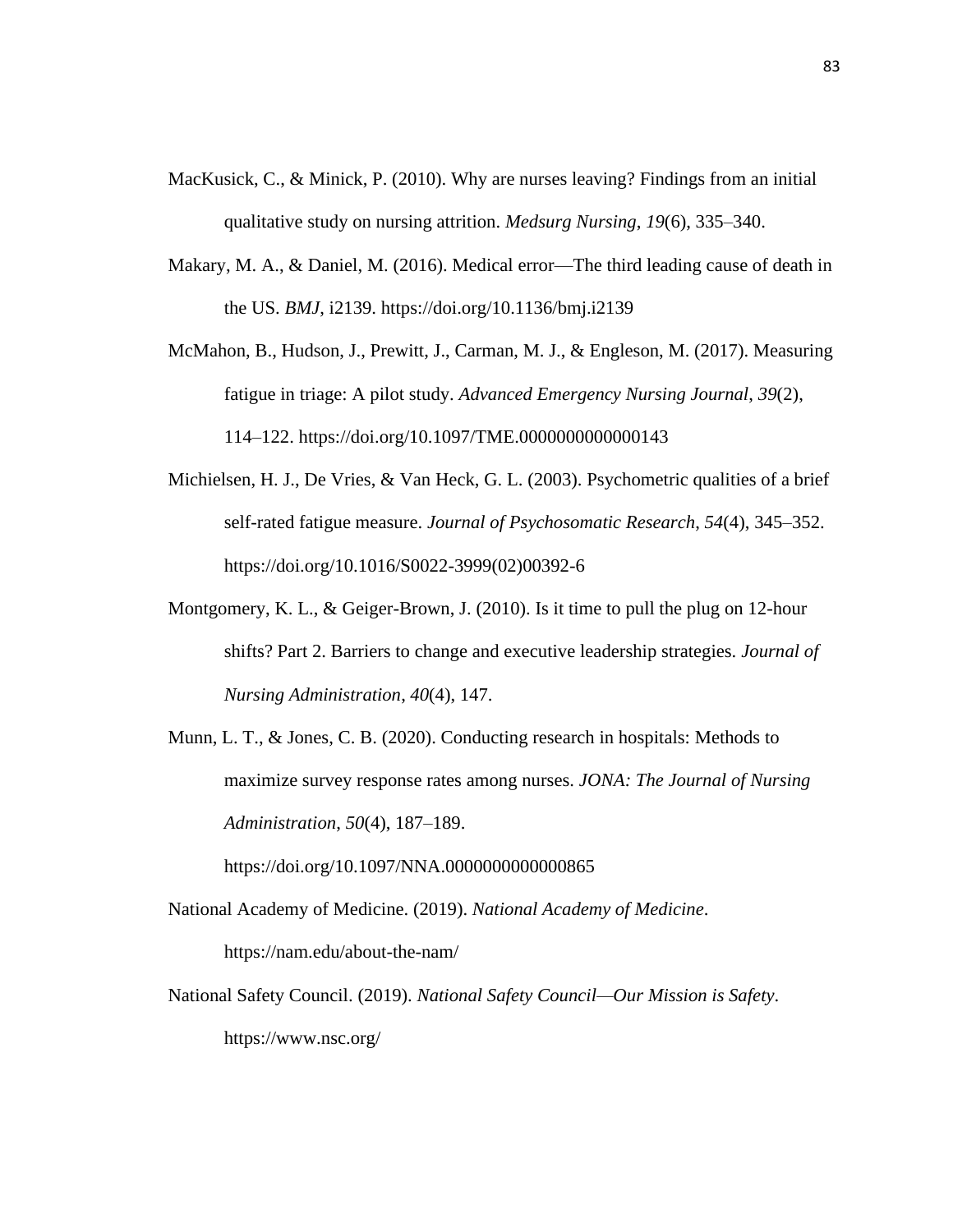- Neville, K., Velmer, G., Brown, S., & Robol, N. (2017). A pilot study to examine the relationship between napping and fatigue in nurses practicing on the night shift. *The Journal of Nursing Administration*, *47*(11), 581–586. https://doi.org/10.1097/NNA.0000000000000546
- *NRC: Regulations Title 10, Code of Federal Regulations*. (2019). https://www.nrc.gov/reading-rm/doc-collections/cfr/
- Nunnally, J. C., & Bernstein, I. H. (1994). *Psychometric theory* (3rd ed). McGraw-Hill.
- Office of Disease Prevention and Health Promotion. (2019). *Healthy People 2020 Occupational Safety and Health*. https://www.healthypeople.gov/2020/topicsobjectives/topic/occupational-safety-and-health
- Olds, D. M., & Clarke, S. P. (2010). The effect of work hours on adverse events and errors in health care. *Journal of Safety Research*, *41*(2), 153–162. https://doi.org/10.1016/j.jsr.2010.02.002
- Olson, J. A., Artenie, D. Z., Cyr, M., Raz, A., & Lee, V. (2019). Developing a light-based intervention to reduce fatigue and improve sleep in rapidly rotating shift workers. *Chronobiology International*, 1–19.

https://doi.org/10.1080/07420528.2019.1698591

OSHA. (2019). *Occupational Safety and Health Administration*. https://www.osha.gov/

Parent-Thirion, A., Vermeylen, G., van Houten, G., Lyly-Yrjänäinen, M., Billetta, I., & Cabrita, J. (2012). *Fifth European working conditions survey* [Publications Office of the European Union]. European Foundation for the Improvement of Living and Working Conditions.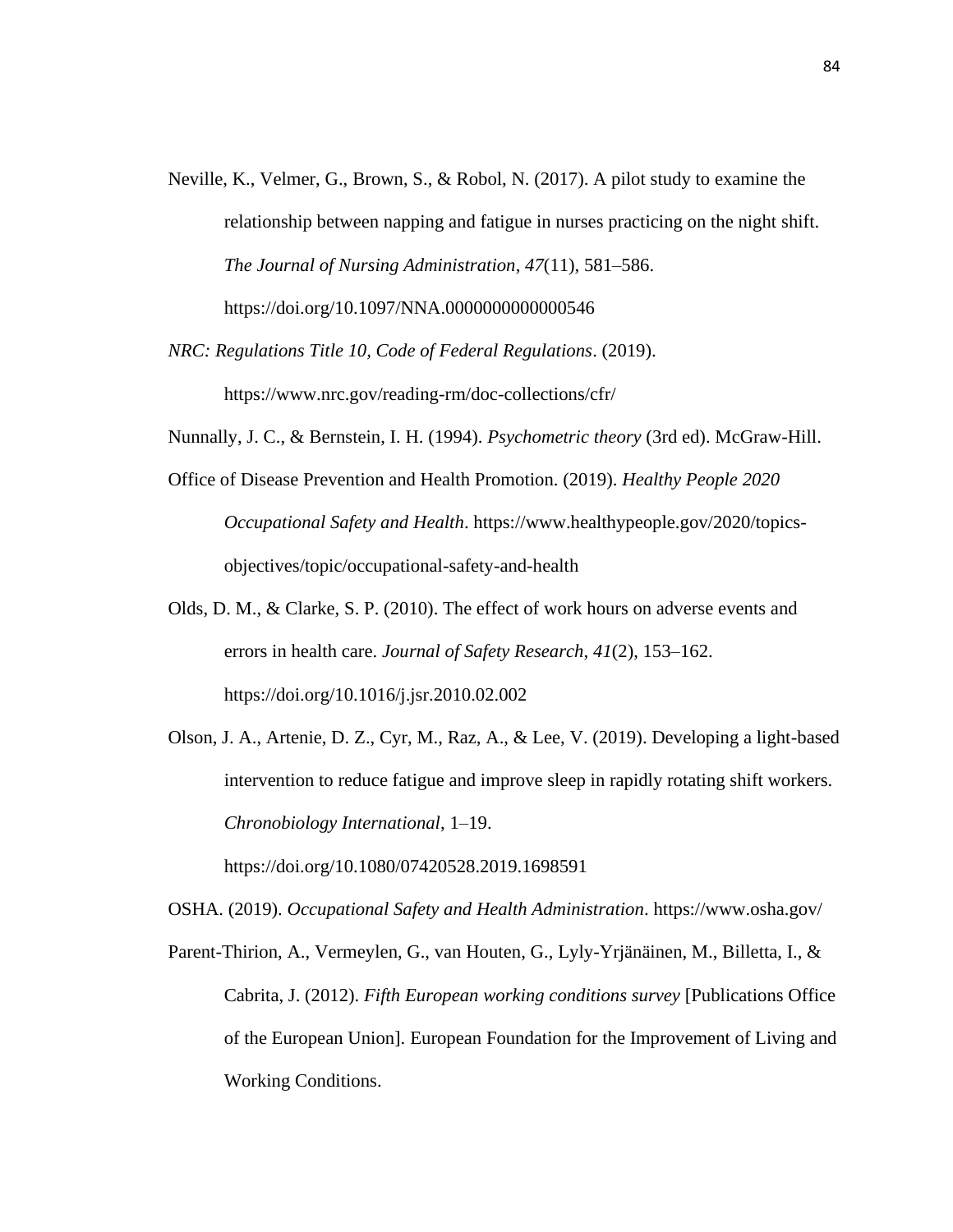- Pasupathy, K. S., & Barker, L. M. (2012). Impact of fatigue on performance in Registered Nurses: Data mining and implications for practice: *Journal For Healthcare Quality*, *34*(5), 22–30. https://doi.org/10.1111/j.1945- 1474.2011.00157.x
- Philibert, & Amis. (2011). *The ACGME 2011 duty hour standards: Enhancing quality of care, supervision and resident professional development.* Accreditation Council for Graduate Medical Education,. https://www.acgme.org/Portals/0/PDFs/jgmemonograph%5B1%5D.pdf.
- Polit, D. F., & Beck, C. T. (2017). *Nursing research: Generating and assessing evidence for nursing practice* (Tenth edition). Wolters Kluwer Health.
- Pujiartati, D. A., & Yassierli, Y. (2017). Effects of peppermint odor on performance and fatigue in a simulated air traffic control task. *International Journal of Technology*, *8*(2), 320. https://doi.org/10.14716/ijtech.v8i2.6159
- Quaranta, J. E., & Spencer, G. A. (2015). Using the Health Belief Model to understand school nurse asthma management. *The Journal of School Nursing*, *31*(6), 430– 440. https://doi.org/10.1177/1059840515601885
- *Rail Safety Improvement Act of 2008 (RSIA) | FRA*. (2019).

https://railroads.dot.gov/legislation-regulations/legislation/rail-safetyimprovement-act-2008-rsia

Ream, E., & Richardson, A. (1996). Fatigue: A concept analysis. *International Journal of Nursing Studies*, *33*(5), 519–529. https://doi.org/10.1016/0020-7489(96)00004-1

*Regulations | FMCSA*. (2019). https://www.fmcsa.dot.gov/regulations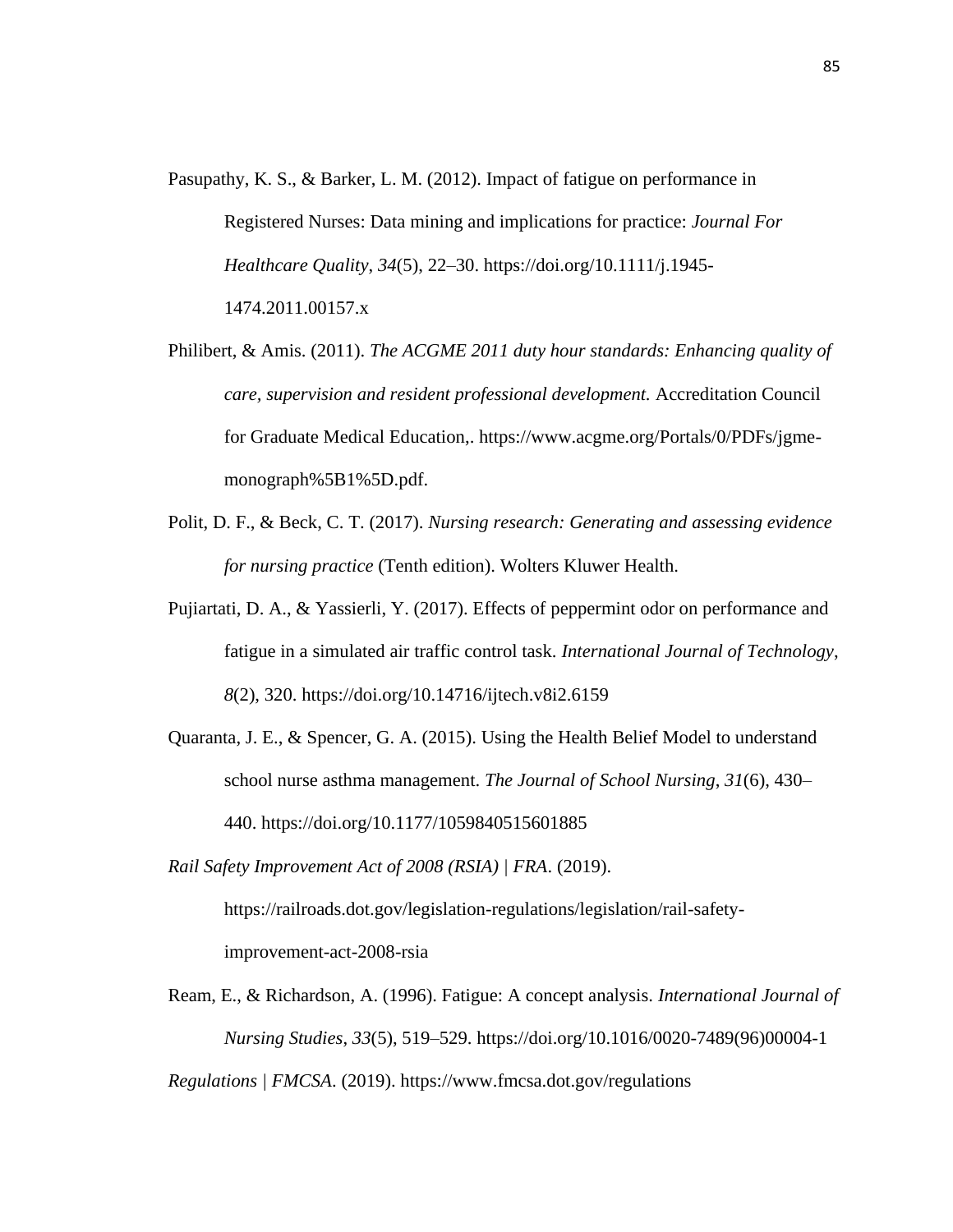- Rogers, A. E. (2008). The effects of fatigue and sleepiness on nurse performance and patient safety. In R. G. Hughes (Ed.), *Patient Safety and Quality: An Evidence-Based Handbook for Nurses*. Agency for Healthcare Research and Quality (US). http://www.ncbi.nlm.nih.gov/books/NBK2645/
- Rosenstock, I. M. (1974). Historical origins of the Health Belief Model. *Health Education Monographs*, *2*(4), 328–335. https://doi.org/10.1177/109019817400200403

Schulz, K. A., Modeste, N., Lee, J., Roberts, R., Saunders, G. H., & Witsell, D. L. (2016). Factors influencing pursuit of hearing evaluation: Enhancing the health belief model with perceived burden from hearing loss on communication partners. *International Journal of Audiology*, *55*(sup3), S69–S78. https://doi.org/10.3109/14992027.2015.1136437

- Scott, L. D., Hofmeister, N., Rogness, N., & Rogers, A. E. (2010). An interventional approach for patient and nurse safety. *Nursing Research*, *59*(4), 250–258.
- Shen, J., Botly, L. C. P., Chung, S. A., Gibbs, A. L., Sabanadzovic, S., & Shapiro, C. M. (2006). Fatigue and shift work. *Journal of Sleep Research*, *15*(1), 1–5. https://doi.org/10.1111/j.1365-2869.2006.00493.x
- Simons-Morton, B. G., McLeroy, K. R., & Wendel, M. L. (2012). *Behavior theory in health promotion practice and research*. Jones & Bartlett Learning.
- Smiley, R. A., Lauer, P., Bienemy, C., Berg, J. G., Shireman, E., Reneau, K. A., & Alexander, M. (2018). The 2017 National Nursing Workforce Survey. *Journal of*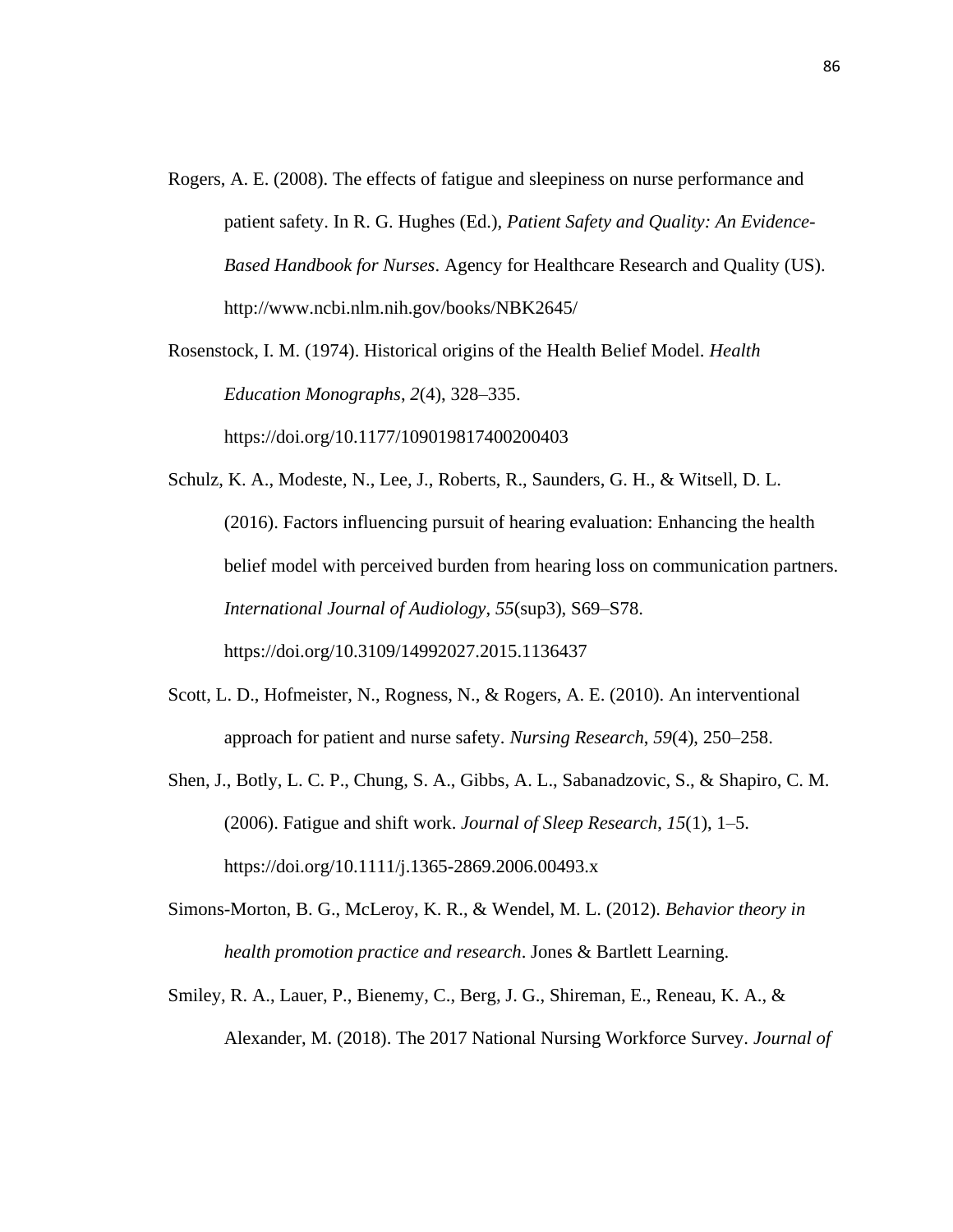*Nursing Regulation*, *9*(3), S1–S88. https://doi.org/10.1016/S2155-8256(18)30131- 5

- Smith, Jones, Evans, & Bowen. (2018). Training to prevent and manage fatigue in the rail industry. *Contemporary Ergonomics and Human Factors. Chartered Institute of Ergonomics and Human Factors*, 118–123.
- Smith-Miller, C. A., Harden, J., Seaman, C. W., Li, Y., & Blouin, A. S. (2016). Caregiver fatigue: Implications for patient and staff safety, part 2. *Journal of Nursing Administration*, *46*(7/8), 408–416. https://doi.org/10.1097/NNA
- Smith-Miller, C. A., Shaw-Kokot, J., Curro, B., & Jones, C. B. (2014). An integrative review: Fatigue among nurses in acute care settings. *The Journal of Nursing Administration*, *44*(9), 487–494.

https://doi.org/10.1097/NNA.0000000000000104

- Steege, & Dykstra. (2016). A macroergonomic perspective on fatigue and coping in the hospital nurse work system. *Applied Ergonomics*, *54*, 19–26. https://doi.org/10.1016/j.apergo.2015.11.006
- Steege, L. M., Drake, D. A., Olivas, M., & Mazza, G. (2015). Evaluation of physically and mentally fatiguing tasks and sources of fatigue as reported by registered nurses. *Journal of Nursing Management*, *23*(2), 179–189. https://doi.org/10.1111/jonm.12112
- Steege, L. M., Pasupathy, K. S., & Drake, D. A. (2018). A work systems analysis approach to understanding fatigue in hospital nurses. *Ergonomics*, *61*(1), 148– 161. https://doi.org/10.1080/00140139.2017.1280186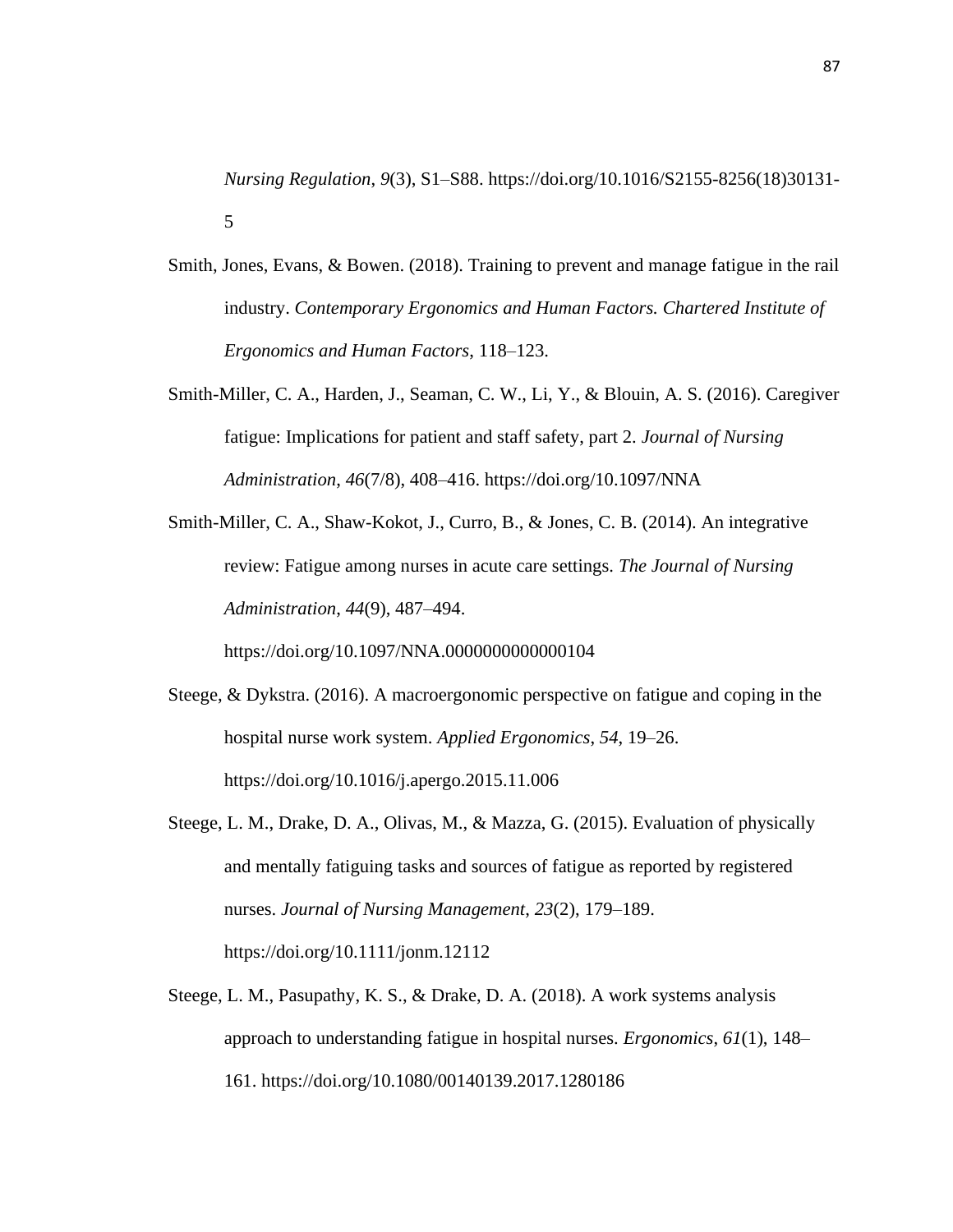Steege, L. M., Pinekenstein, B. J., Rainbow, J. G., & Knudsen, É. (2017a). Addressing occupational fatigue in nurses: Current state of fatigue risk management in hospitals, Part 1. *The Journal of Nursing Administration*, *47*(9), 426.

Steege, L. M., Pinekenstein, B. J., Rainbow, J. G., & Knudsen, É. (2017b). Addressing occupational fatigue in nurses: Current state of fatigue risk management in hospitals, Part 2. *The Journal of Nursing Administration*, *47*(10), 484–490. https://doi.org/10.1097/NNA.0000000000000519

Steege, L. M., & Rainbow, J. G. (2017). Fatigue in hospital nurses 'Supernurse' culture is a barrier to addressing problems: A qualitative interview study. *International Journal of Nursing Studies*, *67*, 20–28.

https://doi.org/10.1016/j.ijnurstu.2016.11.014

- Stimpfel, A. W., Sloane, D. M., & Aiken, L. H. (2012). The longer the shifts for hospital nurses, the higher the levels of burnout and patient dissatisfaction. *Health Affairs*, *31*(11), 2501–2509. https://doi.org/10.1377/hlthaff.2011.1377
- Swaen, G. M. H., van Amelsvoort, L. G. P. M., Bultmann, U., & Kant, I. J. (2003). Fatigue as a risk factor for being injured in an occupational accident: Results from the Maastricht Cohort Study. *Occupational and Environmental Medicine*, *60*(1), i88–i92. http://dx.doi.org.libproxy.uncg.edu/10.1136/oem.60.suppl\_1.i88
- Tabachnick, B. G., & Fidell, L. S. (2007). *Using multivariate statistics, 5th ed*. Allyn & Bacon/Pearson Education.
- Techera, U., Hallowell, M., Stambaugh, N., & Littlejohn, R. (2016). Causes and consequences of occupational fatigue: Meta-analysis and systems model. *Journal*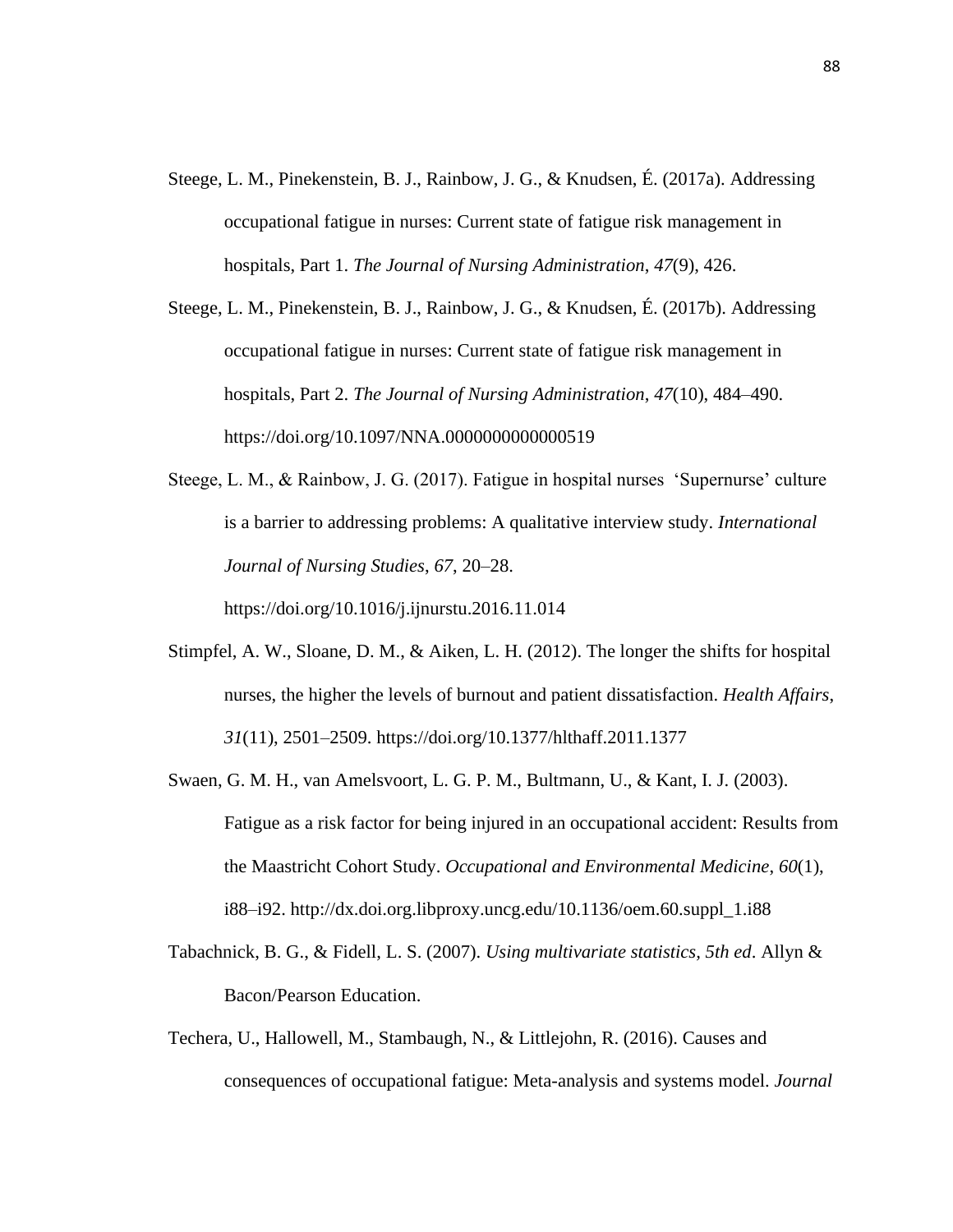*of Occupational and Environmental Medicine*, *58*(10), 961–973.

https://doi.org/10.1097/JOM.0000000000000837

- The Joint Commission. (2011). *Health care worker fatigue and patient safety* (Sentinel Event Alert) [Sentinel Event Alert Issue 48]. The Joint Commission. http://www.jointcommission.org/sea\_issue\_48/
- Trinkoff, A., Johantgen, M., Storr, C., Gurses, A., Liang, Y., & Han, K. (2011). Nurses' work schedule characteristics, nurse staffing, and patient mortality. *Nursing Research*, *60*(1), 1–8.
- Tsai, M.-K. (2017). Enhancing nuclear power plant safety via on-site mental fatigue management. *Nuclear Technology and Radiation Protection*, *32*(1), 109–114. https://doi.org/10.2298/NTRP1701109T
- Upton, D. J. (1999). How can we achieve evidence-based practice if we have a theorypractice gap in nursing today? *Journal of Advanced Nursing*, *29*(3), 549–555. https://doi.org/10.1046/j.1365-2648.1999.00922.x
- Völker, I., Kirchner, C., & Bock, O. L. (2016). Relation between multiple markers of work-related fatigue. *Safety and Health at Work*, *7*(2), 124–129. https://doi.org/10.1016/j.shaw.2015.11.003

Wei, H., Sewell, K. A., Woody, G., & Rose, M. A. (2018). The state of the science of nurse work environments in the United States: A systematic review. *International Journal of Nursing Sciences*, *5*(3), 287–300. https://doi.org/10.1016/j.ijnss.2018.04.010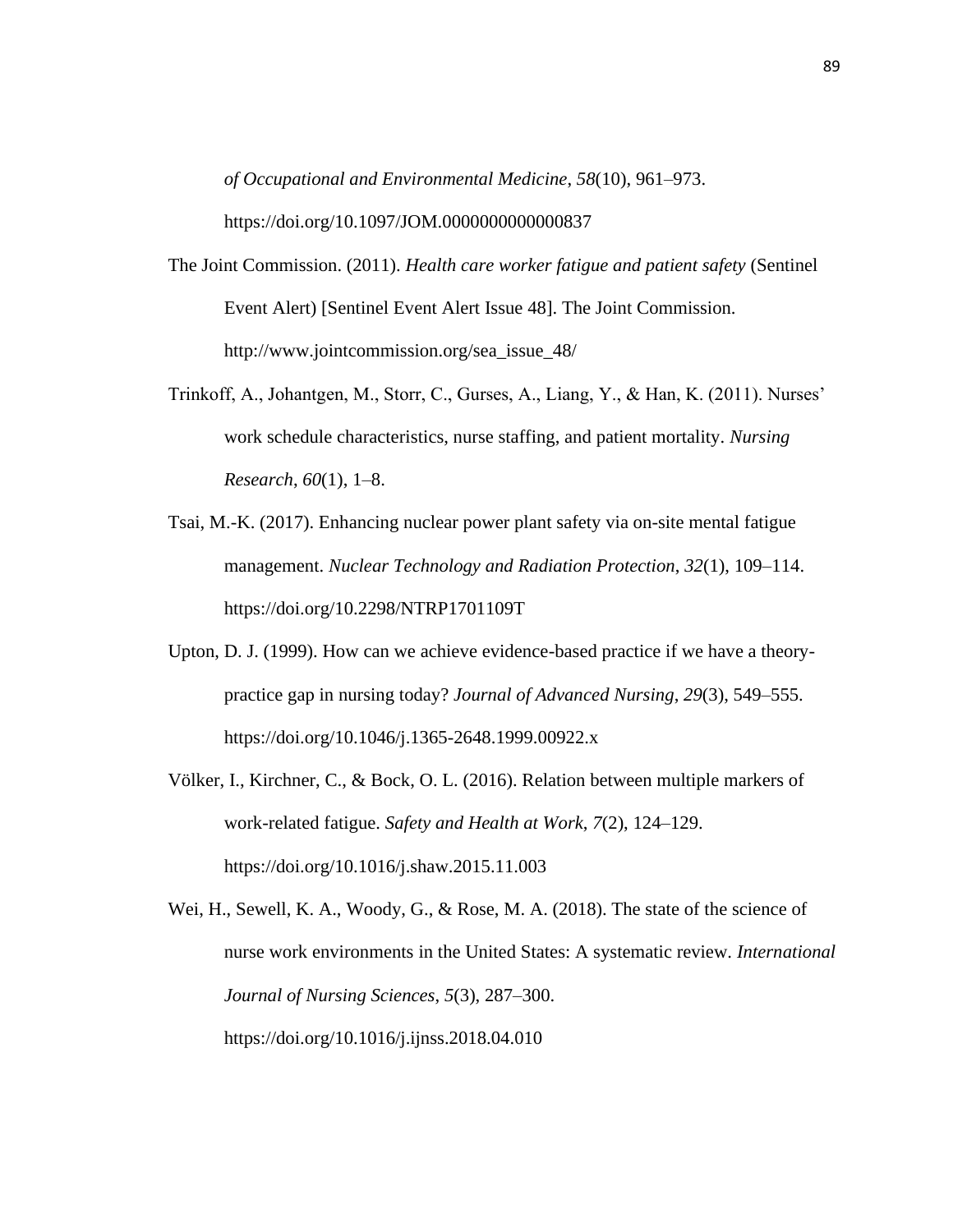- Widyanto, E., Soemarko, D. S., & Ratnawati, A. (2018). The effect of deep relax inspiration–pursed lip breathing on nurse fatigue in the emergency department. *Journal of Physics: Conference Series*, *1073*, 062028. https://doi.org/10.1088/1742-6596/1073/6/062028
- Wingler, D., & Keys, Y. (2019). Understanding the impact of the physical health care environment on nurse fatigue. *Journal of Nursing Management*, *27*(8), 1712– 1721. https://doi.org/10.1111/jonm.12862
- Witkoski, A., & Dickson, V. (2010). Hospital staff nurses' work hours, meal periods, and rest breaks. A review from an occupational health nurse perspective. *Advances in Nursing Science*, *58*(11), 489–497.
- Yu, F., Somerville, D., & King, A. (2019). Exploring the impact of 12-hour shifts on nurse fatigue in intensive care units. *Applied Nursing Research*, *50*, 151191. https://doi.org/10.1016/j.apnr.2019.151191
- Yuan, S. C., Chou, M. C., Chen, C. J., Lin, Y. J., Chen, M.-C., Liu, H.-H., & Kuo, H.-W. (2011). Influences of shift work on fatigue among nurses. *Journal of Nursing Management*, *19*(3), 339–345. https://doi.org/10.1111/j.1365-2834.2010.01173.x
- Zaslona, J. L., O'Keeffe, K. M., Signal, T. L., & Gander, P. H. (2018). Shared responsibility for managing fatigue: Hearing the pilots. *PLOS ONE*, *13*(5), e0195530. https://doi.org/10.1371/journal.pone.0195530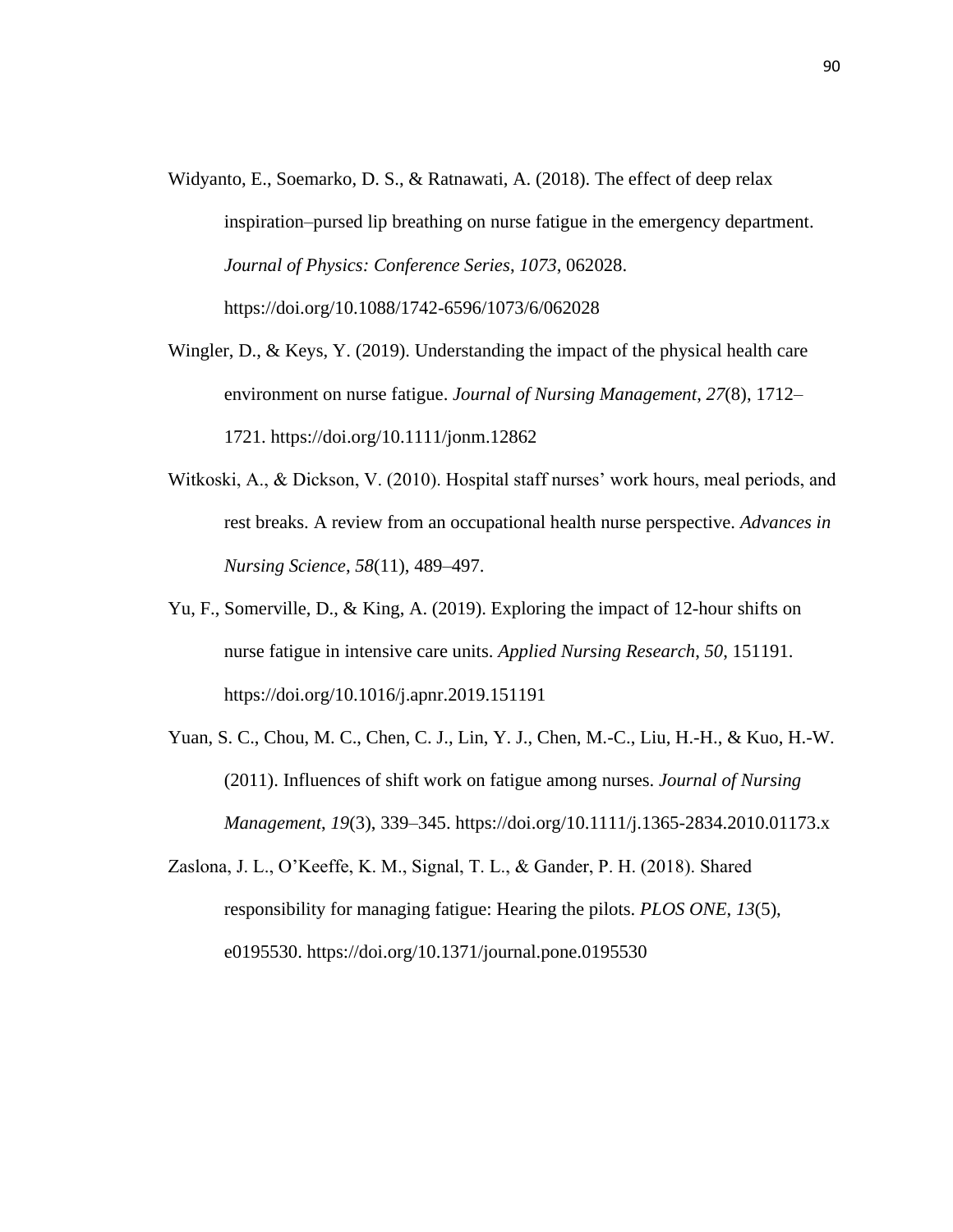# APPENDIX A

# NURSE FATIGUE SURVEY

- 1. Are you a registered nurse working full time in a direct patient care role? Yes/No (if no the survey closes)
- 2. What shift do you typically work?
	- a. Day shift
	- b. Evening shift
	- c. Night shift
	- d. Rotating shifts
- 3. Typically, how long is your scheduled shift?
	- a. 9 or less hours
	- b. 10 or 11 hours
	- c. 12 or greater hours
- 4. Does your facility have Magnet Status?
	- a. Yes
	- b. No
	- c. Working towards Magnet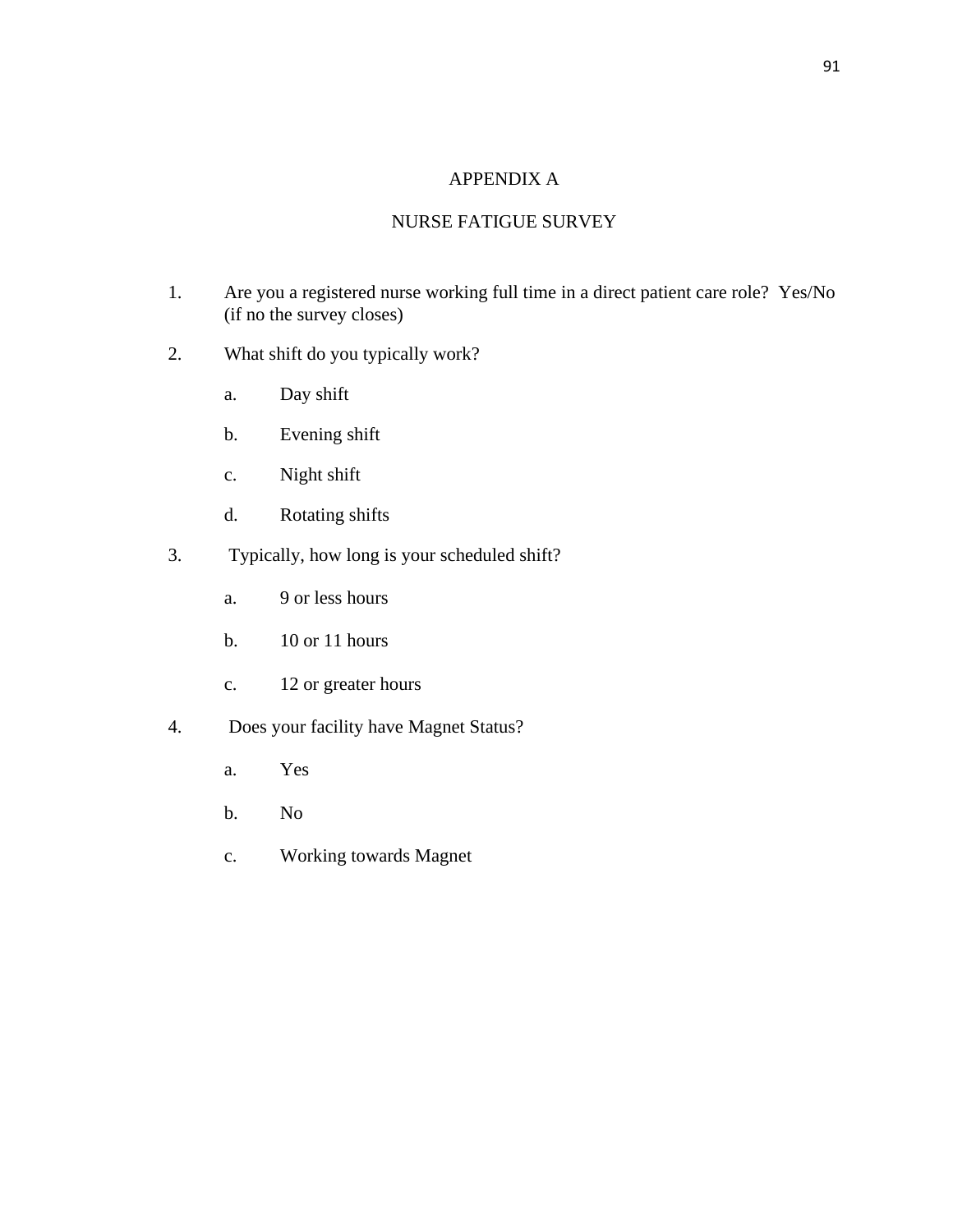- 5. Which option best describes your work setting:
	- a. Hospital-based inpatient care setting
	- b. Community Health / outpatient care setting
	- c. Cancer institute
	- d. Skilled nursing / home health
	- e. Behavioral health
	- f. Sleep / Stroke care
	- g. Orthopedics / sports medicine/rehab
	- h. Women's children's health institute
	- i. Other
- 6. What is your highest nursing degree?
	- a. Associate degree
	- b. Bachelor's degree
	- c. Master's degree
	- d. DNP
	- e. PhD
- 7. How many years have you been a nurse?
- 8. What is your age?
- 9. Which race / ethnicity do you most identify with:
	- a. White / Caucasian / Non-Hispanic
	- b. Black / African American / Non-Hispanic
	- c. Native American / Alaska Native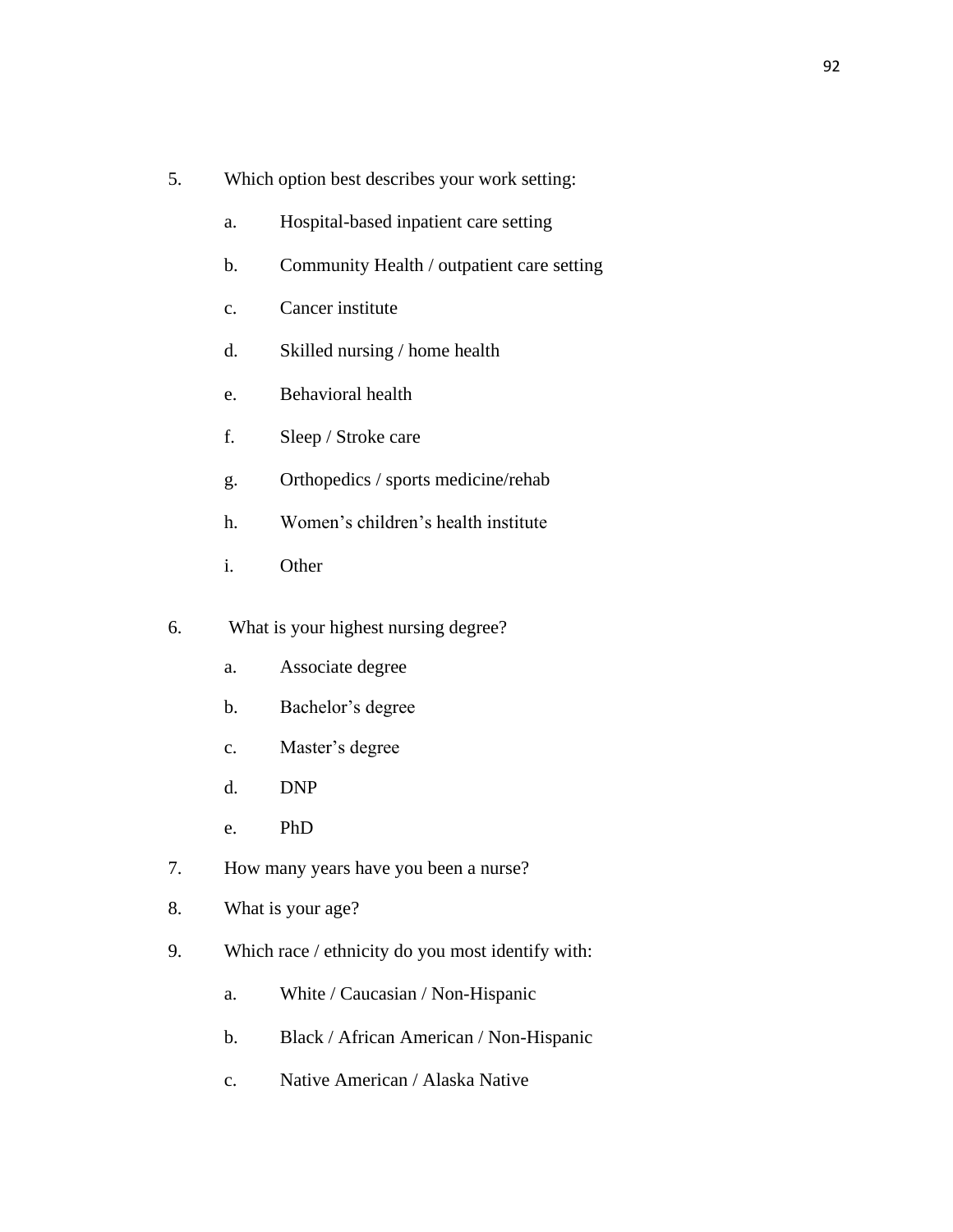- d. Asian
- e. Native Hawaiian / Pacific Islander
- f. Hispanic / Latino
- g. Multi-racial
- h. Other
- i. Prefer not to answer
- 10. Gender identity
	- a. Male
	- b. Female
	- c. Other
	- d. Prefer not to answer
- 11. Please rate your current level of fatigue.
	- a. No Fatigue
	- b. Little Fatigue
	- c. Normal Fatigue
	- d. High Fatigue
	- e. Extreme Fatigue
- 12. Because of the COVID 19 pandemic, your level of fatigue is:
	- a. Much higher
	- b. Moderately higher
	- c. Slightly higher
	- d. About the same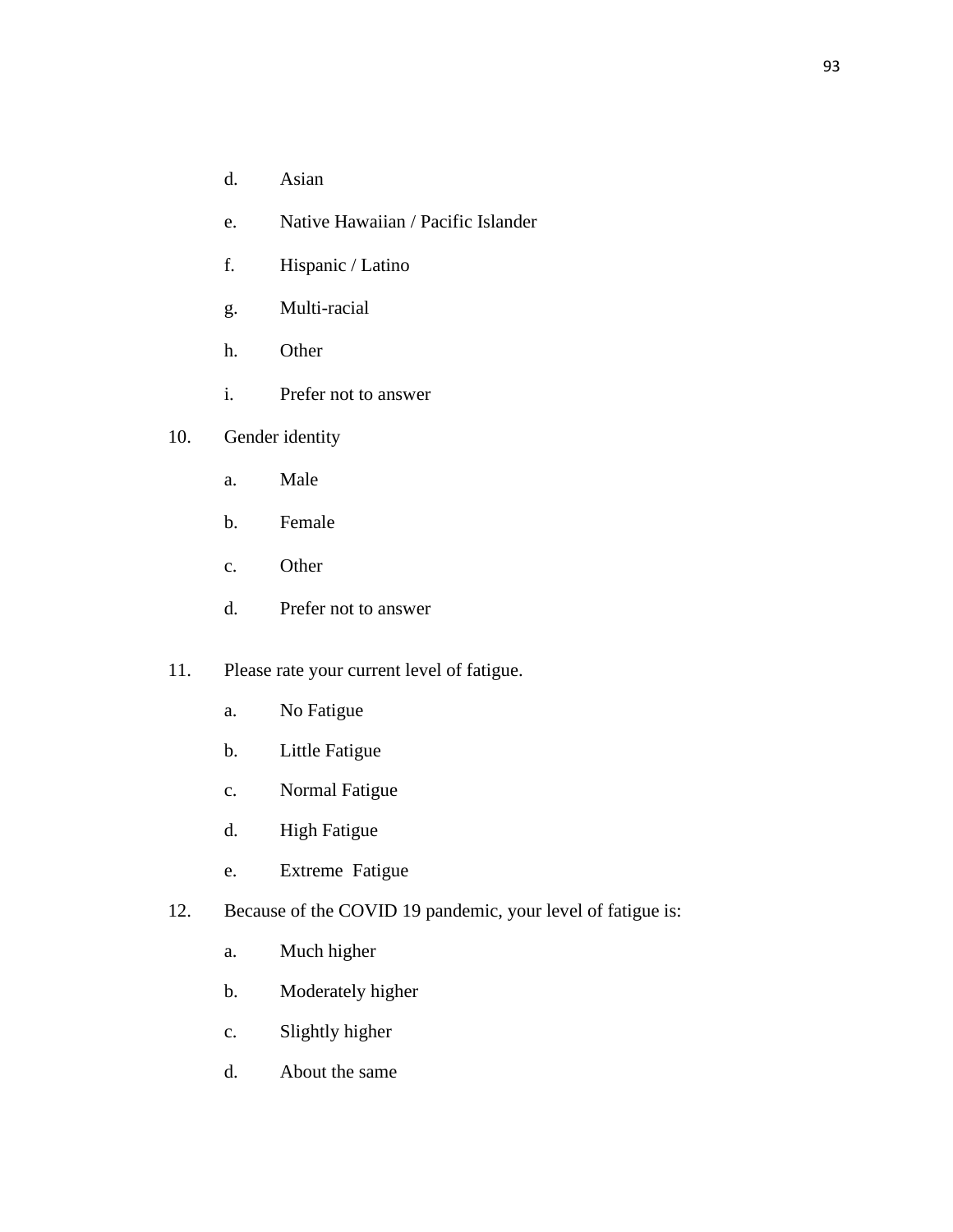- e. Slightly lower
- f. Moderately lower
- g. Much lower
- 13. Optional comments regarding how COVID 19 has impacted your fatigue (i.e. were you furloughed, or did you work excessive hours, etc.)
- 14. How likely are you to feel fatigued while at work?
	- a. Not likely at all
	- b. Somewhat likely
	- c. Moderately likely
	- d. Highly likely
	- e. Extremely likely
- 15. How susceptible are you to feeling fatigued due to the length of your shift?
	- a. Not at all susceptible to feel fatigue
	- b. Somewhat susceptible to feel fatigue
	- c. Moderately susceptible to feel fatigue
	- d. Highly susceptible to feel fatigue
	- e. Extremely susceptible to feel fatigue
- 16. How susceptible are you to feeling fatigued due to the level of teamwork on your unit?
	- a. Not at all susceptible to feel fatigue
	- b. Somewhat susceptible to feel fatigue
	- c. Moderately susceptible to feel fatigue
	- d. Highly susceptible to feel fatigue
	- e. Extremely susceptible to feel fatigue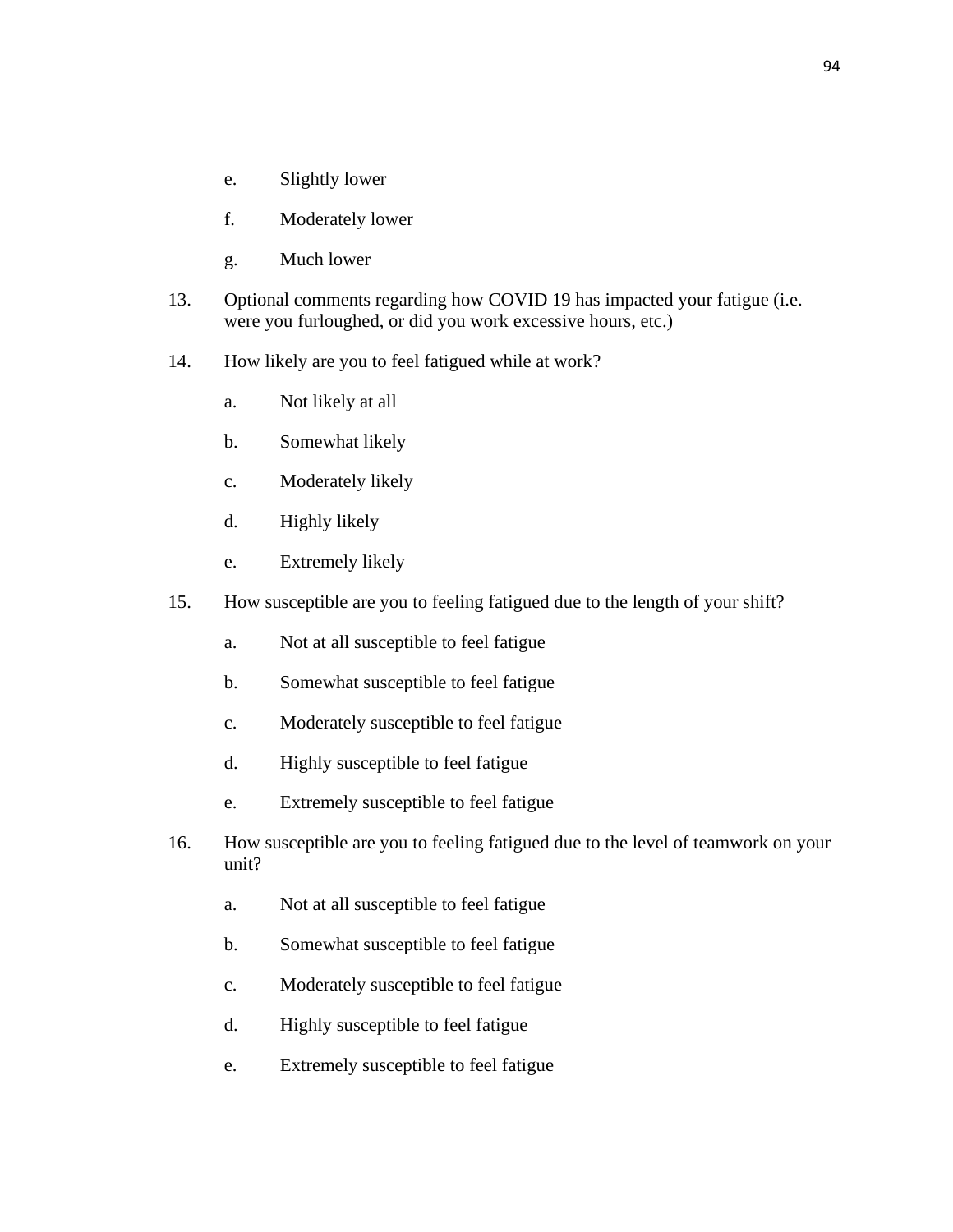- 17. How susceptible are you to feeling fatigued due to the staffing level on your unit?
	- a. Not at all susceptible to feel fatigue
	- b. Somewhat susceptible to feel fatigue
	- c. Moderately susceptible to feel fatigue
	- d. Highly susceptible to feel fatigue
	- e. Extremely susceptible to feel fatigue
- 18. How susceptible are you to feeling fatigued due to circumstances that cause you to work beyond your normal schedule.
	- a. Not at all susceptible to feel fatigue
	- b. Somewhat susceptible to feel fatigue
	- c. Moderately susceptible to feel fatigue
	- d. Highly susceptible to feel fatigue
	- e. Extremely susceptible to feel fatigue
- 19. How worried are you about fatigue affecting your performance at work?
	- a. Not at all worried
	- b. Somewhat worried
	- c. Moderately worried
	- d. Highly worried
	- e. Extremely worried
- 20. How worried are you about fatigue affecting your ability to concentrate while at work?
	- a. Not at all worried
	- b. Somewhat worried
	- c. Moderately worried
	- d. Highly worried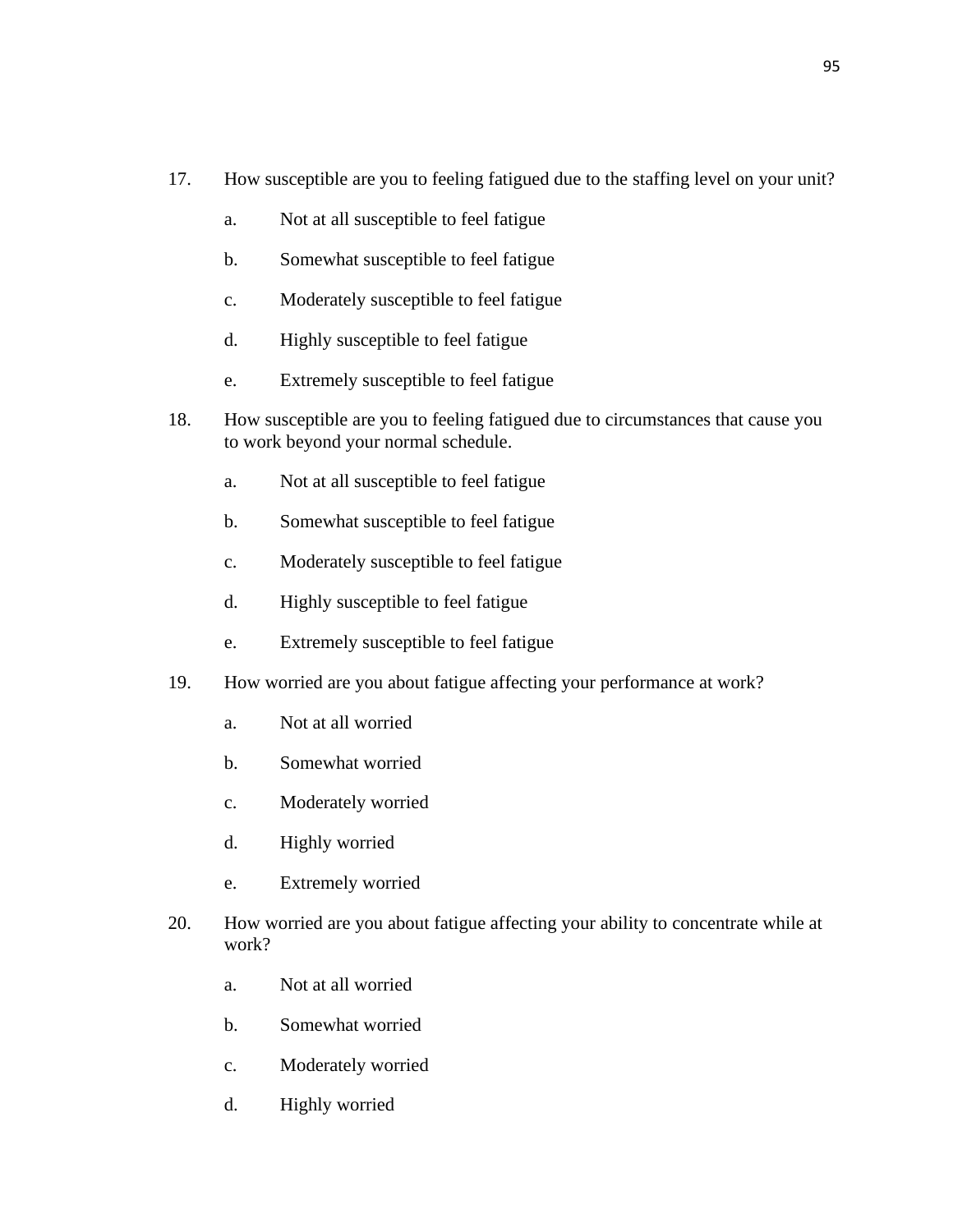- e. Extremely worried
- 21. How worried are you about experiencing an injury at work because of feeling fatigued?
	- a. Not at all worried
	- b. Somewhat worried
	- c. Moderately worried
	- d. Highly worried
	- e. Extremely worried
- 22. How worried are you about fatigue affecting your ability to provide quality patient care?
	- a. Not at all worried
	- b. Somewhat worried
	- c. Moderately worried
	- d. Highly worried
	- e. Extremely worried
- 23. How worried are you about making an error because of feeling fatigued?
	- a. Not at all worried
	- b. Somewhat worried
	- c. Moderately worried
	- d. Highly worried
	- e. Extremely worried
- 24. If given the opportunity, are you likely to participate in the following strategies to reduce your risk of feeling fatigued while at work: (yes/no)
	- a. Hand over patient care to a coworker for duty free breaks
	- b. Take a nap during break time